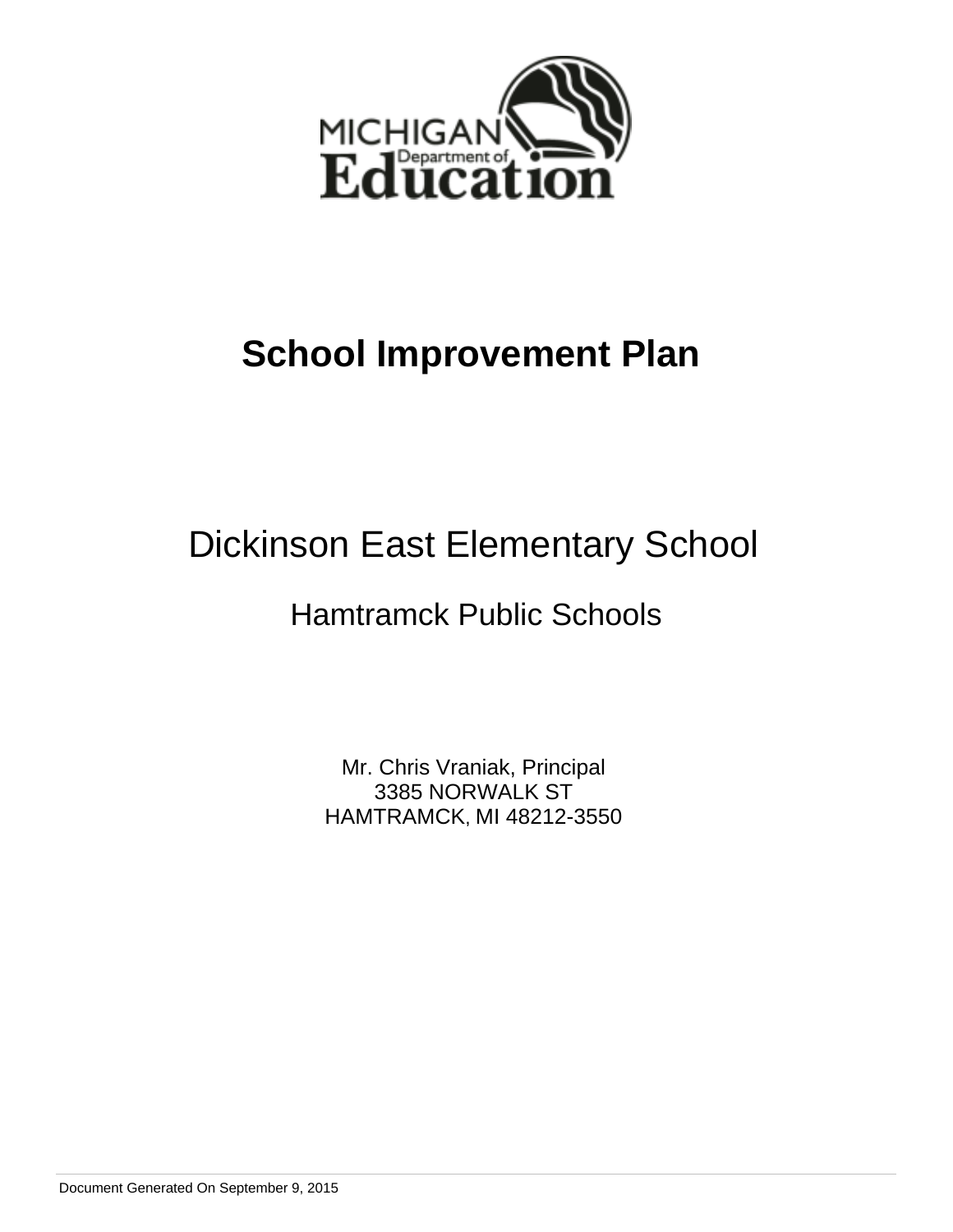## **TABLE OF CONTENTS**

## **Executive Summary**

## **Improvement Plan Stakeholder Involvement**

## **School Data Analysis**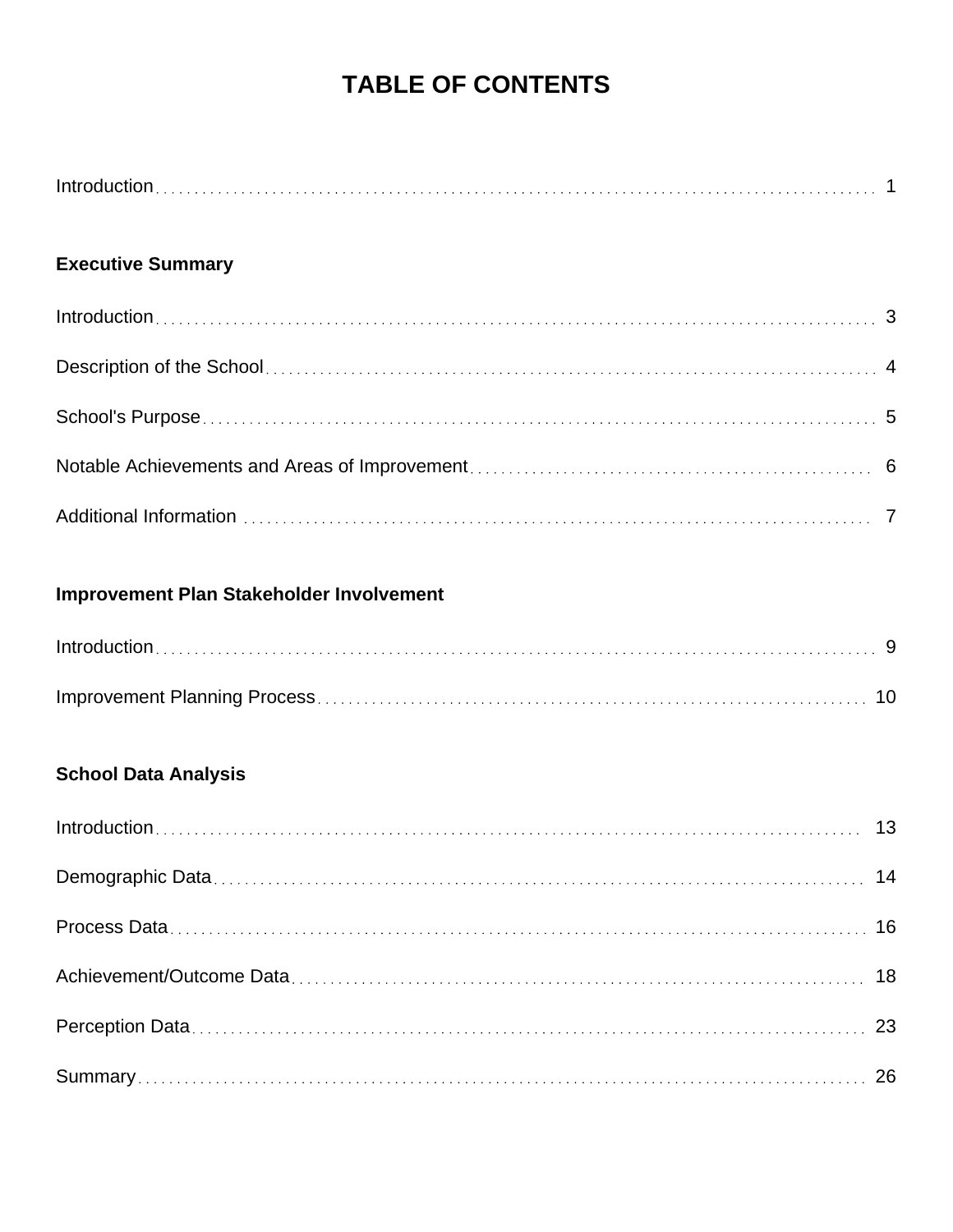## **School Additional Requirements Diagnostic**

| $Introduction \dots 28$ |  |
|-------------------------|--|
|                         |  |

## **Title I Schoolwide Diagnostic**

| Component 9: Timely and Additional Assistance to Students Having Difficulty Mastering the           | 55 |
|-----------------------------------------------------------------------------------------------------|----|
| Component 10: Coordination and Integration of Federal, State and Local Programs and Resources<br>58 |    |
|                                                                                                     |    |

## **Dickinson East SIP 2014-17**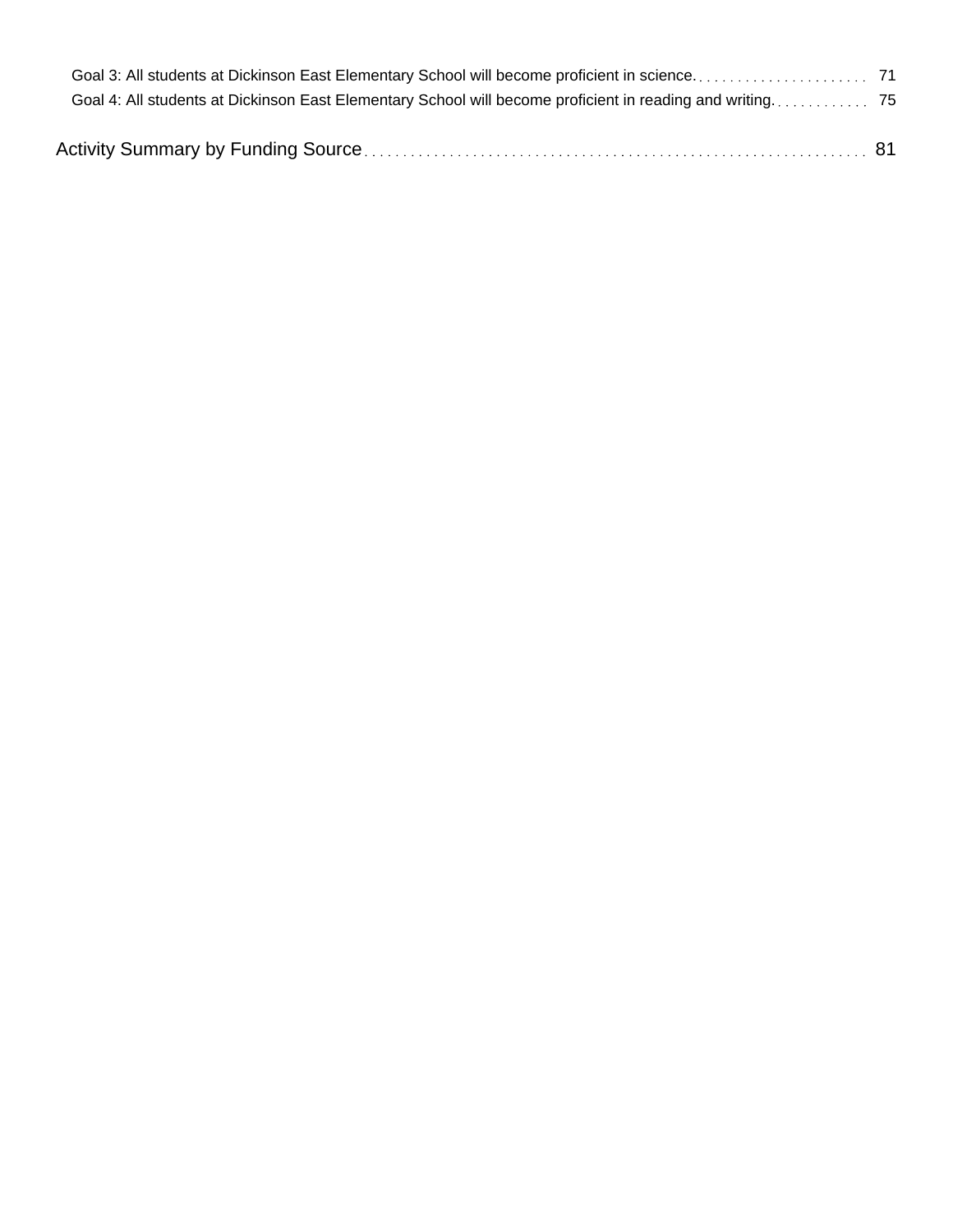## **Introduction**

The SIP is a planning tool designed to address student achievement and system needs identified through the school's comprehensive needs assessment (CNA). Additionally, the SIP provides a method for schools to address the school improvement planning requirements of Public Act 25 of the Revised School Code and the Elementary and Secondary Education Act (ESEA) as applicable.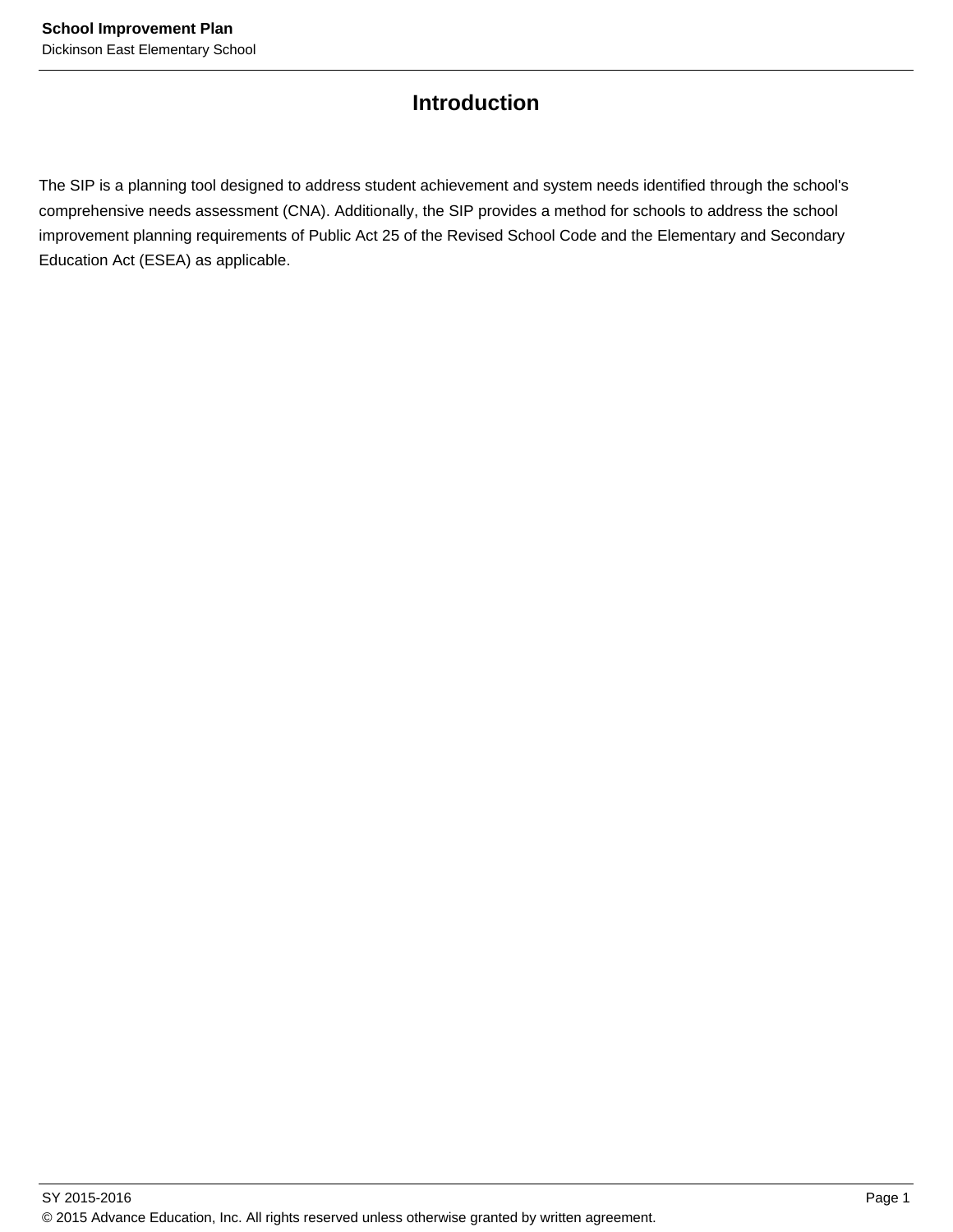# **Executive Summary**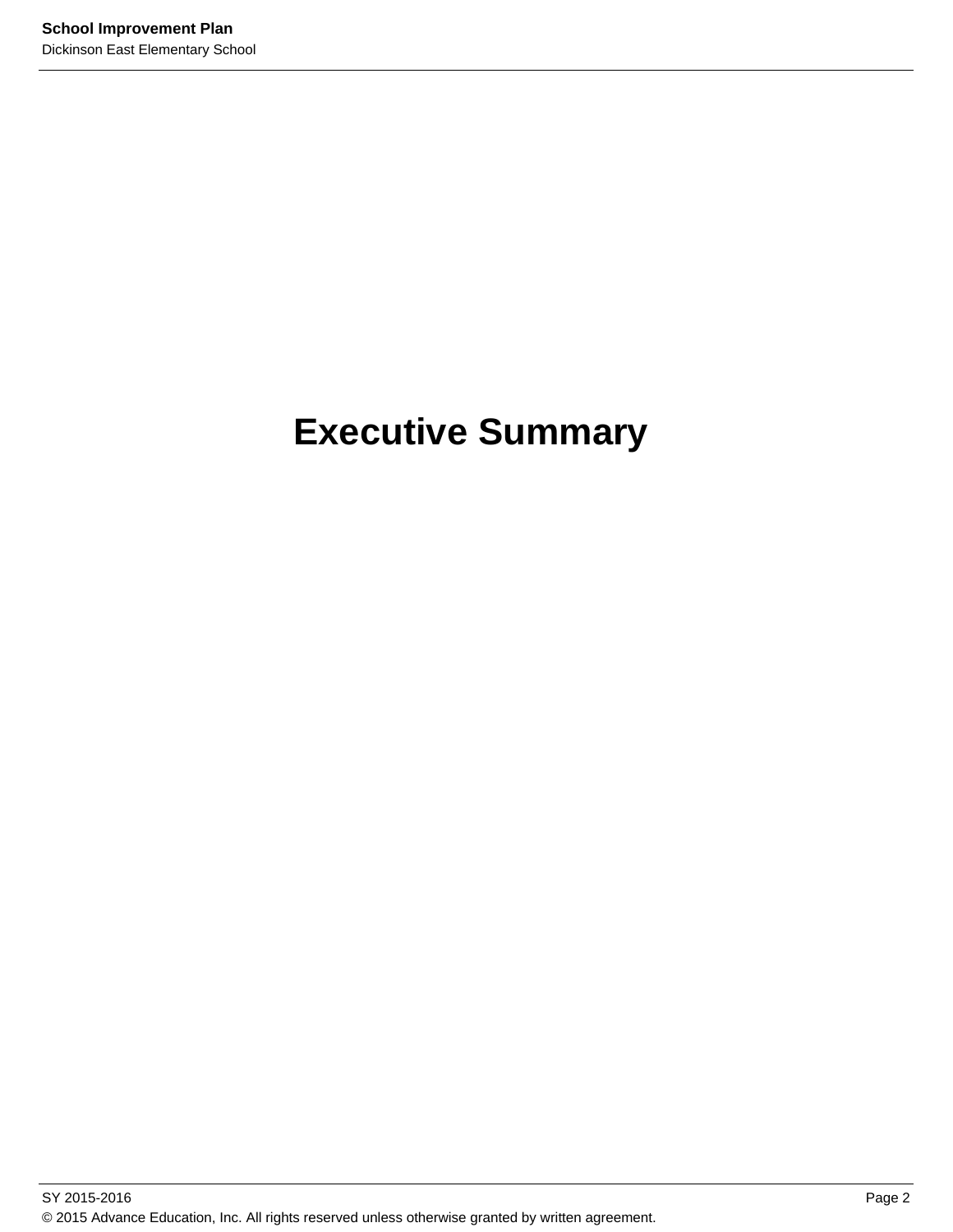## **Introduction**

Every school has its own story to tell. The context in which teaching and learning takes place influences the processes and procedures by which the school makes decisions around curriculum, instruction, and assessment. The context also impacts the way a school stays faithful to its vision. Many factors contribute to the overall narrative such as an identification of stakeholders, a description of stakeholder engagement, the trends and issues affecting the school, and the kinds of programs and services that a school implements to support student learning.

The purpose of the Executive Summary (ES) is to provide a school with an opportunity to describe in narrative form the strengths and challenges it encounters. By doing so, the public and members of the school community will have a more complete picture of how the school perceives itself and the process of self-reflection for continuous improvement. This summary is structured for the school to reflect on how it provides teaching and learning on a day to day basis.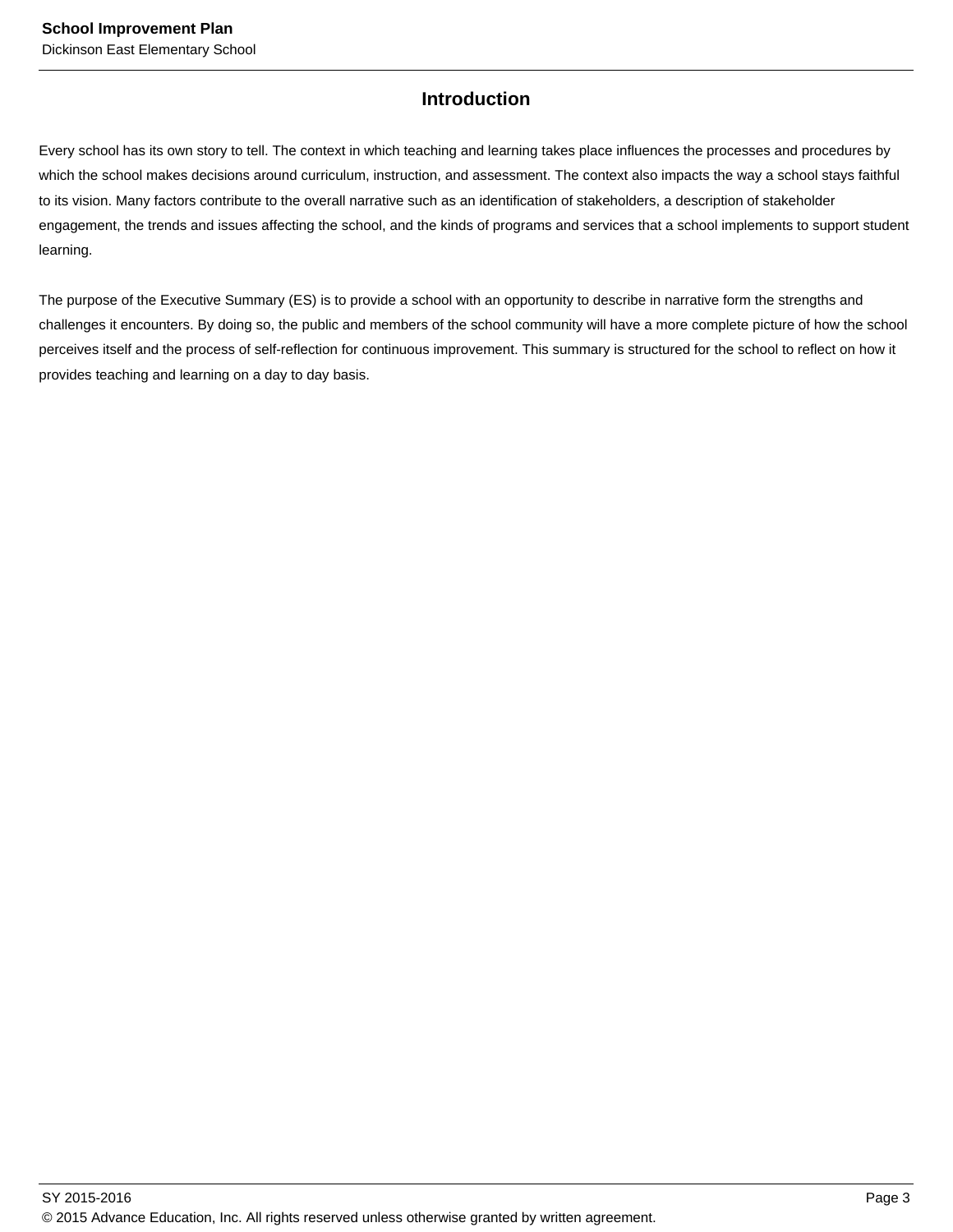## **Description of the School**

**Describe the school's size, community/communities, location, and changes it has experienced in the last three years. Include demographic information about the students, staff, and community at large. What unique features and challenges are associated with the community/communities the school serves?**

The City of Hamtramck, Michigan was originally settled by German farmers, but Polish immigrants flooded into the areas when the Dodge Brothers plant opened in 1914. In 1970, 90% of Hamtramck's population was Polish. Over the past 30 years, a large number of immigrants from the Middle East (especially Yemen) and South Asia (especially Bangladesh) have moved to the city. As of the 2010 census, the city's foreign born population stood at 40.7%, making it Michigan's most internationally diverse city.

Dickinson East Elementary School opened its doors for the first time in 1913. Currently in its 102nd year of operation, the school building has changed dramatically from a physical standpoint. The population of the school has always mirrored the population of the community at large with an influx of immigrants moving into Hamtramck since 1970. Currently, Dickinson East serves approximately 700 students in kindergarten through sixth grade.

Despite the overall stable school enrollment trends, approximately 20% of the school population changes each year as students and their families move in and out of Hamtramck or leave for extended periods of time to visit their native country. The transient population presents a challenge for the school and district when students leave before the end of the school year or do not return back in time, thus losing valuable instruction. Of the 700 students currently enrolled at Dickinson East, 80% are English Language Learners of Bangladeshi or Yemeni descent. The remainder of the school's populations consists of African American, Caucasian (Albanian, Bosnian, Polish) and mixed race students. Approximately 50% of Dickinson East students are not yet proficient in English as determined by the WIDA test which is administered each spring to students with a second language in their home. This leads to additional challenges for our staff as we strive to provide a high quality education to a majority of students who do not speak English outside of school.

Based on 2014 data, 93.75% of Dickinson East students are considered economically disadvantaged based on free/reduced lunch eligibility. In addition, the City of Hamtramck has the highest poverty rate of any city in Wayne County. These factors present challenges for our students who often struggle with basic necessities such as food and clothing. Our school continues to focus on providing assistance for parents through partnerships with community businesses and agencies who sponsor clothing and food drives, hearing and vision testing, free dental care and access to eyeglasses.

Despite the inherent challenges, one of the greatest attributes of our school and district is our diverse population. The blending of cultures allows our staff to educate our students while at the same time learning valuable lessons from them. This relationship makes the work we do incredibly rewarding!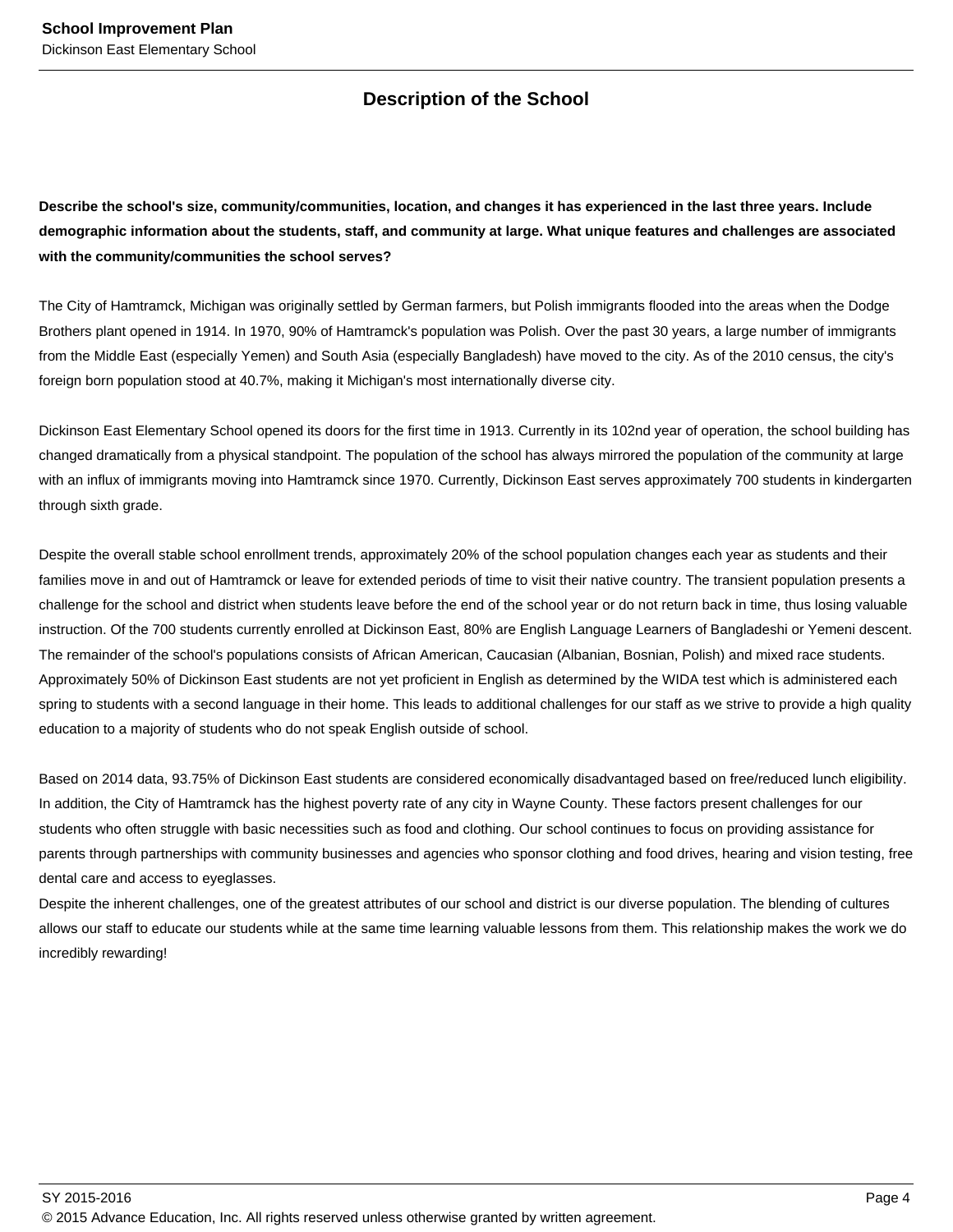## **School's Purpose**

**Provide the school's purpose statement and ancillary content such as mission, vision, values, and/or beliefs. Describe how the school embodies its purpose through its program offerings and expectations for students.**

Mission Statement:

The mission of Dickinson East Elementary School, in partnership with families and the community, is to promote high levels of academic achievement, nurture ongoing respect for cultural diversity, and empower students to develop positive character as responsible members of society.

#### Vision Statement:

We, at Dickinson East Elementary School, are dedicated to educating the whole child with principles of dignity and self-worth. Our vision is that our children will leave Dickinson East as:

-Critical, innovative thinkers and problem solvers -Life-long learners -Responsible, productive citizens -Positive members of a democratic society in a diverse world

Beliefs Statement:

We believe a safe, caring, and inviting environment enhances student learning. We believe parents, students, teachers, and the community share the responsibility for the support of the school's mission. We believe students learn best when they have appropriate opportunities for success in a supportive and challenging learning environment. We believe an understanding of cultural and social diversity allows the development of positive relationships and mutual respect. We believe all students must learn to become self-directed, independent learners. We believe education is a life-long process.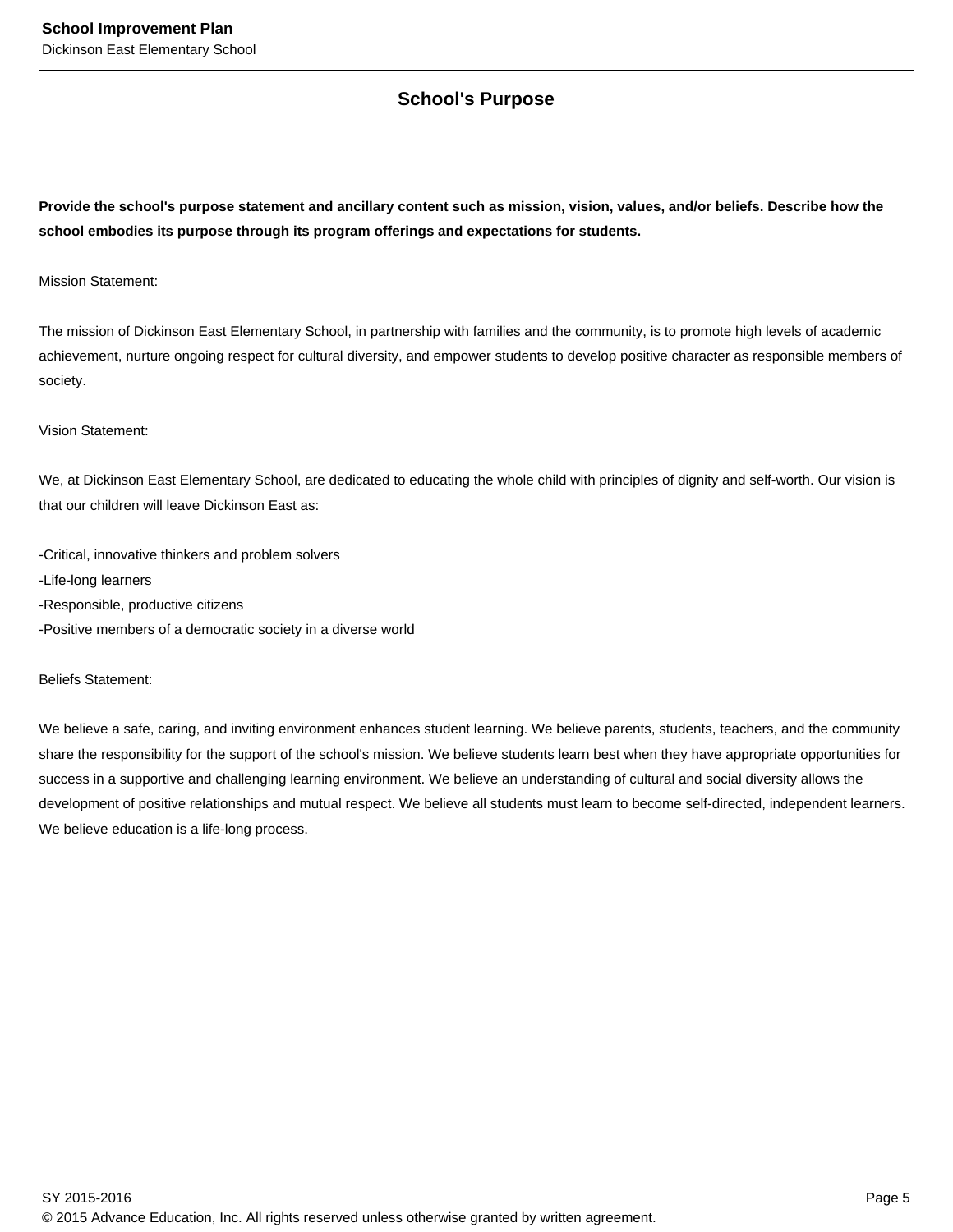## **Notable Achievements and Areas of Improvement**

**Describe the school's notable achievements and areas of improvement in the last three years. Additionally, describe areas for improvement that the school is striving to achieve in the next three years.**

Dickinson East is striving to improve student achievement. Unfortunately, there was a period of about four years when our MEAP scores decreased regularly. In order to change that negative trend, we came together as a staff and analyzed data to determine what changes needed to take place.

Four years ago, under new leadership, we adjusted our instructional program in order to better meet our students' needs. Our Title I program was revamped in order to better service our most struggling learners. Students were placed in flexible groups based on their needs and received more focused, direct instruction. As a Focus School, we ensured that our bottom 30% subgroup received Title I and/or ELL services, depending on their needs.

In addition, all staff members are involved in meaningful professional development that focuses on curriculum and instruction and provides teachers with the support and resources they need in order to better implement district programs. For example, the staff was trained in the RTI process and we now have a team that runs our intervention meetings and analyzes student data to make sure students are moving through the tiers in an effective manner. Furthermore, all staff have been trained in the SIOP method of instruction to ensure that our high population of ELL students are receiving optimal instruction based on their academic needs.

In the state top-to-bottom rankings, we improved 3% during the 2013-2014 school year, from the 26th to the 29th percentile, and over a twoyear period we have increased 23%. Using the state's AMOs as guidelines, we look forward to making even more gains over the next several years.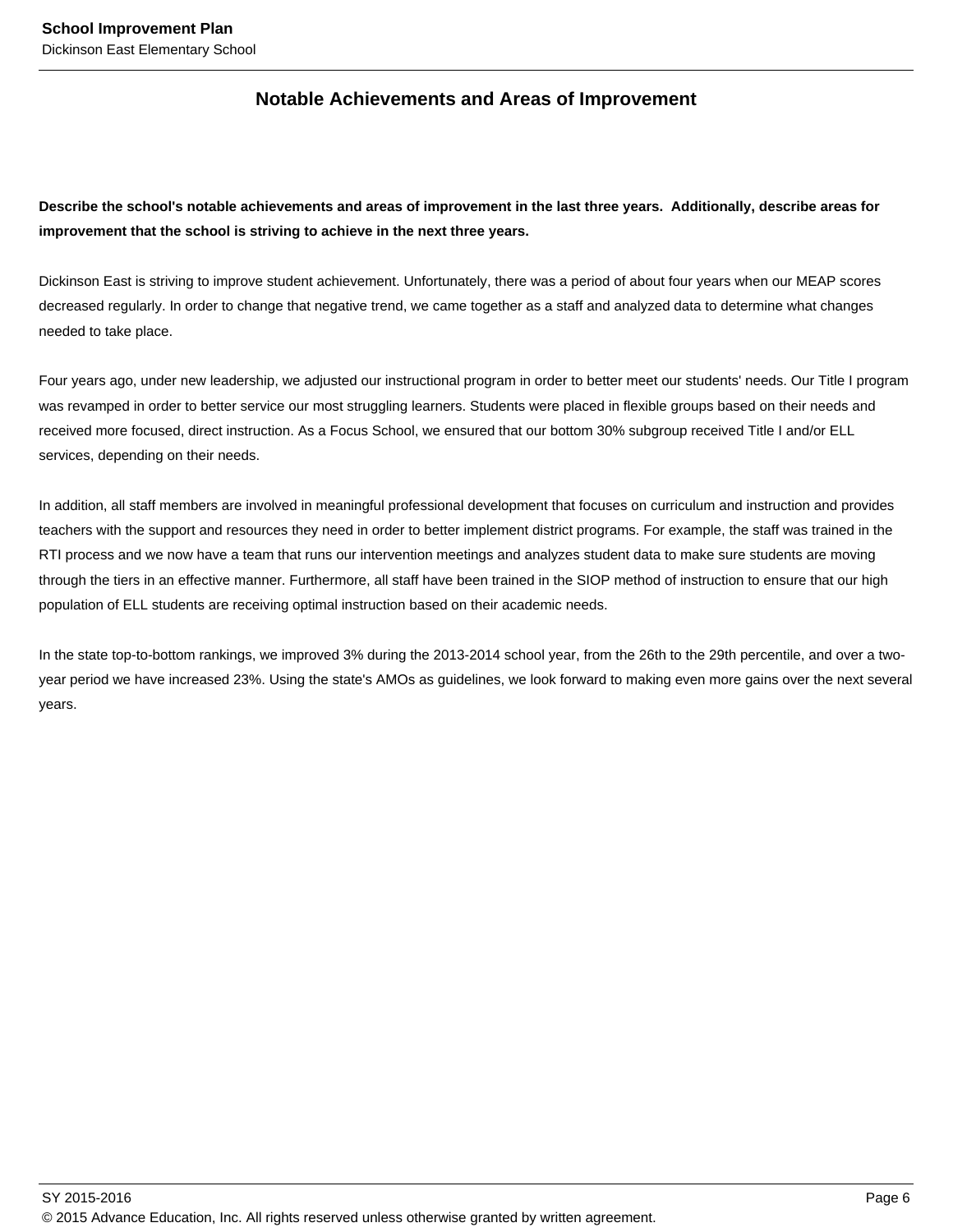## **Additional Information**

**Provide any additional information you would like to share with the public and community that were not prompted in the previous sections.**

Dickinson East Elementary is very proud of its diversity and multicultural heritage. We are a cornerstone of the community, providing activities and resources for everyone. Many of our families have been with us for decades, bringing in extended family members and staying from one generation to the next.

In order to show our pride and to make our school as welcoming as possible, we have worked very hard for the past few years to improve the physical environment of our school. We hope that all community members, especially parents, feel welcome and enjoy coming to Dickinson East.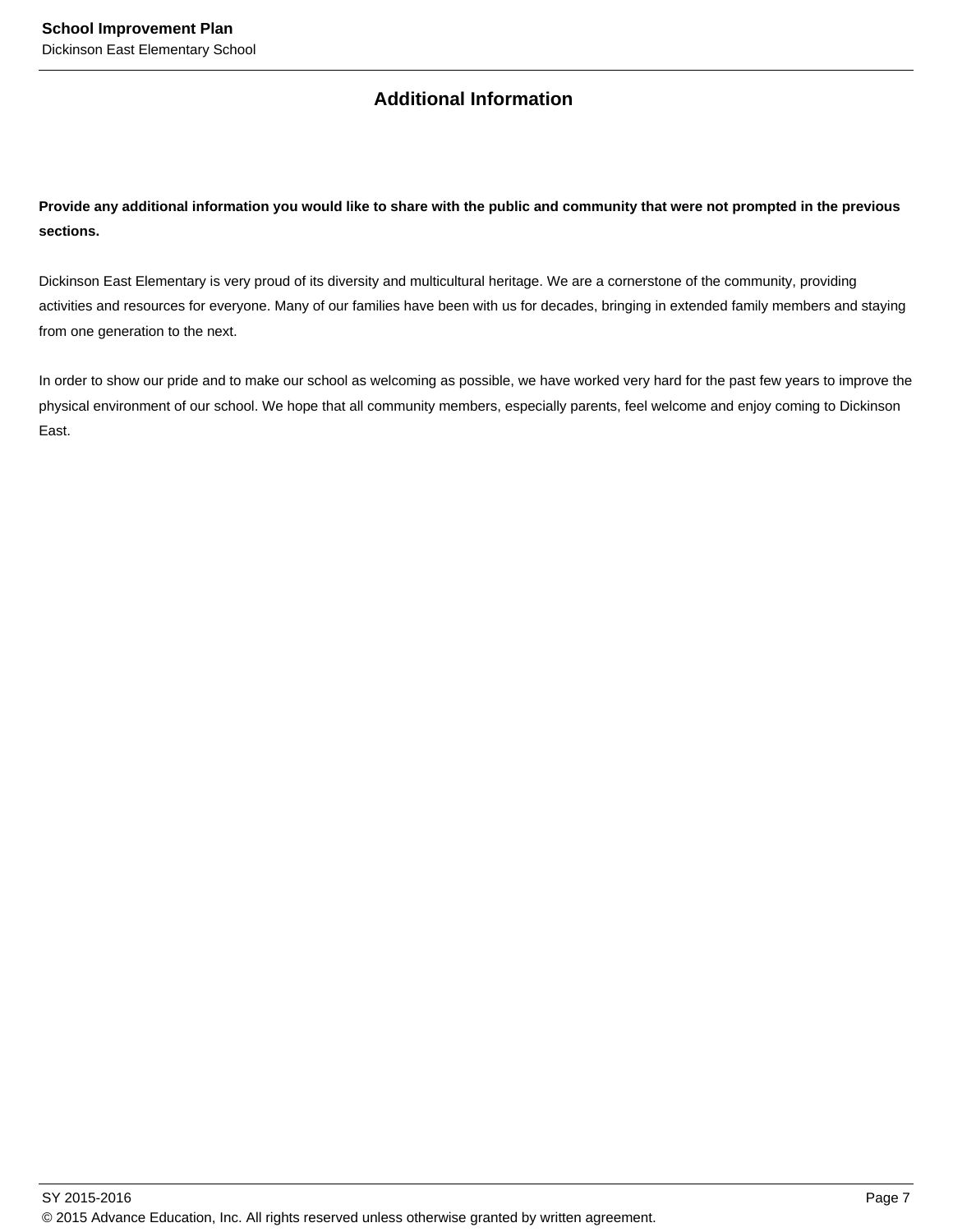# **Improvement Plan Stakeholder Involvement**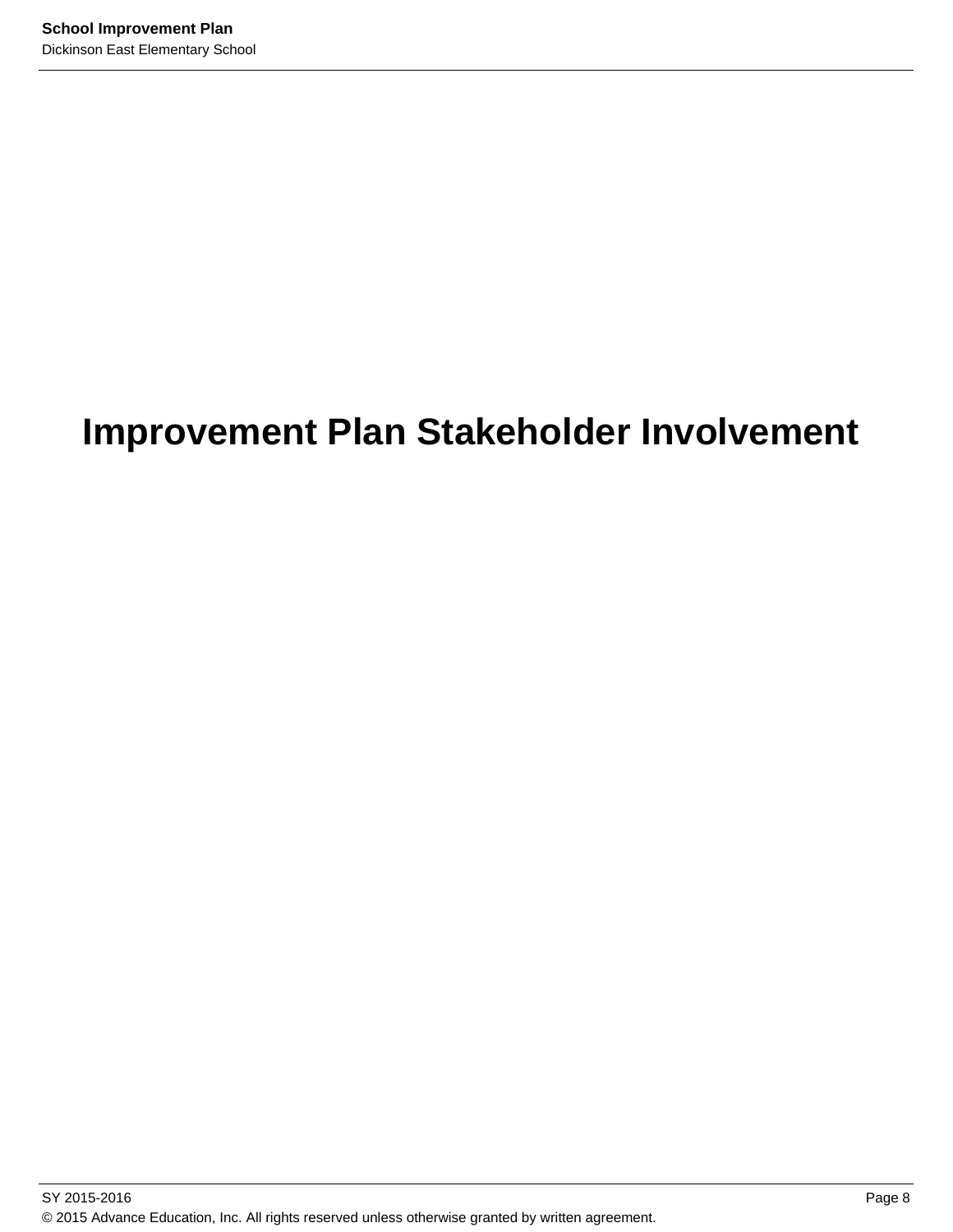## **Introduction**

The responses should be brief, descriptive, and appropriate for the specific section. It is recommended that the responses are written offline and then transferred into the sections below.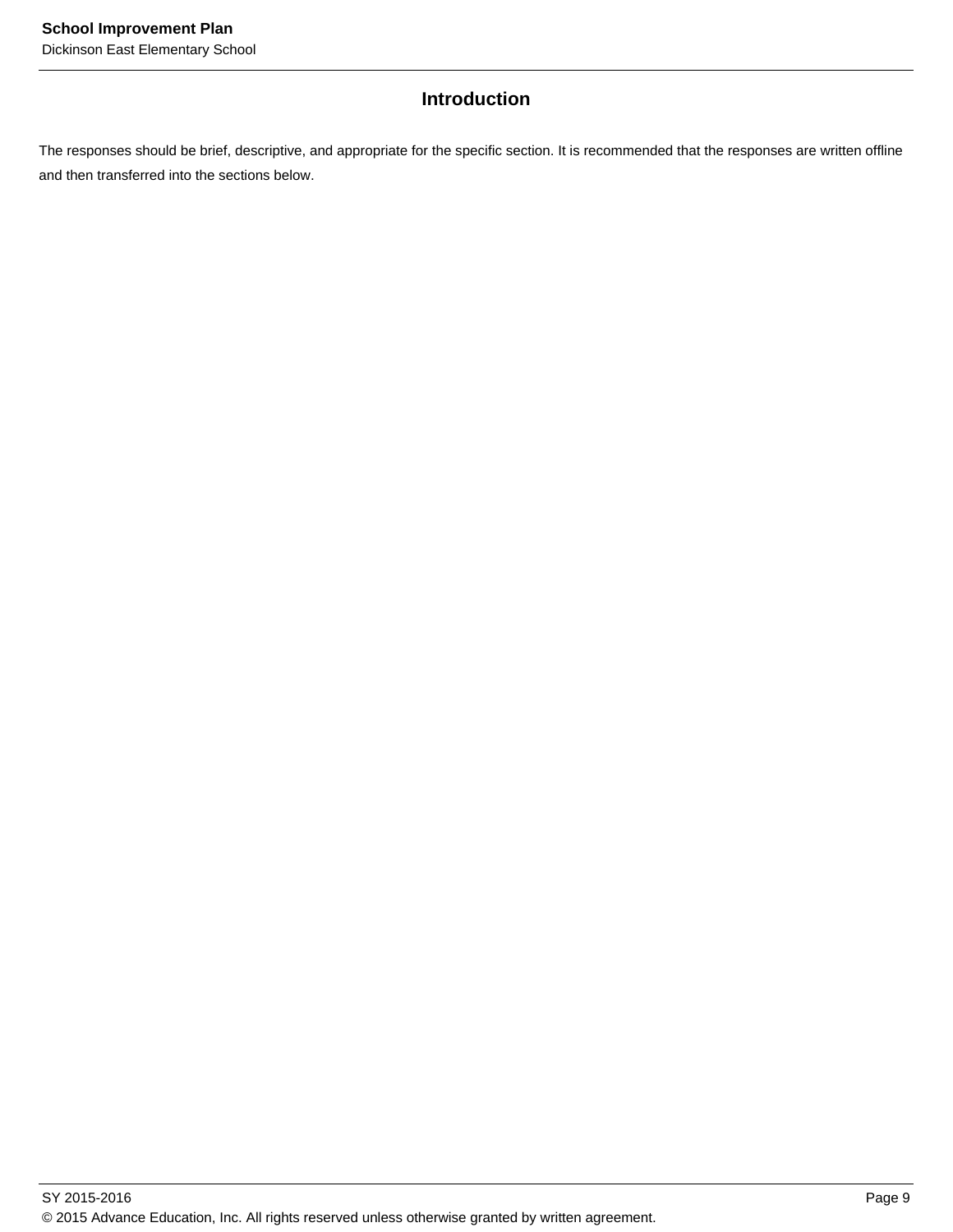## **Improvement Planning Process**

Improvement Planning Process

**Describe the process used to engage a variety of stakeholders in the development of the institution's improvement plan. Include information on how stakeholders were selected and informed of their roles, and how meetings were scheduled to accommodate them.** 

Below is a list of the processes used to engage stakeholders:

-Providing information at academically themed evenings and after school events (ex. National Elementary Honor Society, Reading Night, Math Night, Science Fair).

-Providing information and seeking input during monthly Parent Teacher Association meetings. We have a strong Executive board that also meets twice each month.

- -- Providing information on communications that are sent home on a monthly basis.
- Administrating student, staff, and parent surveys.
- Presenting school improvement endeavors at monthly school board meetings.
- Providing information and seeking input during in-service, professional development days, and staff meetings.
- Providing grade level content expectations and curriculum information at our open house and conferences.
- Meeting bi-monthly with administrators and central office to provide updates and seek input on school improvement endeavors.
- Invitations to School Improvement meetings.

**Describe the representations from stakeholder groups that participated in the development of the improvement plan and their responsibilities in this process.**

- Mrs. Kristen Geving, Co-Chair Mrs. Christie Pietrzak, Co-Chair Mr. Chris Vraniak, Principal Mrs. Julie Pieprzyk , Restorative Practices Coordinator Mrs. Kristina Gacesa, Science Goal Group Leader Mrs. Ann Kay, Math Goal Group Leader Ms. Kathleen Nolan, Writing Goal Group Leader Ms. Karen Swords, Social Studies Goal Group Leader Mrs. Danielle Nagle, Reading Goal Group Leader Dr. Mike Syropoulos, District Consultant
- Mr. Pashko Gjonaj, Parent
- Mrs. Hana Gjonaj, Parent

**Explain how the final improvement plan was communicated to all stakeholders, and the method and frequency in which stakeholders receive information on its progress.**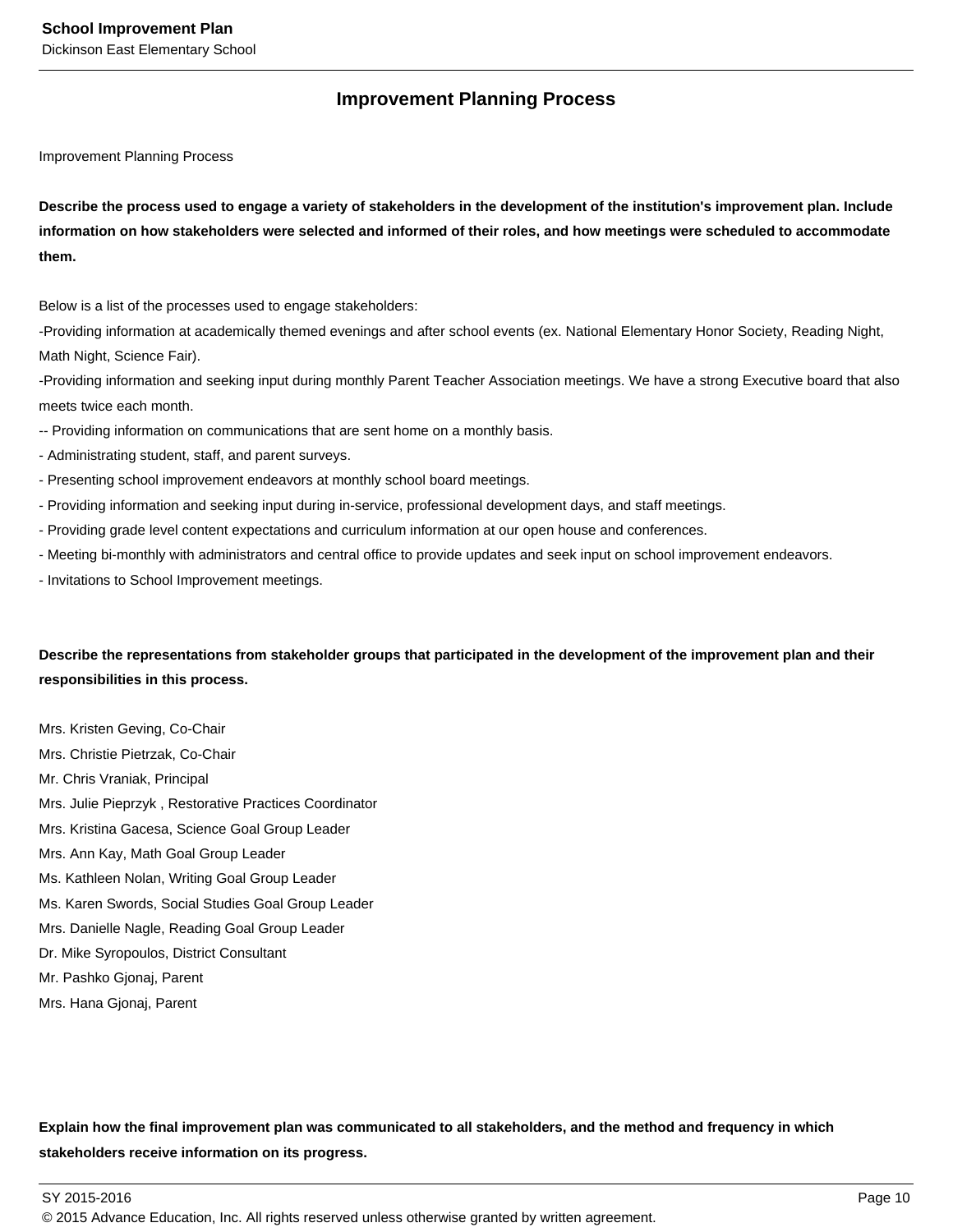Dickinson East Elementary School

All stakeholders will have access to the school improvement plan and to the progress we make throughout the course of the year. We hold an annual Title I meeting for parents and community members and we share SIP information with them at this time. We also make it available at all conferences and events and in the office on a daily basis. It is posted on the district website as well. All teachers will have a copy of the plan and we visit it on a regular basis to check its progress. Teachers work in subgroups, based on the goals, to analyze data and make adjustments as needed.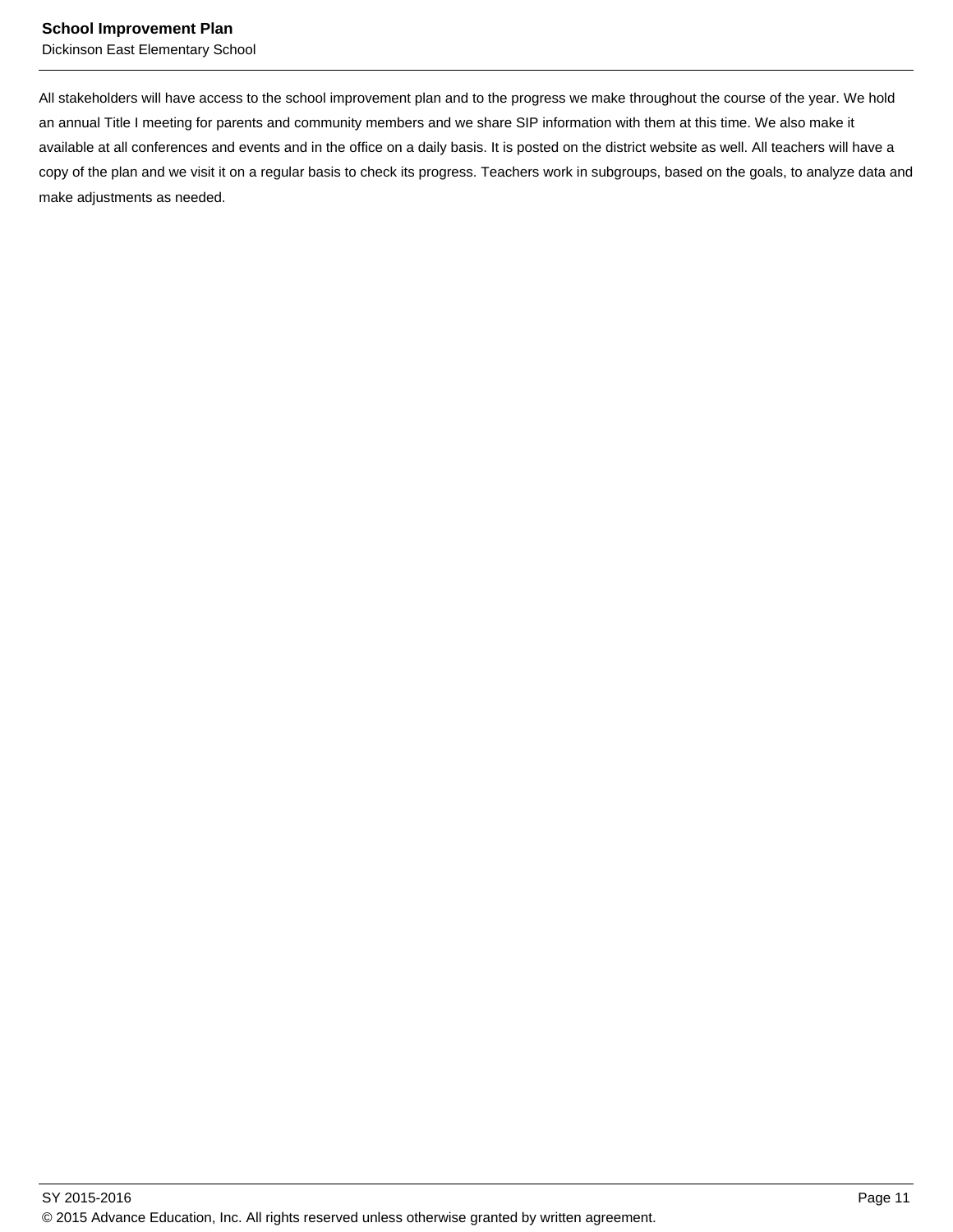# **School Data Analysis**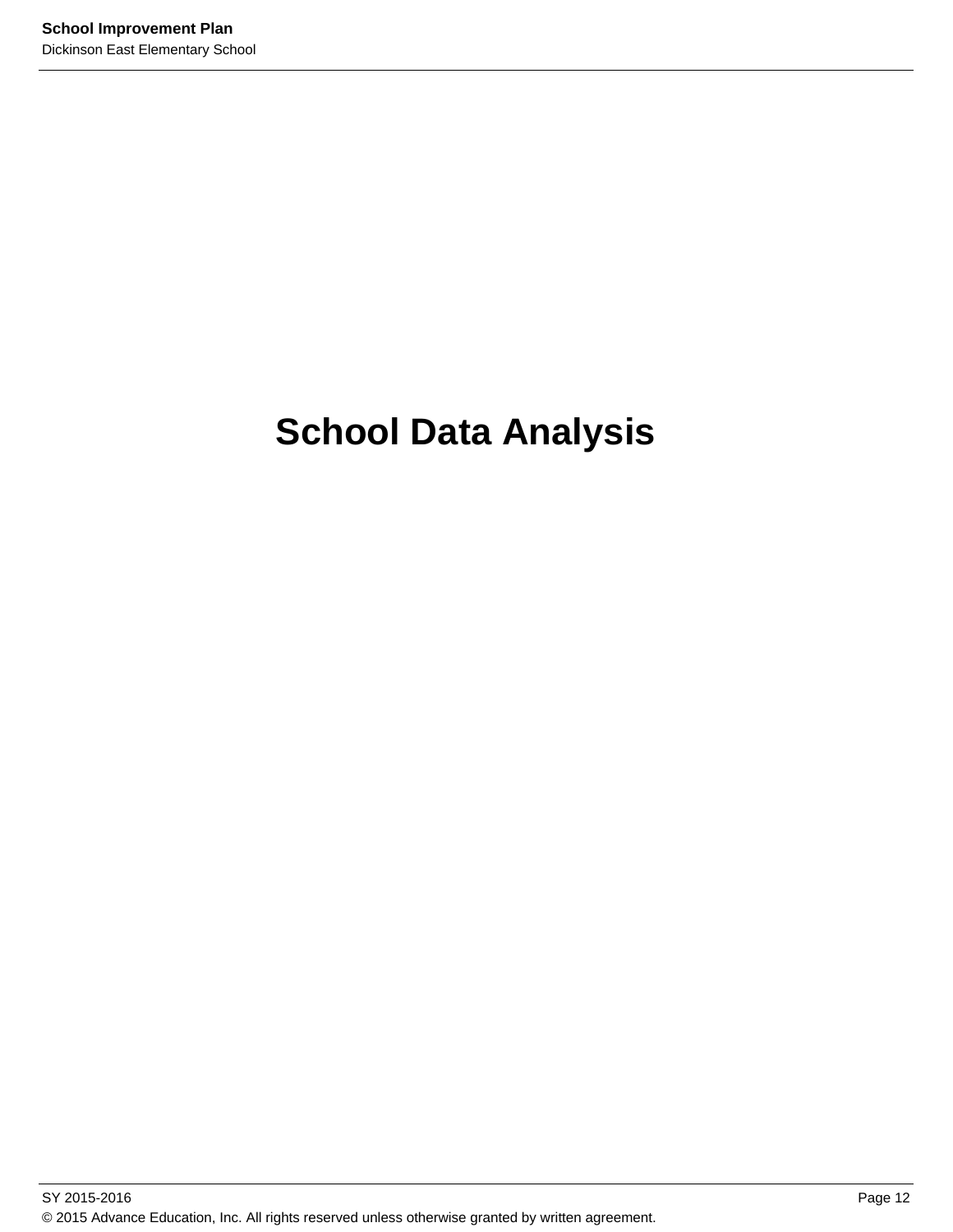## **Introduction**

The School Data Analysis (SDA) is a diagnostic tool intended to facilitate rich and deep collaborative discussions among staff members about school data. The SDA can serve as a guide to determine a school's strengths and challenges as well as directions for improvement based on an analysis of data and responses to a series of data - related questions in content areas. This data collection and analysis process should include the identification of achievement gaps as well as reflections on possible causes for these gaps. This diagnostic represents the various types of data that should be continuously collected, reviewed, analyzed and evaluated. Completion of the SDA is one piece of a school's comprehensive needs assessment process.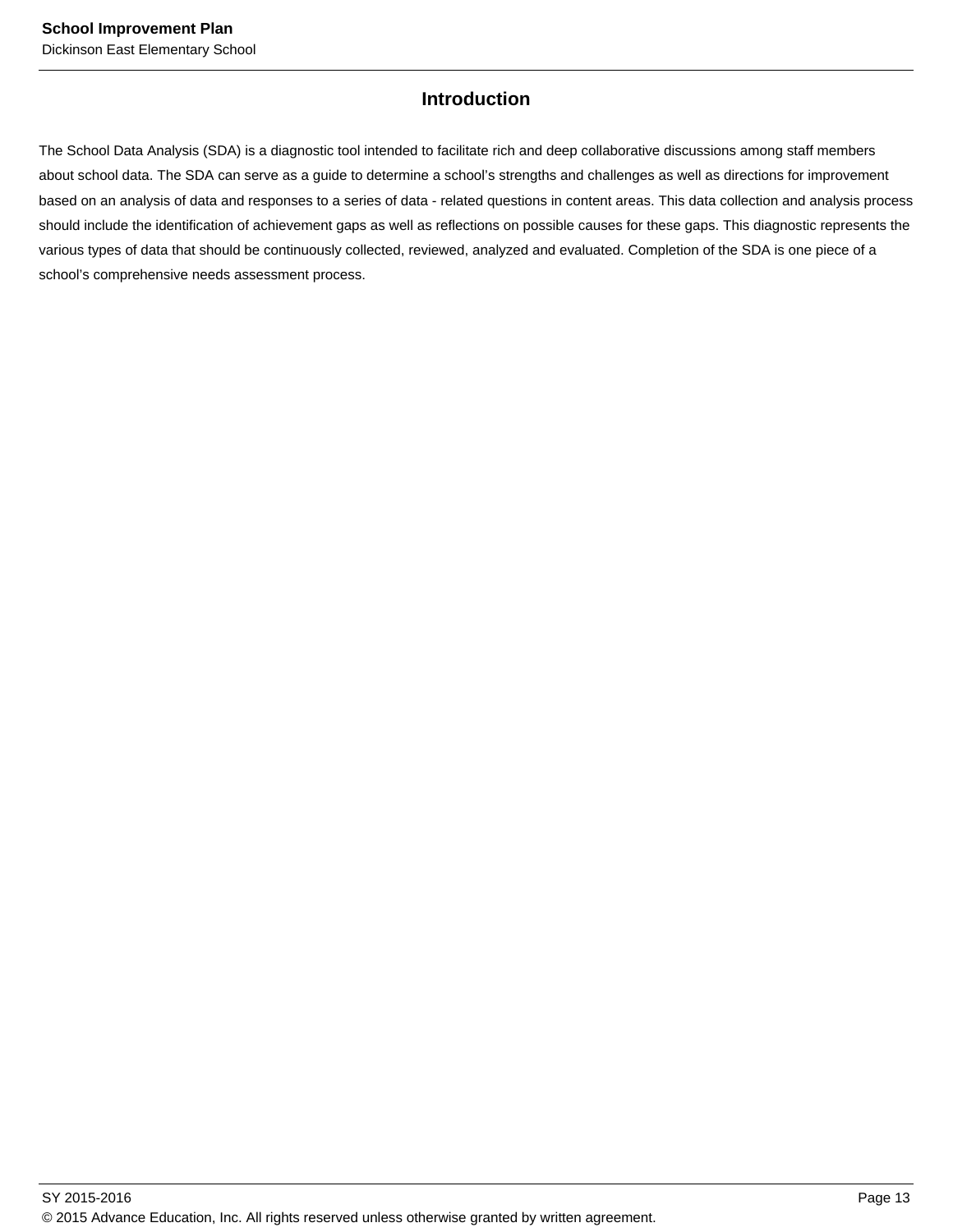## **Demographic Data**

Demographic data is data that provides descriptive information about the school community. Examples may include enrollment, attendance, grade levels, race/ethnicity, gender, students with disabilities, English learners, socio-economic status, graduation rate, suspensions/expulsions, etc.

#### **Student Demographic Data**

**1. In looking at the three year trend in student enrollment data, what challenges have been identified?**

Our data indicates that enrollment has stabilized after several years of a decline. Since funding is based on student per capita, with less students, less monies are received and teachers have assumed more responsibilities.

#### **Student Demographic Data**

**2. In looking at the three year trend in student attendance data, what challenges have been identified?**

Hamtramck still faces a very transient student population. Only about 40% of students currently go all the way through our K-6 building from start to finish.

#### **Student Demographic Data**

**3. In looking at the three year trend in student behavior data (discipline referrals, suspensions and expulsions), what challenges have been identified?**

Overall, student behavior has been a positive for Dickinson East over the past three years. Student discipline referrals have consistently stayed under 300 for each school year and suspensions have been on the decline each year.

Future challenges will be identifying students with high absenteeism as early as possible and proactively taking steps to make sure that these students attend as much school as possible.

#### **Student Demographic Data**

#### **4. What action(s) could be taken to address any identified challenges with student demographic data?**

The School Improvement Team Goal Group Leaders have developed a plan to refine and optimize instructional time and opportunities. As for attendance, we have a district attendance officer; all staff attended Poverty and Homelessness Sensitivity training; robocall district information; and as a school we participate in the Dropout Challenge.

#### **Teacher/School Leader(s) Demographic Data**

#### **5. As you review the number of years of teaching and administrative experience of the school leader(s) in your building, what**

#### **impact might this have on student achievement?**

#### SY 2015-2016 Page 14

© 2015 Advance Education, Inc. All rights reserved unless otherwise granted by written agreement.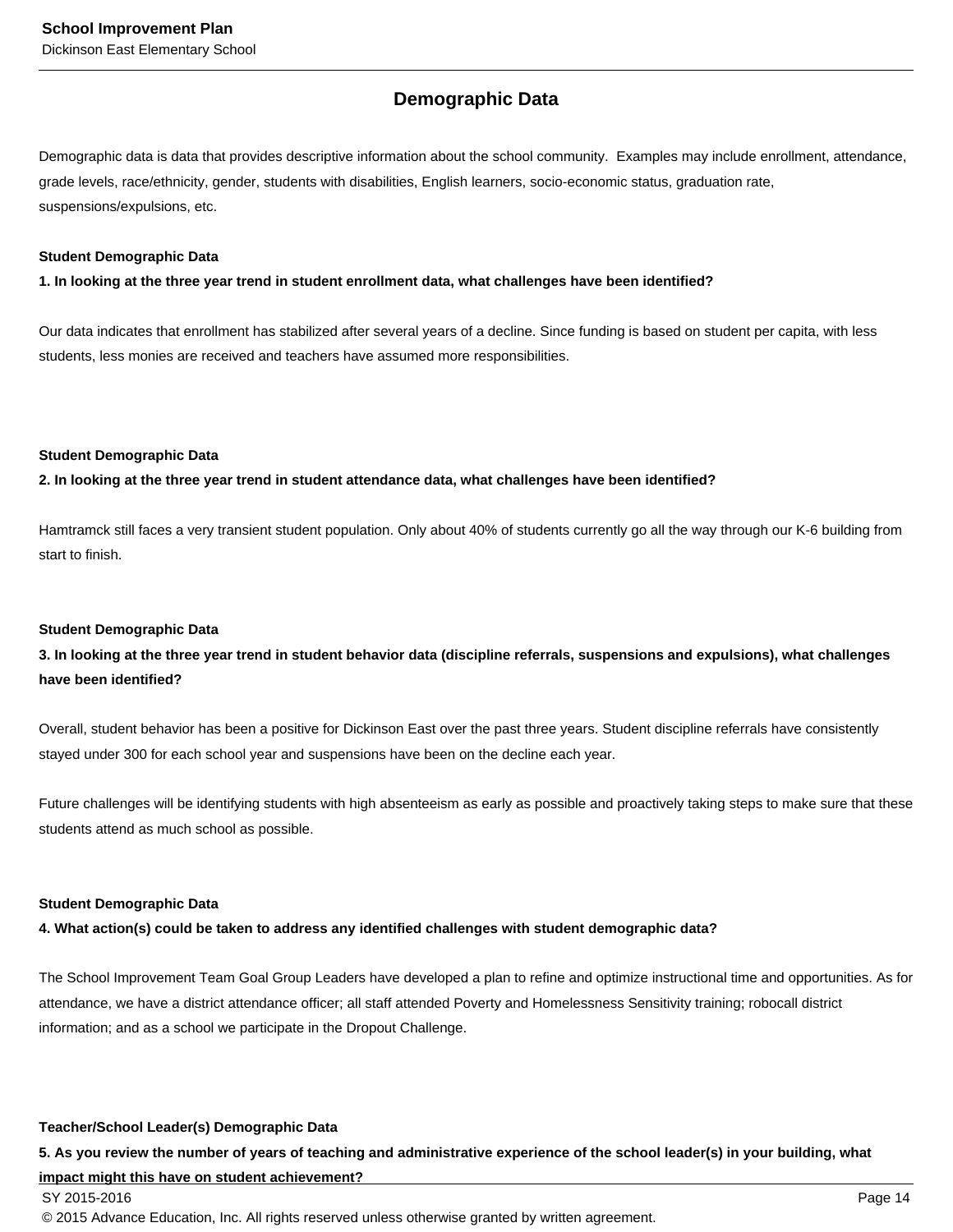As a whole, Dickinson East teachers are an experienced group that has collaboratively worked together for years on curriculum and instruction. Currently the Principal is in his second year at Dickinson East but only his first year as the Principal. The entire staff has time to collaborate each day and the high levels of experience which should have positive impact on student achievement.

#### **Teacher/School Leader(s) Demographic Data**

**6. As you review the number of years of teaching experience of teachers in your building, what impact might this have on student achievement?**

The high percentage of teachers with more than 15 years of experience in Hamtramck should have a positive impact on student achievement.

#### **Teacher/School Leader(s) Demographic Data**

**7. As you review the total number of days for school leader absences and note how many were due to professional learning and /or due to illness, what impact might this have on student achievement?**

A

#### **Teacher/School Leader(s) Demographic Data**

**8. As you review the total number of days for teacher absences due to professional learning and/or illness, what impact might this have on student achievement?**

Too many teacher absences certainly affect student achievement. In order to try to combat any negative effects, we try to place the same substitutes in classes whenever possible.

#### **Teacher/School Leader(s) Demographic Data**

**9. What actions might be taken to address any identified challenges regarding teacher/school leader demographics?**

Teacher experience and built-in collaboration time for teachers to plan together creates an atmosphere where student achievement should be positively affected.

End-of-year conversations will be had with all teachers with excessive absences.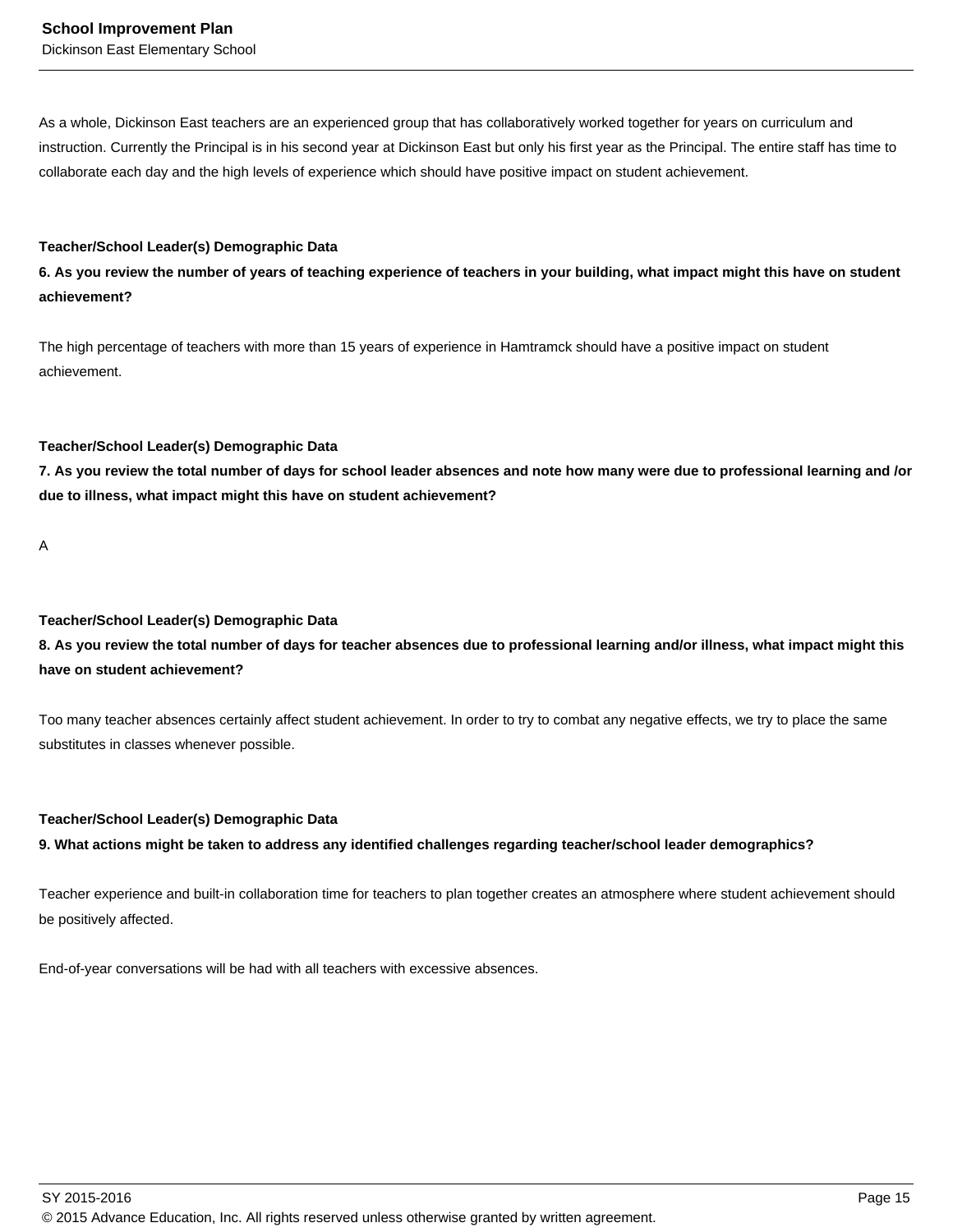## **Process Data**

Process data is information about the practices and procedures schools use to plan, deliver and monitor curriculum, instruction and assessment.

### **10. In reviewing the results of the School Systems Review or the Interim Self Assessment/Self Assessment, what strands/standards/indicators stand out as strengths?**

The student behavior at our school is the area with the highest level of satisfaction among teachers/staff.

### **11. In reviewing the results of the School Systems Review or the Interim Self Assessment/Self Assessment, what strands/standards/indicators stand out as challenges?**

The areas that indicate the lowest overall level of satisfaction among teachers/staff is the physical environment of our building.

#### **12. How might these challenges impact student achievement?**

The poor physical shape of the parts of our 102 year old building can negatively influence student feelings towards being in the building.

## **13. What actions could be taken and incorporated into the School Improvement Plan to address these challenges from the School Systems Review or the Interim Self Assessment/Self Assessment.**

In 2014 a sinking fund millage was passed in the city of Hamtramck, giving the public schools funds to improve and preserve the conditions of the school buildings.

## 14. How do you ensure that students with disabilities have access to the full array of intervention programs available i.e. Title I, Title **III, Section 31a, IDEA, credit recovery, extended learning opportunities?**

Students with disabilities are part of our RTI/IEP process and are closely monitored by a team of teachers who meet regularly to analyze data. As part of the IEP process, this team also meets with parents and makes adjustments to goals when needed. These goals reflect intervention programs as appropriate and the team ensures that the students are placed where needed.

#### **15. Describe the Extended Learning Opportunities that are available for students and in what grades they are available?**

-After-school tutoring exists for all students, grades K-6

-National Elementary Honor Society, grades 5-6

-Science Fair, grade 5

-Summer school, all students K-6

 $\,$  SY 2015-2016  $\,$  Page 16  $\,$  Page 16  $\,$  Page 16  $\,$  Page 16  $\,$  Page 16  $\,$  Page 16  $\,$  Page 16  $\,$  Page 16  $\,$  Page 16  $\,$  Page 16  $\,$  Page 16  $\,$  Page 16  $\,$  Page 16  $\,$  Page 16  $\,$  Page 16  $\,$  Pag

© 2015 Advance Education, Inc. All rights reserved unless otherwise granted by written agreement.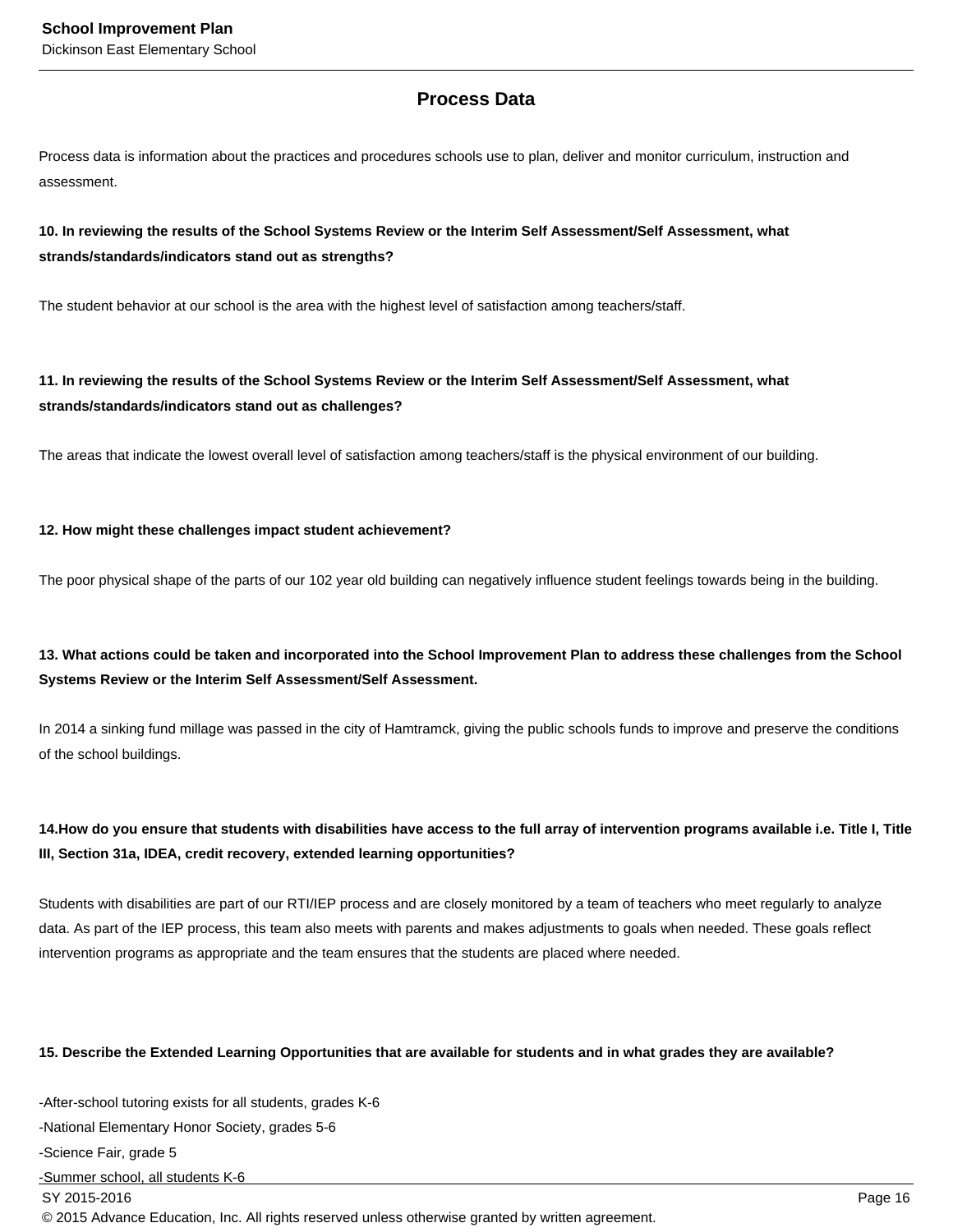-After school HOPE program, grades 4-6

## **16. What is the process for identifying students for Extended Learning Opportunities and how are parents notified of these opportunities?**

Our after-school tutoring and HOPE programs are for students in the Bottom 30% in reading and math. Students are accepted into the National Elementary Honor Society and the Science Fair based on a set of academic and citizenship criteria. We communicate with students and parents via letters, automated phone calls, personal phone calls, email, and the district website.

## **17. What evidence do you have to indicate the extent to which the state content standards are being implemented with fidelity i.e. horizontal and vertical alignment, in all content courses and grade levels?**

The consistent monitoring of lesson plans, common assessments and classroom observations ensures that state content standards are being implemented with fidelity.

**18. How does your school use health survey/screener results (i.e. MIPHY) to improve student learning? Answer only if you completed a health survey/ screener.**

N/A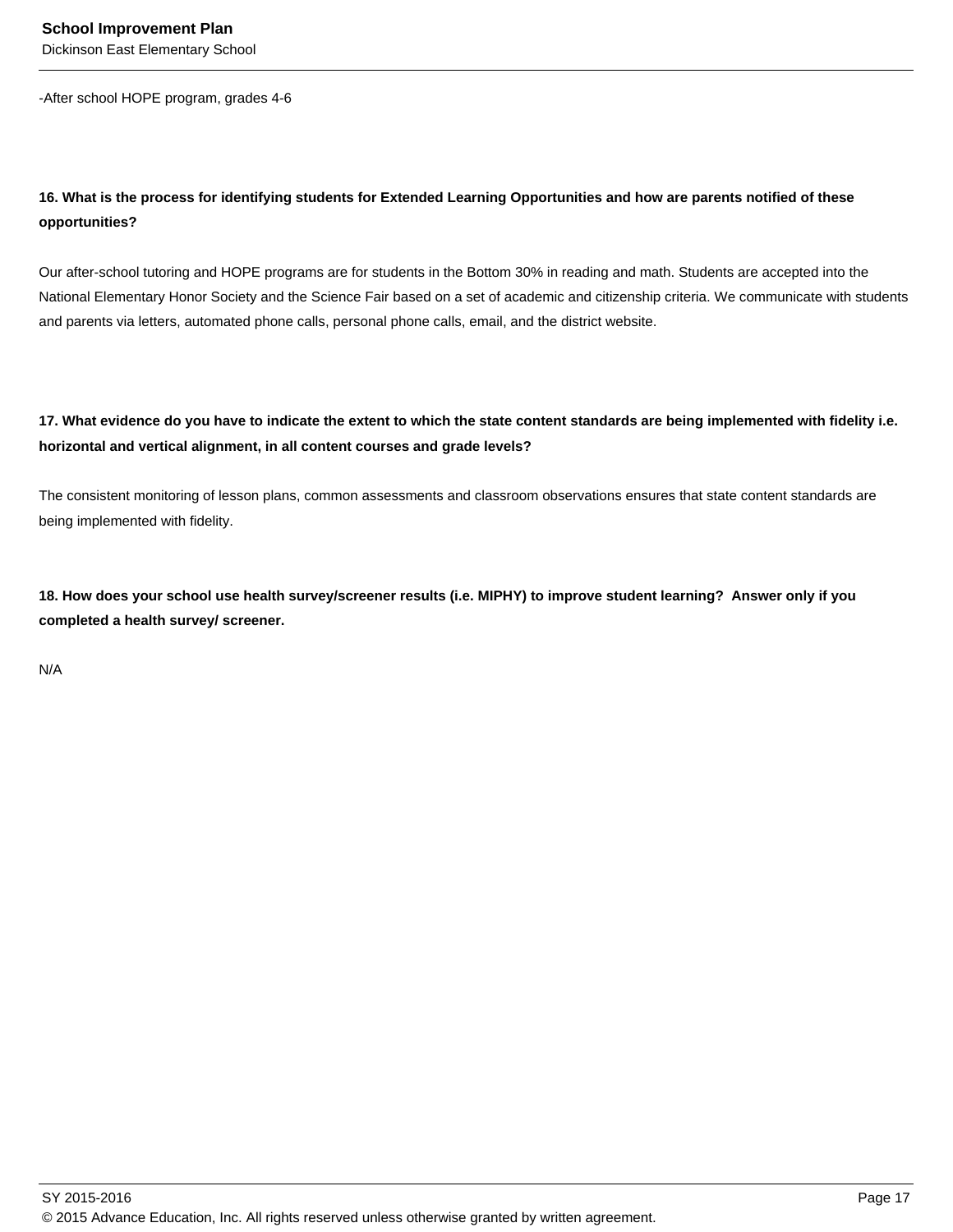## **Achievement/Outcome Data**

Achievement/outcome data tell us what students have learned. These include classroom-level, benchmark, interim and formative assessment data as well as summative data such as standardized test scores from annual district and state assessments. If the school completed the Student Performance Diagnostic for the AdvancED External Review, please insert 'See Student Performance Diagnostic' in each text box.

#### **19a. Reading- Strengths**

Growth in the bottom 30% demographic was strong this year. Overall, school-wide reading scores showed outstanding growth as 71% of students school-wide showed more than 12 months worth of growth throughout the school year.

#### **19b. Reading- Challenges**

Challenges in reading lie within the areas of vocabulary and information texts. Due to our large ELL population, vocabulary recognition remains low, as approximately 43% of students school-wide are in the "low" area of the NWEA vocabulary. Similarly, 44% of students are in the "low" area of the NWEA informational text scoring rubric.

#### **19c. Reading- Trends**

Trends in reading scores are overall positive. All grade levels showed year-to-year growth in reading and the bottom 30% continued to show strong improvements in reading due to our tiered intervention support. During the 2014-2015 school year Dickinson East saw about a 10% increase in the number of students who were reading at or above the national norm at their specific grade level.

#### **19d. Reading- Summary**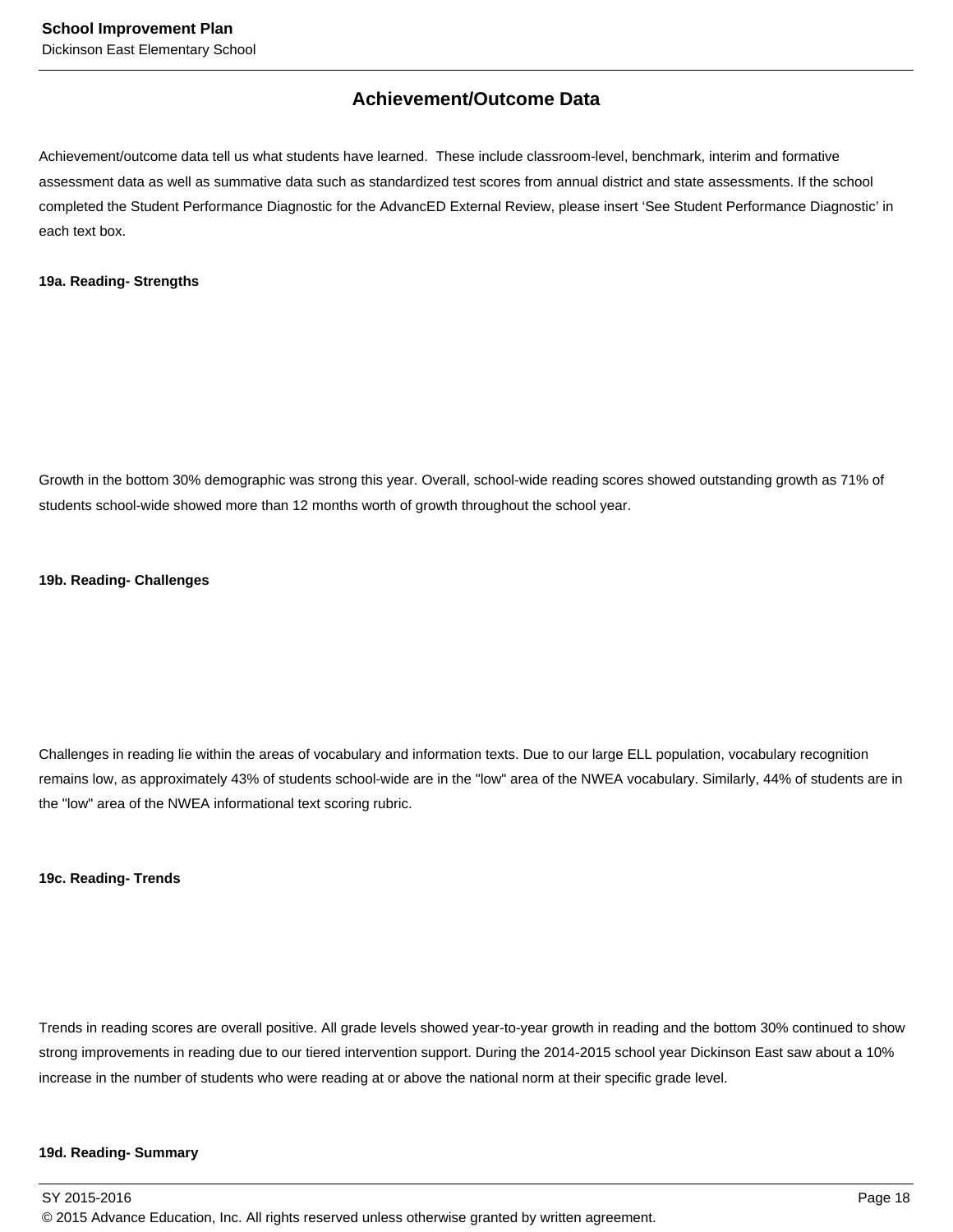**Summarize how these challenges will be addressed in your School Improvement Plan. Indicate Not Applicable (NA) if there is no challenge or this challenge will not be addressed at this time in the School Improvement Plan. Indicate the relevance or impact on tiered instruction if appropriate.**

All staff will attend vocabulary based professional development to improve vocabulary-based strategies in the classroom, as vocabulary is a major weakness at Dickinson East due to our large ELL population. Furthermore, as a school we will continue to increase all students' access to leveled texts. The school-wide push to increase the culture of reading in our community will center around the ability for all students to access books at their reading level. Other strategies addressed in Dickinson East's SIP will be the continued monitoring of the way that the Making Meaning lessons are taught in each classroom.

#### **20a. Writing- Strengths**

Narrative writing is the strength of students at Dickinson East Elementary.

#### **20b. Writing- Challenges**

Persuasive and opinion writing pieces are areas that Dickinson East will work on as a school moving forward.

#### **20c. Writing- Trends**

At this time we are unable to accurately identify trends due to the lack of access to reliable standardized data in writing.

#### **20d. Writing- Summary**

**Summarize how these challenges will be addressed in your School Improvement Plan. Indicate Not Applicable (NA) if there is no challenge or this challenge will not be addressed at this time in the School Improvement Plan. Indicate the relevance or impact on tiered instruction if appropriate.**

All teachers will undergo professional development training in writing narrative, informational and persuasive/opinion pieces. Timelines for

SY 2015-2016 Page 19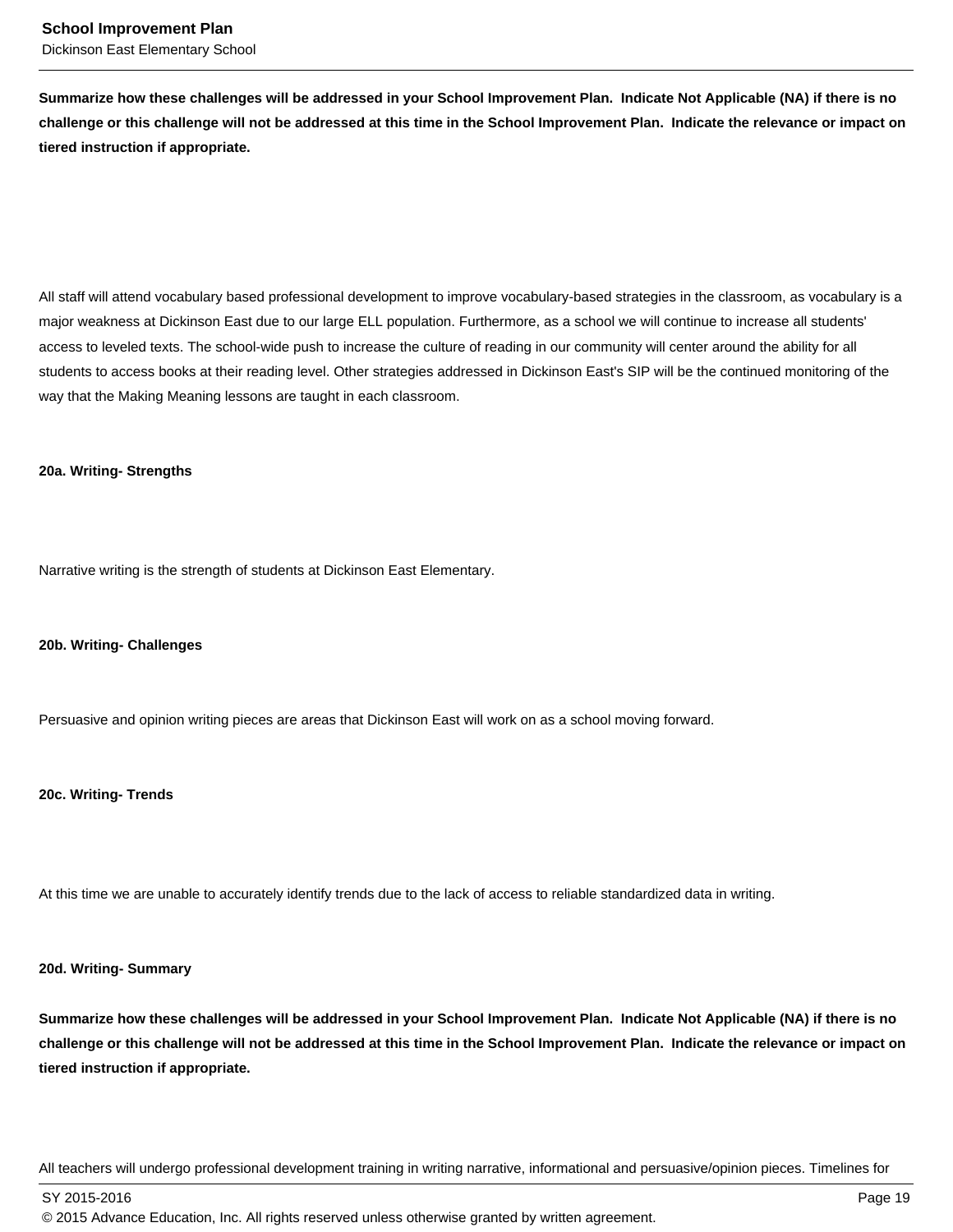#### **School Improvement Plan**

Dickinson East Elementary School

teaching these strategies will be implemented at the beginning of the school year so that all students learn the step-by-step writing process for each of these writing styles.

Furthermore, the vocabulary strategies that will be implemented during the 2014-2015 school year as well as the increase in access to leveled texts will increase writing scores.

#### **21a. Math- Strengths**

Our strengths were increased school-wide scores in math, according to NWEA data. Our tier 2 and tier 3 pull-out math instruction attributed to an increase in scores among the bottom 30% of students as well.

#### **21b. Math- Challenges**

Our highest achievers in math are not growing at the same rate as the rest of the students at Dickinson East.

#### **21c. Math- Trends**

Overall, student achievement trends are very positive at Dickinson East as year-to-year data shows a 9% increase in the number of students who are at or above the national grade-level average in math.

#### **21d. Math- Summary**

**Summarize how these challenges will be addressed in your School Improvement Plan. Indicate Not Applicable (NA) if there is no challenge or this challenge will not be addressed at this time in the School Improvement Plan. Indicate the relevance or impact on tiered instruction if appropriate.**

Our SIP includes elements of teaching Everyday Math with fidelity and monitoring the progress of each unit. Furthermore the monitoring of extra resources such as Front Row math and Xtra math will be used.

SY 2015-2016 Page 20

© 2015 Advance Education, Inc. All rights reserved unless otherwise granted by written agreement.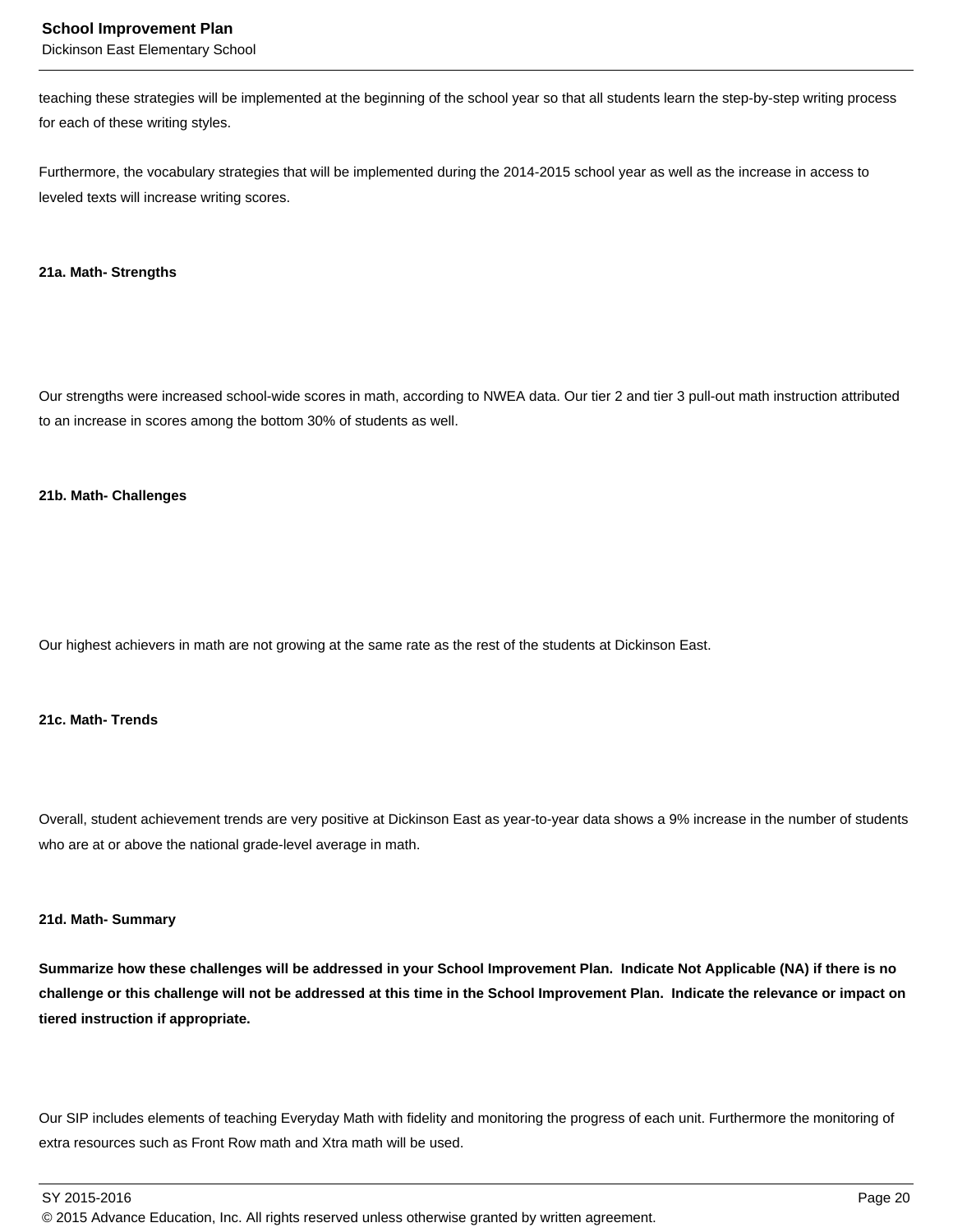Dickinson East Elementary School

#### **22a. Science- Strengths**

We are unable to assess the strengths and weaknesses of our science instruction due to the lack of reliable standardized data.

#### **22b. Science- Challenges**

We are unable to assess the strengths and weaknesses of our science instruction due to the lack of reliable standardized data. However, this lack of state standardized data makes the obvious lack of science data obvious and the need for more school-wide and district wide assessment data an obvious challenge and area to improve upon moving forward.

#### **22c. Science- Trends**

Trends in achievement data are difficult to discern due to the lack of reliable student achievement data in the area of science.

#### **22d. Science- Summary**

**Summarize how these challenges will be addressed in your School Improvement Plan. Indicate Not Applicable (NA) if there is no challenge or this challenge will not be addressed at this time in the School Improvement Plan. Indicate the relevance or impact on tiered instruction if appropriate.**

The biggest strategy outlined in the SIP moving forward is the increased access to leveled texts that tie to the science curriculum for all students.

#### **23a. Social Studies- Strengths**

We are unable to assess the strengths and weaknesses of our social studies instruction due to the lack of reliable standardized data.

#### **23b. Social Studies- Challenges**

We are unable to assess the strengths and weaknesses of our science instruction due to the lack of reliable standardized data. However, this lack of state standardized data makes the obvious lack of social studies data obvious and the need for more school-wide and district wide assessment data an obvious challenge and area to improve upon moving forward.

SY 2015-2016 Page 21

© 2015 Advance Education, Inc. All rights reserved unless otherwise granted by written agreement.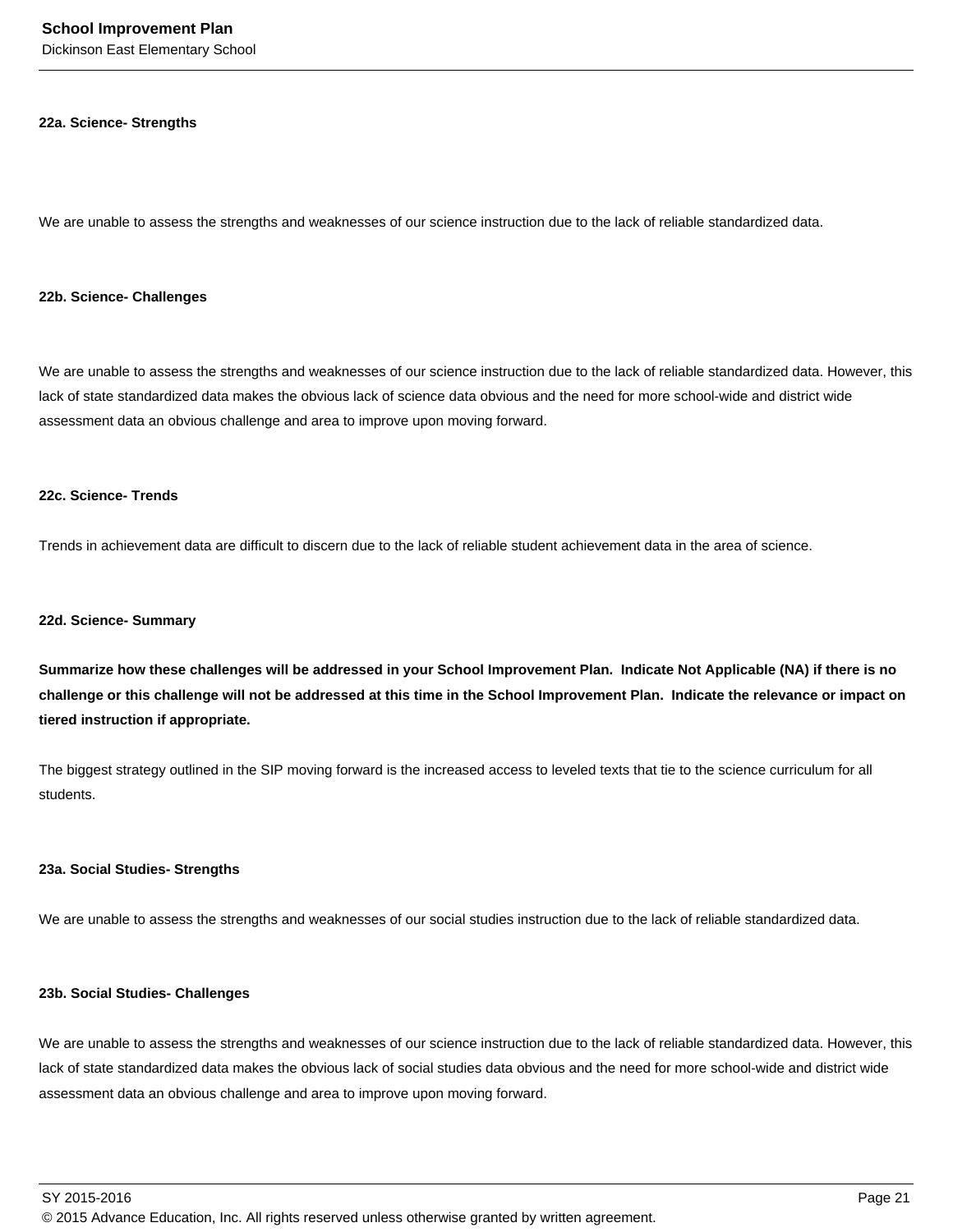Dickinson East Elementary School

#### **23c. Social Studies- Trends**

Trends in achievement data are difficult to discern due to the lack of reliable student achievement data in the area of social studies.

**23d. Social Studies- Summary**

**Summarize how these challenges will be addressed in your School Improvement Plan. Indicate Not Applicable (NA) if there is no challenge or this challenge will not be addressed at this time in the School Improvement Plan. Indicate the relevance or impact on tiered instruction if appropriate.**

The biggest strategy outlined in the SIP moving forward is the increased access to leveled texts that tie to the social studies curriculum for all students.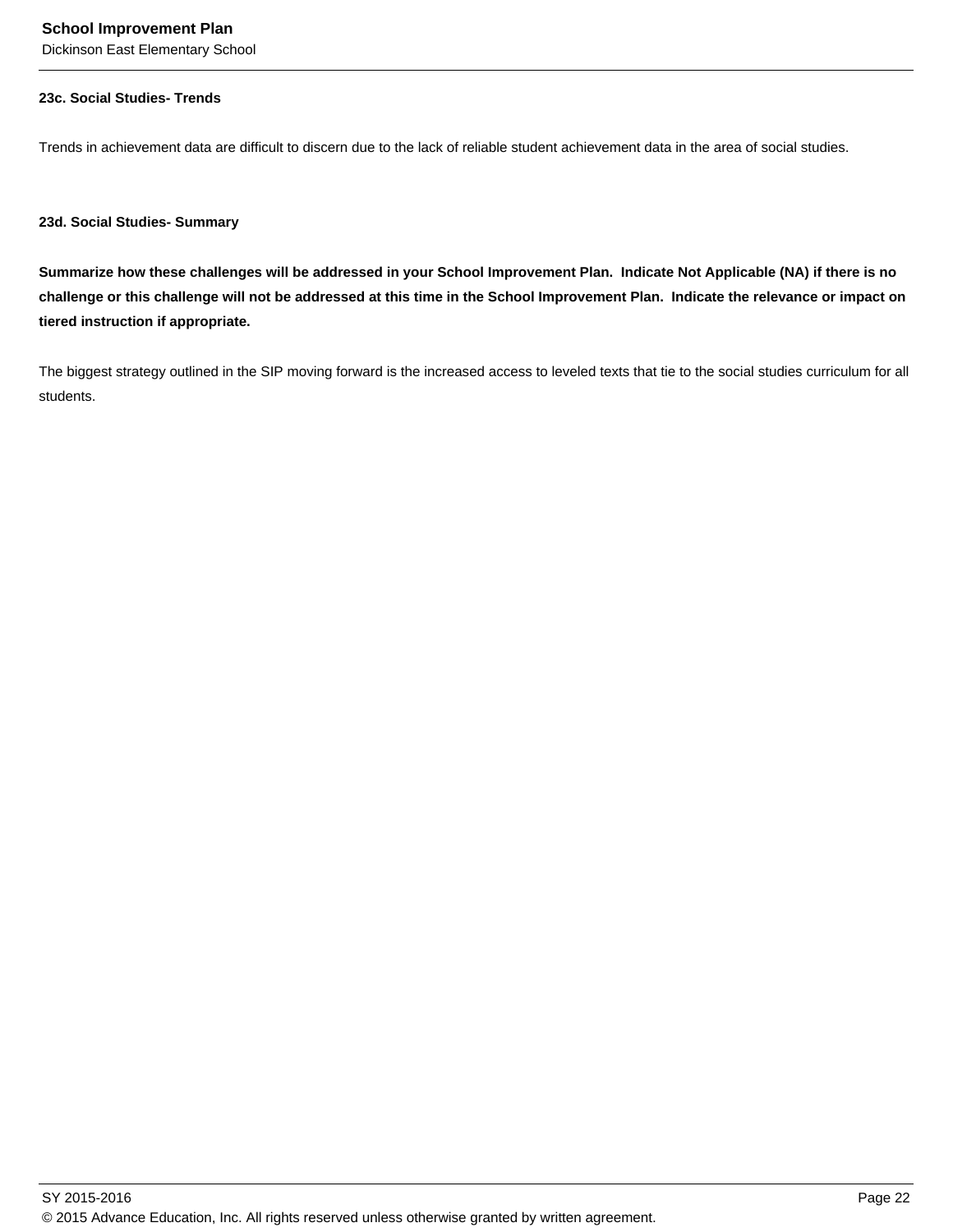## **Perception Data**

Perception data is information collected that reflects the opinions and views of stakeholders. If the school completed the Stakeholder Feedback Diagnostic for the AdvancED External Review, please insert 'See Stakeholder Feedback Diagnostic' in each text box for survey feedback already collected from students, parents and staff.

#### **24a. Student Perception Data**

#### **Which area(s) indicate the overall highest level of satisfaction among students?**

The areas that have the highest overall levels of satisfaction among students are instruction and safety.

#### **24b. Student Perception Data**

#### **Which area(s) indicate the overall lowest level of satisfaction among students?**

Building cleanliness and the overall physical environment of the school indicate the lowest overall levels of satisfaction among students.

#### **24c. Student Perception Data**

#### **What actions will be taken to improve student satisfaction in the lowest area(s)?**

We will work more closely with the Buildings and Grounds Department to improve the quality of custodial work. We will continue our efforts to improve the physical environment with the community (painting, grounds, etc.) though funds raised in the 2014 Sinking Fund Millage.

#### **25a. Parent/Guardian Perception Data**

### **What area(s) indicate the overall highest level of satisfaction among parents/guardians?**

Instruction, safety and extra-curricular activities indicate the overall highest levels of satisfaction among parents/guardians.

### **25b. Parent/Guardian Perception Data**

### **What area(s) indicate the overall lowest level of satisfaction among parents/guardians?**

The physical environment of our 101 year old building and parent involvement are two areas that indicate the lowest levels of satisfaction SY 2015-2016 Page 23 © 2015 Advance Education, Inc. All rights reserved unless otherwise granted by written agreement.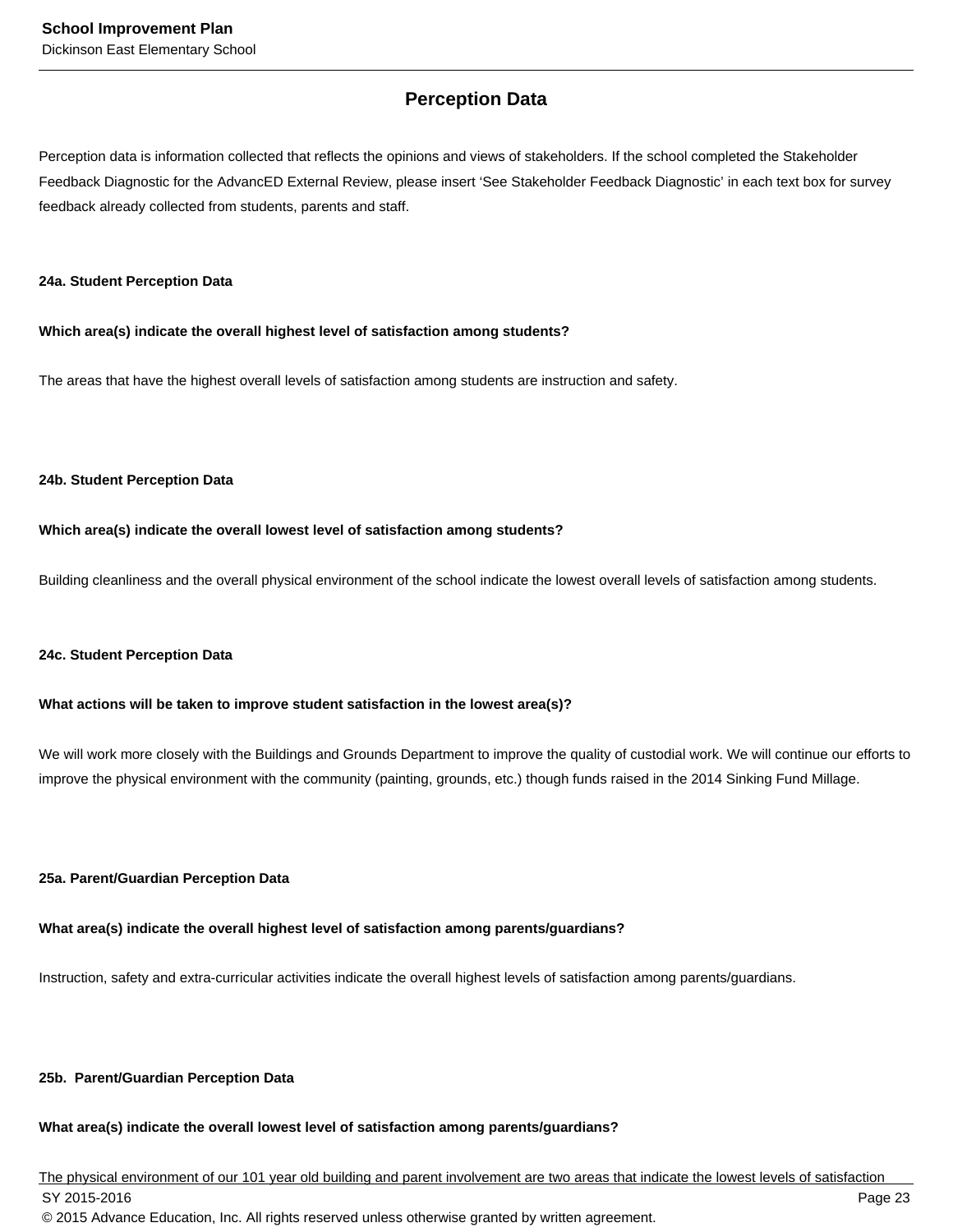Dickinson East Elementary School

among parents/guardians.

#### **25c. Parent/Guardian Perception Data**

#### **What actions will be taken to improve parent/guardian satisfaction in the lowest area(s)?**

We will try to be more creative in the way we spend our money and provide more paraprofessional assistance in the classrooms. We have also begun to improve our volunteer program, bringing in parents to assist in classrooms and work with small groups of students.

#### **26a. Teacher/Staff Perception Data**

#### **What area(s) indicate the overall highest level of satisfaction among teachers/staff?**

The student behavior at our school and the leadership are the areas with the highest level of satisfaction among teachers/staff.

#### **26b. Teacher/Staff Perception Data**

#### **What area(s) indicate the overall lowest level of satisfaction among teachers/staff?**

The areas that indicate the lowest overall level of satisfaction among teachers/staff is the physical environment of our building.

#### **26c. Teacher/Staff Perception Data**

#### **What actions will be taken to improve teacher/staff satisfaction in the lowest area(s)?**

We will work more closely with the Buildings and Grounds Department to improve the quality of custodial work. We will continue our efforts to improve the physical environment with the community (painting, grounds, etc.).

#### **27a. Stakeholder/Community Perception Data**

#### **What area(s) indicate the overall highest level of satisfaction among stakholders/community?**

Instruction and safety indicate the overall highest levels of satisfaction among all stakeholders.

#### **27b. Stakeholder/Community Perception Data**

SY 2015-2016 Page 24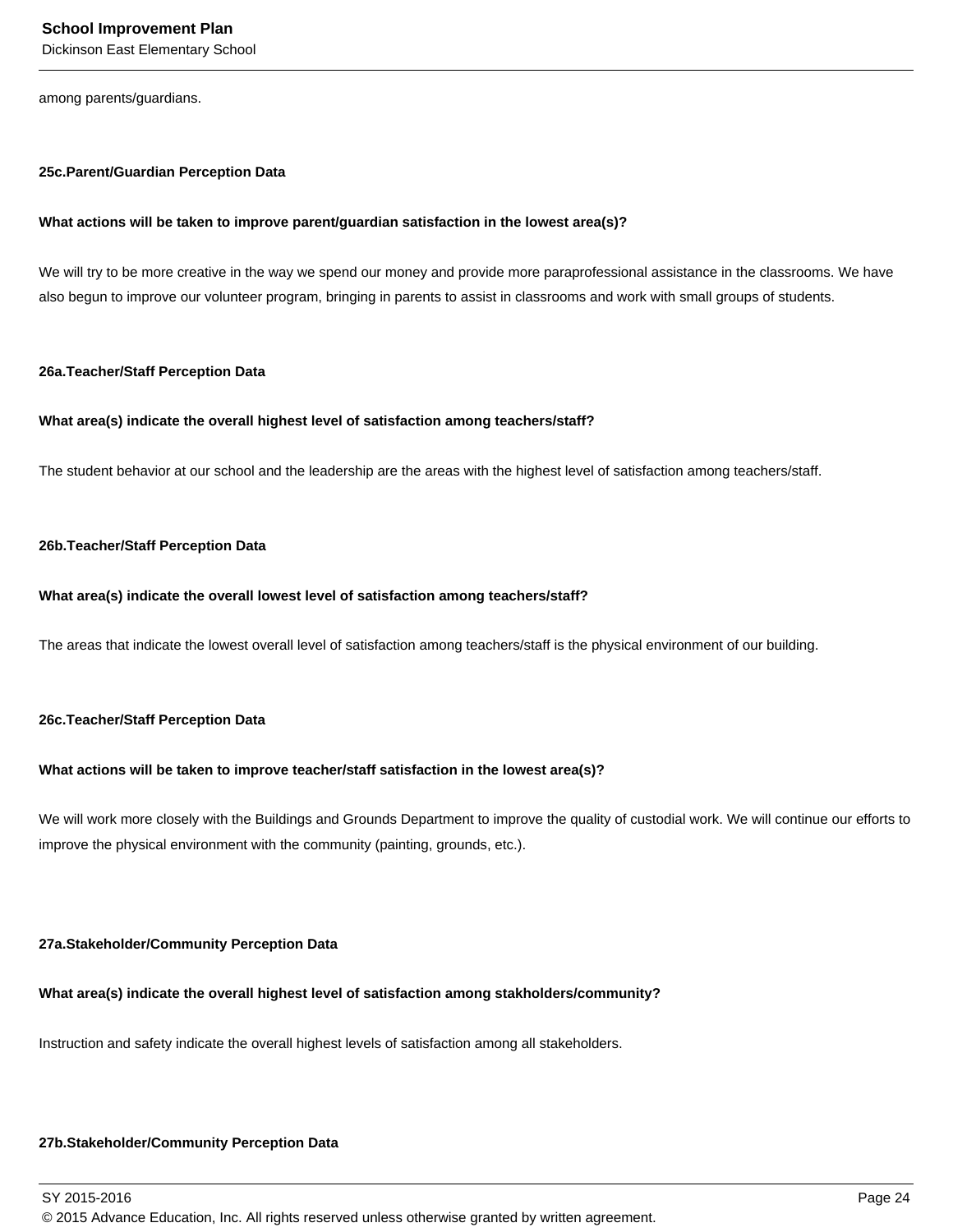#### **School Improvement Plan**

Dickinson East Elementary School

#### **What area(s) indicate the overall lowest level of satisfaction among stakeholders/community?**

The physical environment of our 101 year old building is the main area that indicates the lowest level of satisfaction among stakeholders/community.

#### **27c. Stakeholder/Community Perception Data**

#### **What actions will be taken to improve the level of stakeholder/community satisfaction in the lowest area(s)?**

School leaders will work closely with the maintenance department to identify areas throughout the building that need the most work. Also, the passing of the 2014 Sinking Fund Millage will provide more funds to make the necessary building improvements.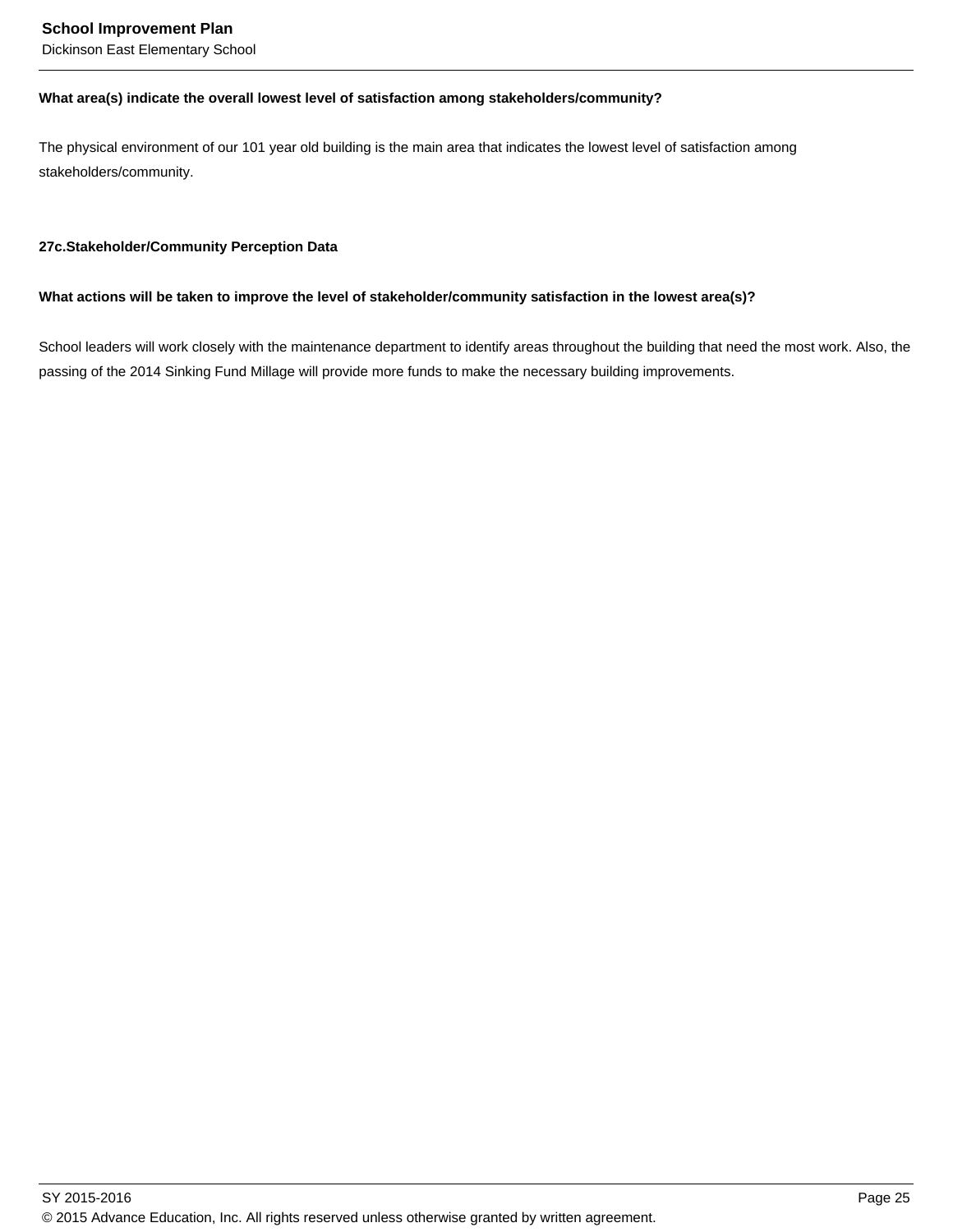### **Summary**

#### **28a. Summary**

**Briefly summarize the strengths and challenges identified in the four kinds of data-demographic, process, achievement/outcomes and perception.**

The main strengths are instruction, safety, staff experience and the behavior of our students. In terms of student achievement data, strengths lie in the areas of continued school-wide growth in reading and math and the overall growth of students in the bottom 30%.

The main challenge that we face is keeping up with the deteriorating building. In terms of instruction, although we lack reliable data in the areas of writing, science and social studies, it is clear that the adoption of common assessments in all of these areas is necessary. The challenge of adopting more leveled texts across all content areas is also a challenge.

#### **28b. Summary**

#### **How might the challenges identified in the demographic, process and perception data impact student achievement?**

Demographic: The major challenge in this area is the high percentage of ELL students that we have at Dickinson East. The continuous improvement of our ELL pull-out program and the SIOP instructional strategies will be necessary to student achievement growth.

Perception:The biggest challenge in terms of overall perception data is the need for building repais and maintenance improvements.

Student achievement: The major challenge in student achievement is the adoption and implementation of writing, science and social studies common assessments.

#### **28c. Summary**

**How will these challenges be addressed in the School Improvement Plan's Goals, Measurable Objectives, Strategies and Activities for the upcoming year? For Priority Schools, which of these high need areas will inform the Big Ideas and the Reform/Redesign Plan?**

All of our challenges are addressed in the SIP this year. The adoption of common assessments and the improvement of our SIOP strategies and ELL instruction are the areas that are most focused on within the SIP.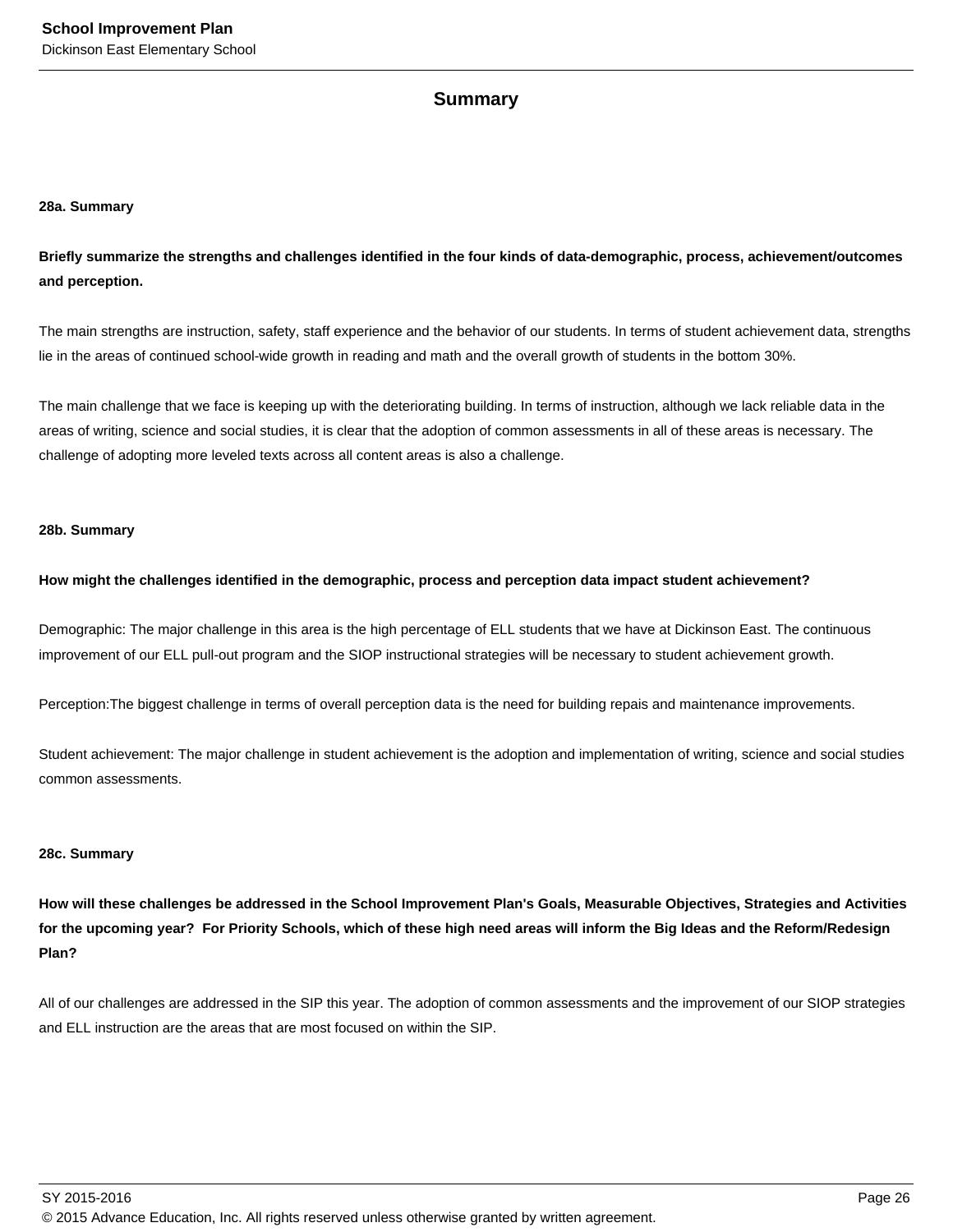# **School Additional Requirements Diagnostic**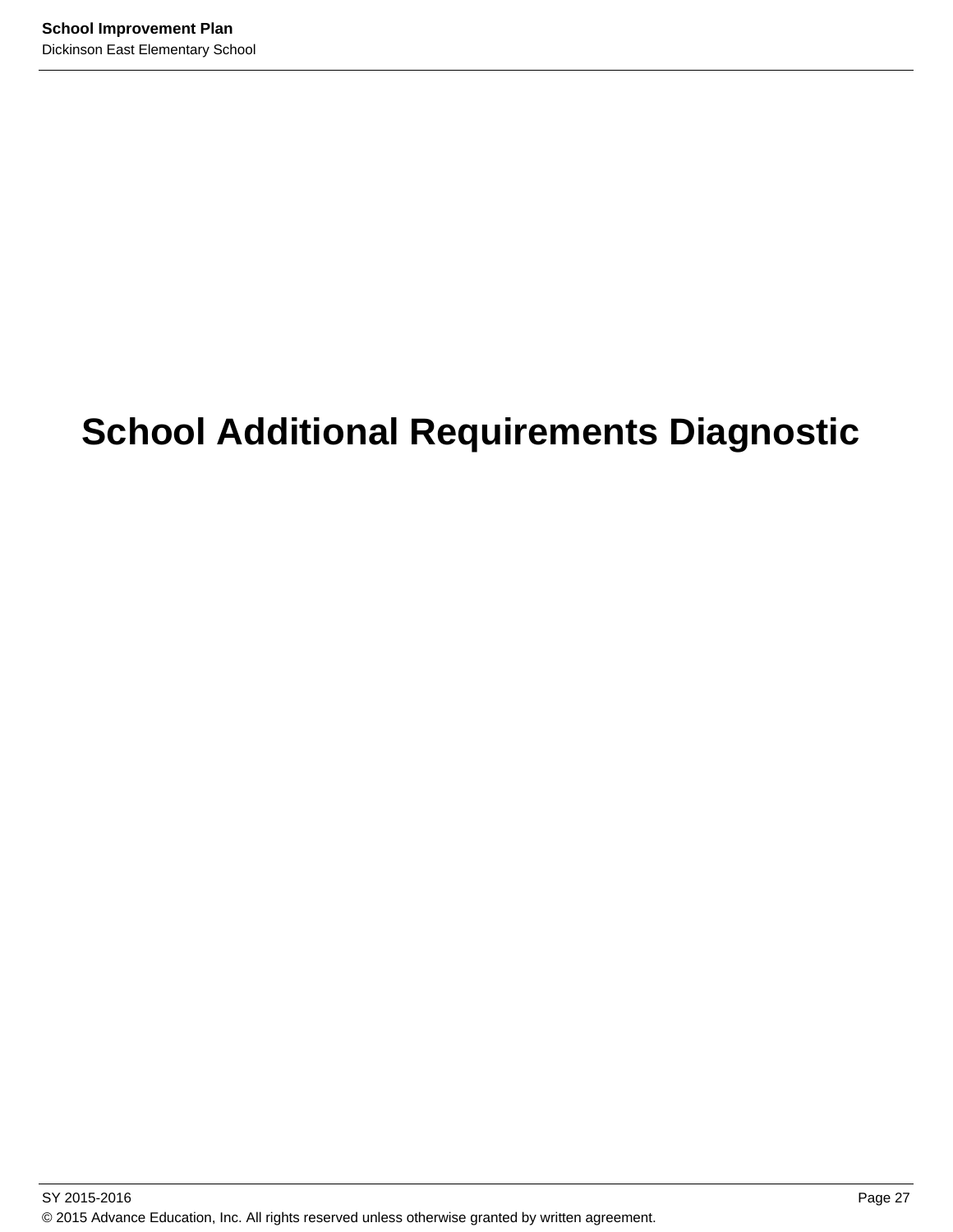## **Introduction**

This diagnostic contains certification requirements for Michigan schools. This diagnostic must be completed by all schools.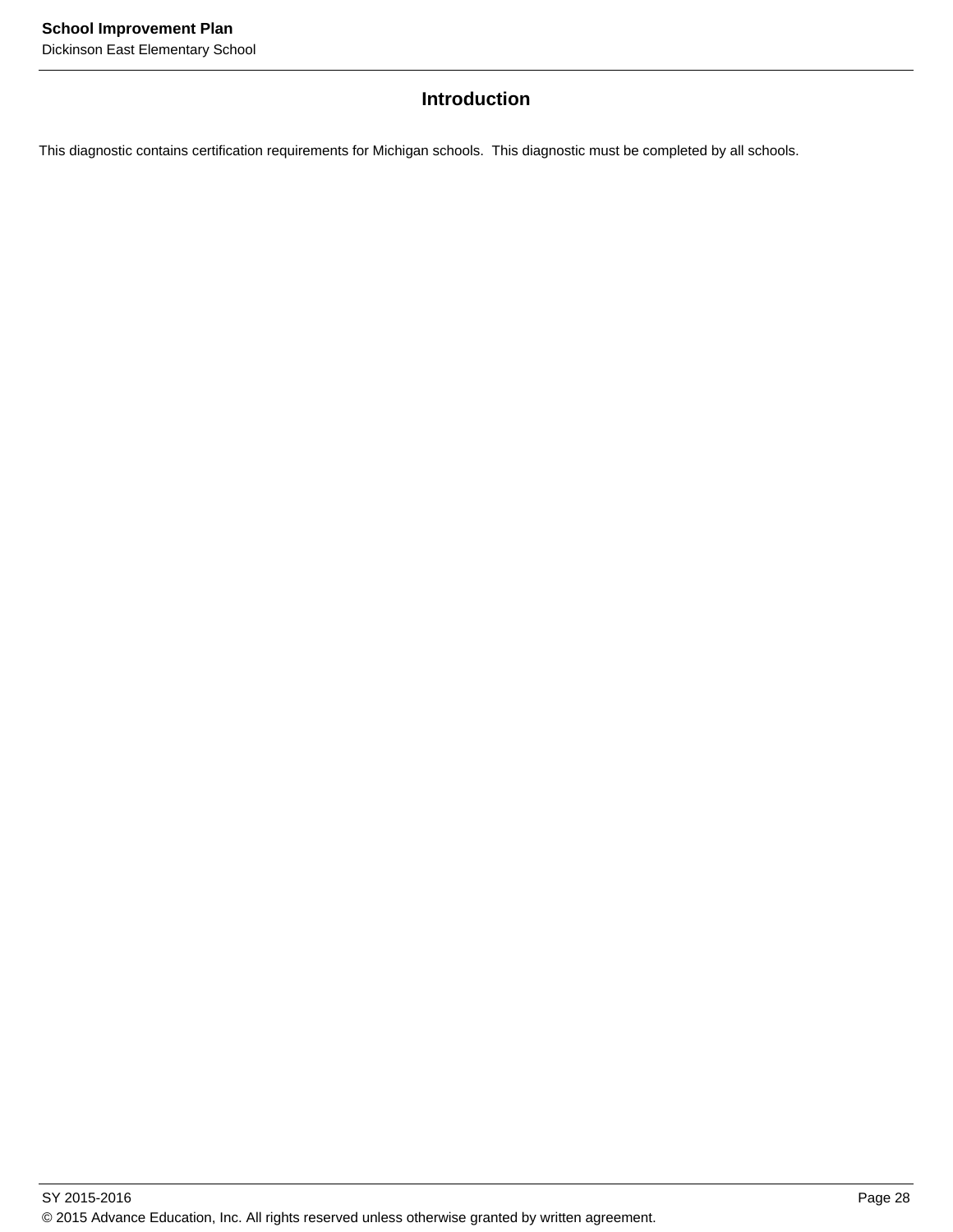## **School Additional Requirements Diagnostic**

| ∣Label | <b>Assurance</b>                                             | Response | ∣Comment∶                                                                                                                                                                                                                                        | <b>Attachment</b> |
|--------|--------------------------------------------------------------|----------|--------------------------------------------------------------------------------------------------------------------------------------------------------------------------------------------------------------------------------------------------|-------------------|
|        | Literacy and math are tested annually in grades  Yes<br>1-5. |          | NWEA 3x yearly in both ELA and<br>lMath.<br>-Grades 1-5 take the EveryDay<br>IMath Pre and Post Test.<br>I-DRA Pre and Post testing in<br>grades 1-5 and in Tier 2 and Tier<br>13 students as needed.<br>-Unit Assessments in EveryDay<br>lMath. |                   |

| ∣Label | <b>Assurance</b>                                                                                                                                                                  | <b>Response</b> | <b>Comment</b>                                                                                                                                                | <b>Attachment</b>  |
|--------|-----------------------------------------------------------------------------------------------------------------------------------------------------------------------------------|-----------------|---------------------------------------------------------------------------------------------------------------------------------------------------------------|--------------------|
|        | IOur school published a fully compliant annual<br>report. (The Annual Education Report (AER)<br>satisfies this). If yes, please provide a link to the<br>report in the box below. | 'Yes            | IDickinson East's Annual<br><b>IEducation Report is found on the IAER Cover Letter</b><br>I main website for the Hamtramck<br>Public Schools. See attachment. | <b>IAER Report</b> |

| ∣Label | Assurance                                                                                     | Response | <b>Comment</b>                              | ⊪Attachment |
|--------|-----------------------------------------------------------------------------------------------|----------|---------------------------------------------|-------------|
|        | Our school has the 8th grade parent approved<br>Educational Development Plans (EDPs) on file. | l No     | IN/A. Dickinson East is a K-6<br>l buildina |             |

| ∣Label | Assurance                                                                                          | <b>Response</b> | <b>Comment</b>                            | <b>Attachment</b> |
|--------|----------------------------------------------------------------------------------------------------|-----------------|-------------------------------------------|-------------------|
|        | Our school reviews and annually updates the<br>IEDPs to ensure academic course work<br>lalignment. | l No            | IN/A Dickinson East is a K-6<br>building. |                   |

| Label | <b>Assurance</b>                                                                                                                                                                                                                                                                                                                                                                                                                                                                                                                                                                                                                                                                                                                                                                                                                                                     | <b>Response</b> | lComment | <b>Attachment</b> |
|-------|----------------------------------------------------------------------------------------------------------------------------------------------------------------------------------------------------------------------------------------------------------------------------------------------------------------------------------------------------------------------------------------------------------------------------------------------------------------------------------------------------------------------------------------------------------------------------------------------------------------------------------------------------------------------------------------------------------------------------------------------------------------------------------------------------------------------------------------------------------------------|-----------------|----------|-------------------|
|       | The institution complies with all federal laws<br>and regulations prohibiting discrimination and<br>with all requirements and regulations of the<br>U.S. Department of Education. It is the policy of<br>this institution that no person on the basis of<br>race, color, religion, national origin or ancestry,<br>age, gender, height, weight, marital status or<br>disability shall be subjected to discrimination in<br>any program, service or activity for which the<br>institution is responsible, or for which it receives<br>financial assistance from the U.S. Department<br>lof Education.<br>References: Title VI of the Civil Rights Act of<br>1964, Section 504 of the Rehabilitation Act of<br>1973, The Age Discrimination Act of 1975, The<br>Americans with Disabilities Act of 1990, Elliott-<br>Larsen prohibits discrimination against religion. | Yes             |          |                   |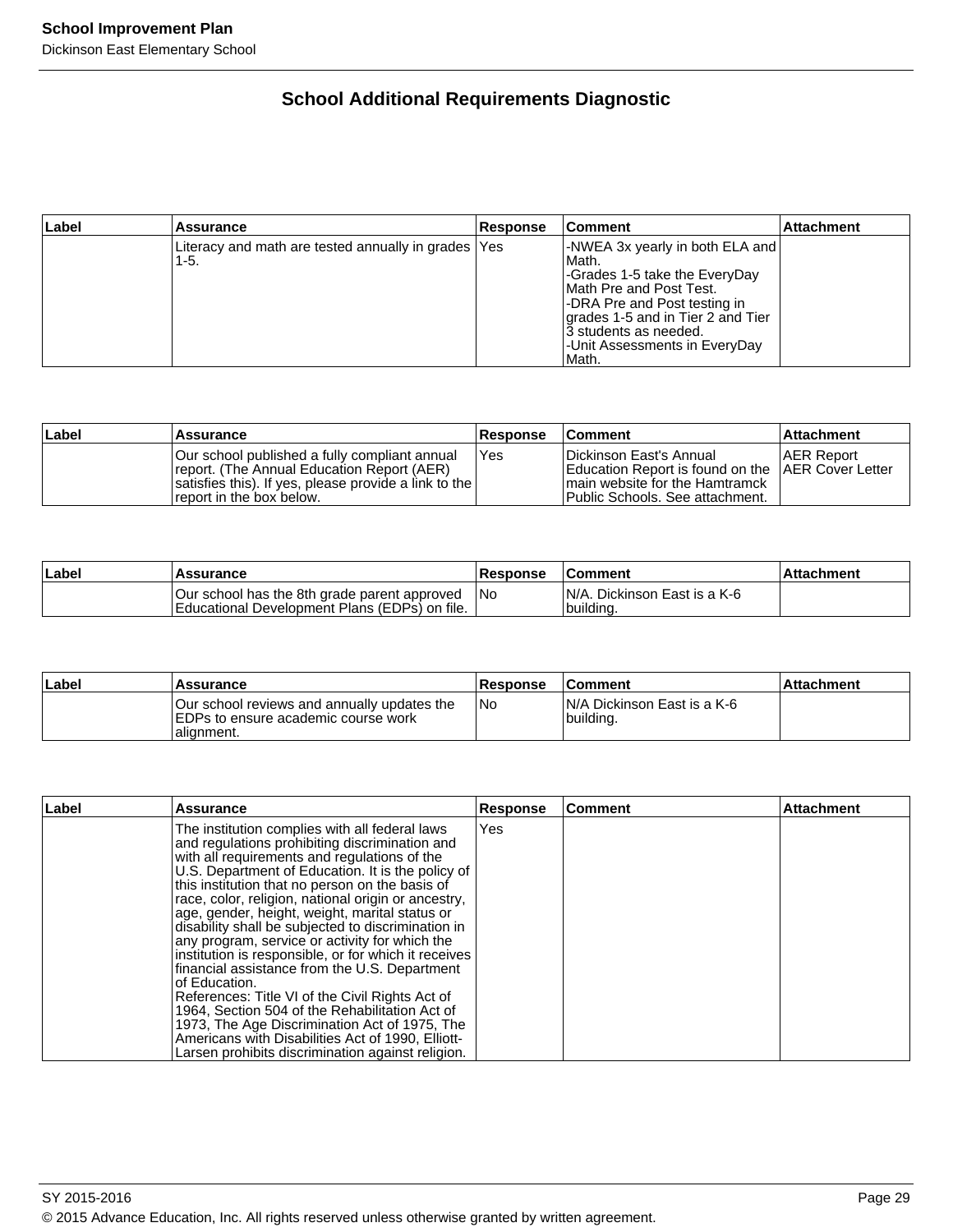## **School Improvement Plan**

Dickinson East Elementary School

| Label | Assurance                                                                                                                                                                                                                                            | <b>Response</b> | <b>Comment</b>                                                                          | <b>Attachment</b> |
|-------|------------------------------------------------------------------------------------------------------------------------------------------------------------------------------------------------------------------------------------------------------|-----------------|-----------------------------------------------------------------------------------------|-------------------|
|       | The institution has designated an employee to<br>coordinate efforts to comply with and carry out<br>Inon-discrimination responsibilities. If yes, list<br>the name, position, address and telephone<br>Inumber of the employee in the comment field. | <b>IYes</b>     | Thomas Niczay, Superintendent<br>3201 Roosevelt<br>Hamtramck, MI 48212<br>1313-892-2012 |                   |

| Label | Assurance                                                                                                                                                                                                                       | <b>Response</b> | ∣Comment | <b>Attachment</b> |
|-------|---------------------------------------------------------------------------------------------------------------------------------------------------------------------------------------------------------------------------------|-----------------|----------|-------------------|
|       | The institution has a School-Parent Involvement lYes<br>IPlan (that addresses Section 1118 activities)<br>that is aligned to the District's Board Policy. If<br>yes, please attach the School-Parent<br>Involvement Plan below. |                 |          |                   |

| ∣Label | Assurance                                                                                                        | Response | <b>Comment</b>  | ∣Attachment                                                                |
|--------|------------------------------------------------------------------------------------------------------------------|----------|-----------------|----------------------------------------------------------------------------|
|        | The institution has a School-Parent Compact. If IYes<br>Ives, please attach the School-Parent Compact<br>'below. |          | l See attached. | IParent-Teacher-<br>Student Compact<br>IParent-Teacher-<br>Student Compact |

| ∣Label | Assurance                                                                                           | Response | <b>Comment</b>                                                     | ⊺Attachment |
|--------|-----------------------------------------------------------------------------------------------------|----------|--------------------------------------------------------------------|-------------|
|        | The School has additional information<br>Inecessary to support your improvement plan<br>(optional). | Yes      | The professional development<br>calendar for the year is attached. |             |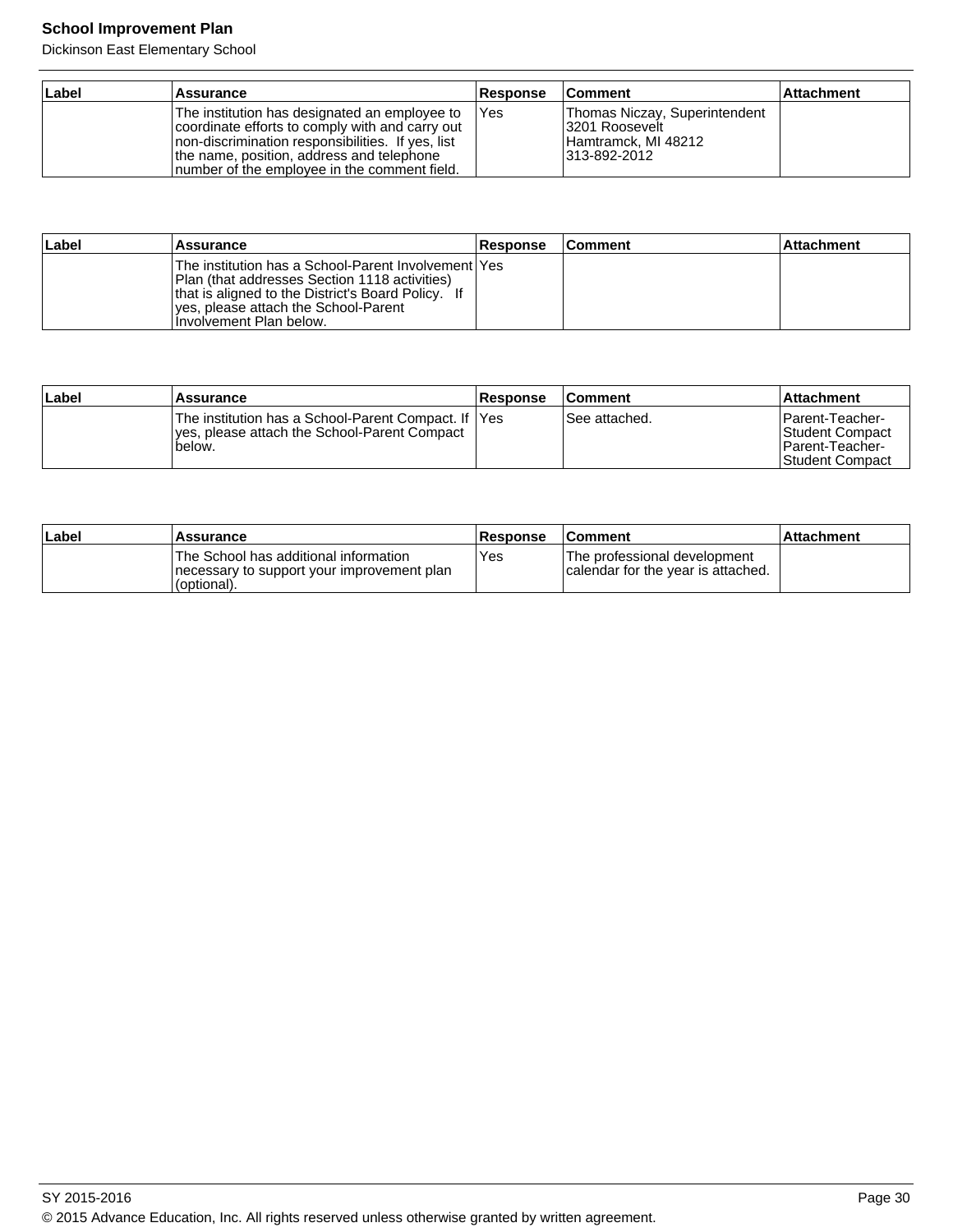# **Title I Schoolwide Diagnostic**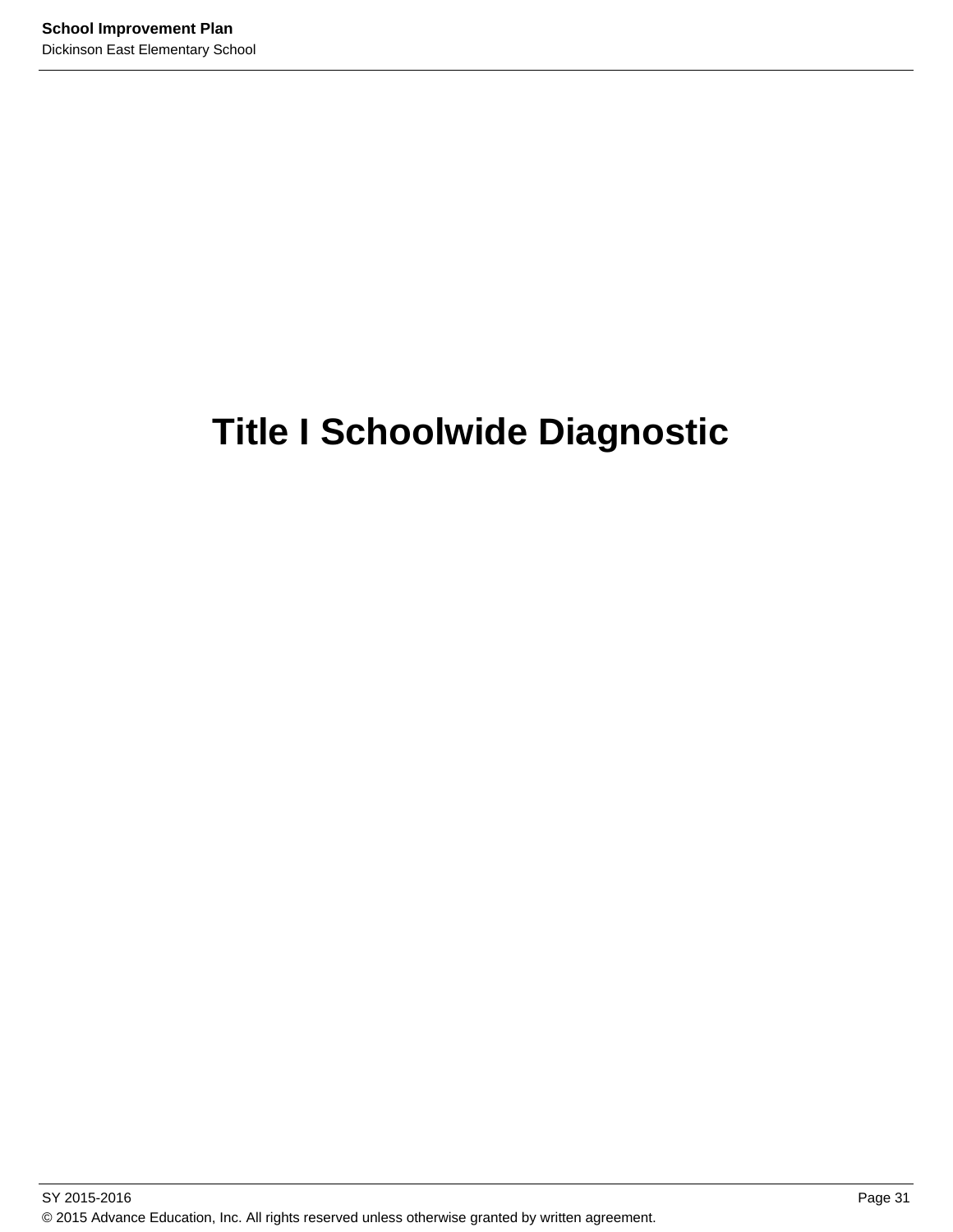## **Introduction**

This diagnostic tool is aligned to requirements for Title I Schoolwide schools. As described in sections 1111(b)(1), 1114 (b)(1)(A) and 1309(2) of the Elementary and Secondary Education Act (ESEA), the Comprehensive Needs Assessment (CNA) requirement is met by completing a School Data Analysis (SDA) and School Process Profile (SPP). The Comprehensive Needs Assessment must be completed prior to creating a new plan or annually updating an existing school improvement plan. Use the results of the Comprehensive Needs Assessment to develop Goals/Objectives/Strategies and Activities. Ensure that the Comprehensive Needs Assessment addresses all four types of data: student achievement data, school programs/process data, perceptions data (must include teachers and parents; student data is encouraged), and demographic data. The Comprehensive Needs Assessment must also take into account the needs of migratory children as defined in Title I, Part C, Section 1309(2).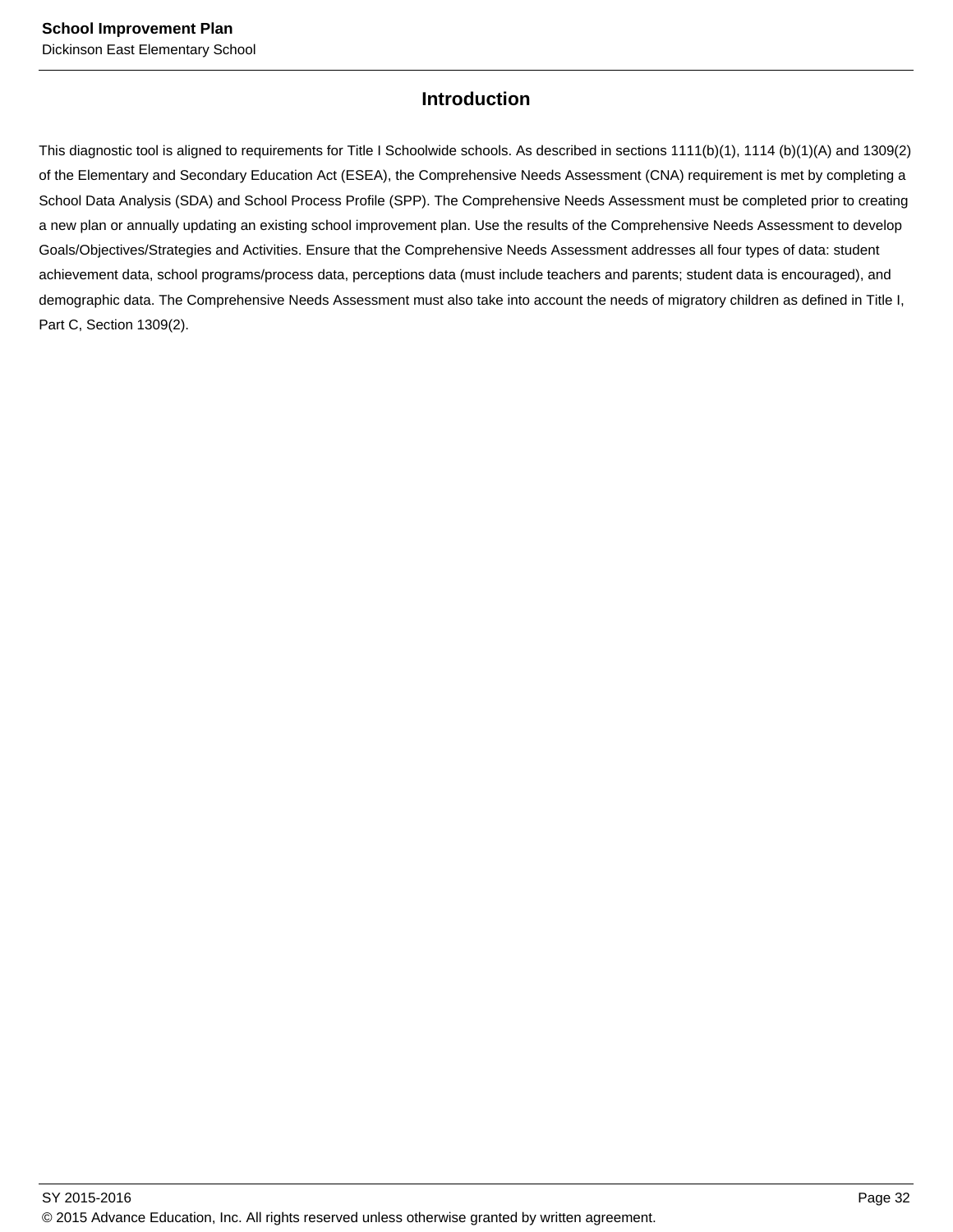## **Component 1: Comprehensive Needs Assessment**

#### **1. How was the comprehensive needs assessment process conducted?**

The Comprehensive Needs Assessment was conducted by the School Improvement Team (SIT), which is made up of administration, teachers, and parents. The SIT met monthly throughout the academic school year. In addition to the SIT, teachers all served on subcommittees, based on the school improvement goals. These sub-committees also met regularly to conduct the comprehensive needs assessment. We analyzed student data from the 2013-2014 MEAP, WIDA, DRA2, and NWEA.

The SIT sought input from all stakeholders throughout the development of our school improvement plan, which reflects the findings of the comprehensive needs assessment. We did so in a variety of ways, including academically-themed evening and after school events, monthly Parent/Teacher Club meetings, mailings, emails, automated phone calls, surveys, monthly school board meetings, professional development days, staff meetings,open house, parent/teacher conferences, and common planning time.

Parents were involved in the comprehensive needs assessment through: Title I parent meetings, individual parent meetings, and through our parent group meetings and P.T.A. meetings. Translators were available at all of these meetings to assist parents with language barriers. During each of these meetings parents were given the opportunity to address and questions or concerns they have with the school model.

Below are attempts to seek input from stakeholders that are not members of the Schoolwide Improvement Committee:

- Providing information at academically themed evening and after school events (ex. Reading Night, Math Night, Science Fair).

- Providing information and seeking input during monthly Parent Teacher Club meetings. - Providing information on communications that are sent home on a monthly basis.

- Administering student, staff, and parent surveys.
- Presenting school improvement endeavors at monthly school board meetings.
- Providing information and seeking input during in-service, professional development days, and staff meetings.
- Providing Common Core/GLCE and curriculum information at our open house and conferences.
- Meeting monthly with administrators and central office to provide updates and seek input on school improvement endeavors

Below are types of data that were used to complete the Comprehensive Needs Assessment:

-Achievement Data: NWEA tests in math and reading.

-Demographic Data: Enrollment, Gender, Ethnicity, Socioeconomic status, subgroups, attendance, achievement data in math and reading (NWEA), behavioral data.

-Perception Data: Parent surveys, teacher surveys, student surveys

-Program/Process Data: Walk-through data, student and staff attendance, student grades, behavioral expectations, and suspension data

SY 2015-2016 Page 33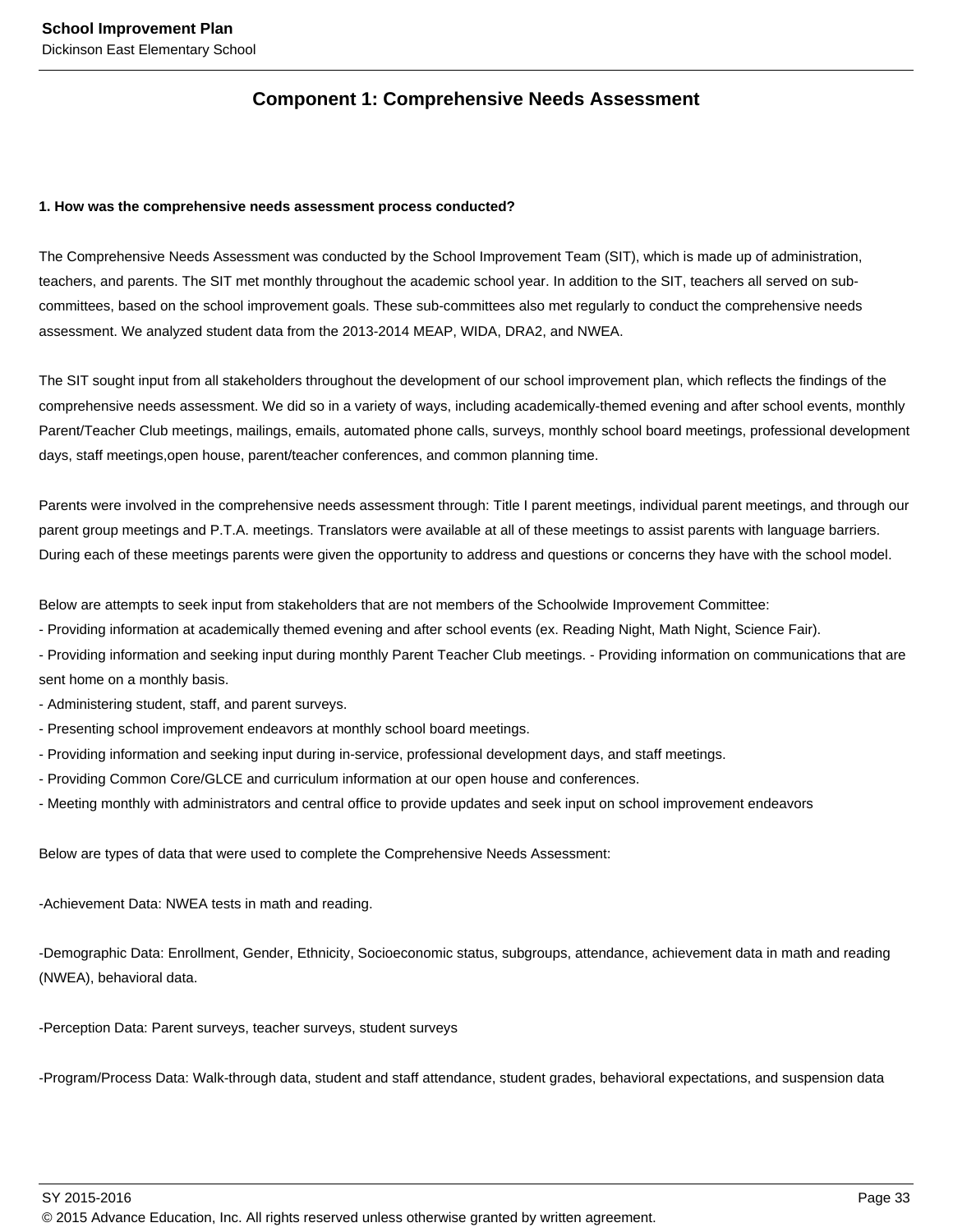## **2. What were the results of the comprehensive needs assessment process? What information was concluded as a result of analyzing perception, student achievement, school programs/process, and demographic data?**

To start off with, the student achievement data that we examined is as follows:

#### ACHIEVEMENT DATA:

NWEA. Due to the fact that Dickinson East Elementary took the paper and pencil version of the M-Step and MI-Access tests, we did not have the results back from either test as of August 18, 2015. As a result, for the purposes of the achievement data portion of the comprehensive needs assessment, we focused on our NWEA reading and math tests.

The following NWEA data measure the percentage of students at each grade level who are at or above the norm grade level scores in both reading and math.

First Grade: Reading Math All Students: 23.8% 40.5% Second Grade: Reading Math All Students: 27.6% 33.6% Third Grade: Reading Math All Students: 34% 28% Fourth Grade: Reading Math All Students: 34.7% 36.7% Fifth Grade: Reading Math All Students: 32.8% 33.6%

Sixth Grade: Reading Math All Students: 38.9% 45.6%

#### DEMOGRAPHIC DATA:

Hamtramck is the most diverse community in the state of Michigan, with over 27 languages spoken in our small city. Because of the extremely high ELL population at Dickinson East - over 60% of students are ELL's- reading scores have been negatively affected. While we do have an ELL department that consists of two teachers and services between 90-95 students, we are left with many students who are not proficient in the English language and who are not receiving supplementary ELL services. To aid in the progress of all of our students, we will continue to train all teachers in the SIOP method of instruction during the 2015-2016 school year. The SIOP method of instruction should help build an academic vocabulary for all students while building background knowledge on all subject matter. The SIOP strategies will be taught to all teachers on an ongoing basis throughout the school year by our ELL staff during grade level PLC meetings. The implementation of the SIOP program will be monitored by the Principal throughout the course of the school year.

SY 2015-2016 Page 34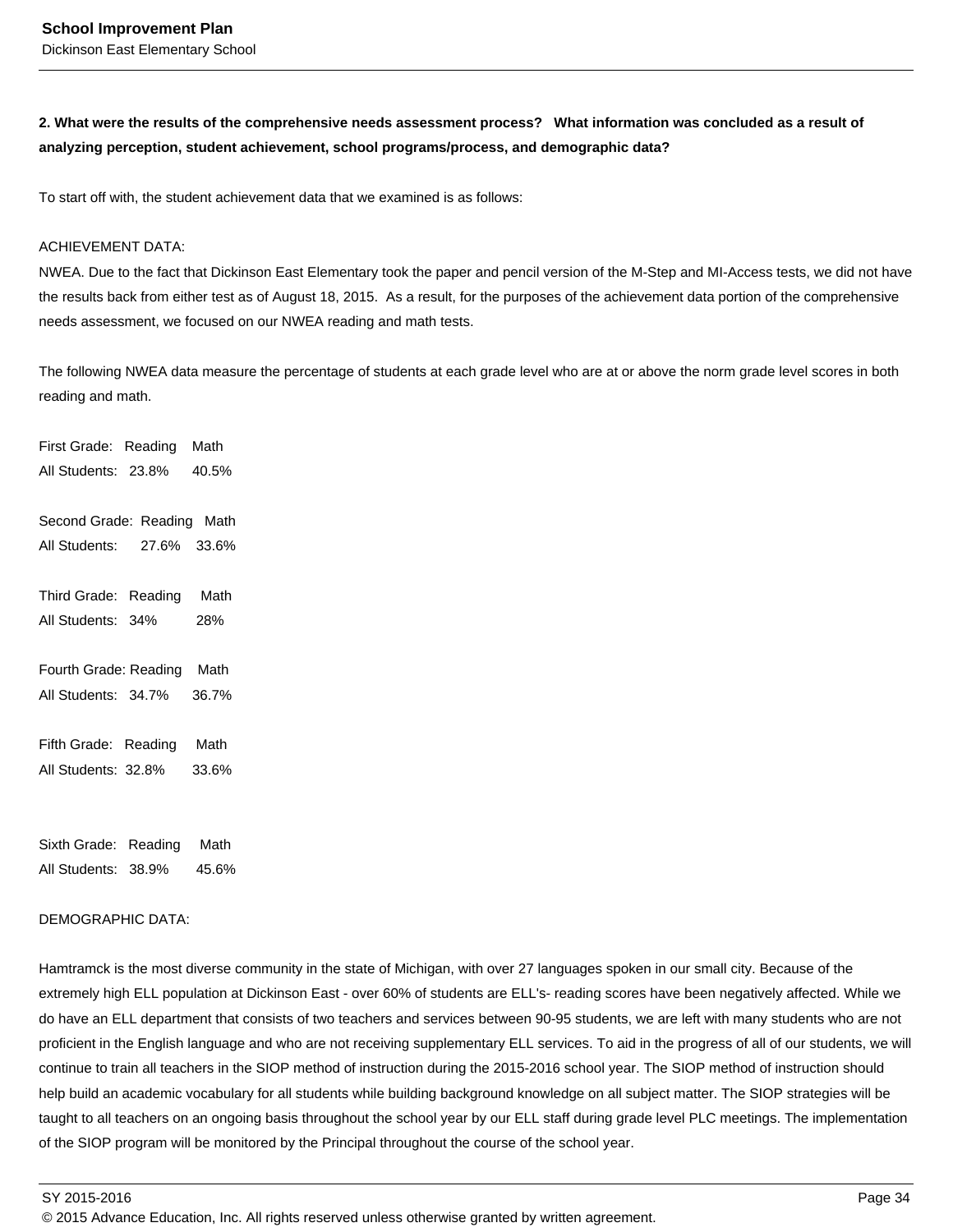#### **School Improvement Plan**

Dickinson East Elementary School

Enrollment: 710 students going into the 2015-2016 school year Gender: 52.69% female and 47.31% male Ethnicity Groups: 50.07% Caucasian (including Arabic), 33.53% Asian, 12.19% African American, 2.9% two or more races, 1.31% Hispanic English Language Learners: 49.35% English language learners; 50.65% Not English language learners Special Education Students: 11.31% of all students

#### PERCEPTION DATA:

On parent and teacher surveys at Dickinson East, safety and student behavior continues to be our brightest spot. Over 70% of students, staff, and parents all agree that they are satisfied with the results in these two areas. Our communication with parents at Dickinson East is also extremely strong, which is evidenced by our written communications that are sent home in several languages. These written communications include individualized assessment data and meeting notifications that provide

opportunities for parental involvement. Another strength that appeared on our survey results was our shared leadership model at Dickinson East. There are various leadership committees that are open to all staff members to join and to give their input. At the same time, parents are encouraged to join all school committees, including the PTA and the and School Improvement Team.

The areas that were identified as needing improvement in the survey results were curriculum and instruction. Currently curriculum can be better aligned to state standards in both science and social studies and our instructional strategies can take on more of a risk-taking, innovative spirit.

#### PROCESS DATA:

Parent involvement at Dickinson East has shown signs of steady improvement, as 80% of our parents attended parent teacher conferences last year. Furthermore, we were happy with the increased attendance to our parent meetings this school year. On average 45 parents attended each meeting last year, up from only 15 last year. This is an area that we will continue to improve upon with the implementation of strategies by our Title 1 Parent Coordinator.

#### OVERALL CONCLUSIONS:

We saw some growth in various academic areas, but we still lack overall consistency. We do believe that ELL scores can dramatically increase and lead to significant gains in overall scores with the implementation of SIOP strategies in all classrooms. Furthermore, common assessments should be completed by the end of the 2015-2016 school year in order to take the first step in the better aligning the curriculum to specified learning targets in all subjects. In order for significant and rapid improvements to be made, professional development in implementing both the SIOP method of instruction and conducing effective PLCs will need to be integrated into our staff's professional learning calendar for the 2015-2016 school year.

## **3. How are the school goals connected to priority needs and the needs assessment process? It is clear that a detailed analysis of multiple types of data was conducted to select the goals.**

The goals and plans selected at Dickinson East Elementary were based on NWEA data in math and reading, as well as past MEAP and MI-Access data from the 2013-2014 school year. Other data used to make connections between our needs assessment and our goals were

<sup>© 2015</sup> Advance Education, Inc. All rights reserved unless otherwise granted by written agreement.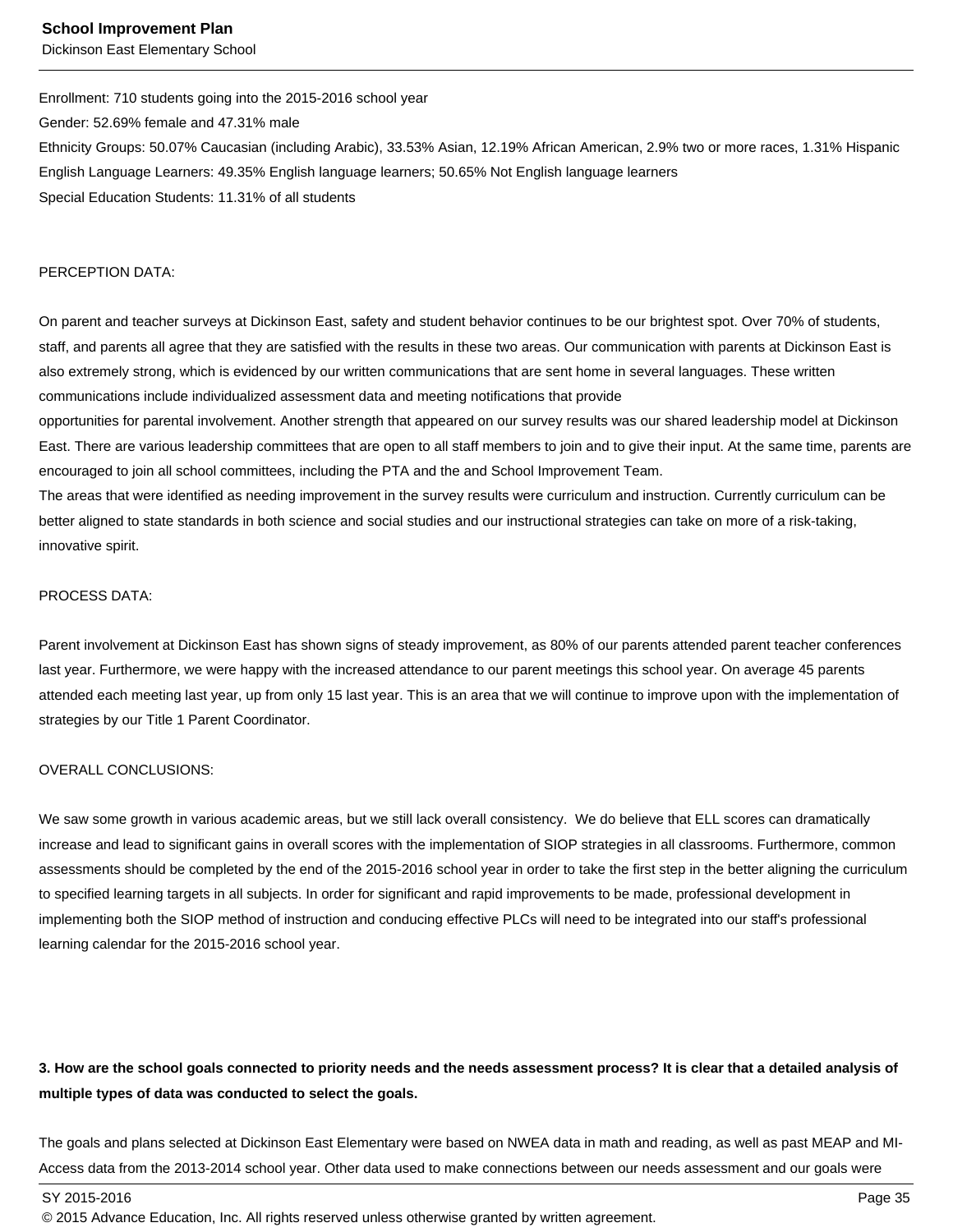demographic data, perception data, and program evaluation data.

The school goals address all of the major subject areas. The research-based strategies and activities in each goal were chosen based on the results of the needs assessment. The implementation of both the Daily Five and Math Workshop provide differentiated instruction that meets students at their specific skill level on a daily basis, which is extremely important in raising achievement levels across the board.

In addition, the continued implementation of both SIOP and PLC training will give our staff the ability to better service our high ELL population by learning new strategies on an ongoing basis while consistently evaluating our strengths and weaknesses. Furthermore, an adequate amount of PLC time will be spent developing our Science and Social Studies assessments to the existing curriculum since both subject areas clearly are our weakest points. There is plenty of room for improvement in the way that we collect data in both Science and Social Studies and a better aligned set of assessments will help all grade levels better create effective learning opportunities for students in the areas that they need them most.

ENGLISH LANGUAGE ARTS: 65% of students will be proficient in English Language Arts by the end of the 2017 school year.

As of the 2013-2014 school year, MEAP data indicated that 48% of our students were proficient in reading while 41% of our students were proficient in writing. In order to better close the achievement gap and to increase achievement data among all students, the staff at Dickinson East staff will continue to implement our Daily Five instruction to ensure that all student are receiving books at their appropriate reading level. The center-based instruction will give each student the opportunity to receive instruction at their individual level each and every day. Furthermore, our Title I instruction will continue to give students in the Bottom 30% in reading the opportunity to receive extra services for 35 minutes each day in reading.

Math:59% of students will be proficient in Math by the end of the 2017 school year.

As of the 2013-2014 school year, MEAP data indicated that 38% of our students were proficient in math. Similarly to our reading goals, in math our continued implementation of math centers will give each student the ability to receive math instruction in small groups. Furthermore, our Title services in math give all students in the Bottom 30% in math to receive small group, pull-out services for 35 minutes each day.

Science: 45% of students will be proficient in science by the end of the 2017 school year.

As of the 2013-2014 school year, MEAP data indicated that 2% of our students were proficient in science. The two major goals moving forward for all staff at Dickinson East will be to integrate aligned informational texts into our science curriculum and to better align our FOSS science kits.

Social Studies: 55% of students will be proficient in social studies by the end of the 2017 school year.

As of the 2013-2014 school year, MEAP data indicated that 17% of our students were proficient in social studies. The goal for all staff members at Dickinson East during the 2015-2016 school year will be to integrate aligned social studies informational texts into daily instruction.

**4. How do the goals address the needs of the whole school population? How is special recognition paid to meeting the needs of children who are disadvantaged?**

SY 2015-2016 Page 36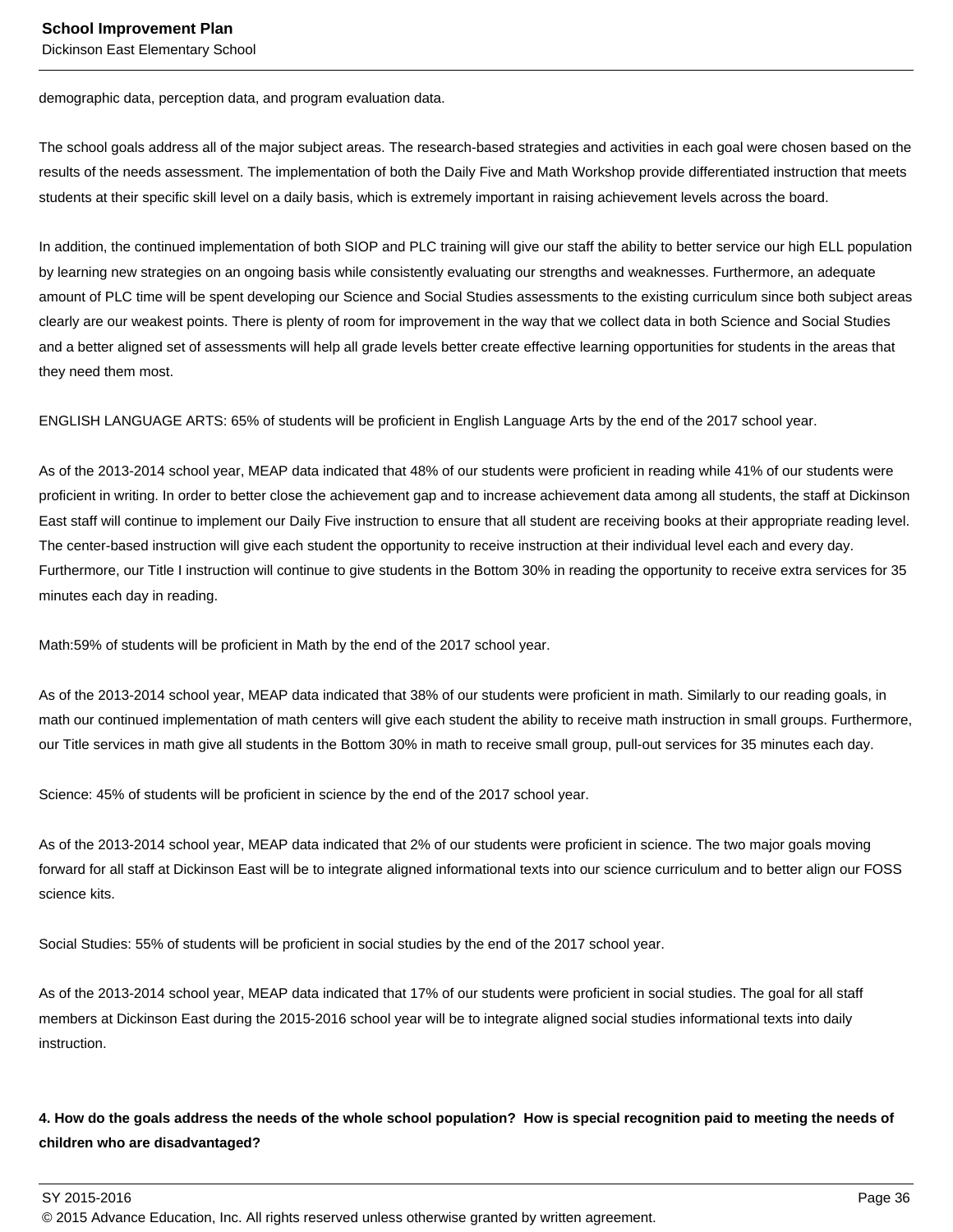#### **School Improvement Plan**

Dickinson East Elementary School

All of our goals apply to all of our students, regardless of their needs and abilities. Some activities are specific to struggling learners while others allow for enrichment. All of our activities, however, can be used with any type of learner and students at all levels. They are all research-based best practices. Specifically, the built-in differentiated instruction that the Daily Five and Math Workshop allow for, will benefit all students in reading and math while meeting each student at their current ability level.

Our streamlined R.T.I. process allows struggling learners to eventually be placed in a Tier 2 or a Tier 3 setting. The small group instruction occurs daily for students in the bottom 30% in both math and reading who do not qualify for ELL services.

Lastly, the high percentage of our students who are not proficient in the English language currently benefit from our ELL pull-out services, but with the implementation of the SIOP method of instruction, all students will benefit from learning significantly more academic vocabulary.

#### ENGLISH LANGUAGE ARTS:

Strategies for All Students (Tier I): -Daily Five Cafe small group centered-base instruction -Making Meaning -Being a Writer -Being a Speller -Access to leveled books -Reader's Workshop

#### Intervention Strategies (Tier 2 and Tier 3):

Tier 2: Small group instruction (6-7 students) receive Direct Instruction in reading for 40 minutes each day. Tier 3:Small group instruction (2-3 students) receive Direct Instruction in reading for 40 minutes each day. ELL support is given to students in small groups (15 students or less) for 40 minutes each day. SIOP instruct

#### MATH:

Strategies for All Students (Tier I): -Everyday Math -Math Games -Math Centers -Front Row Math

Intervention Strategies (Tier 2 and Tier 3):

-Tier 2: Small group instruction (6-7 students) receive help with math facts and math games for 40 minutes each day. -Tier 3:Small group instruction (2-3 students) receive help with math facts and math games for 40 minutes each day.

#### SCIENCE:

Strategies for All Students (Tier I): -FOSS Kits -Leveled informational texts

#### Intervention Strategies (Tier 2 and Tier 3):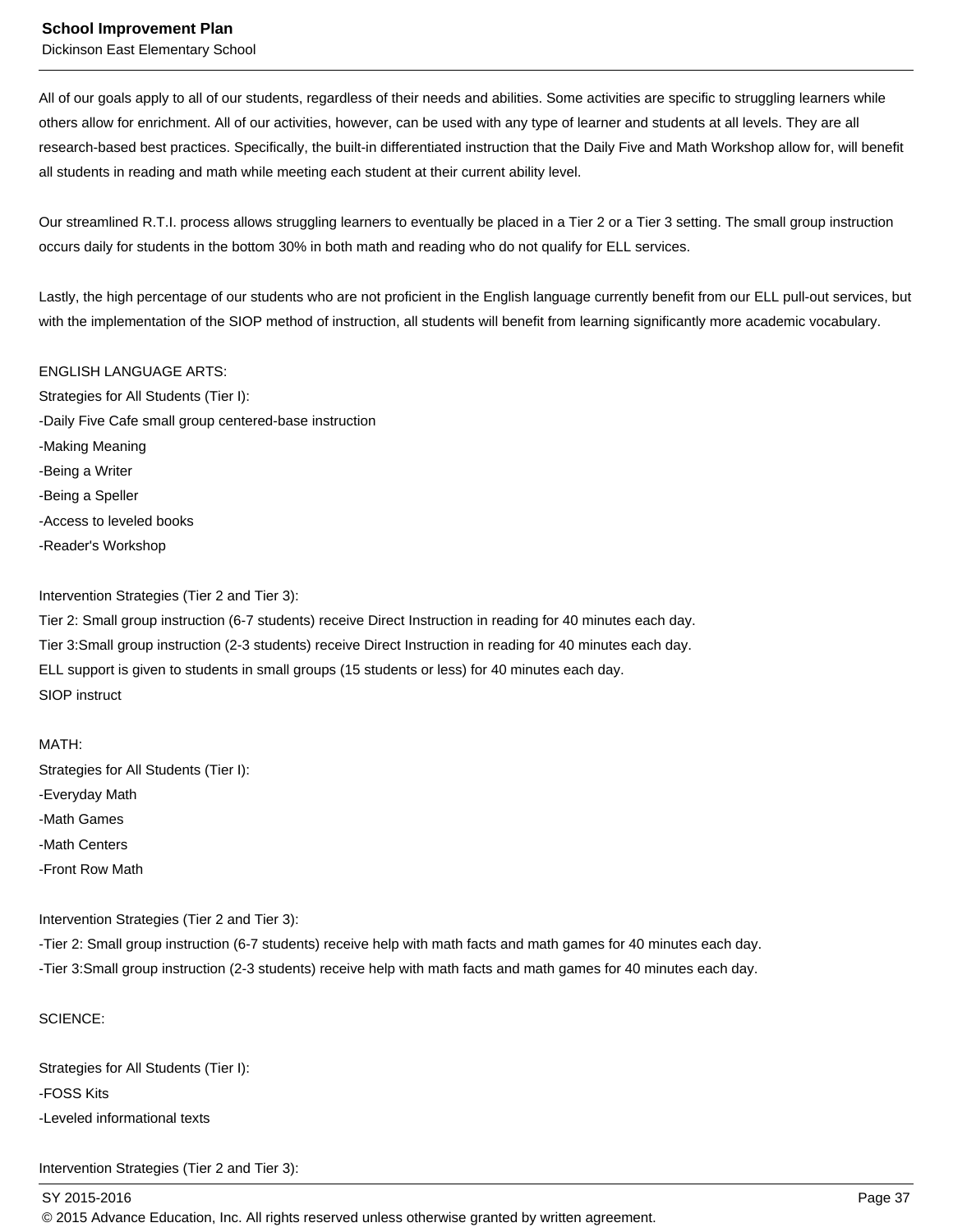--Tier 2: Small group instruction (6-7 students) receive help with reading informational texts.

SOCIAL STUDIES:

Strategies for All Students (Tier I):

-Informational texts as part of center-based instruction

Intervention Strategies (Tier 2 and Tier 3):

--Tier 2: Small group instruction (6-7 students) receive help with reading informational texts.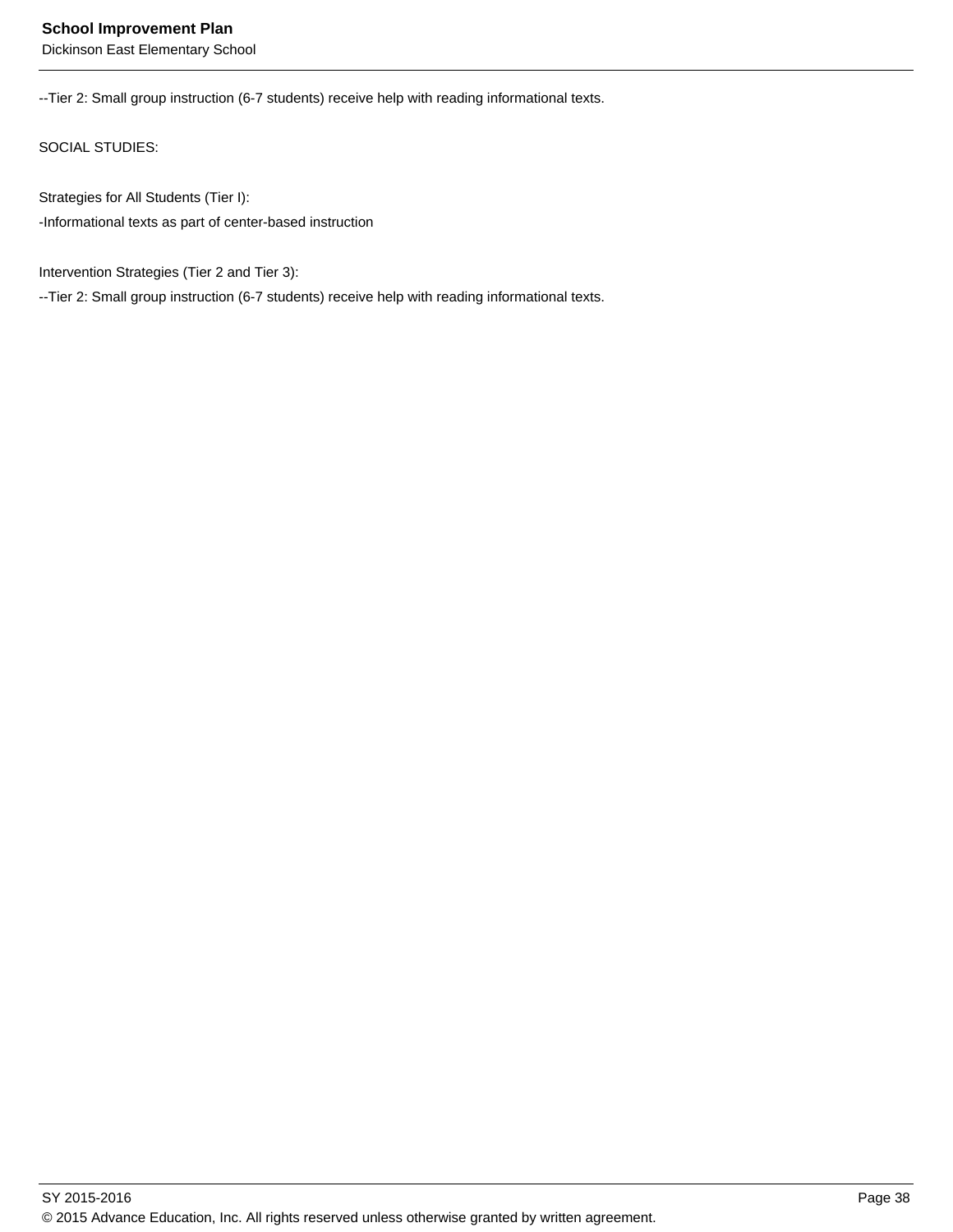## **Component 2: Schoolwide Reform Strategies**

#### **1. Describe the strategies in the schoolwide plan which focus on helping ALL students reach the State's standards.**

At Dickinson East Elementary we are going into our second year of full implementation in center-based learning. During the 2014-2015 school year we fully implemented the Daily Five Cafe reading strategies and math workshop centers to integrate small group, differentiated learning for all students. Moving forward, the 2015-2016 school year will further our full implementation of both center-based models.

#### Mathematics:

All students will benefit from the implementation of the Math Workshop program. The Math Workshop organizational method, which will accompany our Everyday Math program, builds on differentiated instruction while meeting each student at their ability level and creating a cooperative learning environment. Moreover, the Everyday Math program provides math games which keep students engaged and goal oriented. Both of these programs are Tier 1 programs that will help all students learn in the classroom. Technology is integrated into lessons with Front Row math games, which tracks students progress and gives re-teaching units to students until they master each new standard.

#### English Language Arts:

Our Daily Five organizational system will essentially do the same thing that Math Workshop will for math- that is, it will create an environment where instruction will be differentiated while meeting all students at their ability levels. These methods of organizing an ELA block are research based and all teachers have received training on how to implement the system. All teachers have leveled libraries within their classrooms which provide reading material for every student at individualized levels.

#### Math and ELA Interventions:

The bottom 30% of students receive small group, pull-out services. Our Title teachers who provide the pull-out services use Direct Instruction for reading and Everyday Math for math. Our Title programs provide for seamless transitions from Tier 2 to Tier 3 services, and if need be, to Special Education.

#### Science:

FOSS Kits provide our students with engaging, hands-on experiences with the curriculum. Also, informational text is linked to the National Geographic curriculum to teach across the curriculum.

#### Social Studies:

Rich, informational texts are used to teach across the curriculum and to address low scores in both areas. Informational text was identified as the area that needs the most improvement in grades 3-6.

#### ELL Population:

The students who scored lowest on the WIDA test are placed in small group, pullout ELL classes. Starting in the 2014-2015 school year, all SY 2015-2016 Page 39 © 2015 Advance Education, Inc. All rights reserved unless otherwise granted by written agreement.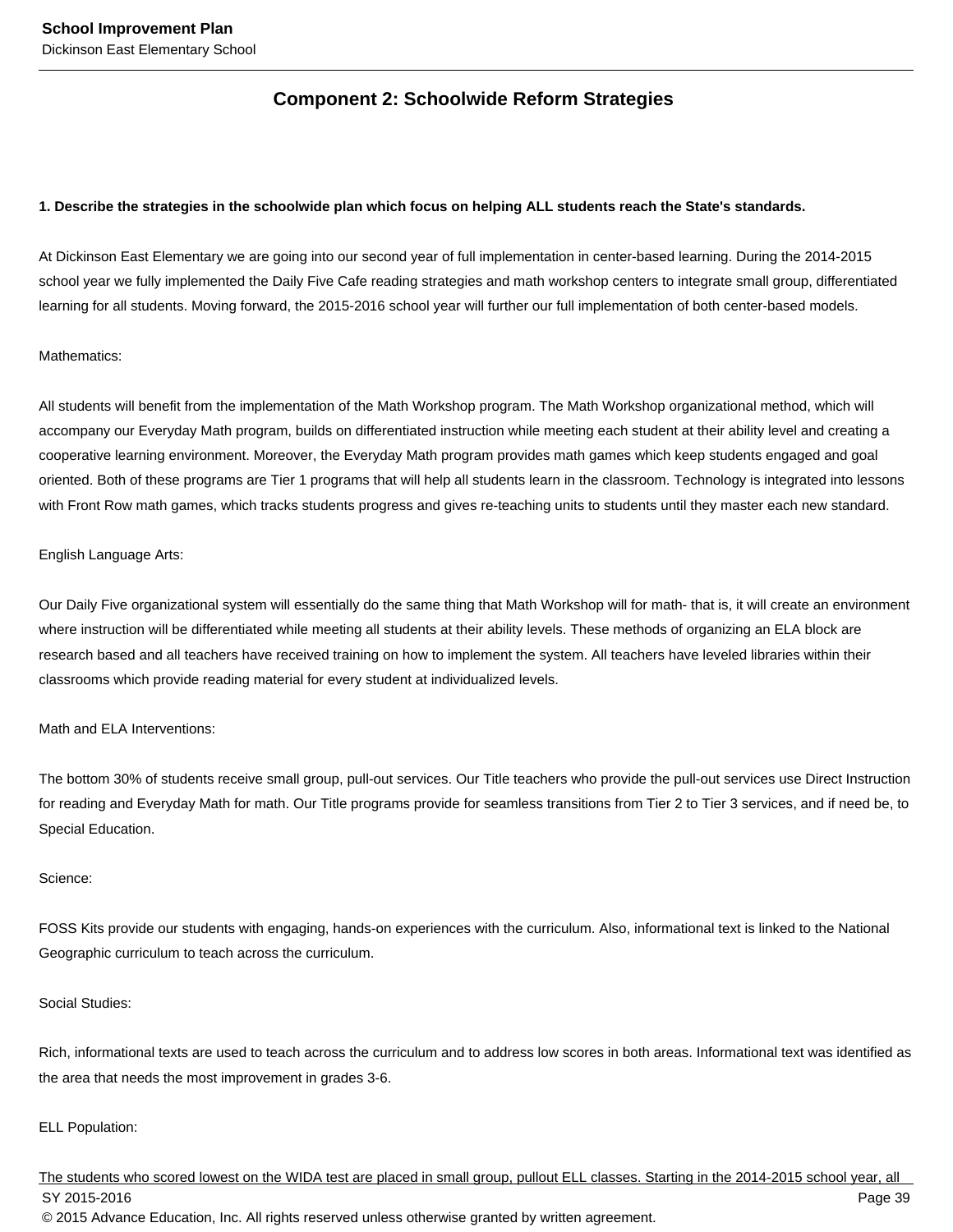students began to be supported by SIOP instructional strategies in all content area classes. These strategies will continue to be put into place during the 2015-2016 school year.

## **2. Describe how the research-based methods and strategies in the schoolwide plan increase the quality and quantity of instruction (which accelerates and enriches the curriculum).**

The staff at Dickinson East Elementary used a variety of research-based strategies that meet the needs of all students. All of our researchbased strategies will increase the quality and quantity of instruction: cooperative learning in math, differentiated instruction in math, content literacy in science, literacy and science integration, technology use in science, content literacy in social studies, literacy and social studies integration, technology use in social studies, guided reading, text structures, and writing across the curriculum.

This research supports the fact that our strategies will improve instruction:

-Best Practice by Steve Zemelman, Harvey Daniels and Arthur Hyde (Heinemann, 2005) Best Practice in Mathematics (pgs. 106-139). "Five content standards address the familiar branches of mathematics, and five process standards describe the interrelated aspects of cognition that build understanding of concepts."

-Best Practice by Steve Zemelman, Harvey Daniels and Arthur Hyde (Heinemann, 2005) Best Practice in Mathematics (pgs. 106-139). Ths book states, "Teachers should help all students understand that mathematics is a dynamic, coherent, interconnected set if ideas." "A teacher at work in a differentiated classroom coordinates these three components...student characteristics, curricular elements, and instructional strategies...with an eye toward increasing student understanding and engagement with the material to be studies."

-Classroom Instruction that Works by Robert Marzano, Debra Pickering and Jane Pollock (ASCD, 2001) Cooperative Learning (pgs. 84-91). "In general, homogeneous grouping seems to have a possitive effect on student achievement when compare to no grouping."

-Differentiation in Practice by Carol Ann Tomlinson and Caroline Cunningham Eidson (ASCD, 2003). As stated, "the teacher specifies what students should know, understand and be able to do for each unit of study. This allows the teacher to focus on essential learning goals but at varying degrees of complexity, with varied support systems."

-Buss & Karnowski, Reading & Writing Nonfiction Genres. "Informational text is the most complicated type of nonfiction because the purposes are so varied. The purpose of informational text dictates the structure. Not all informational texts have the same structure." -Dymock, 1998; Dymock & Nicholson, 1999. "Many students experience problems comprehending expository text. One reason is that they cannot see the basic structure of the text. Some students get lost in the words and cannot see the big picture."

## **3. Describe how the research-based reform strategies in the schoolwide plan align with the findings of the comprehensive needs assessment.**

All of the strategies in the our schoolwide plan were chosen based on the findings of the needs assessment. In particular, we looked at the strengths and shortcomings of our student achievement data Therefore, all of our strategies align with our findings and will address the needs we identified based on student data.

<sup>© 2015</sup> Advance Education, Inc. All rights reserved unless otherwise granted by written agreement.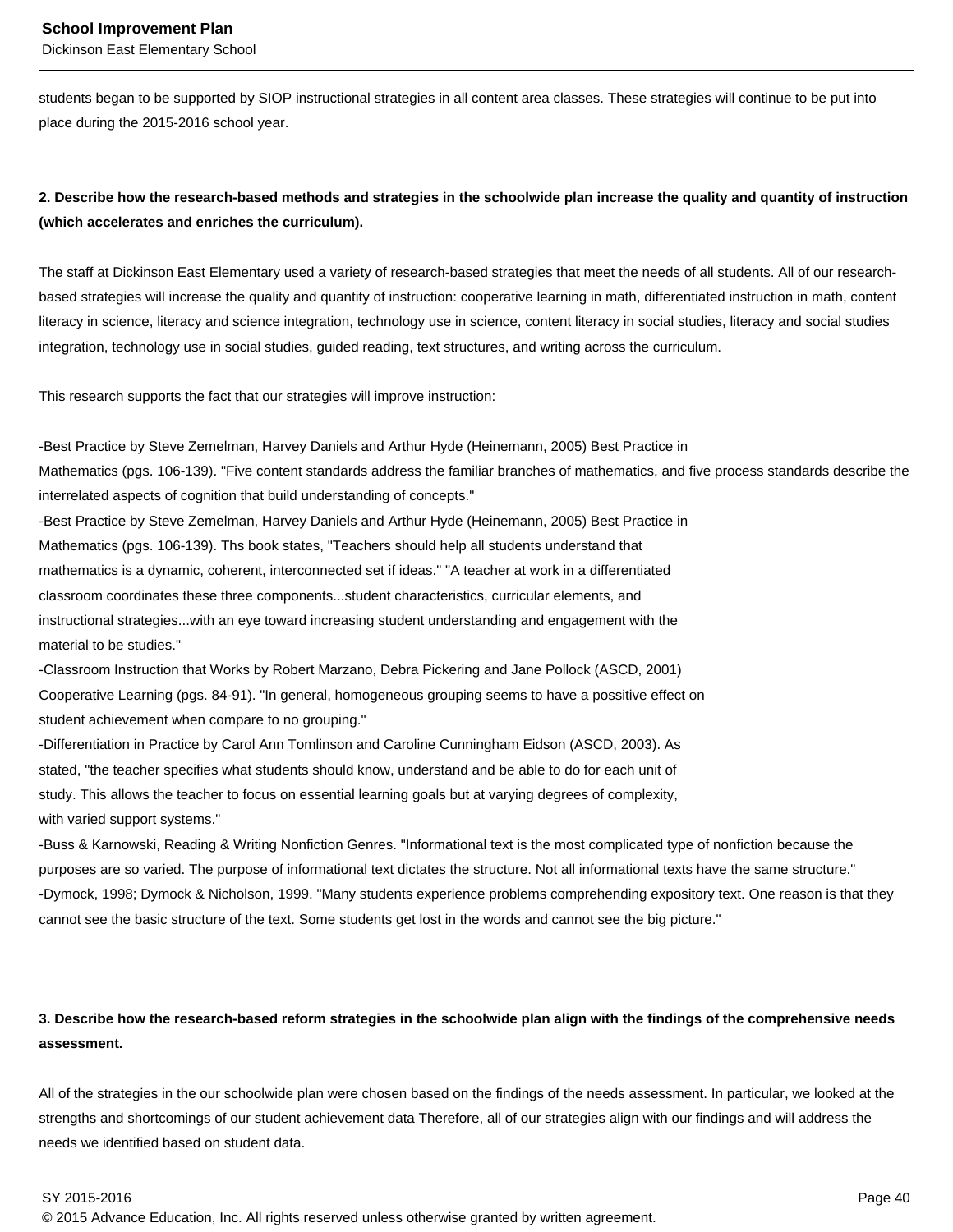#### ENGLISH LANGUAGE ARTS:

Our student achievement data showed a wide range between our highest and lowest achievers in both reading and writing. Our pull-out, ELL instruction isolates students with low language abilities and gives supplemental time to work on these skills. In the classroom, all students receive built-in differentiated instruction with our Daily Five organizational systems. Our lowest achievers in ELA are pulled out by reading specialists for both Tier II and Tier III intervention support using the Direct Instruction reading approach.

#### MATH:

Our pull-out services provided to the lowest achieving 95 ELL students is a strategy used to increase achievement data in math. Furthermore, the math workshop approach to classroom organization ensures that students receive small group math lessons at their ability levels.

#### SCIENCE:

Our comprehensive needs assessment shows that our student data in science is, overall, our largest weakness (2% proficient). During the 2015-2016 school year we plan on further integrating leveled information texts into daily science instruction as well as continuing our handson, engaging lessons using FOSS kits.

#### SOCIAL STUDIES:

Our comprehensive needs assessment shows that our student data in social studies is one of our largest areas of weakness (17% proficient). During the 2015-2016 school year we plan on further integrating leveled information texts into daily social studies instruction while further implementing rigorous, project-based learning.

## **4. Describe the strategies in the schoolwide plan which provide a level of INTERVENTIONS for students who need the most instructional support in all major subgroups participating in the schoolwide program.**

All of the strategies in the schoolwide plan can provide a level of intervention for students who need the most instructional support while receiving Tier I services. These strategies will be implemented in the regular classrooms as well as in Title I and ELL support classrooms. Due to our Math Workshop and Daily Five organization systems, the following will be provided in both Math and English Language Arts:

#### Math and ELA:

-Cooperative Learning-provides support for students through the use of discussions and peer interactions (Math Workshop and Daily Five). -Differentiated Instruction-ensures that students receive instruction that is tailored to meet their specific needs (Math Workshop and Daily Five).

-Technology Use-allows for students to take advantage of various technological tools to improve their learning. This naturally provides differentiated instruction.

#### ELA:

SY 2015-2016 Page 41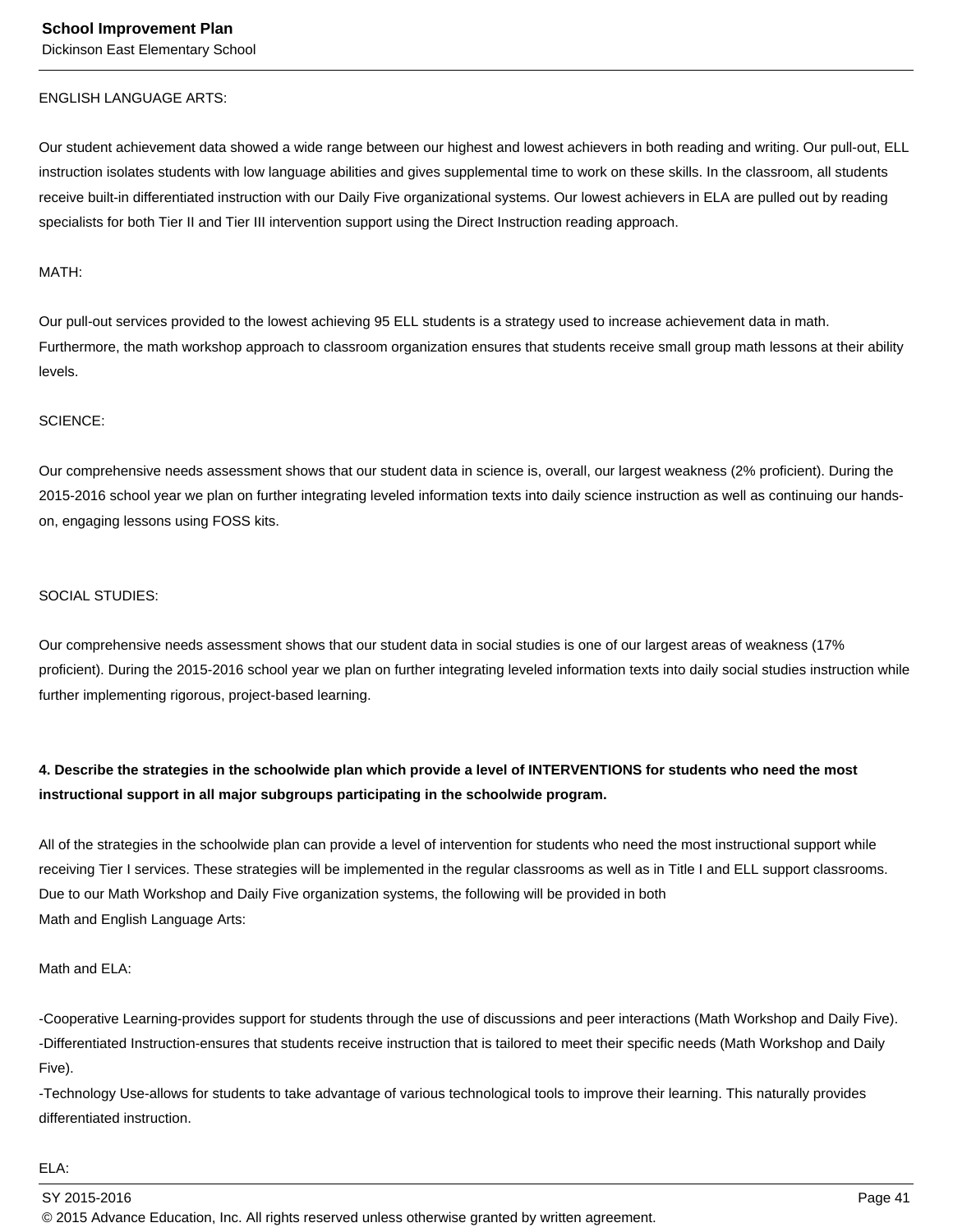-Guided Reading-students are placed in small, flexible groups based on their specific reading needs. This allows for stronger support and meaningful interventions for students who need them the most.

-Writing Across the Curriculum-this, when combined with differentiated instruction, will provide interventions and support for students by allowing them to write at their abilities in all content areas.

Science and Social Studies:

-Small groups are created in each classroom based on ability level. These small groups use leveled-reading material which are mainly informational texts on the subject matter. Due to leveled readers, all students ability levels are met in these subject areas.

Tier 2 and Tier 3 Interventions:

#### Math:

The bottom 30% of our math students are identified before the school year begins using previous end-of-year assessments. All new students are tested upon enrolling at Dickinson East and their data is communicated to all teachers that it concerns. The bottom 30% of math students are placed in pull-out, small group services where they work on growing their ability level using engaging math games that are aligned with the Everyday Math curriculum.

#### ELA:

The bottom 30% of our students in reading are identified before the school year begins using previous end-of-year assessments. All new students are tested upon enrolling at Dickinson East and their data is communicated to all teachers that it concerns. The bottom 30% of reading students are placed in pull-out, small group services where they work on phonics and fluency to grow their reading levels. Direct Instruction is used within our Tier 2 and Tier 3 small instructional groups.

#### **5. Describe how the school determines if these needs of students are being met.**

Dickinson East uses a variety of ways to ensure that the needs of all students are being met. During our professional learning committee meetings, staff meet weekly to discuss students' progress as well as needs that should be addressed in each classroom to show student growth.Student progress is determined using weekly, biweekly or quarterly reports using assessment data. Use of classroom assessments, the NWEA and the DRA2 are all examples of data that are used to determine student growth. NWEA data is sent to parents and time is available to walk each parent through their child's academic progress using this diagnostic. In our Tier 2 and Tier 3 reading groups, Direct Instruction assessments are given weekly to monitor the progress of each student. All data is stored on a school-wide computer drive and can be accessed by all staff members. This same data is frequently communicated to parents using letters home as well as our highly attended Parent/Teacher conference meetings. Lastly, to start each school year, teachers create data folders for visual examples in displaying our test data and results for each students.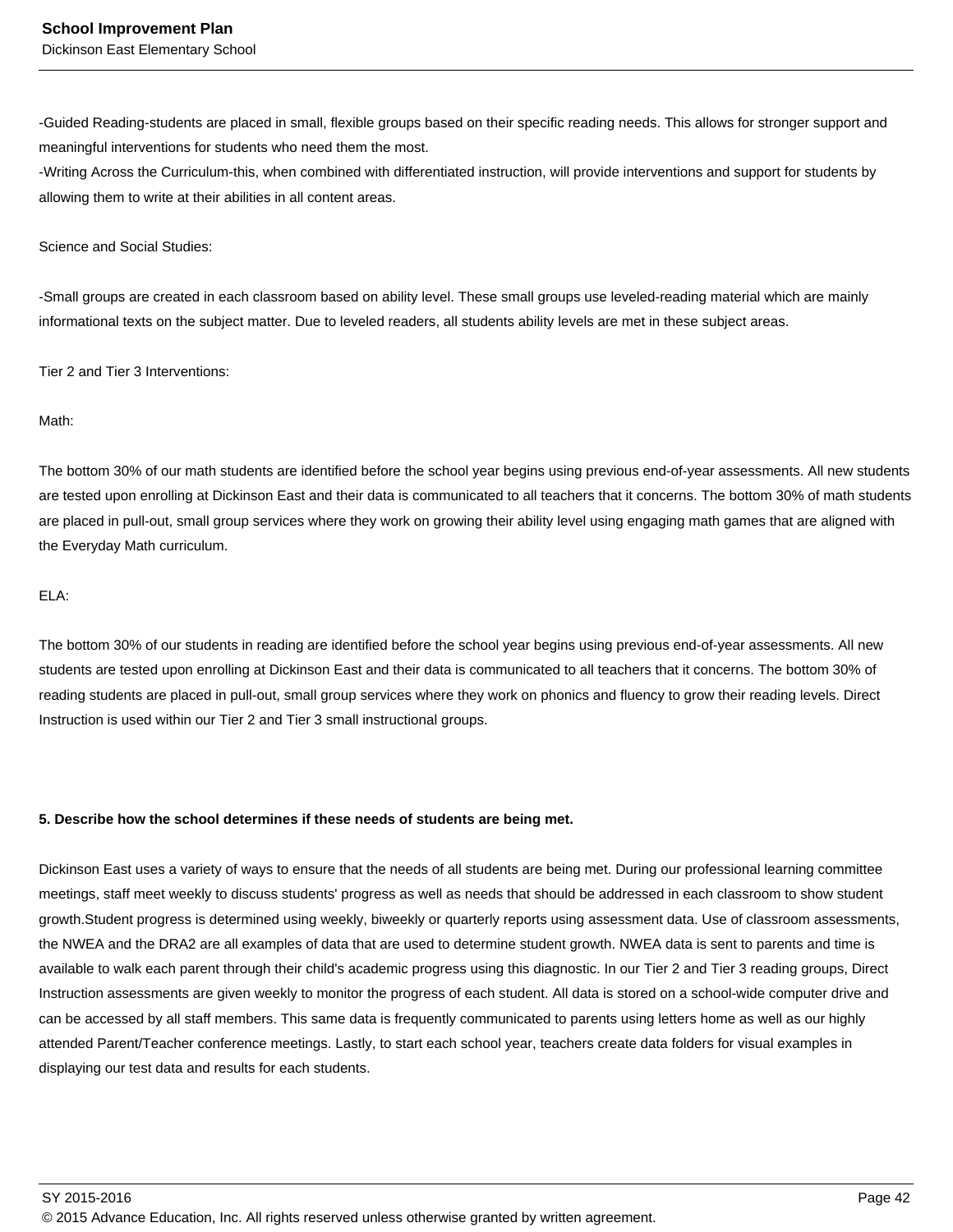## **Component 3: Instruction by Highly Qualified Staff**

| ∣Label | <b>Assurance</b>                                                                                                                                                                                                                                                                                                                      | Response | ∣Comment                                                                                                                                                                                                                                        | <b>Attachment</b> |
|--------|---------------------------------------------------------------------------------------------------------------------------------------------------------------------------------------------------------------------------------------------------------------------------------------------------------------------------------------|----------|-------------------------------------------------------------------------------------------------------------------------------------------------------------------------------------------------------------------------------------------------|-------------------|
|        | 1. Do all of the instructional paraprofessionals<br>meet the NCLB requirements for highly<br>qualified? Provide an assurance statement. If<br>Ino, what is the number that is not highly<br>qualified and what is being done to address<br>this?<br>NOTE: A schoolwide program must have all<br>highly qualified instructional staff. | Yes      | The six paraprofessionals are<br>highly qualified, meeting the<br>requirements for NCLB for their<br>lcurrent positions. Two have 60+<br>hours of higher education credits,<br>two have associate's degrees and<br>two have bachelor's degrees. |                   |

| Label | <b>Assurance</b>                                                                                                                                                                                                                                                                                           | Response | <b>Comment</b>                                                                                                                                                                                                                                                                                                                                                                                                                                                                                                                                           | <b>Attachment</b> |
|-------|------------------------------------------------------------------------------------------------------------------------------------------------------------------------------------------------------------------------------------------------------------------------------------------------------------|----------|----------------------------------------------------------------------------------------------------------------------------------------------------------------------------------------------------------------------------------------------------------------------------------------------------------------------------------------------------------------------------------------------------------------------------------------------------------------------------------------------------------------------------------------------------------|-------------------|
|       | 2. Do all of the teachers meet the NCLB<br>requirements for highly qualified? Provide an<br>assurance statement. If no, what is the number<br>that is not highly qualified and what is being<br>done to address this?<br>NOTE: A schoolwide program must have all<br>highly qualified instructional staff. | Yes      | All Dickinson East Elementary<br>staff teachers are highly qualified<br>as mandated by the No Child Left<br>Behind Act of 2001. Staff is<br>contacted priior to the expiration<br>of certification to ensure that they<br>hold necessary certification and<br>are qualified to teach their<br>assigned grade level and/or<br>content area. All Dickinson East<br>teachers possess a minimum of a<br>bachelor's degree and a valid<br>teaching certificate for the state of<br>Michigan, with 90% of the staff<br>holding a master's degree or<br>higher. |                   |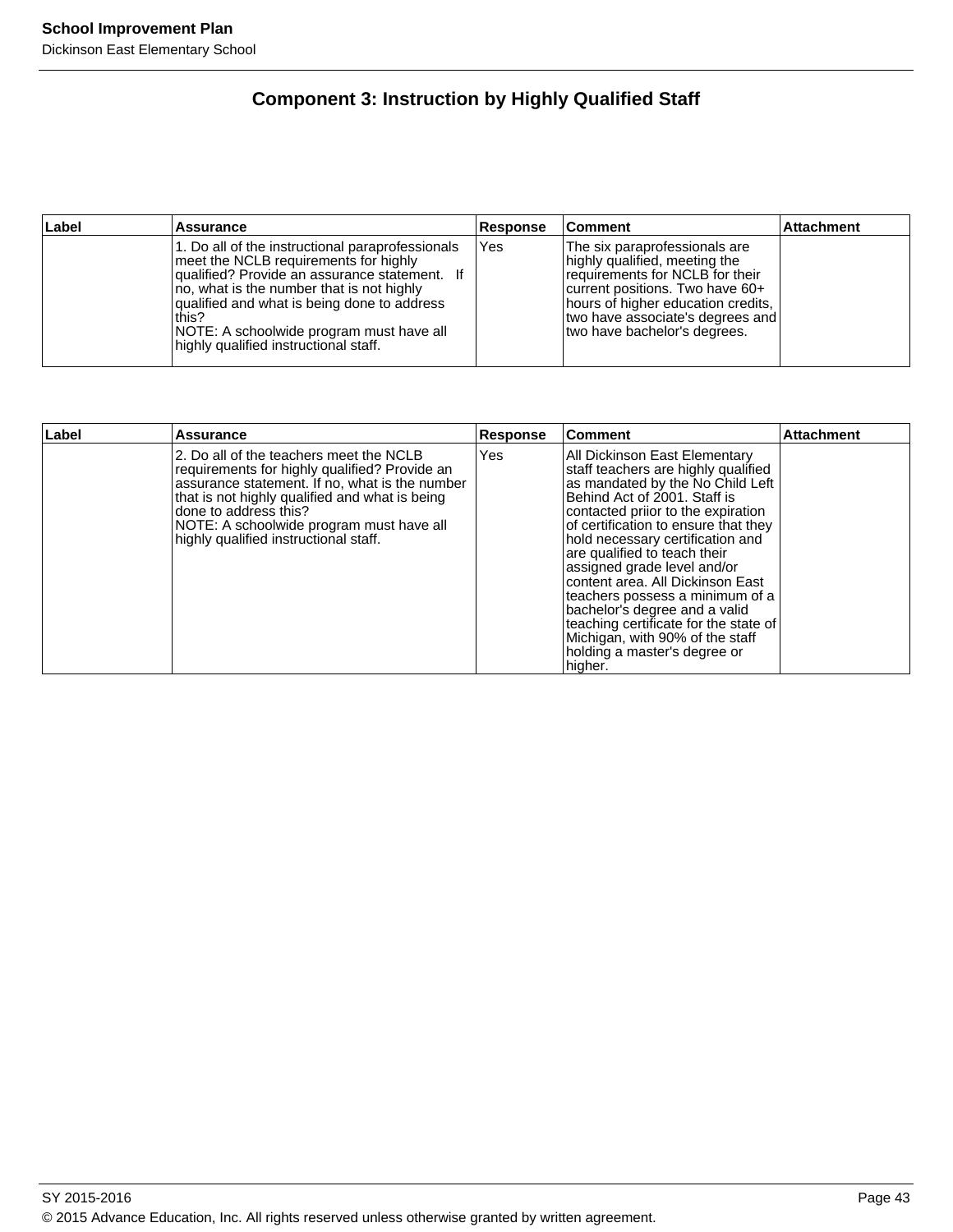## **Component 4: Strategies to Attract Highly Qualified Teachers**

#### **1. What is the school's teacher turnover rate for this school year?**

Entering the 2014-2015 school year, the teacher turnover rate was 16%, as four teachers retired at the end of the 2013-2014 school year. Furthermore, there was a change in the school Principal as our previous Principal took a job in another school district.

#### **2. What is the experience level of key teaching and learning personnel?**

0-3 years: 3 teachers 4-8 years: 2 teachers 9-15 years: 7 teachers 15+ years: 27 teachers

## **3. Describe the specific initiatives the SCHOOL has implemented to attract and retain high quality teachers regardless of the turnover rate.**

Dickinson East has the following initiatives in place at the district and building level to attract and retain high quality teaching staff: -The district school offers a safe and secure working environment via our safety committee, class size limits, district-wide initiatives, monthly student behavior meetings, student code of conduct, staff ethical code of conduct agreement, and parent-student-teacher compact. -Dickinson East provides regular professional input into building activities and program via our School Improvement Team, Goal Group Committees, staff surveys, and regular grade level meetings.

-The school promotes team teaching by grouping grade levels together for proximity and providing daily grade level preparation periods. -New teachers are assigned a mentor.

## **4. Describe the specific initiatives the DISTRICT has implemented to attract and retain highly qualified teachers regardless of the turnover rate.**

The district supports the retention of highly qualified teachers by offering retirement opportunities, health benefits, life insurance benefits, longevity pay, merit pay, compensation for advanced degrees, professional development opportunities, and additional opportunities for working and learning. The district requires all new personnel to be highly qualified under NCLB regulations. These initiatives are in place to attract and retain highly qualified teachers:

-The Hamtramck Public Schools District offers teachers a competitive salary and benefits package.

- -The district provides new teachers a highly qualified, tenured mentor for the first four years of employment.
- -The district includes teachers in the continuous improvement planning process and other school initiatives and activities.

### **5. If there is a high turnover rate, what initiatives has the school implemented to attempt to lower the turnover rate of highly qualified teachers?**

#### SY 2015-2016 Page 44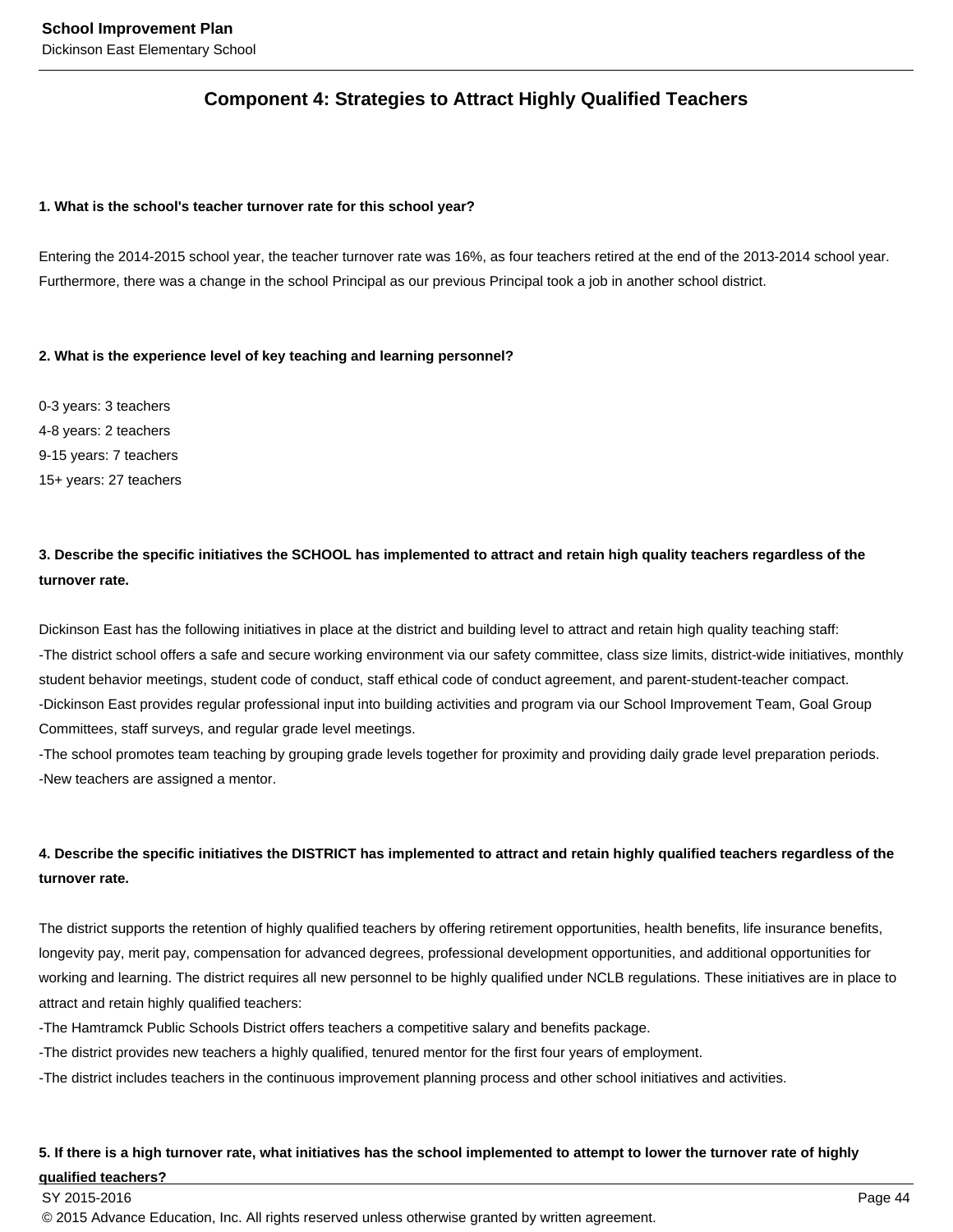There is not a high turnover rate because of all of the initiatives we have in place to retain highly qualified teachers. Most of our teachers are veteran teachers with many years of experience here in Hamtramck.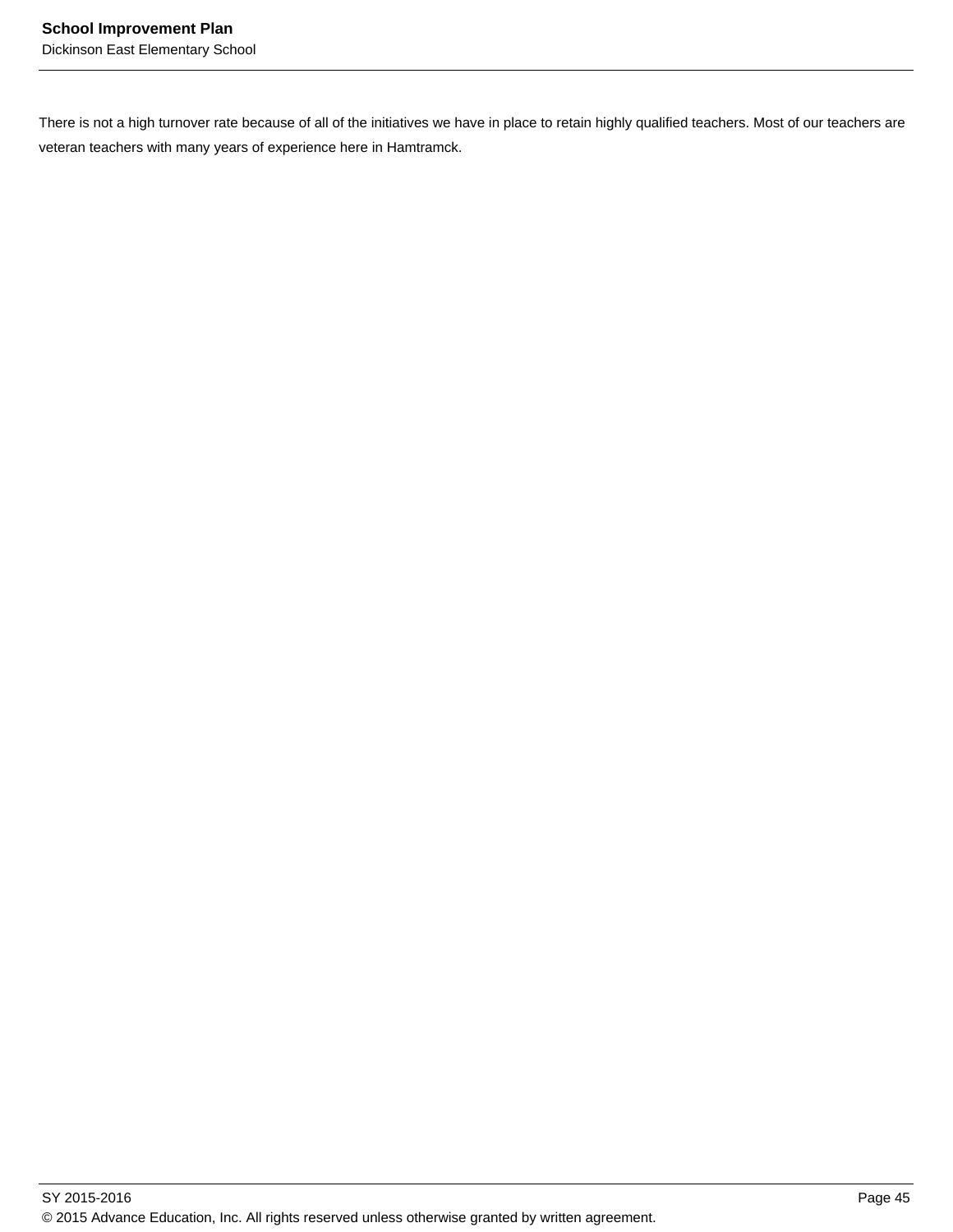## **Component 5: High Quality and Ongoing Professional Development**

## **1. Describe the professional learning that the staff will receive that is aligned with the comprehensive needs assessment process and the goals of the school improvement plan.**

All teachers have been involved in a variety of professional development activities. During the 2014-2015 school year, we focused on our new initiatives like Daily Five, SIOP instruction for ELL students, The Writing Diner, Math Workshop and Lexia Core 5. We continued to provide professional development opportunities for the Math Institute and Connected Math. We also continued and improved our data discussions with our school improvement consultant. Finally, all teachers were involved in ongoing activities regarding reading and writing in the content areas.

#### READING:

9/2, 11/3, 3/11 SIOP strategies for ELL readers in the classroom 3/19, 3/20, 3/21 Michigan Reading Association 2/3 and 4/15 Lexia Core 5 4/20 Questioning and Feedback Ongoing data discussions

#### MATH:

9/1 Math Workshop 8/28 and 2/3 Connected Math ongoing Math Institute training and data discussions

#### WRITING:

SCIENCE:

9/1, 11/3 The Writing Diner

SOCIAL STUDIES: 9/2, 11/3, 3/11 SIOP strategies for ELL readers in the classroom

9/2, 11/3, 3/11 SIOP strategies for ELL readers in the classroom

#### **2. Describe how this professional learning is "sustained and ongoing."**

The professional development at Dickinson East Elementary School will be sustained and ongoing during the 2014-2015 and 2015-2016 school years. Those marked with an asterisk are areas carried over from previous years:

August 2014 Connected Math\* August 2014 Math Workshop\*

August 2014 SIOP instruction for ELL students\*

SY 2015-2016 Page 46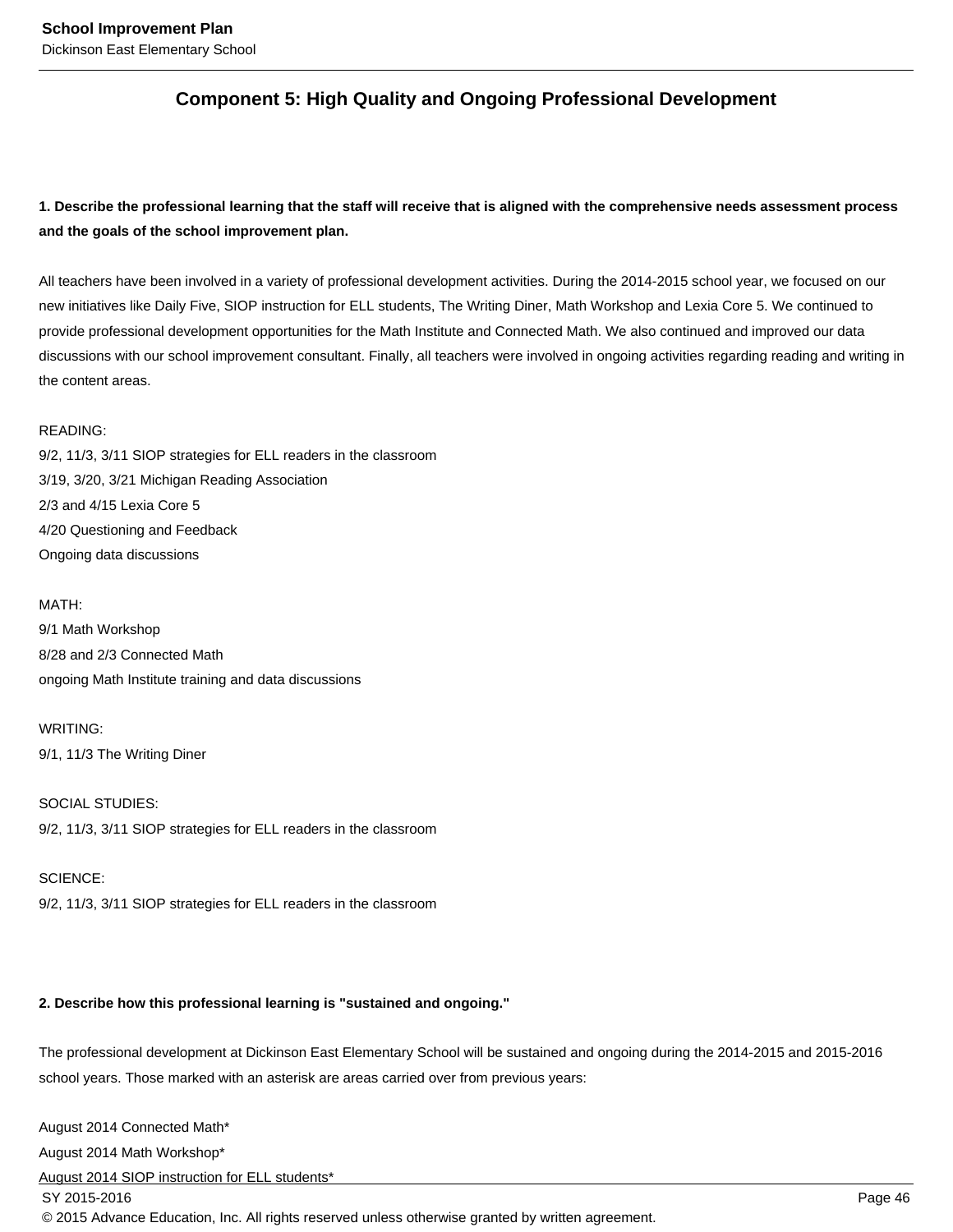#### **School Improvement Plan**

Dickinson East Elementary School

October 2014 SIOP instruction for ELL students\* October 2014 Teachscape for teachers\* December 2014 SIOP instruction for ELL students\* February 2015 Lexia Core Five March 2015 Michigan Reading Association April 2015 The Writing Diner April 2015 Lexia Core Five May 2015 The Writing Diner July 2015 Michigan Reading Association September 2015 SIOP September 2015 Vocab. Grab strategies for ELL students September 2015 The Writing Diner November 2015 Questioning Strategies and Checking for Understanding March 2016 DRA2 Training and Continued SIOP Strategies

| ∣Label | <b>Assurance</b>                                           | <b>Response</b> | <b>Comment</b> | ⊺Attachment                             |
|--------|------------------------------------------------------------|-----------------|----------------|-----------------------------------------|
|        | 3. The school's Professional Learning Plan is<br>complete. | Yes             |                | <b>Professional</b><br>Development Plan |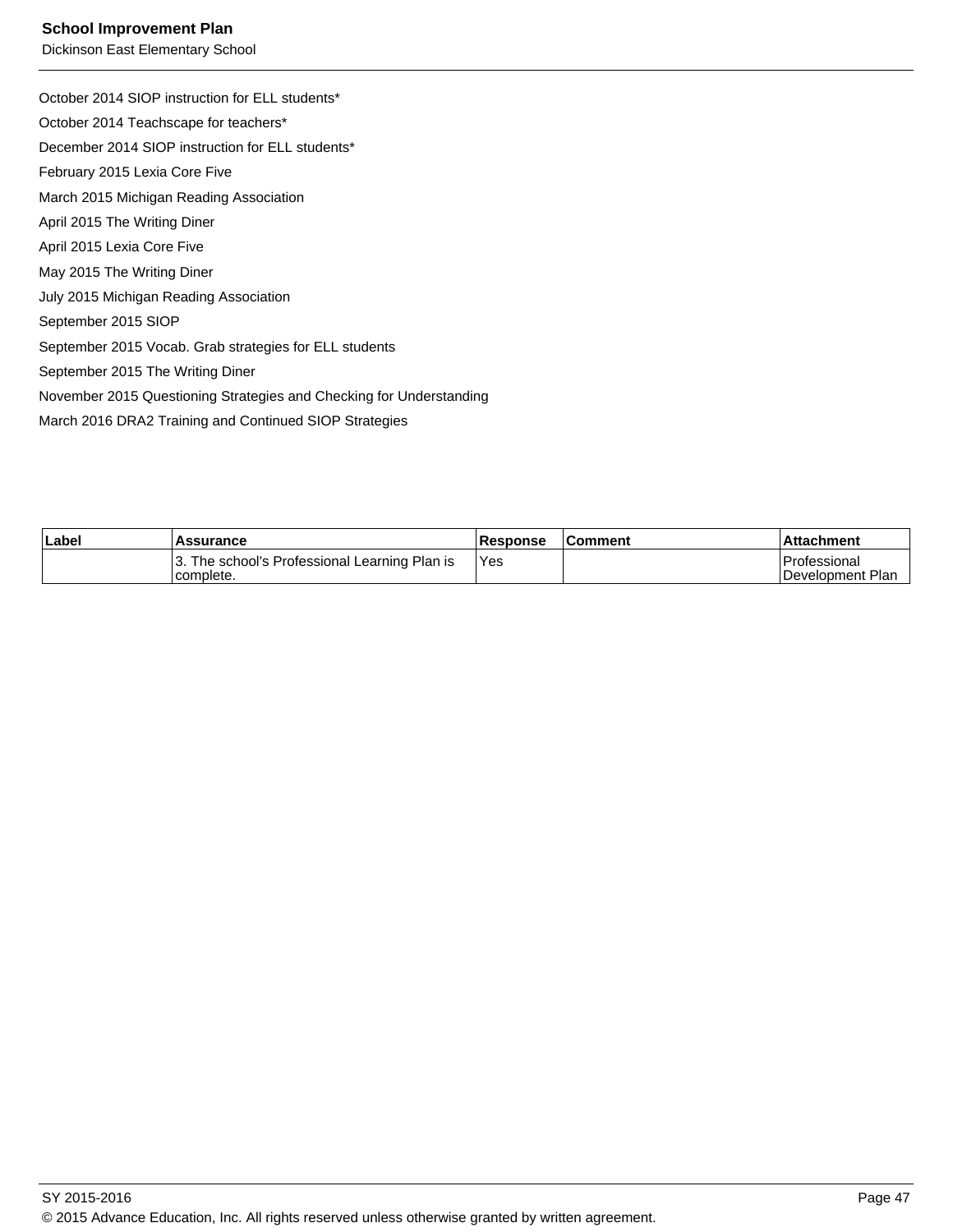## **Component 6: Strategies to Increase Parental Involvement**

#### **1. Describe how parents are (will be) involved in the design of the schoolwide plan.**

Monthly open-forum parent-teacher meetings are held where parents are strongly encouraged to bring ideas and opinions to the table. These meetings provide an open forum for parents to give feedback on existing programs as well as evaluations on how existing programs are faring. Parents are also invited to be members of our School Improvement Team (SIT) and to take a parent needs survey each year. But perhaps the best way we gain feedback from parents is by interacting with them on a daily basis and encouraging them to come in as volunteers in the classrooms. This allows for candid conversations among parents and teachers, which provides valuable information for the SIT.

#### **2. Describe how parents are (will be) involved in the implementation of the schoolwide plan.**

Parents play a very large role in the implementation of the schoolwide plan. School Improvement Team (SIT): Parents are invited to attend all of our monthly meetings to give feedback on their perceived strengths and weaknesses.

Monthly parent/teacher meetings and daily interaction: Parents attend and take a needs survey every year. Perhaps the best way we gain feedback from parents is by interacting with them on a daily basis and encouraging them to come in as volunteers in the classrooms. This allows for candid conversations among parents and teachers, which provides valuable information for the SIT. All of our parents are encouraged to voice their concerns with teachers or the Principal on any issue ranging from specific services to needs for their child, to building issues. Our communication has become increasingly effective with the use of translators and written translated materials.

Parent Coordinator: The Parent Coordinator at Dickinson East Elementary, as of the 2013-2014 school year, began work to organize a series of meetings for parents to attend that provided them helpful information ranging from learning the English language, to helping out before and after school.

Constant Communication: Parents are kept up to date with assessment decisions and our use of data at various meetings throughout the year. Detailed, individualized student progress reports using NWEA data is printed off and explained to parents at conferences as well as sent home. Because the strengths and weaknesses of each student are analyzed in these reports, parents are able to partner with teachers to better attack student areas of weakness, which greatly enhances the overall learning experience.

Comprehensive Needs Assessment: Parents are provided with assessment data for their child and the school as a whole. Data compares each student to the rest of the district, as well as to the rest of the state and to the national norms. Parents' needs are assessed through parent surveys.

Highly Qualified Staff: Parents are made aware of job openings in the district. At times, parents are invited to sit on interview committees for positions available.

Professional Development: Results from the parent survey will be used during the decision making process to evaluate what professional development courses will be needed for both parents and staff in the future. Our Title 1 Parent Coordinator will assist in the professional development of all parents.

SY 2015-2016 Page 48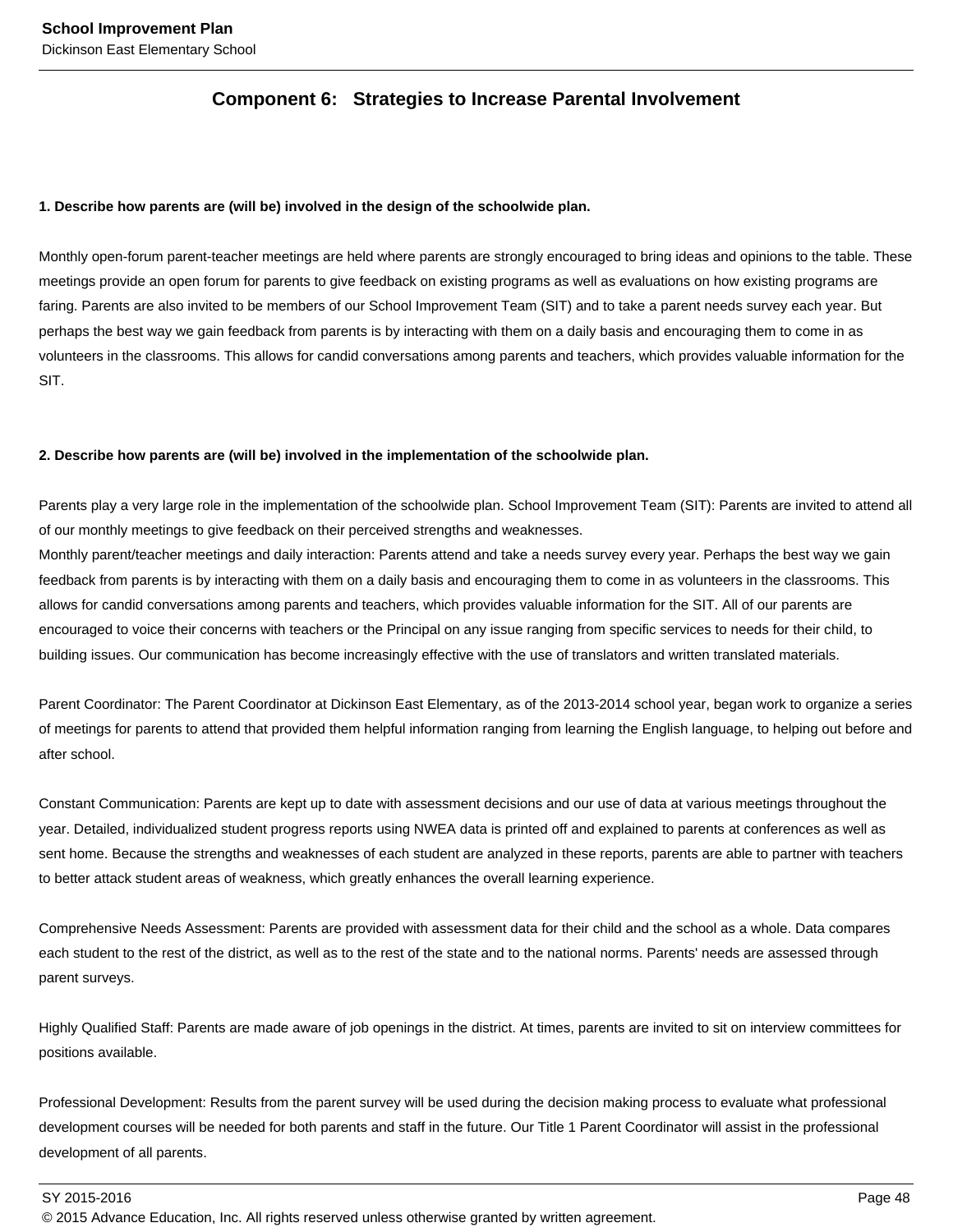Parental Involvement: All faculty and staff members encourage parents to visit and volunteer throughout the year. Dickinson East has an open door policy to address any questions or concerns that parents have.

Pre-School Transition: Parents are met with three times before their child enters Kindergarten. We host a Kindergarten round-up that provides parents with rich information about the Kindergarten standards. This program also allows both parents and students to become comfortable with the Dickinson East community. Secondly, both Kindergarten teachers as well as the Principal take part in a neighborhood walk during the summer to meet and greet all families at their homes. This exercise has been extremely helpful in developing a sense of community. Lastly, Kindergarten teachers open up their classroom one last time in the summer to have one-on-one meetings with all Kindergarten families to welcome them to the building and to review expectations. Anytime a new student comes to Dickinson East the Principal and Restorative Practices Coordinator sit down and meet with the parents to answer any questions that they may have.

Assessment Decisions: Parents are provided with information regarding assessments that their student will take throughout the school year. Translations are used accordingly. All parents will also receive both individual data and school-wide data that identifies areas of strength and weakness that their student has. Parents also receive copies of their child's growth goals and action plan in order to provide an extra level of accountability at home.

Timely and Additional Assistance: Dickinson East will provide parents with information regarding the resources available for students to receive additional assistance.

Coordination and Integration of Federal, State, and Local Resources: Resources available to students and the school are reviewed during the annual Title 1 meeting. Parents can help identify additional needs or resources that can help support their students' education.

#### **3. Describe how parents are (will be) involved in the evaluation of the schoolwide plan.**

Parents participate in a survey every spring that evaluates the school improvement plan and provides valuable feedback to the school. The parent involvement component of the schoolwide program is evaluated through the use of parent, teacher, and student surveys, and through parent meetings. The information gathered from these surveys is shared with all stakeholders and used to amend this component as necessary

| Label | Assurance                                                                                                                                                                       | <b>Response</b> | <b>Comment</b> | ∣Attachment                   |
|-------|---------------------------------------------------------------------------------------------------------------------------------------------------------------------------------|-----------------|----------------|-------------------------------|
|       | 14. Does the school have a Title I Parent<br>Involvement policy that addresses how the<br>Ischool carries out the required activities of<br>IESEA Section 1118 (c) through (f)? | 'Yes            |                | IParent Involvement<br>Policy |

#### **5. Describe how the school is carrying out the activities outlined in ESEA Section 1118 (e) 1-5, 14 and (f).**

Dickinson East carries out the activities outlined in ESEA Section 1118 (e) 1-5, 14, and (f) in many ways. We allocate a percentage of our Title I budget strictly for parent involvement activities. These include: Open House/Curriculum Night, student planners, monthly meetings, a parent resource room, parent volunteer training, Rosetta Stone, Math Night, Reading Night, translations of all communications, and interpreters at all events/meetings. We hired a parent involvement coordinator, who will assist in planning all of these events and improve the ways in which we carry out these activities. In building an effective home-school partnership and in compliance with Section 1118 (e) of the

SY 2015-2016 Page 49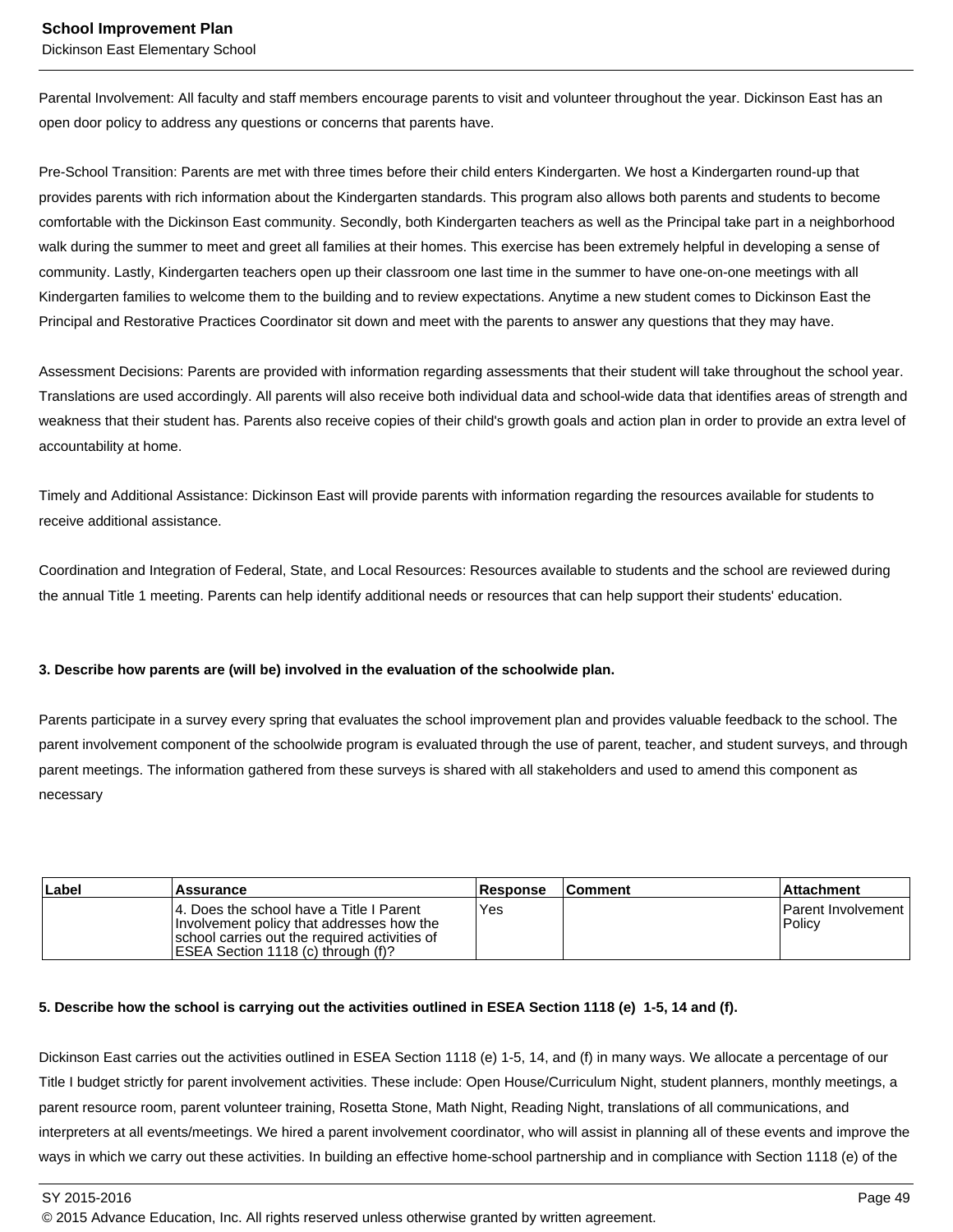No Child Left Behind Act, Dickinson East Elementary will provide the following:

#### Section 118 (e) (1):

Assist parents in understanding the State's content standards and assessments and how to monitor the child's progress, progress reports every five weeks, quarterly report cards, and NWEA parent reports. Parent/teacher conferences are held during the first, second, and third report card markings. Parents pick up report cards/progress reports at these meetings. Conferences with individual parents are held at the request of either parents or teachers as needed. Parents also receive progress reports halfway through each card marking. These reports are written communication with parents. It provides two-way communication between the teachers and parents, allowing for ongoing discussion of the students' progress. Teachers provide additional progress reports as grades are updated to reflect current progress and missing assignments. Failure avoidance meetings are scheduled following the second card marking to collaboratively discuss students' academic progress.

#### Section 1118 (e) (2):

Provide materials and training to help parents work with their children. Dickinson

East Elementary assists all parents in working with their children by conducting training through:

- \* Orientations for kindergarten and sixth grade families
- \* Math Games Night (supporting our math goal)
- \* Science Night

\* Reading activities during the month of March (supporting our reading

- goal)
- \* Author's Night (supporting our writing goal)
- \* District-wide science fair
- \* Annual Multicultural Night
- \* Band and vocal music concerts
- \* Awards ceremonies
- \* Study Island
- \* Student planners
- \* Parent Club
- \* Parent Resource Room

Dickinson East also provides a parent resource center. All parents have the opportunity to meet with faculty, administration, and the Title 1 Parent Coordinator to address any shortcomings they believe exist with our current Parental Involvement Policies.

#### Section 1118 (e) (3):

Parent surveys are sent to all households annually. All parents responses are taken into consideration when making decisions

#### Section 1118 (e) (4):

.

A social worker and a parent coordinator are employed by Dickinson East to help educate parents in the areas of their child's education.

#### Section 1118 (e) (5):

All school communications are translated into several languages; various forms of communication are used when communication with parents including weekly newsletters and monthly parent meetings with translators. Dickinson East utilizes the EduLink system for calling all households within the school in various languages.

#### Section 1118 (e) (14):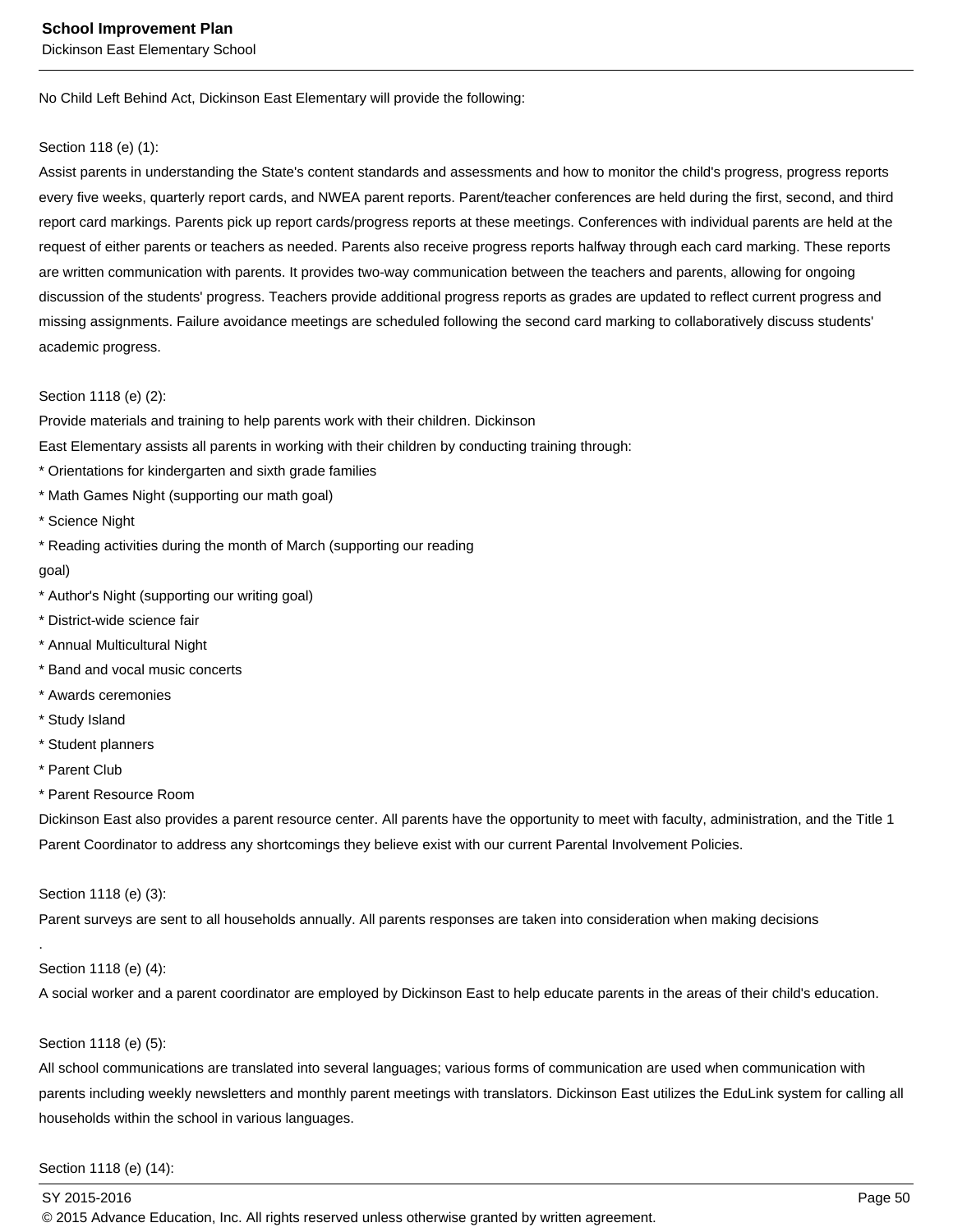#### **School Improvement Plan**

Dickinson East Elementary School

Teachers are often available before school, during lunch, some prep times or after school to meet with parents. This is very important in establishing communication with the parents. Communication is also maintained through email or calling the office to discuss a concern or suggestion with an administrator or teacher.

#### Section 1118 (f):

All information regarding activities for participation of parents is conveyed in a format and language that they can easily understand. At the beginning of the school year, a letter is sent home notifying the parents that they can request information regarding the qualifications of their child's classroom teacher. A letter will be sent home notifying the parents if their child is not highly qualified within four weeks. -Any parents with disabilities will have proper accommodations to provide information, student data, or records or any other necessary communication delivered to them in a way that meets their individual needs. They will be encouraged to be involved in their students education in any they are able.

-Any migrant parents will also be accommodated in regards to their situation. Any potential movement of the parents or students throughout the school year evaluated on a case by case basis to best meet the needs of each individual.

#### **6. Describe how the parent involvement component of the schoolwide plan is (will be) evaluated.**

The parent involvement component of the schoolwide plan will be evaluated through the use of surveys of both parents and staff. We also monitor participation by keeping sign in sheets of all events.

Parent surveys will be taken each spring to collect data regarding the schoolwide plan and its impact upon their child's learning. Student achievement data will be collected to determine if parent involvement positively impacted student achievement.

#### **7. Describe how the results of the evaluation are (will be) used to improve the schoolwide program.**

Adjustments will be made to our activities based on feedback we receive from surveys. Events with low attendance will be re-evaluated to determine effectiveness. The evaluation will be used to determine how the schoolwide program has impacted student achievement and student learning. Analysis and evaluation of data will result in the development, adjustment, or revision of the Dickinson East Schoolwide Program so that it can improve its positive impact upon student achievement and learning.

#### **8. Describe how the school-parent compact is developed.**

Initially all teachers were involved in the first draft of the school-parent compact along with the SI. Once we had a draft in place, it was shared with parents at a parent meeting and their feedback was encouraged. Finally, the students offered ideas. Our final compact was developed based on the input of all three stakeholder groups.

After the final compact was completed, the SIT ensured that it met all guidelines before it was shared with the entire Dickinson East Elementary staff and implemented building-wide. After the building-wide roll-out, the compact was introduced to all parents during the Curriculum Night at the beginning of the year.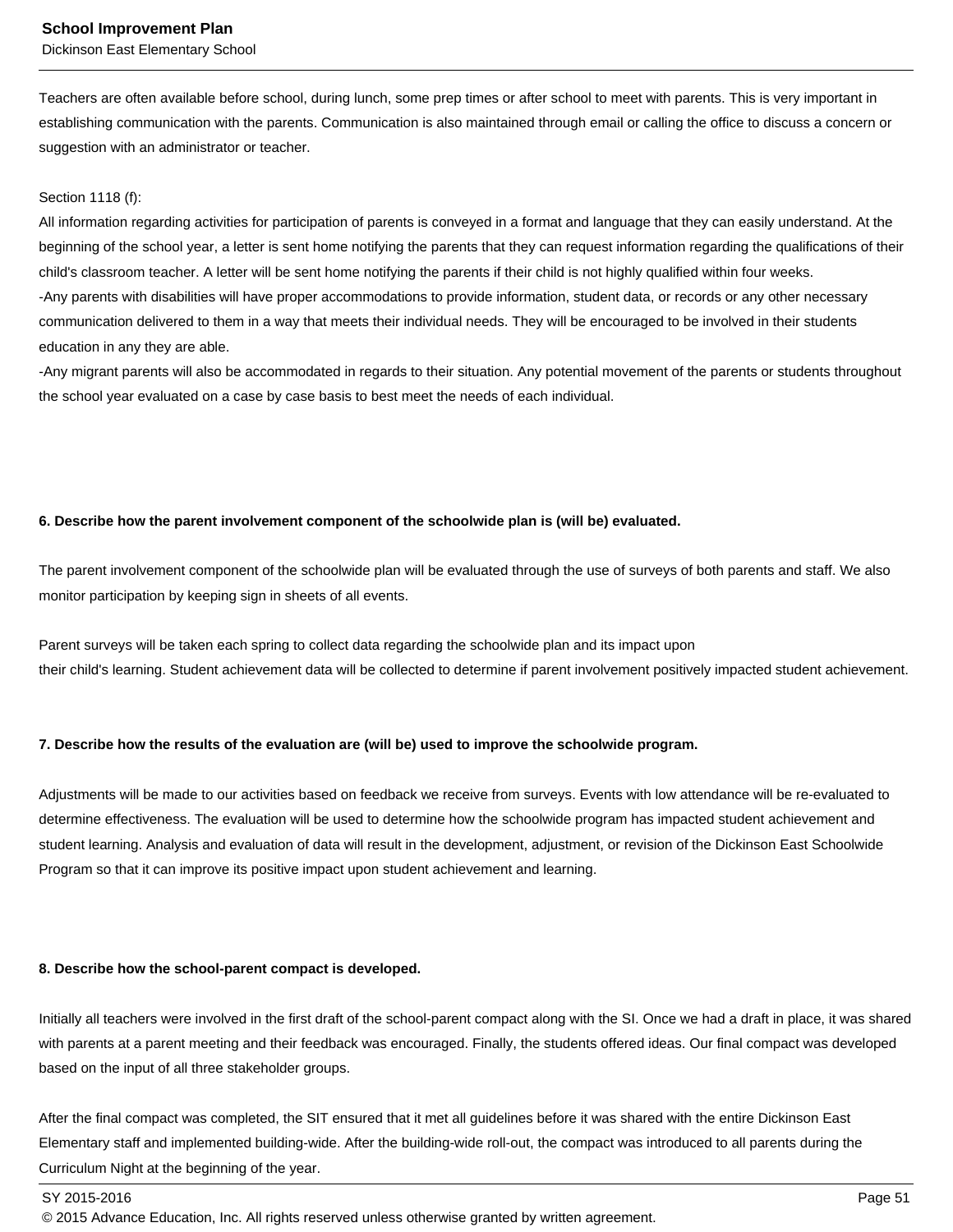#### **9. Describe how the School-Parent Compact is used at elementary-level parent teacher conferences.**

Teachers review the compact with students before parent/teacher conferences. During conferences, the students and teacher discuss it with the parents and all three sign it together. The families are given a copy to keep at home. It is reviewed at school on a regular basis and parents are encouraged to review it at home as well.

**10. How is the School-Parent Compact shared with middle school or high school parents (depending on the grade span of the school)?** 

N/A

| Label | <b>Assurance</b>                                   | <b>Response</b> | <b>Comment</b> | l Attachment                         |
|-------|----------------------------------------------------|-----------------|----------------|--------------------------------------|
|       | The School's School-Parent Compact is<br>attached. | Yes             |                | l Parent Teacher<br>lStudent Compact |

#### **11. Describe how the school provides individual student academic assessment results in a language the parents can understand.**

All parents, regardless of language or disability, are encourage to play an active role in their child's education. Dickinson East Elementary provides services that, when needed, translates student academic assessment results into the student's home language for our very diverse ELL population. If it is not possible to do that in writing, the school will provide a translator to discuss the individual results of the assessment.

Many of the reports that parents receive are extremely user-friendly and have several graphs that show the increase of their child's performance throughout the school year.

Moreover, Dickinson East provides parents with frequent reports on their child's progress in the forms of progress reports (sent home every five weeks), report cards (sent home every 10 weeks), assessment results using the NWEA (sent home three times per school year), goal reports and summaries (sent home twice yearly), and individual consultations with teachers (set up by appointment).

Parents are also supplied with teacher email addresses for ongoing communication, as well as monthly school calendars. Lastly, we have several staff members who are fluent in in foreign languages and who are able to help with translating.

Dickinson East Elementary provides numerous opportunities for the participation of parents with limited English proficiency.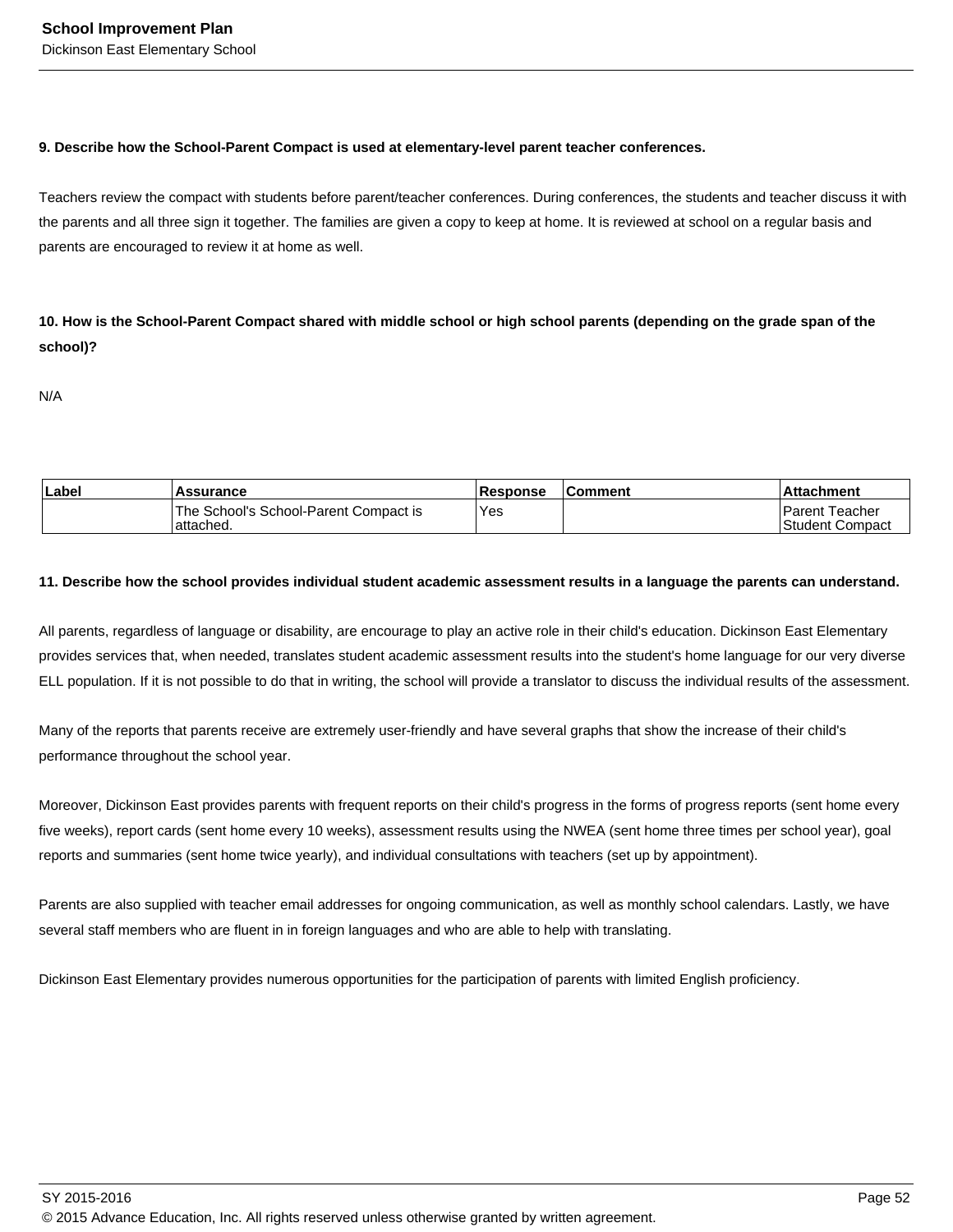## **Component 7: Preschool Transition Strategies**

## **1. In what ways does the school connect with preschool age children more than a once a year visitation to the kindergarten classroom?**

In April, prior to the start of the new school year, Dickinson East hosts a Kindergarten Round-Up. During Kindergarten Round-Up the Pre-Kindergarten students, along with their parents, get a chance to spend time with their future teachers inside of their future classrooms. At this time, Dickinson East's kindergarten teachers begin building relationships with the parents of their future students as well as relay information that students should begin to work on over the summer leading up to kindergarten. Furthermore, over the summer leading up to the start of Kindergarten, parents of future Kindergarten students are encouraged to come into the classroom with their child to introduce them to the teacher, the classroom, and the expectations for the upcoming school year.

Again in the fall, all pre-kindergarten students in the district are encouraged to come to Dickinson East for the first half of the school day. During this day pre-K students are integrated into the normal classroom activities and are given the chance to eat lunch with the kindergarten class and the teachers.

Lastly, the Principal and the Kindergarten teachers partake in neighborhood walks during the summer. Neighborhood walks consist of doing home visits at each of the future Kindergarten students homes to build relationships with families as well as to deliver pamphlets that contain helpful at-home interventions to use with Kindergarten age students.

## **2. What types of training does the school provide preschool parents and/or preschool teachers on the skills preschool age children will need when they enter kindergarten?**

Dickison East collaborates in the annual Kindergarten round-up. The districts Pre-Kindergarten(GSRP) teachers and kindergarten teachers create learning/training stations for the pre-school parents and their children. The training stations demonstrate what the children will need to know in order to be successful in kindergarten. The children are engaged in learning activities while the teacher explains the importance of each activity to their parents. The parents are provided with resources and information to assist their child during the fall prior to their child entering kindergarten. The GSRP teachers and the districts' Kindergarten teachers collaborate often to make sure that there is a strong connection between the Pre-Kindergarten program and the districts Kindergarten curriculum. The GSRP program has been trained and has implemented the Everyday Math Pre-K program. The GSRP teachers explain this program to the students' families. They also show the parents a copy of the Kindergarten report card and help the families understand what will be expected of their child by the end of Kindergarten. The Kindergarten teachers review the kindergarten report card and kindergarten expectations when the families visit the classroom in the fall.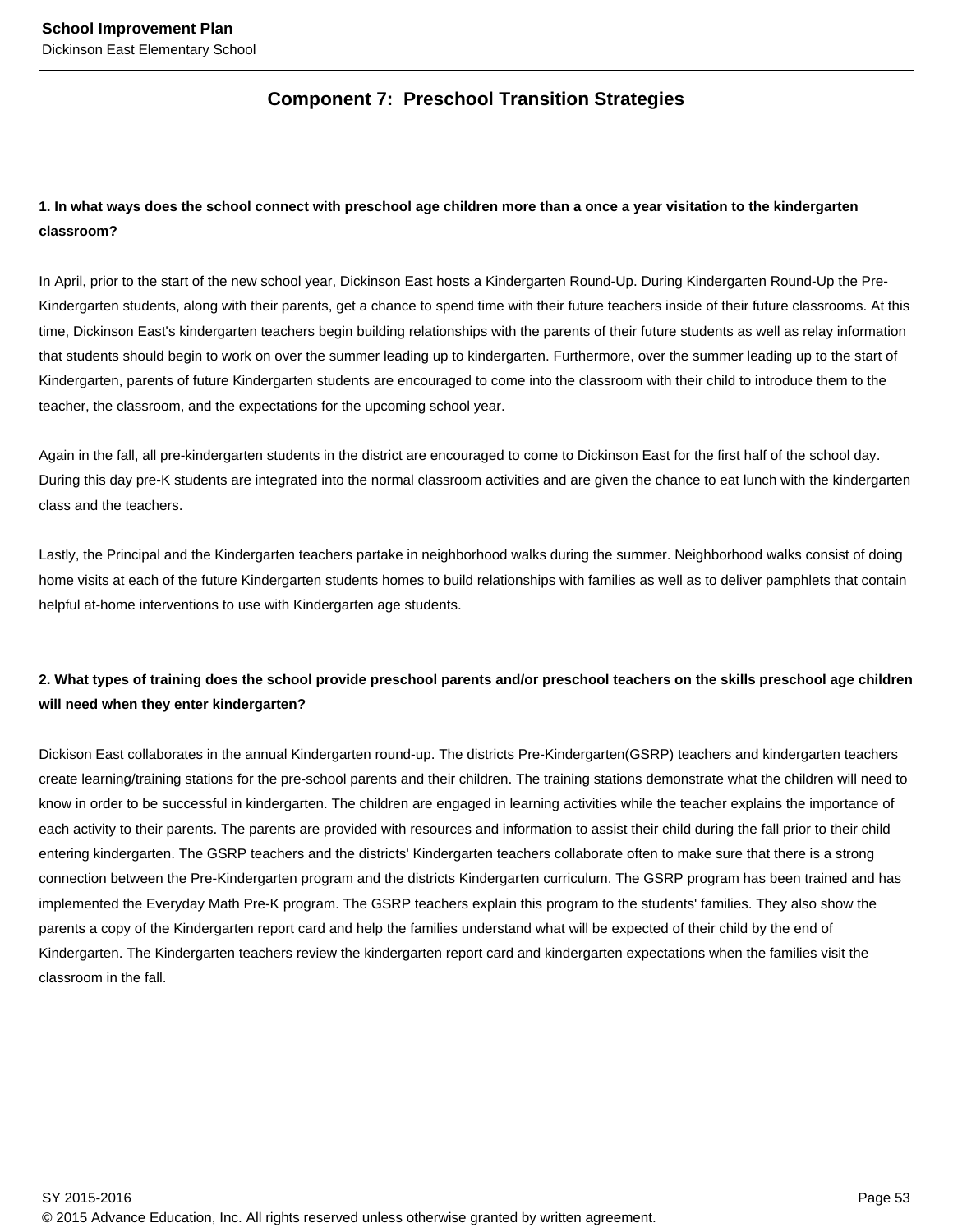## **Component 8: Teacher Participation in Making Assessment Decisions**

#### **1. How do teachers provide their input into the decisions regarding the use of school-based academic assessments?**

Teachers are always invited to attend meetings and workshops when these assessments are created and discussed. They spend some of their common planning time creating and adjusting content area common assessments. They have been involved in the adoption of Illuminate DnA,a tool we use for storing and organizing assessment data. We now have a building-based Title I Data/Assessment Coach who will

coordinate all common assessments from now on.

Data is disaggregated to meet all students' needs. Data is examined, and research based strategies are

applied to meet those needs. Data is used to identify student strengths and weaknesses and placement in programs (math services and guided reading) to meet those specific needs. Teachers also use report card grades and pre and post tests in order to determine student progress. Staff is involved with the implementation of research-based strategies in accordance to the School Improvement Goals, in the areas of reading, writing, math,science and social studies to improve student achievement. Individual classroom teachers utilize MEAP data and pre/post assessments to guide classroom instruction. Title I staff uses data from the MLPP and DRA 2 to guide reading instruction across the curriculum. Common assessments were implemented across grade levels in math in cooperation with WRESA.

## **2. How are teachers involved in student achievement data analysis for the purpose of improving the academic achievement of all students?**

Teachers review all data in order to make informed decisions regarding instruction. As a staff, we look at NWEA data to determine student strengths and weaknesses. We also look at who is in the bottom 30% to ensure they are receiving appropriate interventions and/or accommodations.

All K-2 teachers use DRA, and all teachers use NWEA data to create and manage our data walls, which are actually folders. These data folders show student growth in math and reading and allow us to have a visual record of which students are receiving interventions and who needs to be. We are able to track specific, individual growth and adjust interventions whenever needed.

Primary teachers use running records to manage their guided reading groups. The NWEA test was also implemented in reading, math. All teachers have been trained on how to generate the user-friendly reports which highlight students' strengths and weaknesses. Teacher mastery of the NWEA test has also given our building the ability to help teachers find the learning level of each student and properly tier their instruction in a skill-based manner.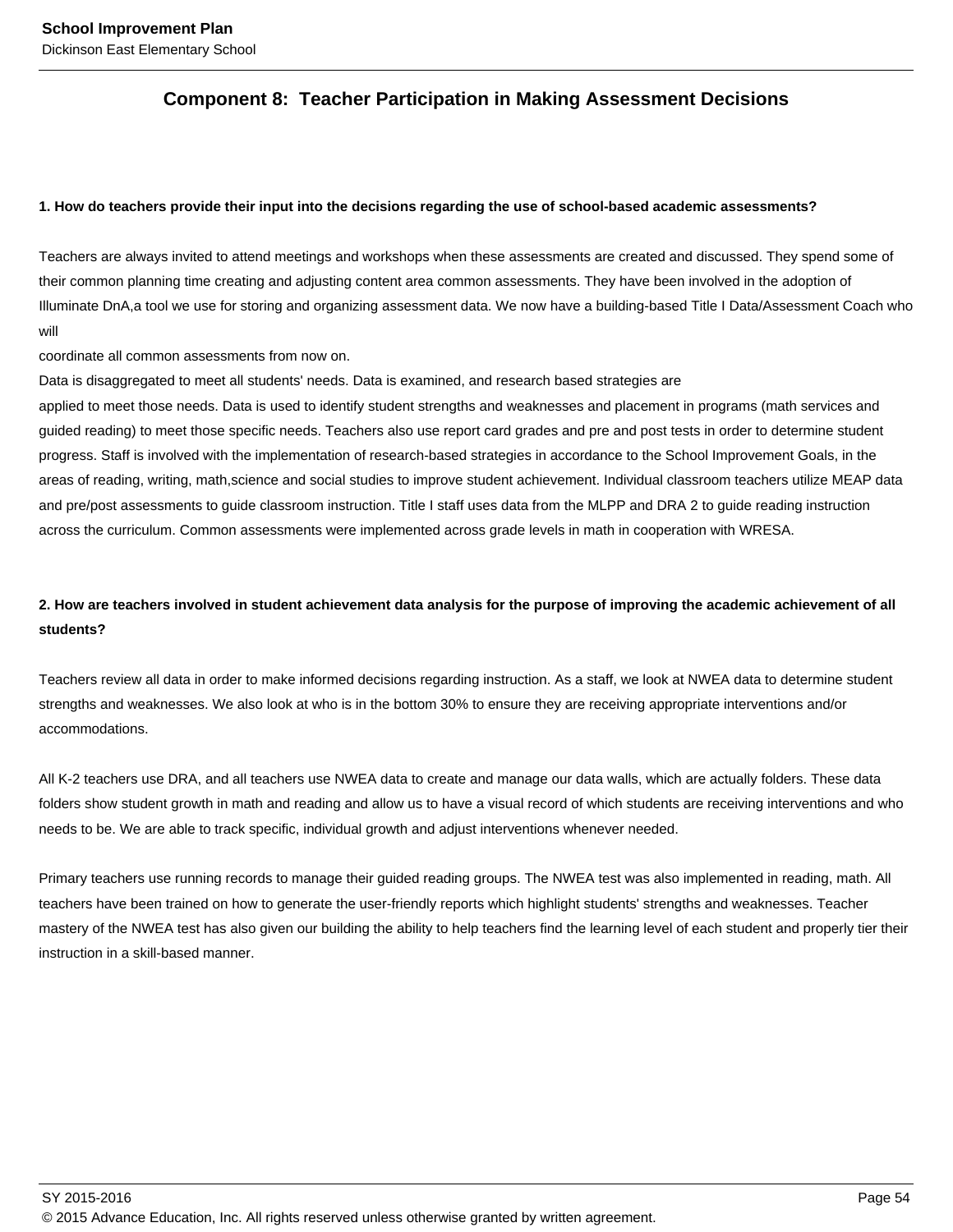## **Component 9: Timely and Additional Assistance to Students Having Difficulty Mastering the Standards**

**1. Describe the process to identify students who experience difficulty mastering the State's academic achievement assessment standards at an advanced or proficient level.**

Using both state assessment data and data from the DRA and NWEA tests, our intervention team immediately identifies who is in the bottom 30% to make sure they are receiving Title I and/or ELL services. We also identify students with disabilities to ensure that they are receiving any and all necessary accommodations. Classroom teachers then provide differentiated instruction and make appropriate instructional adjustments to accommodate their struggling learners. All students receive instruction in test preparation, an important life skill, throughout the year.

In Tier 2 and 3 reading and math classes, students are formatively assessed every two weeks to monitor progress. Students have the opportunity to exit small group services three times yearly when they are tested using the DRA and NWEA test. Once students receive grade level scores on these tests, they are able to re-enter tier 1 instruction. Monitoring student growth is an ongoing process at our school.

English Language Arts: Reading and Writing Grade Span: K-6 Identification/Criteria for Selection: K-2: DRA (below grade level), ELPA Test (Intermediate or below), NWEA, Data Wall, Direct Instruction test (below grade level) 3-6: M-Step (Level 3 or 4), DRA (below grade level), STAR Test (below grade level), ELPA Test (Intermediate or below), Data Wall (below grade level) K-6: NWEA (below grade level)

Math Grade Span: K-6 Identification/Criteria for Selction: K-2: NWEA 3-5: M-Step (Level 3 or 4), Everyday Math Common Assessment 6: M-Step (Level 3 or 4), Connected Math K-6: NWEA (below grade level)

**Science** Grade Span: K-6 Identification/Criteria for Selection: K-4, 6: Grade Level Assessments (below grade level) 4: M-Step (Level 3 or 4), Grade Level Assessments (below grade level) 3-6: NWEA (below grade level)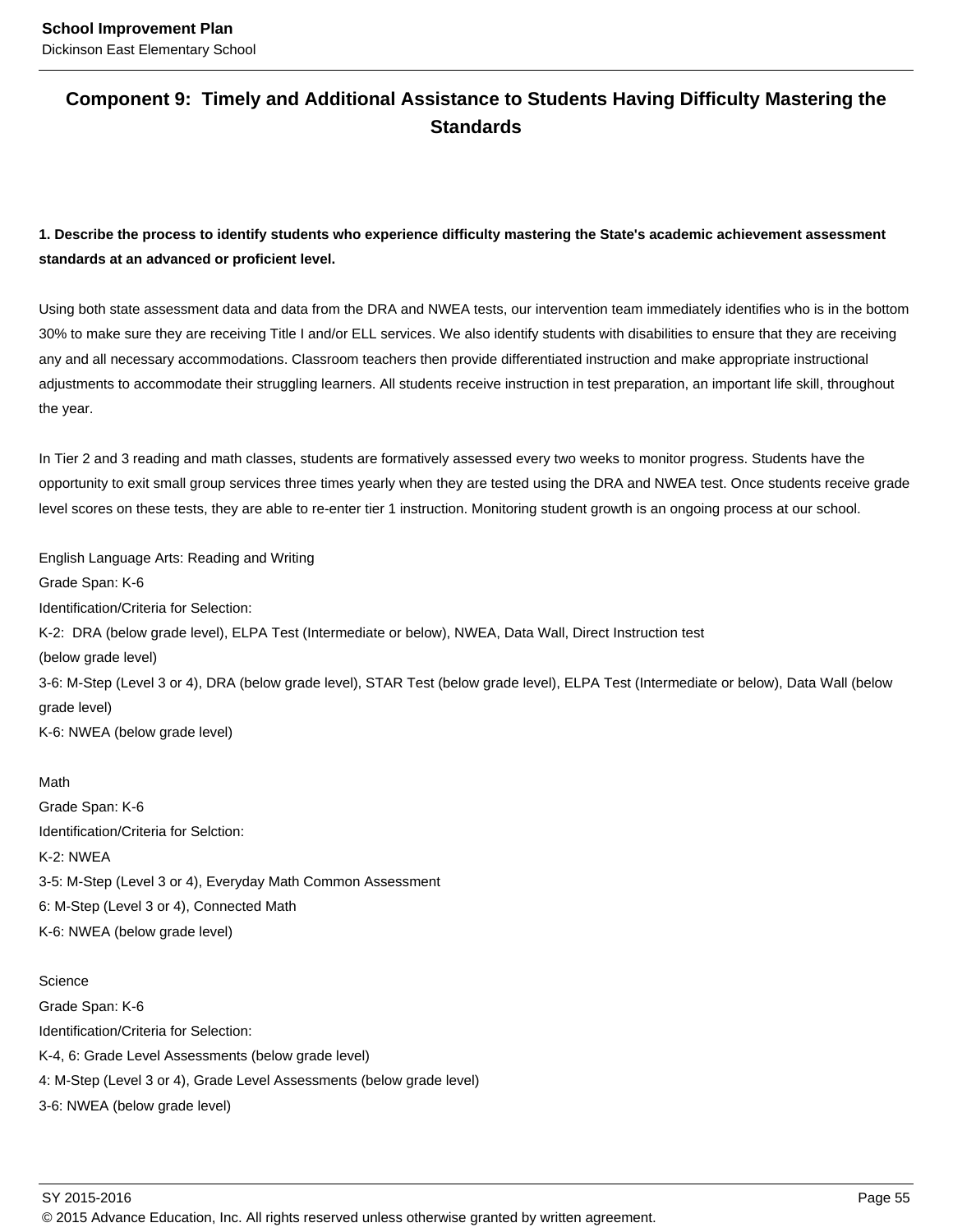## **2. How is timely, effective, additional assistance provided to students who are experiencing difficulty mastering the State's academic achievement assessment standards at an advanced or proficient level?**

Struggling students (bottom 30 % especially) are identified during the summer so they can be immediately placed into Title I and/or ELL services, which begin the first week of school. They receive these services every day during school hours. These students are also required/encouraged to participate in after school tutoring and summer school. When new students enter our school, they are immediately tested in both the DRA as well as the Direct Instruction and the NWEA tests. The bottom 30% caseload is monitored throughout the year to check for growth in the areas that they are having difficulty mastering. Monitoring and evaluation of progress is done on a continuous basis, as students receiving Tier 2 and 3 services are tested every two weeks and they are given the NWEA test three times each school year to monitor for progress.

English Languare Arts: Reading and Writing

Grade Span: K-6

Interventions:

K-6: Guided Reading, ELL Support, One-on-One Instruction, summer school, Leveled Reading materials, after school tutoring, LEXIA

Math

Grade Span: K-6

Interventions:

K-6: Title I Math Specialist, One-on-One Instruction, Math Games, Small Group Instruction, after school tutoring, summer school

**Science** Grade Span: K-6 Interventions: K-6: science activities/labs using inquiry based methods, Science Fair (required for 6th grade), Leveled Science Readers Social Studies Grade Span: K-6 Interentions: K-6: Leveled Social Studies Readers, use maps and other visual representations of historical and geographical places

#### **3. How are students' individual needs being addressed through differentiated instruction in the classroom?**

Teachers incorporate a variety of differentiation into their daily routines within the classroom. These best practices include cooperative learning, adjusted assignments, individualized learning targets, building background knowledge, using technology, math games, Daily Five, and other workshop approaches. Other practices that are used in the classroom are leveled readers, flexible grouping, manipulatives and other hands on supplies, and presenting ideas through both auditory, visual and tacticle means. Students are given summative and formative assessments regularly so teachers can determine which instructional strategies best meet their students' needs. Due to our large ELL population, Sheltered Instruction Observation Protocol (SIOP) strategies have begun to be implemented into all teachers' instructional strategies. The SIOP method of teaching ensures that instructions is differentiated and that academic vocabulary is learned. Instruction is differentiated in both Science and Social Studies using leveled books and informational texts in both subject areas. Both subjects are taught using instruction that has multi-leveled groupings and peer tutoring.

<sup>© 2015</sup> Advance Education, Inc. All rights reserved unless otherwise granted by written agreement.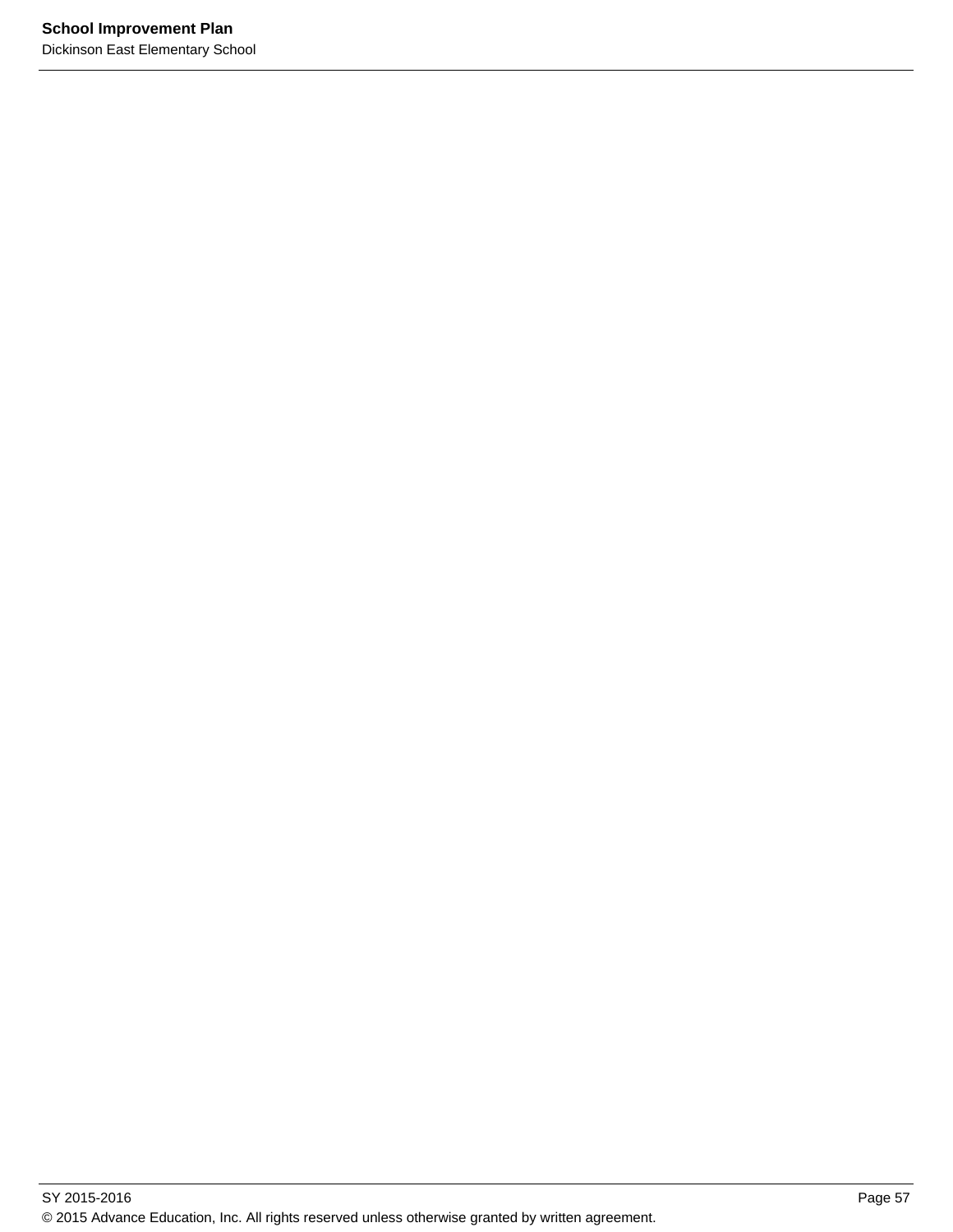## **Component 10: Coordination and Integration of Federal, State and Local Programs and Resources**

## **1. In what ways are the programs coordinated and integrated toward the achievement of the schoolwide goals? Include a LIST of the State, local and Federal programs/resources that will be supporting the schoolwide program.**

We have a school-wide schedule in place so that each grade level is teaching the same content area at any given time. The Title I and ELL programs directly reflect what is happening in the regular classrooms. Enrichment teachers support classroom instruction. Many teachers use project based learning and thematic teaching. All teachers follow pacing guides that reflect our curriculum, which is aligned with our goals. All groups are fluid so students can move as needed.

Federal Title I Part A: -Title I ELA and Math teachers for pullout Tier 2 and Tier 3 services. -Title I Parent Coordinator -After-school tutoring -Parent Curriculum Night -NWEA Assessment (Progress Monitoring) -Homeless services -FOSS Science kits -Restorative Practices Coordinator -Technology -Math and literacy consultants -Assemblies that provide academic enrichment Professional Development opportunities that support the goals of our SIP.

Title II Part A -Professional Development opportunities that support the goals of our SIP.

Title III: -One ELL teacher -One paraprofessional

State Funds Section 31 a -Social Worker -Title I Reading support for at-risk students General Funds -Highly-qualified staff -Teaching supplies, books, student supplies and resources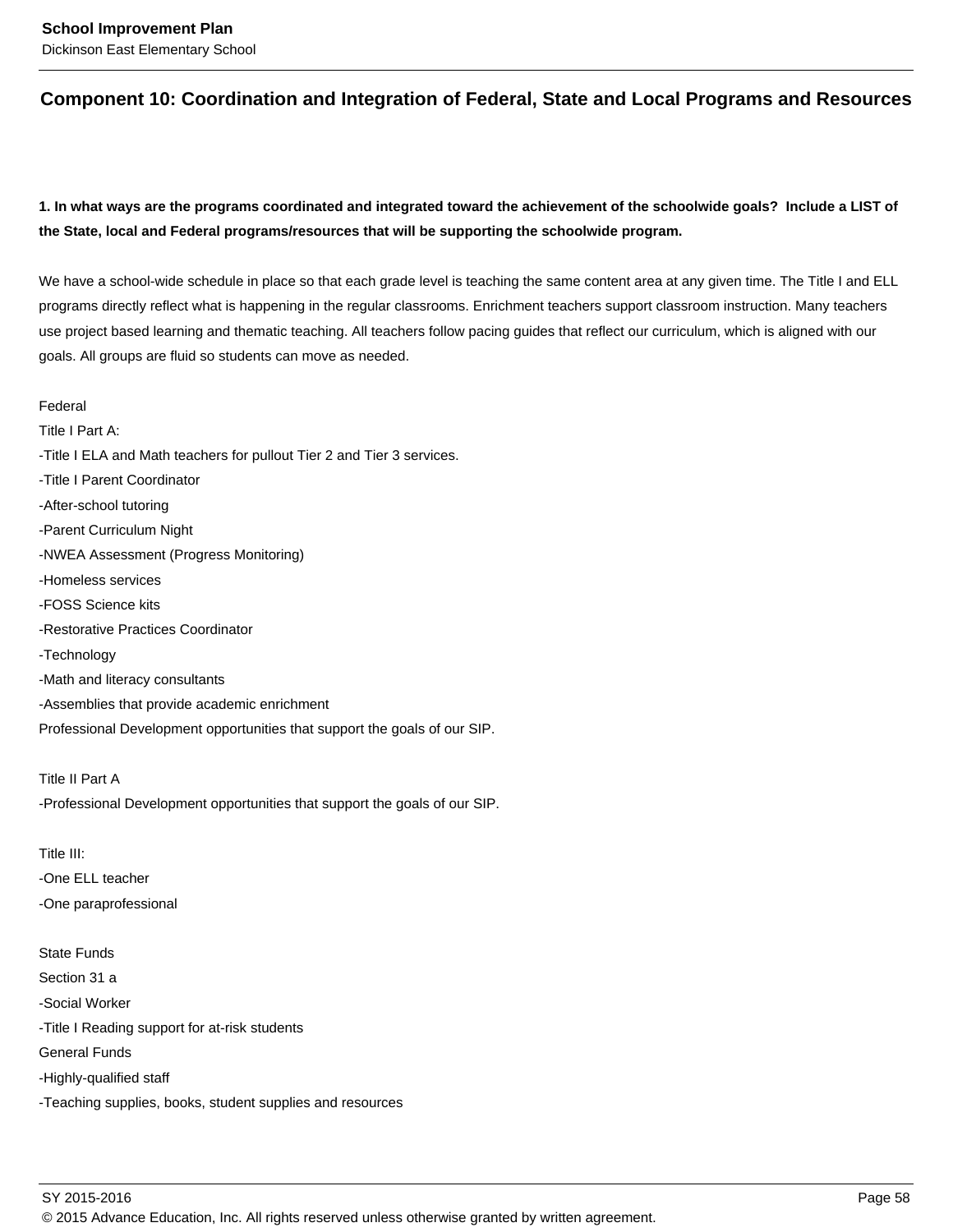**School Improvement Plan**

Dickinson East Elementary School

## **2. Describe how the school will use the resources from Title I and other State, local and Federal sources to implement the ten required schoolwide components.**

We have a school-wide schedule in place so that each grade level is teaching the same content area at any given time. The Title I and ELL programs directly reflect what is happening in the regular classrooms. Enrichment teachers support classroom instruction. Many teachers use project based learning and thematic teaching. All teachers follow pacing guides that reflect our curriculum, which is aligned with our goals. All groups are fluid so students can move as needed.

Federal

Title I Part A:

-Title I ELA and Math teachers for pullout Tier 2 and Tier 3 services.

-Title I Parent Coordinator

-After-school tutoring

-Parent Curriculum Night

-NWEA Assessment (Progress Monitoring)

-Homeless services

-FOSS Science kits

-Restorative Practices Coordinator

-Technology

-Math and literacy consultants

-Assemblies that provide academic enrichment

Professional Development opportunities that support the goals of our SIP.

Title II Part A

-Professional Development opportunities that support the goals of our SIP.

State Funds

Section 31 a

-Social Worker

-Title I Reading support for at-risk students

General Funds

-Highly-qualified staff

-Teaching supplies, books, student supplies and resources

**3. How does the school coordinate and integrate the following Federal, State and local programs and services in a manner applicable to the grade level to support achievement of the schoolwide goals: violence prevention programs, nutrition programs, housing programs, Head Start, adult education, vocational and technical education, and job training.** 

#### VIOLENCE PREVENTION:

All Dickinson East staff have been trained and certified in Restorative Practices. The Restorative Practices model is based on asking affective questions and having all involved parties sit down and discuss resolutions to conflicts. Restorative Practices has been implemented on a district level and has resulted in decreases in suspensions for violent incidents.

<sup>© 2015</sup> Advance Education, Inc. All rights reserved unless otherwise granted by written agreement.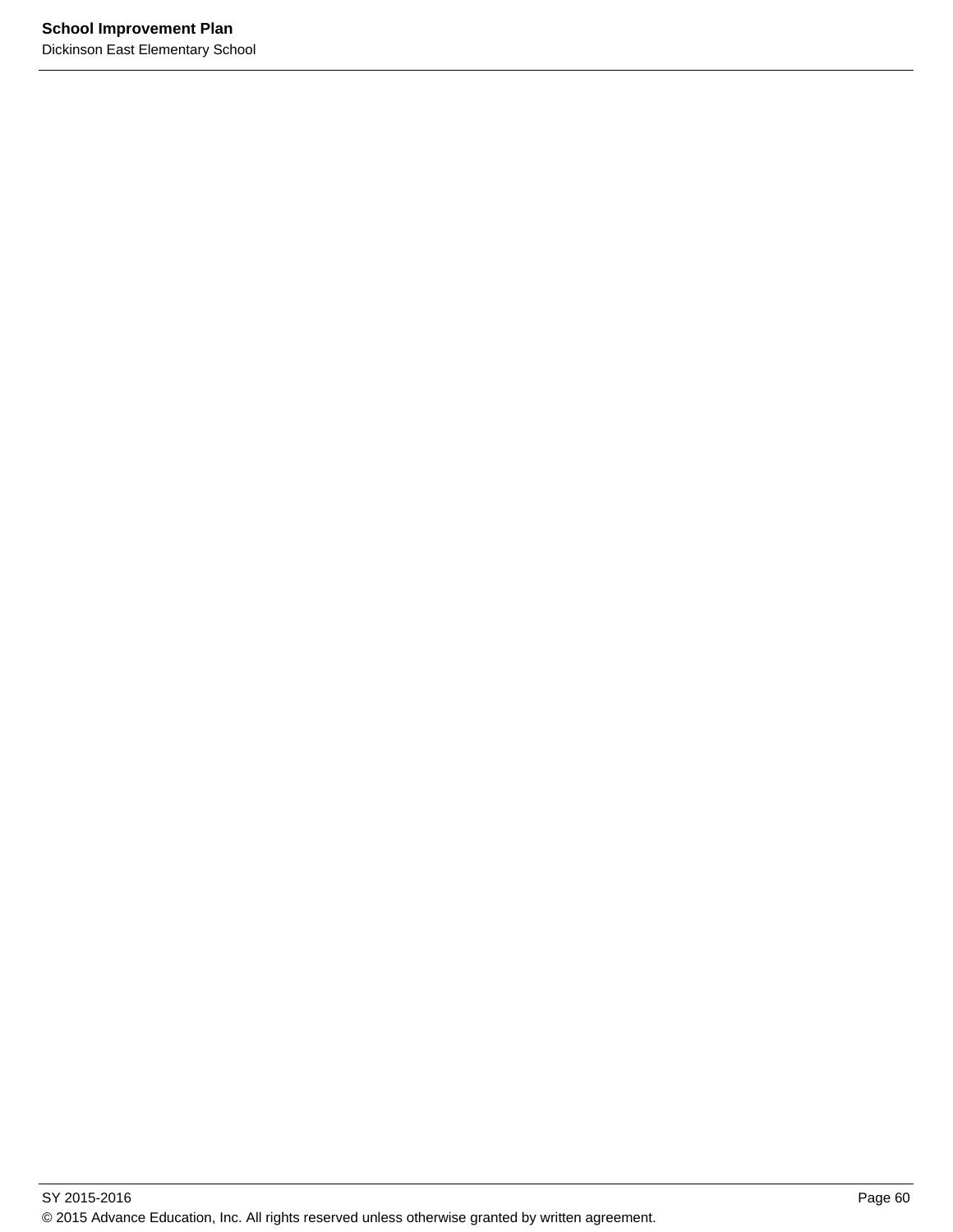## **Evaluation:**

#### **1. Describe how the school evaluates, at least annually, the implementation of the schoolwide program.**

The stakeholders at Dickinson East evaluate the schoolwide program on a regular basis at monthly SIT, parent, and grade level meetings. We also assess our progress with surveys and daily interactions with the community. The comprehensive needs assessment is an ongoing process throughout the school year. The staff is asked to review the school improvement goals and monitor the progress on each of the goals at the beginning of the year. Teachers conduct grade level common assessments three times annually to all students in math and reading. Teachers take surveys related to the goals. Students and parents also take part in surveys related to building climate, academics, discipline, and teacher/staff effectiveness.

## **2. Describe how the school evaluates the results achieved by the schoolwide program using data from the State's annual assessments and other indicators of academic achievement.**

We disaggregate the data that relates to specific goals and check to see where we have made progress and where we still need to focus. If the data shows that we need to make adjustments to the plan, we do so as a staff and school community. The school improvement team is the major decision making body for Dickinson East Elementary School and is made up of the principal, teachers, parents and social workers. The team meets throughout the year and reports concerns to the staff at the monthly staff meetings or in-service days. The staff collects, reviews, and analyzes students achievement data, from a variety of sources, that include the M-Step, DRA, WIDA, unit tests, NWEA, Lexia Core Five, and classroom assessments and or classroom observations. The data is reviewed to determine what goals and strategies are appropriate to address the needs of our students

## **3. Describe how the school determines whether the schoolwide program has been effective in increasing the achievement of students who are furthest from achieving the standards.**

As a Focus School, we have become very aware of our students in the bottom 30%. These students are placed in Title I and/or ELL programs the first week of school and their progress is tracked throughout the year by looking at data from the DRA2, running records, and common assessments. Teachers and support staff meet and discuss this progress regularly and make adjustments as necessary. These adjustments may include changing groupings, moving students from one program to another, and/or increasing/decreasing services. We look at M-Step data from year to year to determine whether or not we are being successful with this group as a whole. Over the past two years, our bottom 30% has shown consistent growth and increased achievement so we know we are working in the right direction.

## **4. What process is followed by the school to revise the plan, as necessary, based on the evaluation, to ensure continuous improvement of students in the schoolwide program?**

The plan is revised every year. Although changes can be made throughout the course of the year, these changes are usually officially changed in the spring. The staff uses information gathered through surveys, data collection and analysis, and daily interactions to determine what changes, if any, need to be made. We also use information for the school process rubric to adjust our plan. Although this plan is for four SY 2015-2016 Page 61 © 2015 Advance Education, Inc. All rights reserved unless otherwise granted by written agreement.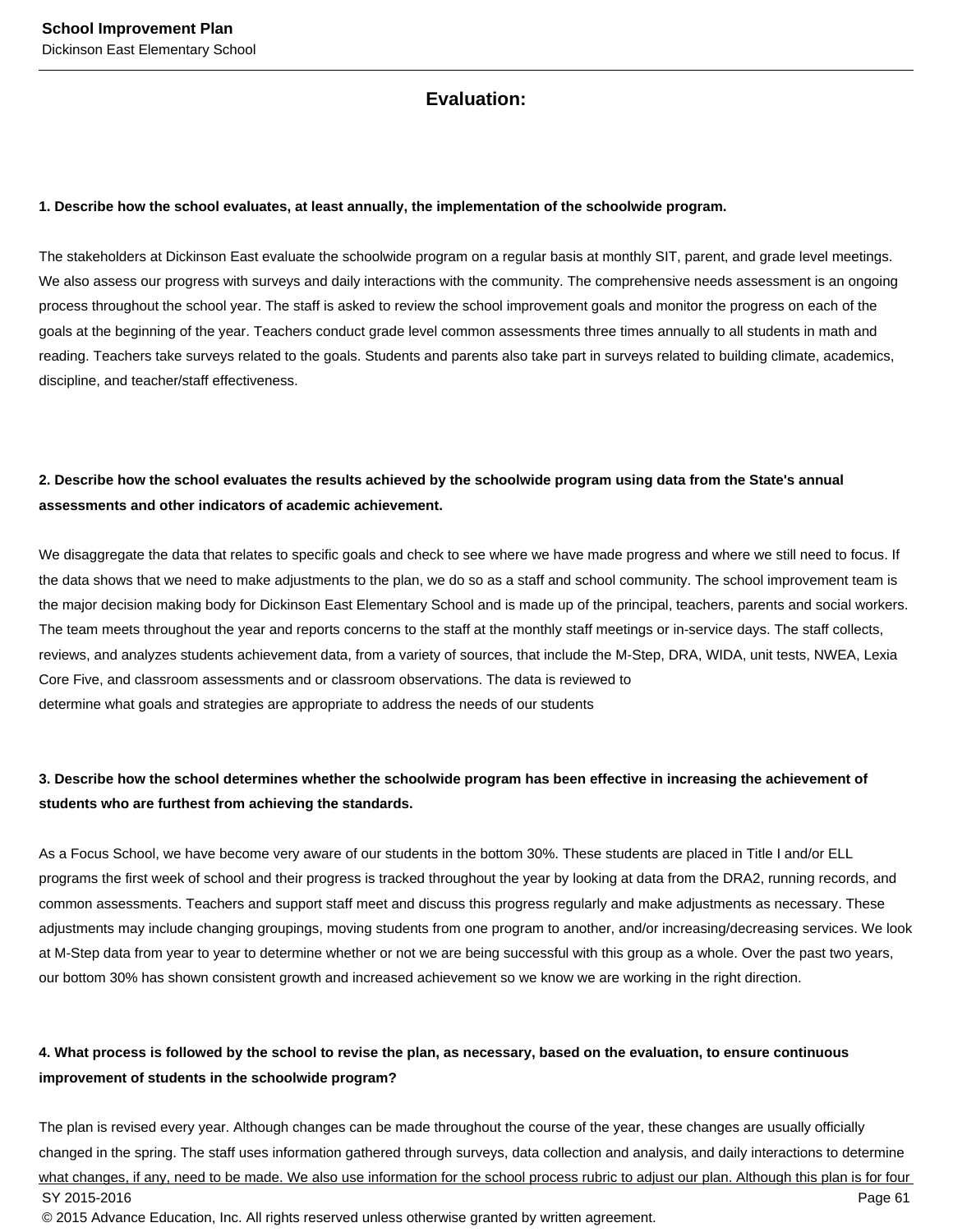years, we will continue to revisit and revise it as necessary to ensure our students' continuous improvement.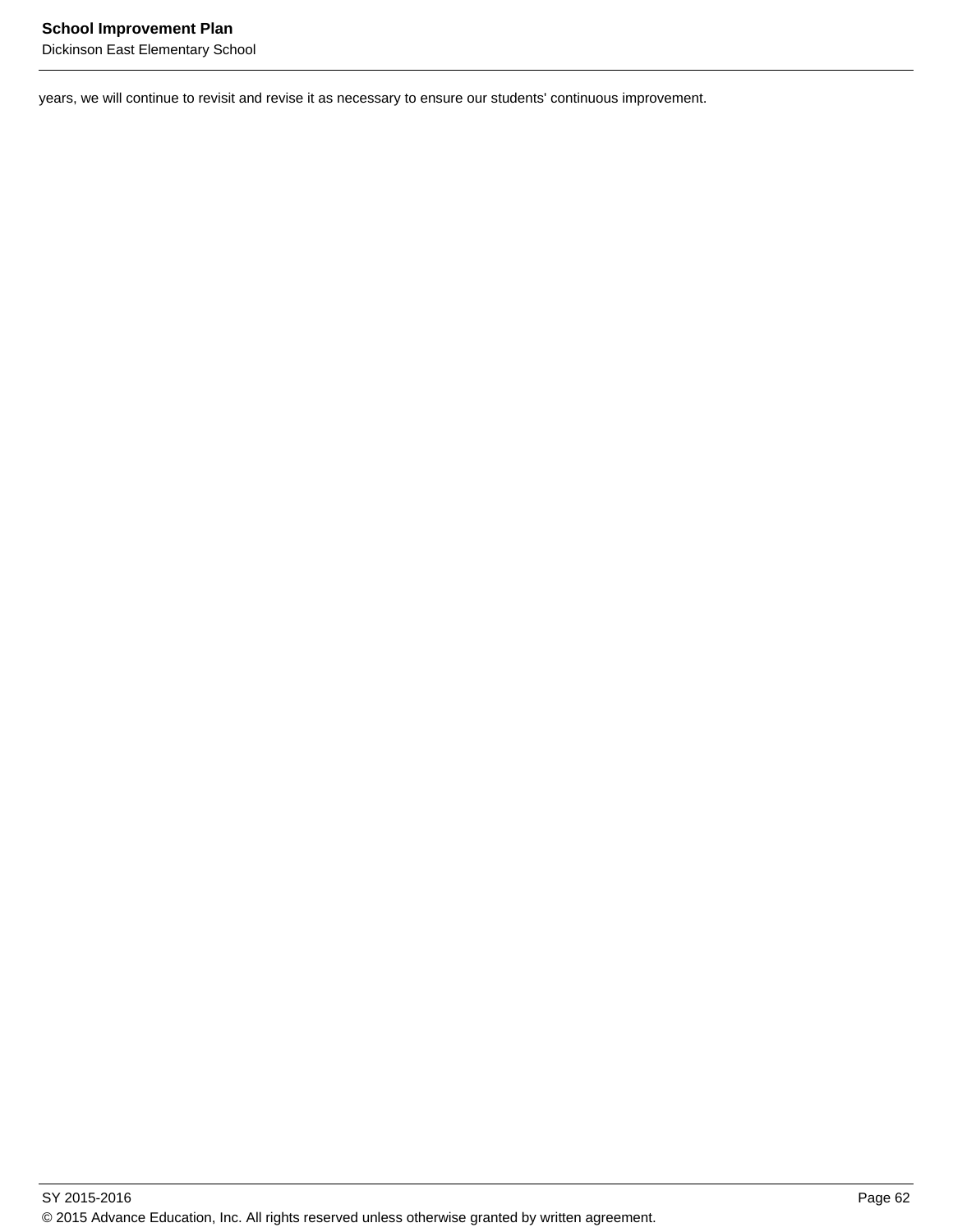# **Dickinson East SIP 2014-17**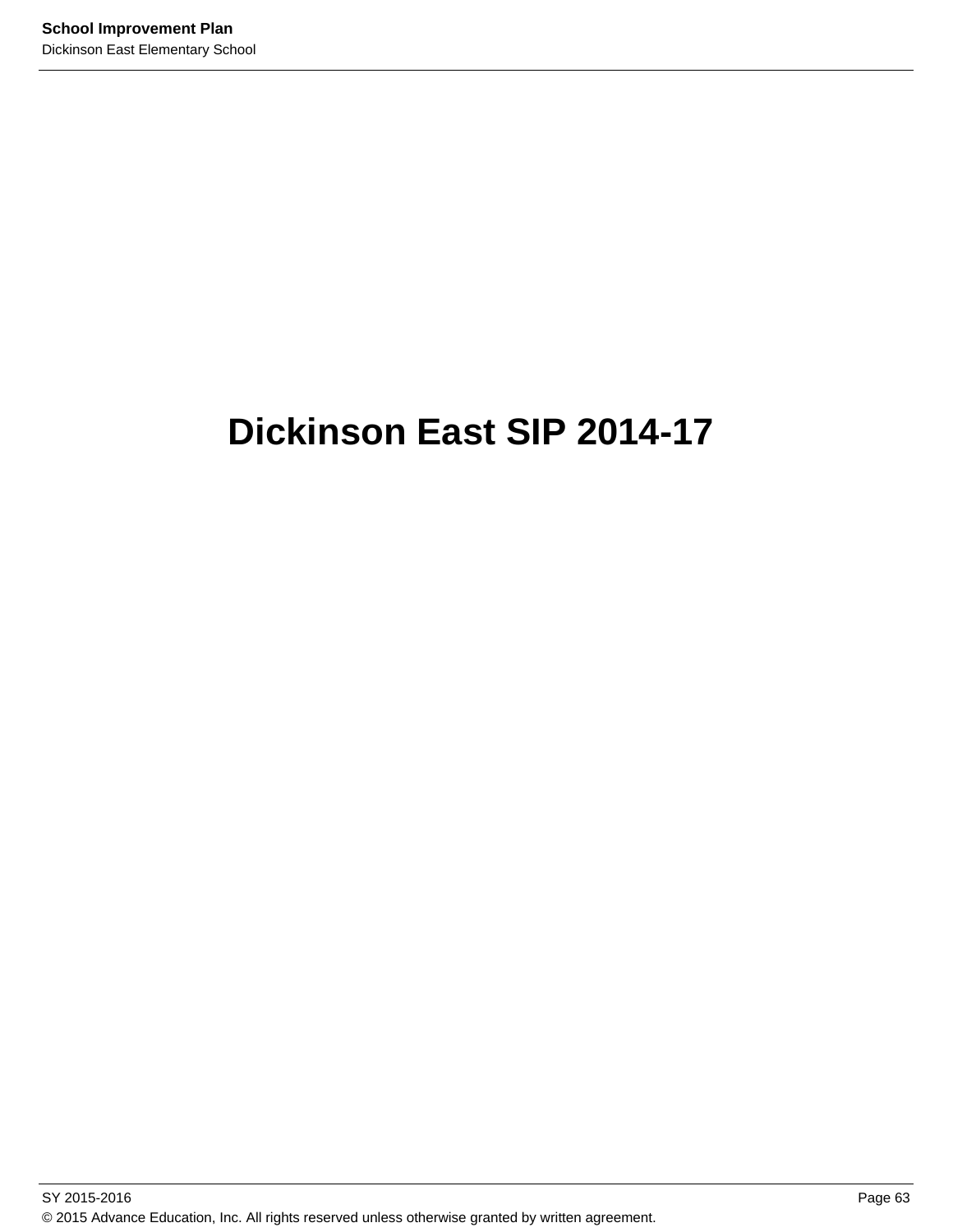## **Overview**

### **Plan Name**

Dickinson East SIP 2014-17

### **Plan Description**

year 2 in goal and plan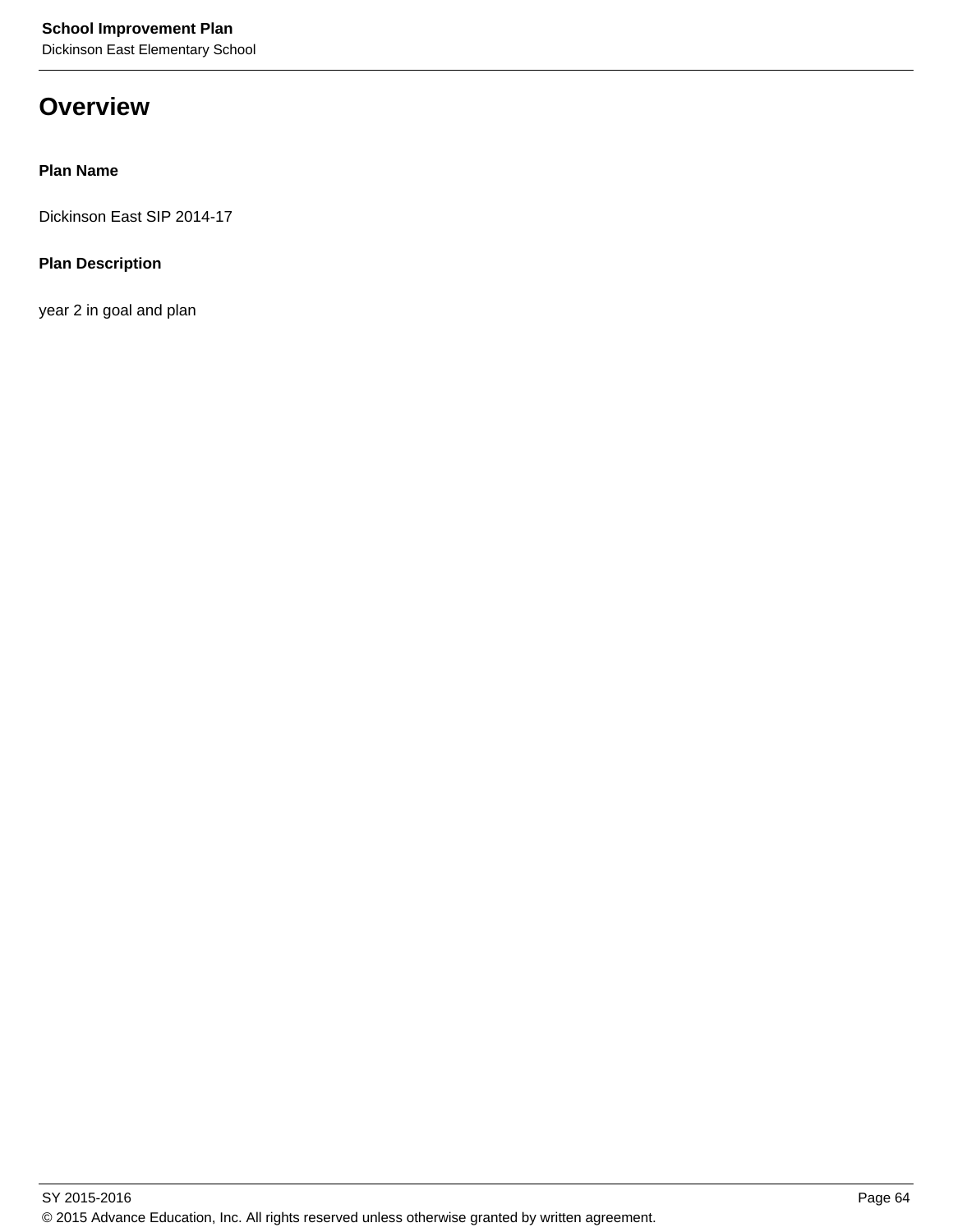## **Goals Summary**

**The following is a summary of the goals encompassed in this plan. The details for each goal are available in the next section.**

| $\vert \#$     | Goal Name                                                                                          | Goal Details                                            | Goal Type | <b>Total Funding</b> |
|----------------|----------------------------------------------------------------------------------------------------|---------------------------------------------------------|-----------|----------------------|
|                | All students at Dickinson East Elementary School<br>will become proficient in mathematics.         | Objectives: 1<br>Strategies: 2<br>Activities: 9         | Academic  | \$14000              |
| $\overline{2}$ | All students at Dickinson East Elementary School<br>will become proficient in social studies.      | Objectives: 2<br>Strategies: 3<br><b>Activities: 11</b> | Academic  | \$10000              |
| 3              | All students at Dickinson East Elementary School<br>will become proficient in science.             | Objectives: 2<br>Strategies: 3<br>Activities: 12        | Academic  | \$10000              |
| 4              | All students at Dickinson East Elementary School<br>will become proficient in reading and writing. | Objectives: 2<br>Strategies: 4<br>Activities: 20        | Academic  | \$135000             |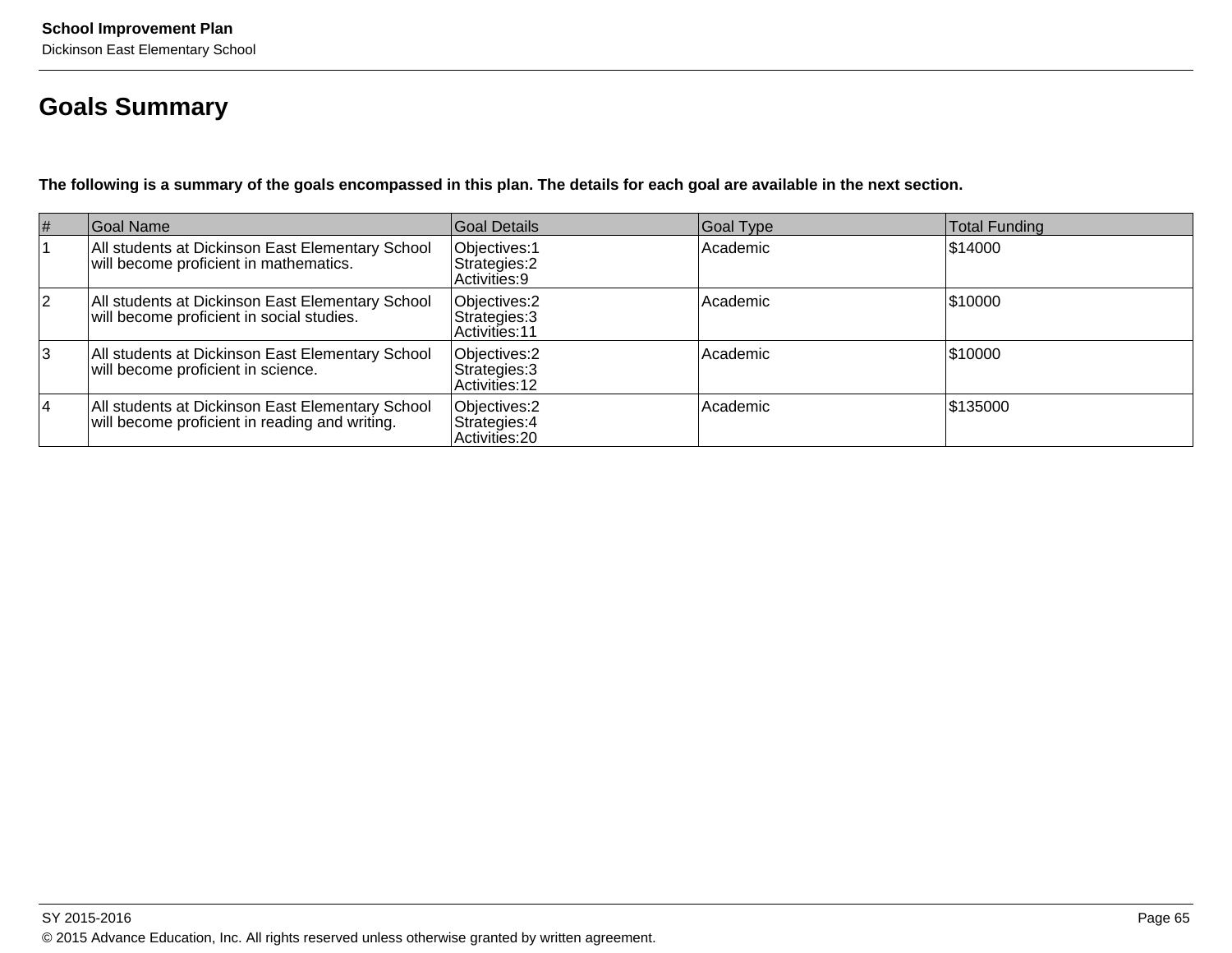## **Goal 1: All students at Dickinson East Elementary School will become proficient in mathematics.**

#### **Measurable Objective 1:**

59% of Kindergarten, First, Second, Third, Fourth, Fifth and Sixth grade Black or African-American, Asian, White, Economically Disadvantaged, Gifted and Talented, Hispanic or Latino, Students with Disabilities, English Learners, Two or More Races, American Indian or Alaska Native and Native Hawaiian or Other Pacific Islanderstudents will demonstrate a proficiency in mathematics in Mathematics by 06/09/2017 as measured by State standardized assessments.

#### **Strategy 1:**

Cooperative Learning in Math - Teachers will implement cooperative learning in mathematics instruction that has a strong effect on student achievement.Research Cited: Classroom Instruction That Works by Robert Marzano, Debra Pickering and Jane Pollack (ASCD, 2001). Cooperative learning, pages 84-91.Tier:

| <b>Activity - Math Games</b>                                                                                                                                                                                       | <b>Activity</b><br><b>Type</b> | lTier: | <b>Phase</b> | Begin Date End Date         | <b>Resource</b><br>Assigned | <b>Source Of</b><br>IFundina                            | <b>Staff</b><br>Responsibl                             |
|--------------------------------------------------------------------------------------------------------------------------------------------------------------------------------------------------------------------|--------------------------------|--------|--------------|-----------------------------|-----------------------------|---------------------------------------------------------|--------------------------------------------------------|
| Teachers will work as a professional learning community to<br>ensure the proper use of Everyday Math games as a regular<br>  part of their math instruction. This may included peer coaching  <br>and observation. | l Monitor                      |        |              | 09/03/2013 06/09/2017   \$0 |                             | $\sqrt{N}$ Funding $\sqrt{All K-6}$<br><b>IRequired</b> | instructiona  <br>∪staff.<br>principal,<br>Imath coach |

| Activity - Math Workshop Training and Launch                                                                                                           | <b>Activity</b><br>Type | lTier. | <b>IPhase</b>    | Begin Date End Date          | Resource<br><b>Assigned</b> | Source Of<br><b>IFunding</b> | <b>Staff</b><br>Responsibl                                                                  |
|--------------------------------------------------------------------------------------------------------------------------------------------------------|-------------------------|--------|------------------|------------------------------|-----------------------------|------------------------------|---------------------------------------------------------------------------------------------|
| Teachers will be trained in Math Workshop with the expectation   Professiona   Tier 1<br>that they will launch it in their classrooms by October 2014. | Learning                |        | Getting<br>Ready | 08/27/2014 01/30/2015 \$2000 |                             | Title I Part                 | AII K-6<br>linstructiona<br>II staff.<br>ladministrat<br>or, math<br>Icoach/cons<br>lultant |

| Activity<br>'Tier<br>Learning Targets Math 1<br>Activity<br>'Type | <b>Phase</b> | Begin Date End Date | <b>IResource</b><br><b>Assigned</b> | Source Of<br>Funding | Staff<br>Responsibl |
|-------------------------------------------------------------------|--------------|---------------------|-------------------------------------|----------------------|---------------------|
|-------------------------------------------------------------------|--------------|---------------------|-------------------------------------|----------------------|---------------------|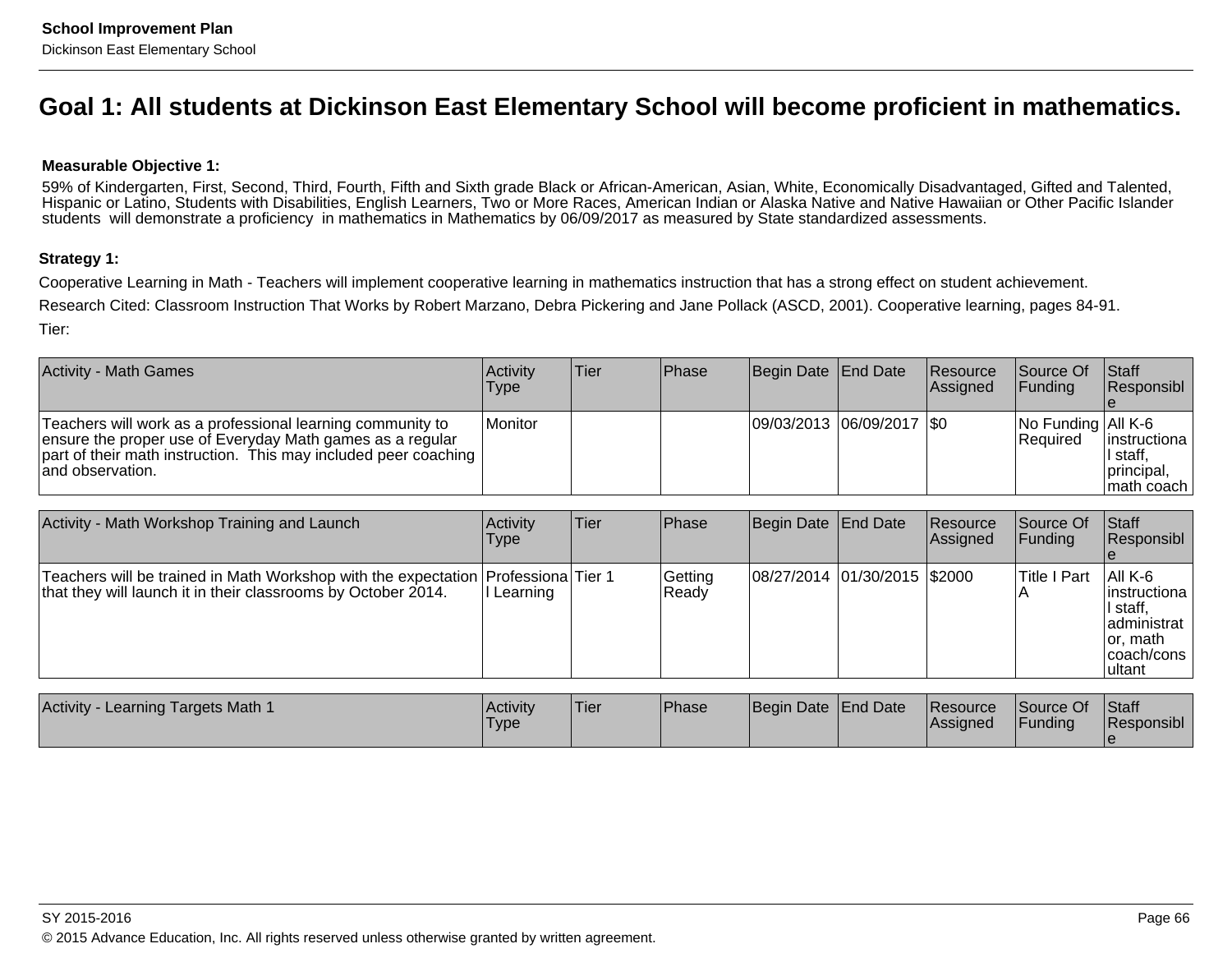| All instructional staff will clarify a learning target at the launch of Direct each lesson, allow for peer discussion so students reiterate the Instruction<br>target, and close the lesson with a related formative<br>assessment. |  |  |  | 09/03/2013 06/09/2017 \$0 |  |  | No Funding All<br>Required | instructiona<br>I staff will<br>clarify a<br>learning<br>target at<br>the launch<br>of each<br>lesson,<br>allow for<br>peer<br>discussion<br>so students<br>reiterate<br>the target,<br>and close<br>the lesson<br>with a<br>related<br>formative<br>assessmen |
|-------------------------------------------------------------------------------------------------------------------------------------------------------------------------------------------------------------------------------------|--|--|--|---------------------------|--|--|----------------------------|----------------------------------------------------------------------------------------------------------------------------------------------------------------------------------------------------------------------------------------------------------------|
|-------------------------------------------------------------------------------------------------------------------------------------------------------------------------------------------------------------------------------------|--|--|--|---------------------------|--|--|----------------------------|----------------------------------------------------------------------------------------------------------------------------------------------------------------------------------------------------------------------------------------------------------------|

| Activity - Restorative Practices in Math                                                                                      | <b>Activity</b><br>Type                   | lTier. | <b>Phase</b> | Begin Date End Date |                              | Resource<br><b>Assigned</b> | Source Of<br>IFundina | <b>Staff</b><br><b>Responsibl</b>                                                                           |
|-------------------------------------------------------------------------------------------------------------------------------|-------------------------------------------|--------|--------------|---------------------|------------------------------|-----------------------------|-----------------------|-------------------------------------------------------------------------------------------------------------|
| Teachers will facilitate Restorative Practices circles to promote<br>discussion among students as they relate to the content. | <b>Behavioral</b><br> Support<br> Program |        |              |                     | 09/03/2013 06/09/2017 \$5000 |                             | lTitle I Part         | Classroom<br><b>Teachers</b><br>land<br><b>Restorative</b><br><i><u>Practices</u></i><br><b>Coordinator</b> |

| Activity - Math Workshop Implementation                                                                               | Activitv<br>Type   | <b>Tier</b> | Phase      | Begin Date End Date         | Resource<br><b>Assigned</b> | lSource Of<br>IFundina                                                  | <b>Staff</b><br>Responsibl                            |
|-----------------------------------------------------------------------------------------------------------------------|--------------------|-------------|------------|-----------------------------|-----------------------------|-------------------------------------------------------------------------|-------------------------------------------------------|
| All classroom teachers will implement Math Workshop into their Academic<br>daily routines by the end of January 2015. | Support<br>Program | Tier 1      | Ilmplement | 01/30/2015  06/09/2017  \$0 |                             | $\sqrt{\frac{1}{100}}$ Funding $\sqrt{\frac{1}{100}}$ K-6<br>l Reauired | ∃staff.<br>ladministrat<br>for. math<br><b>Icoach</b> |

## **Strategy 2:**

Differentiated Instruction in Math - Teachers will differentiate instruction to meet the students' varying learning levels in the classroom.

Research Cited: Differentiated Instruction in Practice by Carol Ann Tomlinson and Caroline Cunningham Edison (ASCD, 2003).

Tier:

#### SY 2015-2016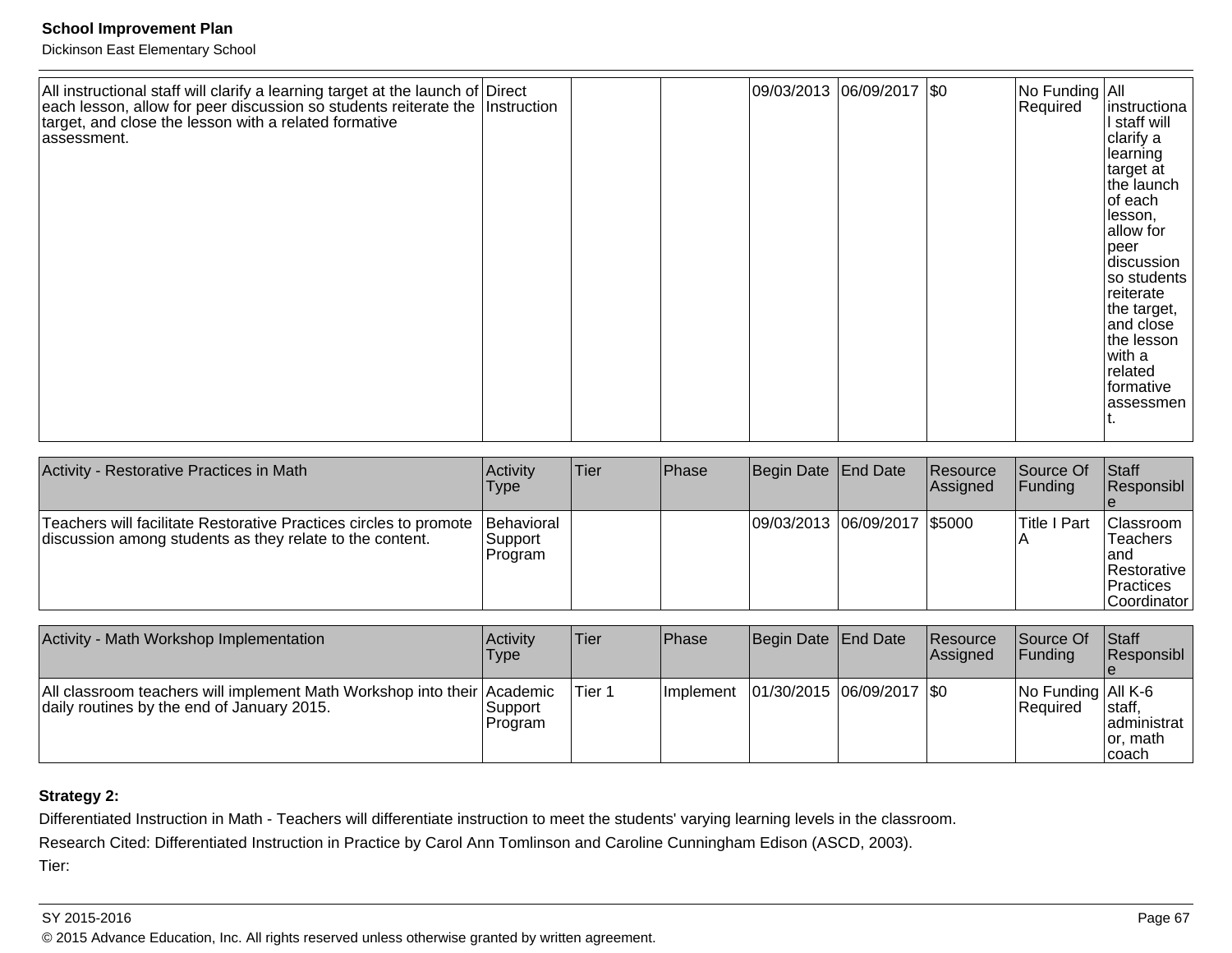#### **School Improvement Plan**

Dickinson East Elementary School

| Activity - Everyday Mathematics Online                                                                                                    | <b>Activity</b><br>Type | Tier | <b>IPhase</b> | Begin Date End Date          | <b>Resource</b><br> Assigned | <b>Source Of</b><br><b>IFunding</b> | <b>Staff</b><br><b>Responsibl</b>                                                   |
|-------------------------------------------------------------------------------------------------------------------------------------------|-------------------------|------|---------------|------------------------------|------------------------------|-------------------------------------|-------------------------------------------------------------------------------------|
| Teachers will provide regular student access to Everyday Math  Technology  <br>Online (eSuite) activities for differentiated instruction. |                         |      |               | 09/03/2013 06/09/2017 \$3000 |                              | <b>Title I Part</b>                 | $ A   K-6$<br>linstructional<br>I staff. data<br>Icoach.<br><i><b>principal</b></i> |

| Activity - Math Workshop Training and Launch                                                                                                       | Activity<br>Type | lTier | Phase            | Begin Date End Date          | <b>Resource</b><br>Assigned | <b>Source Of</b><br>IFundina | <b>Staff</b><br>Responsibl                                                                                |
|----------------------------------------------------------------------------------------------------------------------------------------------------|------------------|-------|------------------|------------------------------|-----------------------------|------------------------------|-----------------------------------------------------------------------------------------------------------|
| Teachers will be trained in Math Workshop with the expectation Professiona Tier 1<br>that they will launch it in their classrooms by October 2014. | Learning         |       | Getting<br>Ready | 08/26/2014 01/30/2015 \$2000 |                             | lTitle I Part                | IAII K-6<br>linstructiona<br>II staff, data<br>coach,<br><b>Imath</b><br>consultant,<br><i>Iprincipal</i> |

| Activity - Learning Targets Math 2                                                                                                                                                                                                      | <b>Activity</b><br>Type | lTier∶ | <b>IPhase</b> | Begin Date   End Date       | Resource<br>Assigned | Source Of<br><b>IFundina</b>            | <b>Staff</b><br>Responsibl |
|-----------------------------------------------------------------------------------------------------------------------------------------------------------------------------------------------------------------------------------------|-------------------------|--------|---------------|-----------------------------|----------------------|-----------------------------------------|----------------------------|
| All instructional staff will clarify a learning target at the launch of Direct<br>each lesson, allow for peer discussion so students reiterate the Instruction<br>target, and close the lesson with a related formative<br>lassessment. |                         |        |               | 09/03/2013 06/09/2017   \$0 |                      | $ No$ Funding $ All$<br><b>Required</b> | linstructional<br>I staff  |

| Activity - Math Workshop Implementation                                                                               | Activity<br>Type     | ∣Tier  | <b>IPhase</b> | Begin Date End Date          | <b>Resource</b><br>Assigned | <b>Source Of</b><br>IFundina | <b>Staff</b><br>Responsibl                         |
|-----------------------------------------------------------------------------------------------------------------------|----------------------|--------|---------------|------------------------------|-----------------------------|------------------------------|----------------------------------------------------|
| All classroom teachers will implement Math Workshop into their Academic<br>daily routines by the end of January 2015. | ∣Support<br> Program | Tier 1 | Ilmplement    | 01/30/2015 06/09/2017 \$2000 |                             | <b>ITitle I Part</b>         | $ A   K-6$<br>Istaff.<br>principal,<br> math coach |

## **Goal 2: All students at Dickinson East Elementary School will become proficient in socialstudies.**

## **Measurable Objective 1:**

 55% of Kindergarten, First, Second, Third, Fourth, Fifth and Sixth grade Black or African-American, Asian, White, Economically Disadvantaged, Gifted and Talented, Hispanic or Latino, Students with Disabilities, English Learners, Two or More Races, American Indian or Alaska Native and Native Hawaiian or Other Pacific Islanderstudents will demonstrate a proficiency In comprehension of informational text in Social Studies by 06/09/2017 as measured by State social studies assessment.

#### SY 2015-2016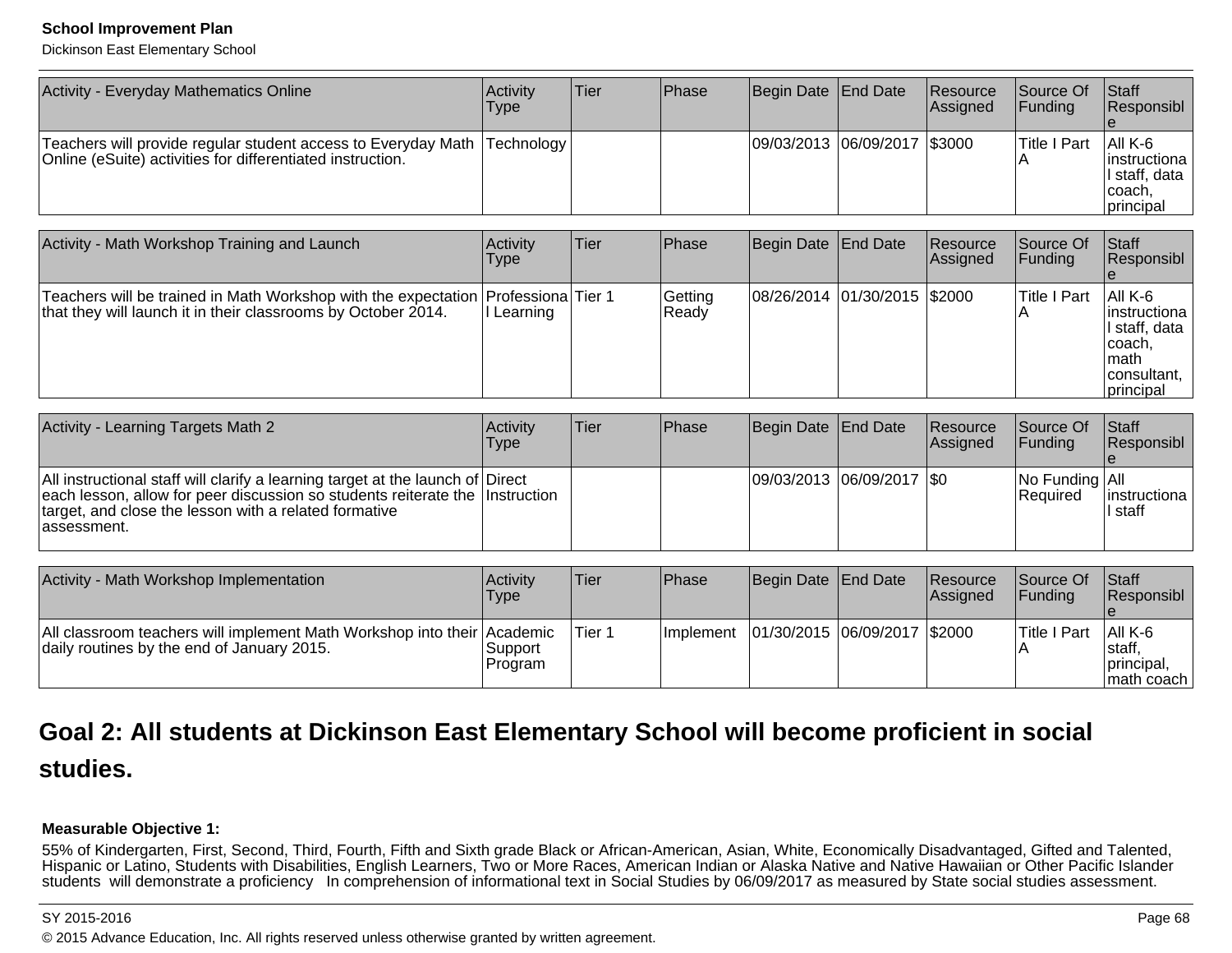Dickinson East Elementary School

# **Strategy 1:**

Content Literacy - Instructional staff will modify and implement the Social Studies Curriculum Framework within and across grade levels.

Research Cited: Common Core Research, Strategies That Work by Marzano, Learning By Doing by Rebecca DuFour

Tier:

| <b>Activity - Constructed Response</b>                                                                                                                                                              | Activity<br><b>Type</b>      | Tier        | Phase | <b>Begin Date</b> | <b>End Date</b>       | Resource<br>Assigned | Source Of<br>Funding   | Staff<br>Responsibl                 |
|-----------------------------------------------------------------------------------------------------------------------------------------------------------------------------------------------------|------------------------------|-------------|-------|-------------------|-----------------------|----------------------|------------------------|-------------------------------------|
| Teachers will model writing using constructed response.<br>Students will independently respond in writing using<br>constructed response. All text structures will be reflected in<br>their writing. | <b>Direct</b><br>Instruction |             |       |                   | 09/03/2013 06/09/2017 | \$0                  | No Funding<br>Required | All<br>instructiona<br>I staff      |
|                                                                                                                                                                                                     |                              |             |       |                   |                       |                      |                        |                                     |
| <b>Activity - Citing Textual Evidence</b>                                                                                                                                                           | Activity<br><b>Type</b>      | <b>Tier</b> | Phase | <b>Begin Date</b> | <b>End Date</b>       | Resource<br>Assigned | Source Of<br>Funding   | Staff<br>Responsibl                 |
| Teachers will support students in their use of text in their writing Direct<br>to support their reasoning and response.                                                                             | Instruction                  |             |       | 09/03/2013        | 06/06/2014            | \$0                  | No Funding<br>Required | All<br>instructiona<br>I staff      |
|                                                                                                                                                                                                     |                              |             |       |                   |                       |                      |                        |                                     |
| Activity - Vocabulary                                                                                                                                                                               | Activity<br><b>Type</b>      | <b>Tier</b> | Phase | <b>Begin Date</b> | <b>End Date</b>       | Resource<br>Assigned | Source Of<br>Funding   | <b>Staff</b><br>Responsibl          |
| Instructional staff will identify up to 25 key vocabulary words to<br>be used by all grade levels to support students in using content Support<br>specific domain words in their writing.           | Academic<br>Program          |             |       |                   | 09/03/2013 06/09/2017 | \$0                  | No Funding<br>Required | All<br>instructiona<br>I staff      |
|                                                                                                                                                                                                     |                              |             |       |                   |                       |                      |                        |                                     |
| Activity - Reading Comprehension                                                                                                                                                                    | Activity<br><b>Type</b>      | <b>Tier</b> | Phase | <b>Begin Date</b> | <b>End Date</b>       | Resource<br>Assigned | Source Of<br>Funding   | Staff<br>Responsibl                 |
| Instructional staff will model strategies for reading and<br>comprehending informational text.                                                                                                      | <b>Direct</b><br>Instruction |             |       | 09/03/2013        | 06/09/2017            | \$0                  | No Funding<br>Required | All<br>instructiona<br>I staff      |
|                                                                                                                                                                                                     |                              |             |       |                   |                       |                      |                        |                                     |
| Activity - Read and Interpret Graphs and Data                                                                                                                                                       | Activity<br><b>Type</b>      | <b>Tier</b> | Phase | <b>Begin Date</b> | <b>End Date</b>       | Resource<br>Assigned | Source Of<br>Funding   | Staff<br>Responsibl<br>$\mathbf{e}$ |
| Teachers will model and students will be able to read and<br>interpret data in order to create appropriate graphs and or<br>written descriptions of content and meaning.                            | <b>Direct</b><br>Instruction |             |       |                   | 09/03/2013 06/09/2017 | <b>\$0</b>           | No Funding<br>Required | All<br>instructiona<br>I staff      |
|                                                                                                                                                                                                     |                              |             |       |                   |                       |                      |                        |                                     |
| Activity - Meaningful Assessment                                                                                                                                                                    | Activity<br>Type             | <b>Tier</b> | Phase | <b>Begin Date</b> | <b>End Date</b>       | Resource<br>Assigned | Source Of<br>Funding   | Staff<br>Responsibl<br>$\mathbf e$  |

SY 2015-2016

en and the set of the set of the set of the set of the set of the set of the set of the set of the set of the set of the set of the set of the set of the set of the set of the set of the set of the set of the set of the se © 2015 Advance Education, Inc. All rights reserved unless otherwise granted by written agreement.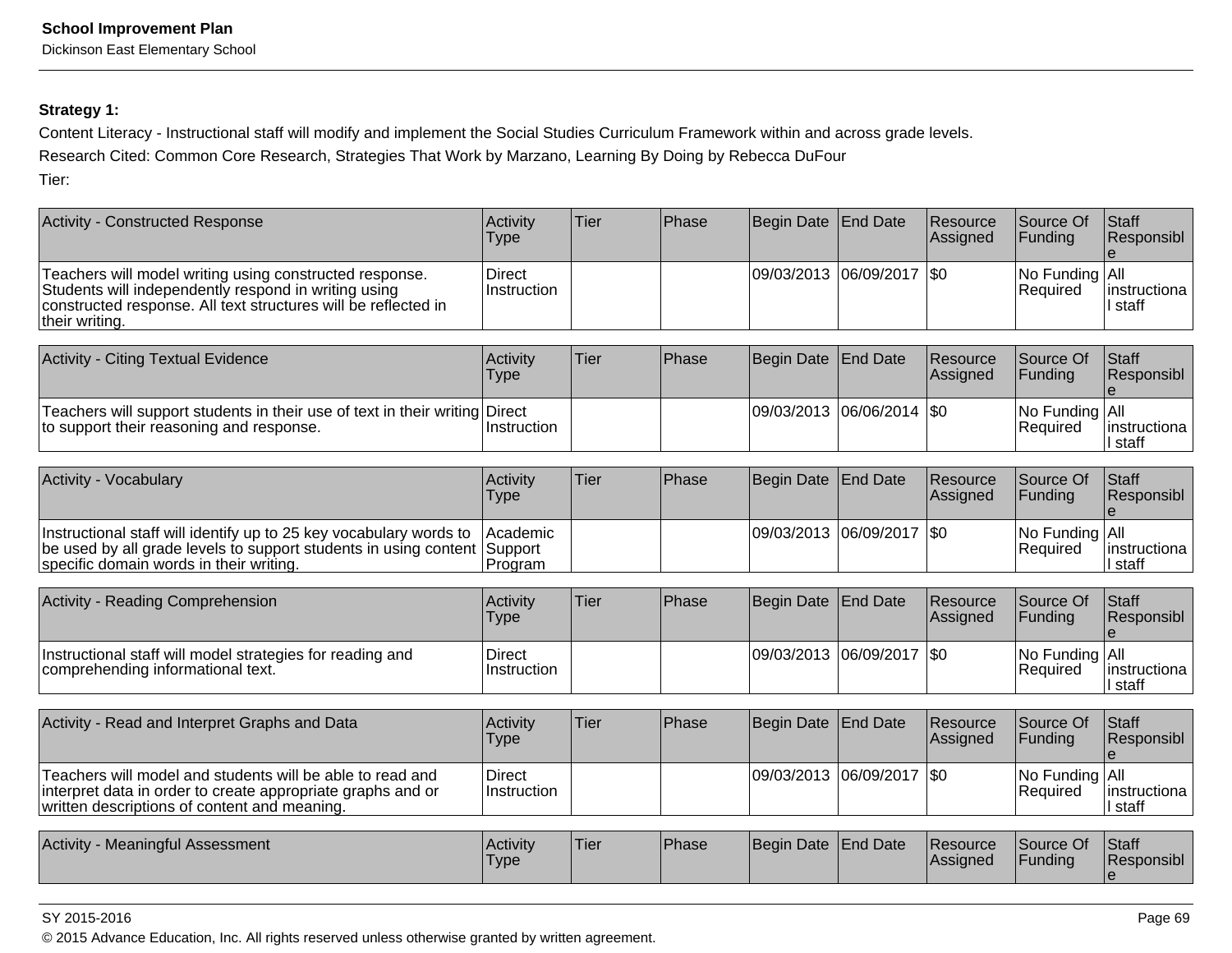Dickinson East Elementary School

| Instructional staff will develop and use pre and post<br>assessments for units and/or yearly goals.                                                                                                                                     | Academic<br>Support<br> Program |      |              | 08/27/2013  06/09/2017  \$0 |                      | $\vert$ No Funding $\vert$ All<br>Required | linstructiona<br>I staff and<br>data coach |
|-----------------------------------------------------------------------------------------------------------------------------------------------------------------------------------------------------------------------------------------|---------------------------------|------|--------------|-----------------------------|----------------------|--------------------------------------------|--------------------------------------------|
| Activity - Learning Targets Social Studies 1                                                                                                                                                                                            | Activity<br><b>Type</b>         | Tier | <b>Phase</b> | Begin Date End Date         | Resource<br>Assigned | Source Of<br>IFundina                      | <b>Staff</b><br>Responsibl                 |
| All instructional staff will clarify a learning target at the launch of Direct<br>each lesson, allow for peer discussion so students reiterate the Instruction<br>target, and close the lesson with a related formative<br>lassessment. |                                 |      |              | 09/03/2013  06/09/2017  \$0 |                      | No Funding All<br>Required                 | lintructional<br>Istaff                    |

## **Strategy 2:**

Literacy and Social Studies Integration - All instructional staff will participate in the alignment and refinement of Social Studies curriculum through the use of grade levelmeetings and professional development. Staff will develop cross curricular integration among all disciplines to ensure optimum use of instructional time and studentunderstanding of curricular connections. All instructional staff will adjust instruction for individual student progress.

Research Cited: Classroom Instruction that Works, Robert Marzano, Learning By Doing Richard and Rebecca DuFour, Common Core ResearchTier:

| Activity - Align and Refine Curriculum                                                                                                                                                                   | <b>Activity</b><br>Type      | lTier | Phase | Begin Date End Date         | <b>Resource</b><br><b>Assigned</b> | <b>Source Of</b><br><b>IFunding</b> | <b>Staff</b><br>Responsibl                                                  |
|----------------------------------------------------------------------------------------------------------------------------------------------------------------------------------------------------------|------------------------------|-------|-------|-----------------------------|------------------------------------|-------------------------------------|-----------------------------------------------------------------------------|
| Teachers will use grade level meetings and release time to<br>share materials and reflect upon their effectiveness and to<br>create monthly or quarterly pacing guides that include learning<br>targets. | <b>Policy</b> and<br>Process |       |       | 09/03/2013 06/09/2017   \$0 |                                    | No Funding All<br><b>Required</b>   | linstructiona<br>I staff.<br> principal,<br><b>Icurriculum</b><br>Idirector |

| Activity - Restorative Practices in Social Studies                                                                                 | Activity<br>Type                  | lTier. | <b>Phase</b> | Begin Date End Date          | Resource<br><b>Assigned</b> | Source Of<br>IFundina | <b>Staff</b><br>Responsibl                                                                |
|------------------------------------------------------------------------------------------------------------------------------------|-----------------------------------|--------|--------------|------------------------------|-----------------------------|-----------------------|-------------------------------------------------------------------------------------------|
| Teachers will facilitate Restorative Practice circles to promote<br>discussions among students as they relate to the content area. | Behavioral<br>Support<br> Program |        |              | 09/03/2013 06/09/2017 \$5000 |                             | lTitle I Part         | <b>IClassroom</b><br>lTeachers<br>land<br>Restorative<br><b>IPractices</b><br>Coordinator |

#### **Measurable Objective 2:**

55% of Kindergarten, First, Second, Third, Fourth, Fifth and Sixth grade Black or African-American, Asian, White, Economically Disadvantaged, Gifted and Talented,<br>Hispanic or Latino, Students with Disabilities, English Lea students will demonstrate a proficiency In the use of technology in Social Studies by 06/09/2017 as measured by Future State Assessment.

#### SY 2015-2016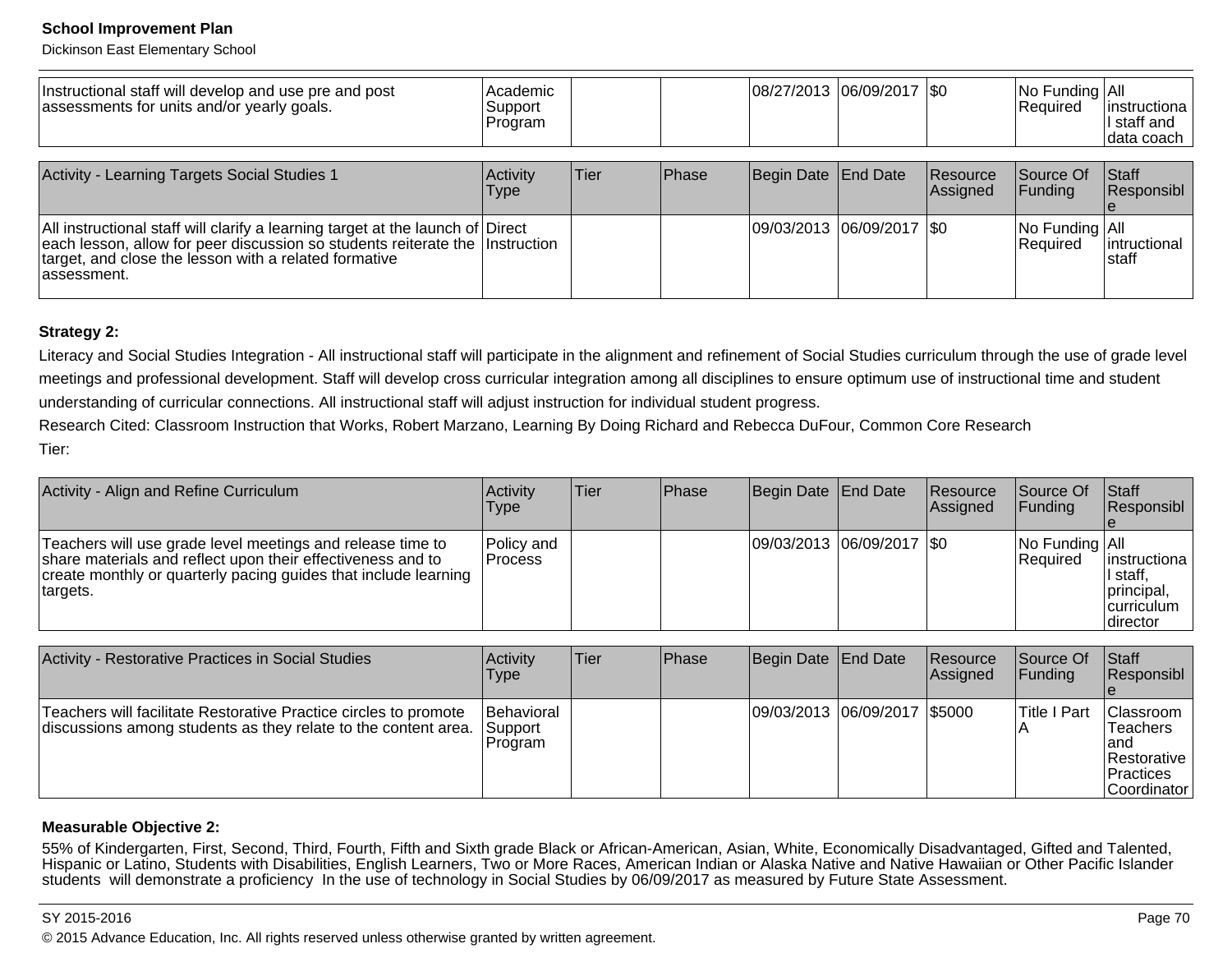Dickinson East Elementary School

## **Strategy 1:**

Technology Use - Instructional staff will use grade level meetings and early release time and embed technology into content curriculum.

Research Cited: Common Core Research, The International Society for the Social Studies Annual Conference Proceeding 2010

Tier:

| Activity - Technology Integration                                                                                                                                                                                                                      | Activitv<br>Type                | Tier | l Phase | Begin Date End Date          | <b>Resource</b><br>Assigned | Source Of<br><b>IFunding</b>                                                             | <b>Staff</b><br>Responsibl                                             |
|--------------------------------------------------------------------------------------------------------------------------------------------------------------------------------------------------------------------------------------------------------|---------------------------------|------|---------|------------------------------|-----------------------------|------------------------------------------------------------------------------------------|------------------------------------------------------------------------|
| Instructional staff will participate in the alignment of technology<br>into the curriculum through the use of various school approved<br>resources and materials. Students will be proficient in the use<br>of technology throughout the content area. | lAcademic<br>Support<br>Program |      |         | 09/03/2013 06/09/2017 \$5000 |                             | <sup>I</sup> Title I<br>School<br>Ilmproveme II staff.<br>$\overline{\mathsf{nt}}$ (ISI) | l All<br>linstructiona<br>principal,<br><b>curriculum</b><br> director |

| Activity - Learning Targets Social Studies 2                                                                                                                                                                                           | Activity<br>Type | Tier | Phase | Begin Date                  | <b>End Date</b> | Resource<br>Assigned | Source Of<br>Funding       | Staff<br>Responsibl                                                                                                                                                                                                                                                |
|----------------------------------------------------------------------------------------------------------------------------------------------------------------------------------------------------------------------------------------|------------------|------|-------|-----------------------------|-----------------|----------------------|----------------------------|--------------------------------------------------------------------------------------------------------------------------------------------------------------------------------------------------------------------------------------------------------------------|
| All instructional staff will clarify a learning target at the launch of Direct<br>each lesson, allow for peer discussion so students reiterate the Instruction<br>target, and close the lesson with a related formative<br>assessment. |                  |      |       | 09/03/2013  06/09/2017  \$0 |                 |                      | No Funding All<br>Required | instructiona<br>I staff will<br>clarify a<br>llearning<br>target at<br>the launch<br>∣of each<br>lesson,<br>allow for<br> peer<br>discussion<br>so students<br>reiterate<br>the target,<br>and close<br>the lesson<br>lwith a<br>related<br>formative<br>assessmen |

# **Goal 3: All students at Dickinson East Elementary School will become proficient in science.**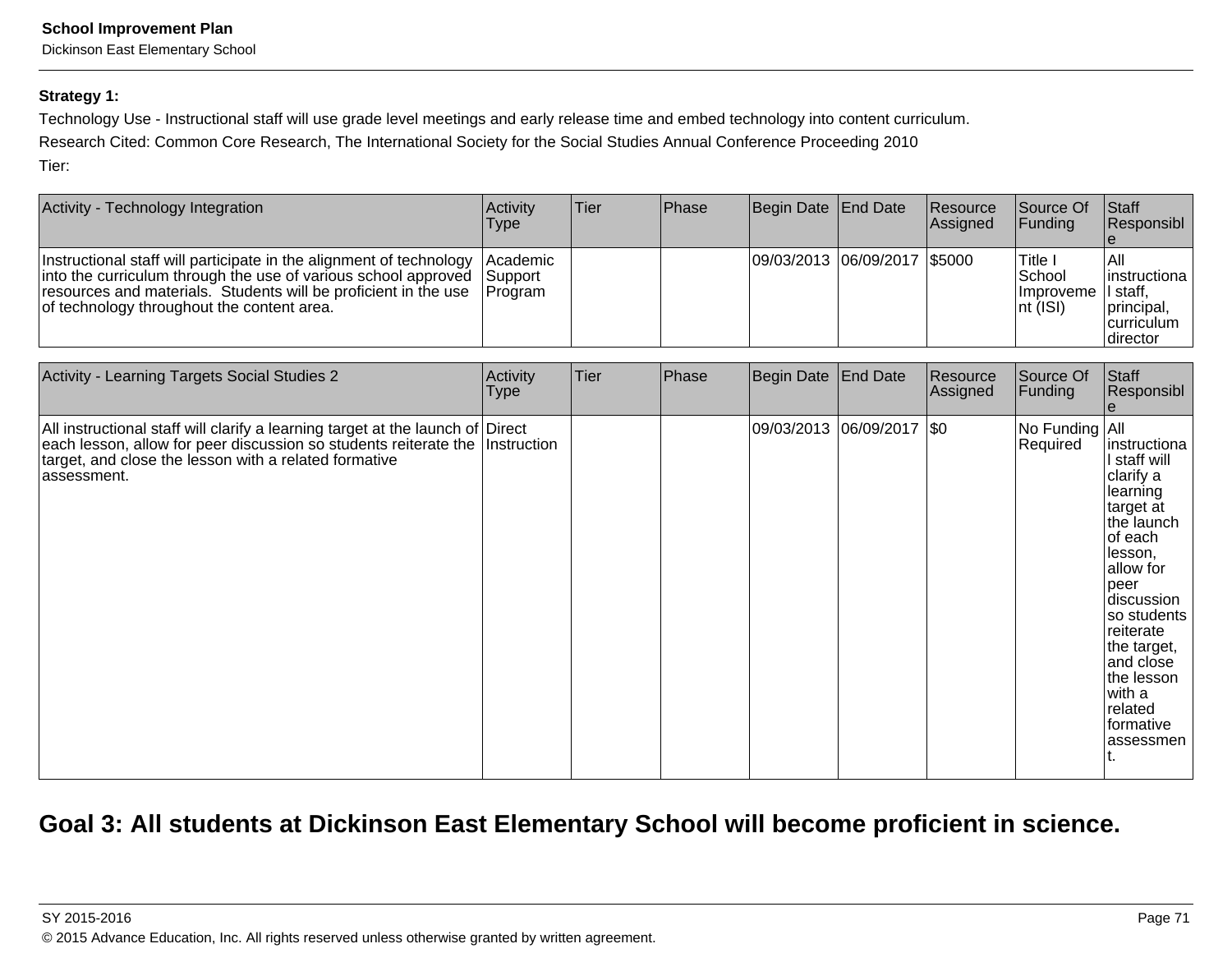#### **Measurable Objective 1:**

45% of Kindergarten, First, Second, Third, Fourth, Fifth and Sixth grade Black or African-American, Asian, White, Economically Disadvantaged, Gifted and Talented, Hispanic or Latino, Students with Disabilities, English Learners, Two or More Races, American Indian or Alaska Native and Native Hawaiian or Other Pacific Islanderstudents will demonstrate a proficiency in comprehension of informational text in Science by 06/09/2017 as measured by State Science Assessment.

#### **Strategy 1:**

Literacy and Science Integration - All instructional staff will participate in the alignment and refinement of science curriculum through use of grade level meetings and professional development. Staff will develop cross-curricular integration among all disciplines to ensure optimum use of instructional time and student understanding ofcurricular connections. All instructional staff will adjust instruction for individual academic progress.

Research Cited: Classroom Instruction that Works, Robert Marzano, Starting With Science by Marcia Talhelm Edson and Common Core ResearchTier:

| Activity - Align and Refine Curriculum                                                                                                                                                                   | Activity<br><b>Type</b> | Tier | <b>Phase</b> | Begin Date End Date |                            | Resource<br>Assigned | <b>Source Of</b><br>IFundina      | Staff<br>Responsibl                                                                       |
|----------------------------------------------------------------------------------------------------------------------------------------------------------------------------------------------------------|-------------------------|------|--------------|---------------------|----------------------------|----------------------|-----------------------------------|-------------------------------------------------------------------------------------------|
| Teachers will use grade level meetings and release time to<br>share materials and reflect upon their effectiveness and to<br>create monthly or quarterly pacing guides that include learning<br>targets. | Policy and<br>Process   |      |              |                     | 09/03/2013 06/09/2017 \\$0 |                      | No Funding All<br><b>Required</b> | linstructiona<br>I staff.<br>principal,<br>land<br><b>Icurriculum</b><br><b>Idirector</b> |

| Activity -<br>- Learning Targets Science 1 | <b>Activity</b><br>'Type | <b>Tier</b> | <b>Phase</b> | Begin Date End Date | Resource<br>lAssianed | Source Of<br>Funding | <b>Staff</b><br>Responsibl |
|--------------------------------------------|--------------------------|-------------|--------------|---------------------|-----------------------|----------------------|----------------------------|
|                                            |                          |             |              |                     |                       |                      |                            |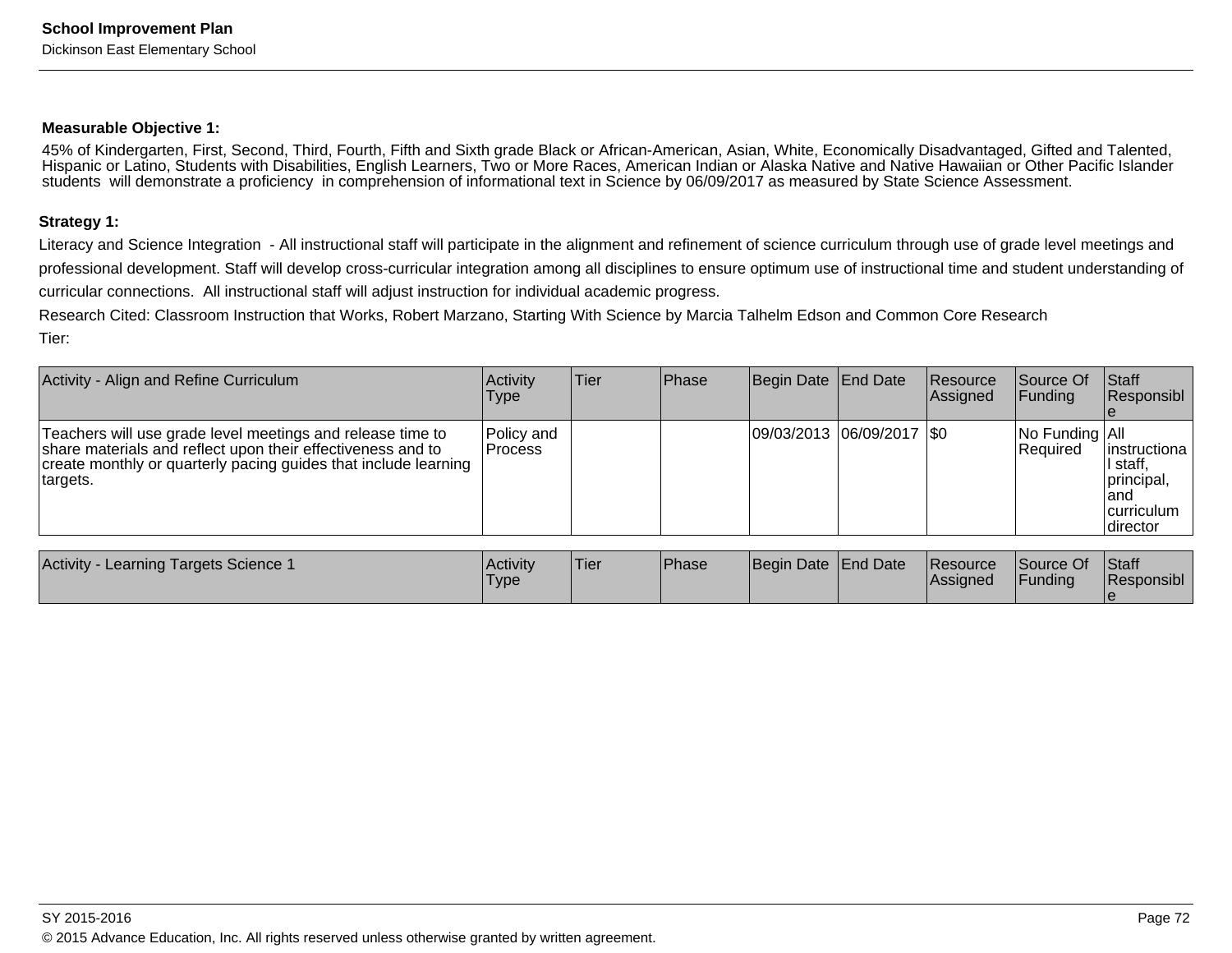Dickinson East Elementary School

| All instructional staff will clarify a learning target at the launch of Direct each lesson, allow for peer discussion so students reiterate the Instruction<br>target, and close the lesson with a related formative<br>assessment. |  |  | 09/03/2013 06/09/2017 \$0 |  | No Funding All<br>Required | instructiona<br>I staff will<br>clarify a<br>learning<br>target at<br>the launch<br>of each<br>lesson,<br>allow for<br>peer<br>discussion<br>so students<br>reiterate<br>the target,<br>and close<br>the lesson<br>with a<br>related<br>Iformative<br>assessmen |
|-------------------------------------------------------------------------------------------------------------------------------------------------------------------------------------------------------------------------------------|--|--|---------------------------|--|----------------------------|-----------------------------------------------------------------------------------------------------------------------------------------------------------------------------------------------------------------------------------------------------------------|
|-------------------------------------------------------------------------------------------------------------------------------------------------------------------------------------------------------------------------------------|--|--|---------------------------|--|----------------------------|-----------------------------------------------------------------------------------------------------------------------------------------------------------------------------------------------------------------------------------------------------------------|

| Activity - Restorative Practices In Science                                                                                    | <b>Activity</b><br><b>Type</b>   | Tier | Phase | Begin Date End Date          | Resource<br><b>Assigned</b> | Source Of<br>IFundina | <b>Staff</b><br>Responsibl                                                       |
|--------------------------------------------------------------------------------------------------------------------------------|----------------------------------|------|-------|------------------------------|-----------------------------|-----------------------|----------------------------------------------------------------------------------|
| Teachers will facilitate restorative practice circles to promote<br>discussions amoung students as they relate to the content. | Behavioral<br>Support<br>Program |      |       | 09/03/2013 06/09/2017 \$5000 |                             | lTitle I Part         | Classroom<br>lTeachers<br>land<br>Restorative<br>Practices<br><b>Coordinator</b> |

## **Strategy 2:**

Content Literacy - Instructional staff will create the school's Science Curriculum Framework within and across grade levels.

Research Cited: Common Core Research, Classroom Instruction that Works, Robert Marzano, Learning By Doing by Rebecca and Robert DufourTier:

| Activity - Constructed Response                                                                                                                                                                     | <b>Activity</b><br>Type | Tier | <b>Phase</b> | Begin Date End Date         | Resource<br><b>Assigned</b> | Source Of<br><b>IFunding</b>            | <b>Staff</b><br>Responsibl |
|-----------------------------------------------------------------------------------------------------------------------------------------------------------------------------------------------------|-------------------------|------|--------------|-----------------------------|-----------------------------|-----------------------------------------|----------------------------|
| Teachers will model writing using constructed response.<br>Students will independently respond in writing using<br>constructed response. All text structures will be reflected in<br>their writing. | Direct<br>Instruction   |      |              | 09/03/2013  06/09/2017  \$0 |                             | $ No$ Funding $ All$<br><b>Required</b> | instructiona  <br>II staff |

## SY 2015-2016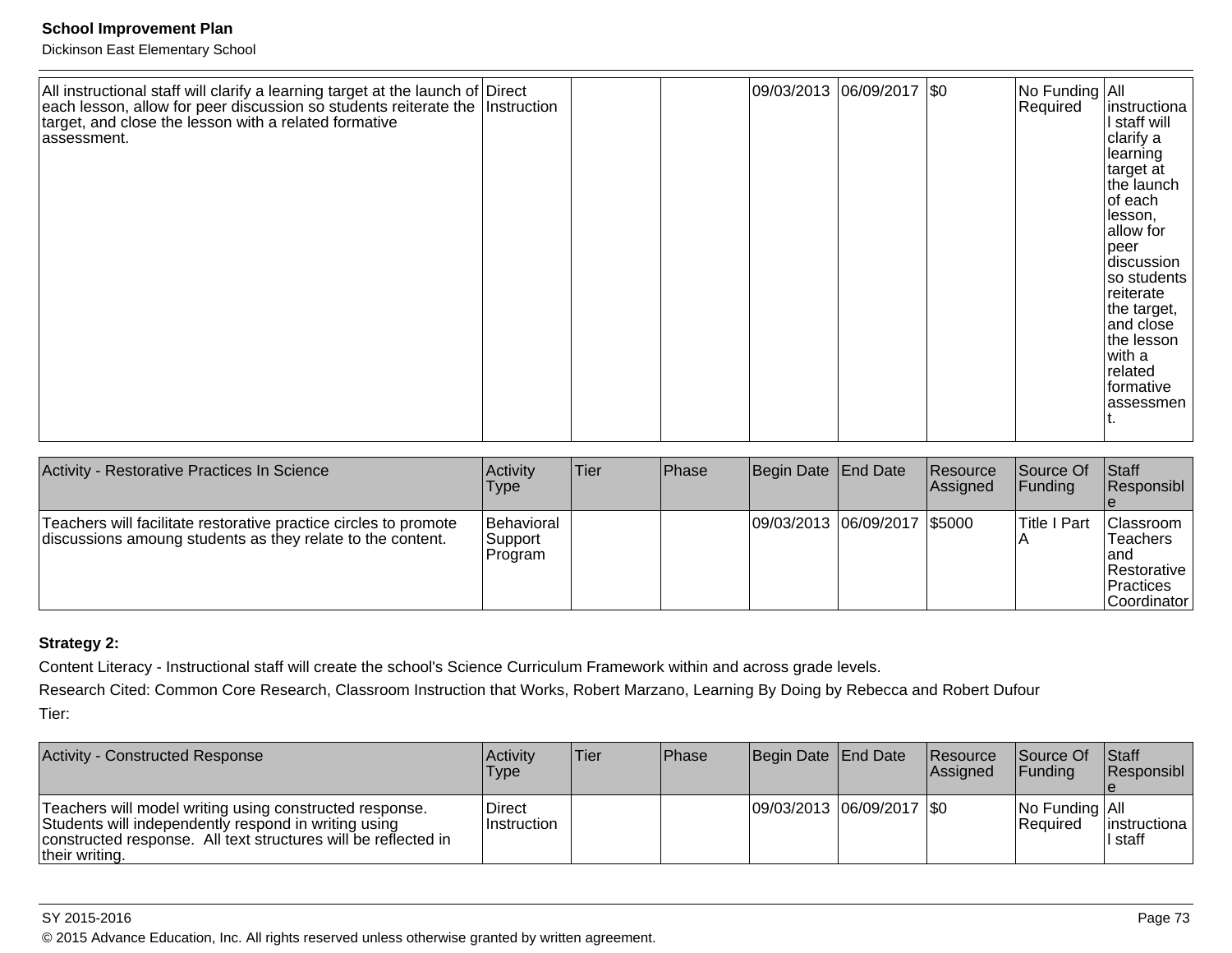Dickinson East Elementary School

| Activity - Citing Textual Evidence                                                                                                                                                                                  | Activity<br><b>Type</b>        | Tier | Phase | Begin Date        | <b>End Date</b> | Resource<br>Assigned | Source Of<br>Funding       | Staff<br>Responsibl                    |
|---------------------------------------------------------------------------------------------------------------------------------------------------------------------------------------------------------------------|--------------------------------|------|-------|-------------------|-----------------|----------------------|----------------------------|----------------------------------------|
| Teachers will support students in their use of text in their writing<br>to support their reasoning and response.                                                                                                    | <b>Direct</b><br>Instruction   |      |       | 09/03/2013        | 06/09/2017      | <b>SO</b>            | No Funding All<br>Required | instructiona<br>I staff                |
| <b>Activity - Vocabulary</b>                                                                                                                                                                                        | Activity<br><b>Type</b>        | Tier | Phase | <b>Begin Date</b> | <b>End Date</b> | Resource<br>Assigned | Source Of<br>Funding       | Staff<br>Responsibl                    |
| Instructional staff will identify up to 25 key vocabulary words to<br>be used by all grade level so that students will use content<br>specific domain words in their writing.                                       | <b>Direct</b><br>Instruction   |      |       | 09/03/2013        | 06/09/2017      | \$0                  | No Funding All<br>Required | instructiona<br>I staff                |
| Activity - Reading Comprehension                                                                                                                                                                                    | Activity<br><b>Type</b>        | Tier | Phase | Begin Date        | <b>End Date</b> | Resource<br>Assigned | Source Of<br>Funding       | Staff<br>Responsibl                    |
| Instructional staff will model strategies for reading and<br>comprehending informational text.                                                                                                                      | <b>Direct</b><br>Instruction   |      |       | 09/03/2013        | 06/09/2017      | \$0                  | No Funding<br>Required     | All<br>instructiona<br>I staff         |
| Activity - Read and Interpret Graphs and Data                                                                                                                                                                       | Activity<br><b>Type</b>        | Tier | Phase | Begin Date        | <b>End Date</b> | Resource<br>Assigned | Source Of<br>Funding       | Staff<br>Responsibl                    |
| Teachers will model and students will be able to read and<br>interpret data in order to create appropriate graphs and/or<br>written descriptions of content and meaning.                                            | <b>Direct</b><br>Instruction   |      |       | 09/03/2013        | 06/09/2017      | <b>\$0</b>           | No Funding<br>Required     | All<br>instructiona<br>I staff         |
| <b>Activity - Assessment</b>                                                                                                                                                                                        | Activity<br><b>Type</b>        | Tier | Phase | <b>Begin Date</b> | <b>End Date</b> | Resource<br>Assigned | Source Of<br>Funding       | Staff<br>Responsibl<br>$\mathbf{e}$    |
| Instructional staff will develop pre and post assessments for<br>units and/or yearly goals.                                                                                                                         | Academic<br>Support<br>Program |      |       | 09/03/2013        | 06/09/2017      | <b>SO</b>            | No Funding All<br>Required | instructiona<br>I staff, data<br>coach |
| Activity - Learning Targets Science 2                                                                                                                                                                               | Activity<br><b>Type</b>        | Tier | Phase | <b>Begin Date</b> | <b>End Date</b> | Resource<br>Assigned | Source Of<br>Funding       | Staff<br>Responsibl<br>e               |
| All instructional staff will clarify a learning target at the launch of<br>each lesson, allow for peer discussion so students reiterate the<br>target, and close the lesson with a related formative<br>assessment. | Direct<br>Instruction          |      |       | 09/03/2013        | 06/09/2017      | \$0                  | No Funding<br>Required     | All<br>instructiona<br>staff           |

# **Measurable Objective 2:**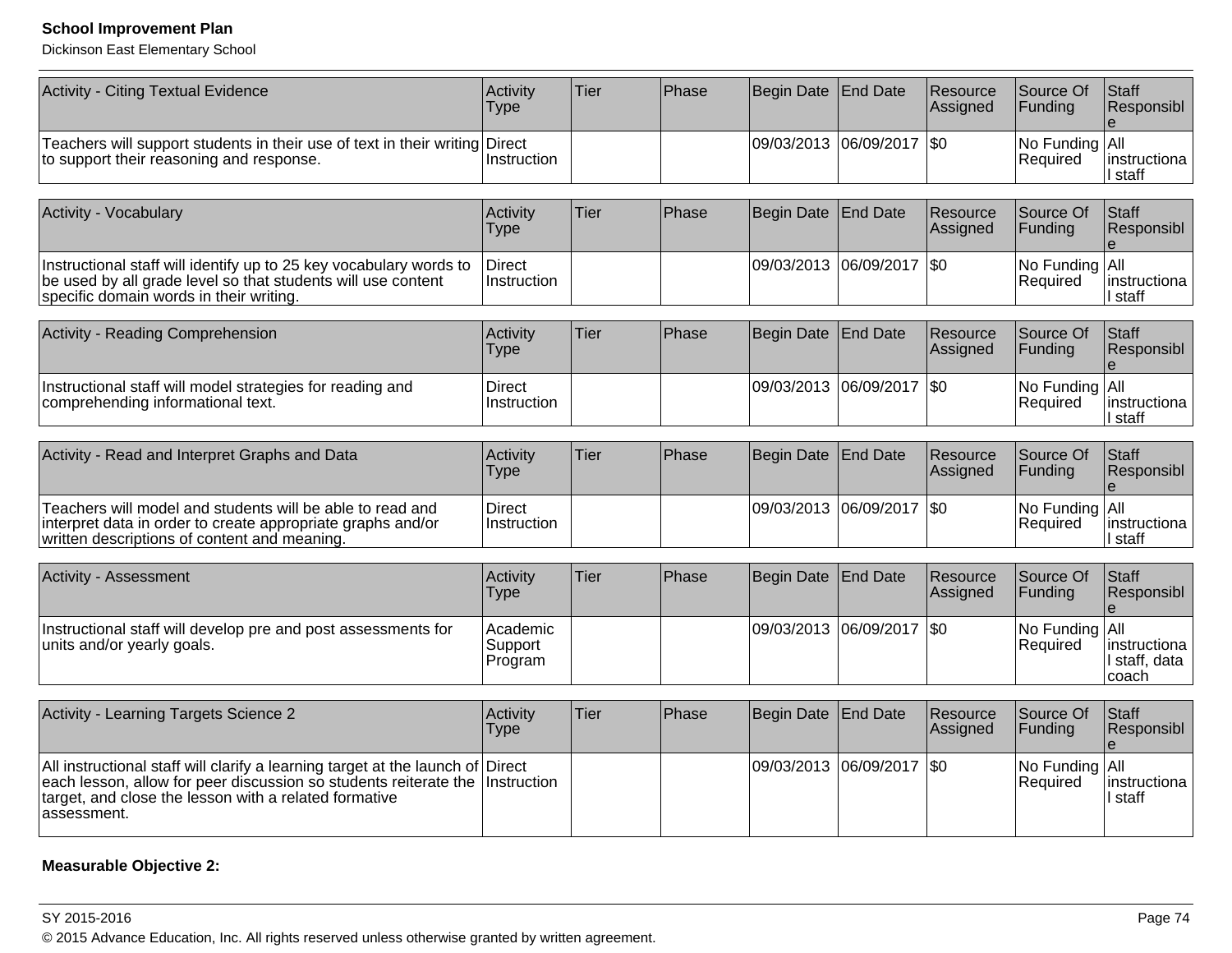Dickinson East Elementary School

45% of Kindergarten, First, Second, Third, Fourth, Fifth and Sixth grade Black or African-American, Asian, White, Economically Disadvantaged, Gifted and Talented,Hispanic or Latino, Students with Disabilities, English Learners, Two or More Races, American Indian or Alaska Native and Native Hawaiian or Other Pacific Islander<br>students will demonstrate a proficiency In the use of te

#### **Strategy 1:**

Technology Use - Instructional staff will use grade level meetings and early release time to embed technology into content curriculum.

Research Cited: Common Core Research and STEM Research

Tier:

| Activity - Technology Integration                                                                                                                                                                                                                                 | <b>Activity</b><br><b>Type</b> | lTier. | <b>Phase</b> | Begin Date End Date          | Resource<br>Assigned | Source Of<br><b>IFunding</b>                              | <b>Staff</b><br>Responsibl           |
|-------------------------------------------------------------------------------------------------------------------------------------------------------------------------------------------------------------------------------------------------------------------|--------------------------------|--------|--------------|------------------------------|----------------------|-----------------------------------------------------------|--------------------------------------|
| Instructional staff will participate in the alignment of technology  Technology  <br>into the curriculum through the use of various school approved<br>resources and materials. Students will be proficient in their use<br>of technology throughout the content. |                                |        |              | 09/03/2013 06/09/2017 \$5000 |                      | 'Title ⊾<br> School<br>Improveme I staff and<br>Int (ISI) | lAll<br>linstructiona<br>Idata coach |

| Activity - Learning Targets Science 3                                                                                                                                                                                                  | Activity<br><b>Type</b> | Tier | Phase | Begin Date End Date       | Resource<br>Assigned | Source Of<br>Funding       | Staff<br>Responsibl                                                                                                                                                                                                                                                   |
|----------------------------------------------------------------------------------------------------------------------------------------------------------------------------------------------------------------------------------------|-------------------------|------|-------|---------------------------|----------------------|----------------------------|-----------------------------------------------------------------------------------------------------------------------------------------------------------------------------------------------------------------------------------------------------------------------|
| All instructional staff will clarify a learning target at the launch of Direct<br>each lesson, allow for peer discussion so students reiterate the Instruction<br>target, and close the lesson with a related formative<br>assessment. |                         |      |       | 09/03/2013 06/09/2017 \$0 |                      | No Funding All<br>Required | instructiona<br>l staff will<br> clarify a<br> learning <br>target at<br>the launch<br>of each<br>llesson.<br>allow for<br>peer<br>discussion<br>so students<br>reiterate<br>the target,<br>and close<br>the lesson<br> with a<br>Irelated<br>formative<br>lassessmen |

# **Goal 4: All students at Dickinson East Elementary School will become proficient in reading andwriting.**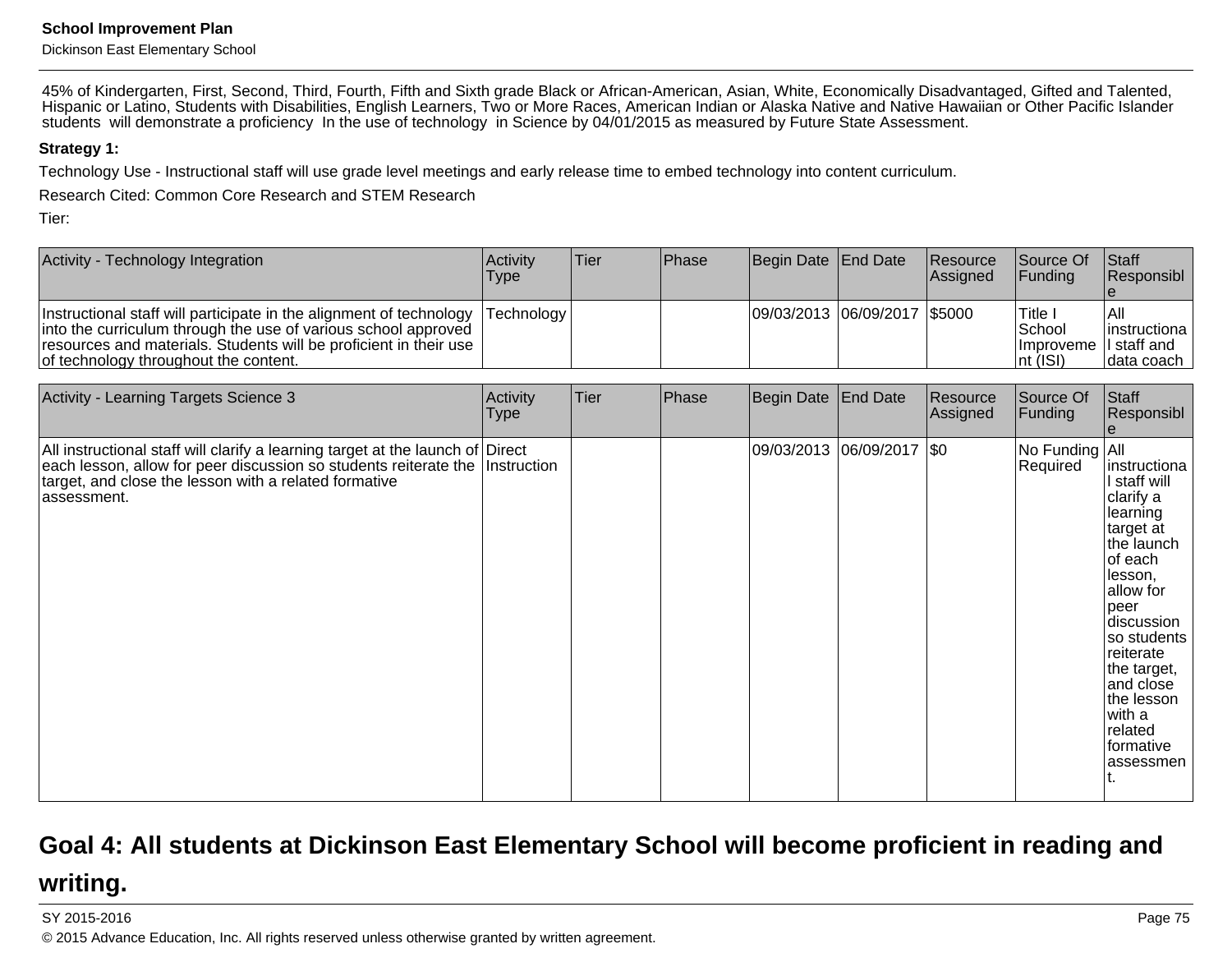#### **Measurable Objective 1:**

 65% of Kindergarten, First, Second, Third, Fourth, Fifth and Sixth grade Black or African-American, Asian, White, Economically Disadvantaged, Gifted and Talented, Hispanic or Latino, Students with Disabilities, English Learners, Two or More Races, American Indian or Alaska Native and Native Hawaiian or Other Pacific Islanderstudents will demonstrate a proficiency in reading in English Language Arts by 06/09/2017 as measured by the English language arts state standardized assessment.

#### **Strategy 1:**

Guided Reading - All staff will incorporate guided reading strategies into their daily reading instruction.

Research Cited: Best Practice by Steve Zemelman, Harvey Daniels and Arthur Hyde (Heinemann, 2005) Best Practices (pgs. (52-53).Tier:

| <b>Activity - Daily Five</b>                                                                        | Activity<br><b>Type</b>  | Tier | <b>IPhase</b> | Begin Date   End Date       | Resource<br>Assigned | <b>Source Of</b><br><b>Funding</b> | <b>Staff</b><br>Responsibl                                                            |
|-----------------------------------------------------------------------------------------------------|--------------------------|------|---------------|-----------------------------|----------------------|------------------------------------|---------------------------------------------------------------------------------------|
| All teachers will be trained in the use of the Daily Five to<br>organize their reading instruction. | Professiona <br>Learning |      |               | 11/05/2013  11/05/2013  \$0 |                      | <b>Required</b>                    | No Funding All teachers<br>$(K-6)$ ,<br> principal,<br><b>curriculum</b><br> director |

| <b>Activity - Making Meaning</b>                                          | <b>Activity</b><br>Type | Tier | <b>IPhase</b> | Begin Date End Date         | Resource<br>Assigned | Source Of<br> Funding                              | <b>Staff</b><br>Responsibl                |
|---------------------------------------------------------------------------|-------------------------|------|---------------|-----------------------------|----------------------|----------------------------------------------------|-------------------------------------------|
| Teachers will utilize Making Meaning to improve reading<br>comprehension. | Direct<br>Instruction   |      |               | 09/03/2013 06/09/2017   \$0 |                      | $\vert$ No Funding $\vert$ All<br><b>IRequired</b> | <b>Iclassroom</b><br>Iteachers<br>$(K-6)$ |

| Activity - Project Read                                                                                                                                              | Activity<br><b>Type</b>        | Tier        | <b>Phase</b> | Begin Date End Date         | Resource<br>Assigned        | Source Of<br><b>IFunding</b>        | <b>Staff</b><br>Responsibl                   |
|----------------------------------------------------------------------------------------------------------------------------------------------------------------------|--------------------------------|-------------|--------------|-----------------------------|-----------------------------|-------------------------------------|----------------------------------------------|
| Classroom teachers and paraprofessionals will use Project<br>Read, with a focus on at-risk students, emphasizing decoding,<br>comprehension, and written expression. | Academic<br>Support<br>Program |             |              | 09/03/2013 06/09/2017   \$0 |                             | No Funding   All K-2<br>l Reauired  | Iteachers<br>land<br> paraprofess<br>lionals |
| Activity - On-line Resources                                                                                                                                         | <b>Activity</b><br><b>Type</b> | <b>Tier</b> | <b>Phase</b> | Begin Date End Date         | <b>Resource</b><br>Assigned | <b>Source Of</b><br><b>IFunding</b> | <b>Staff</b><br><b>Responsibl</b>            |

e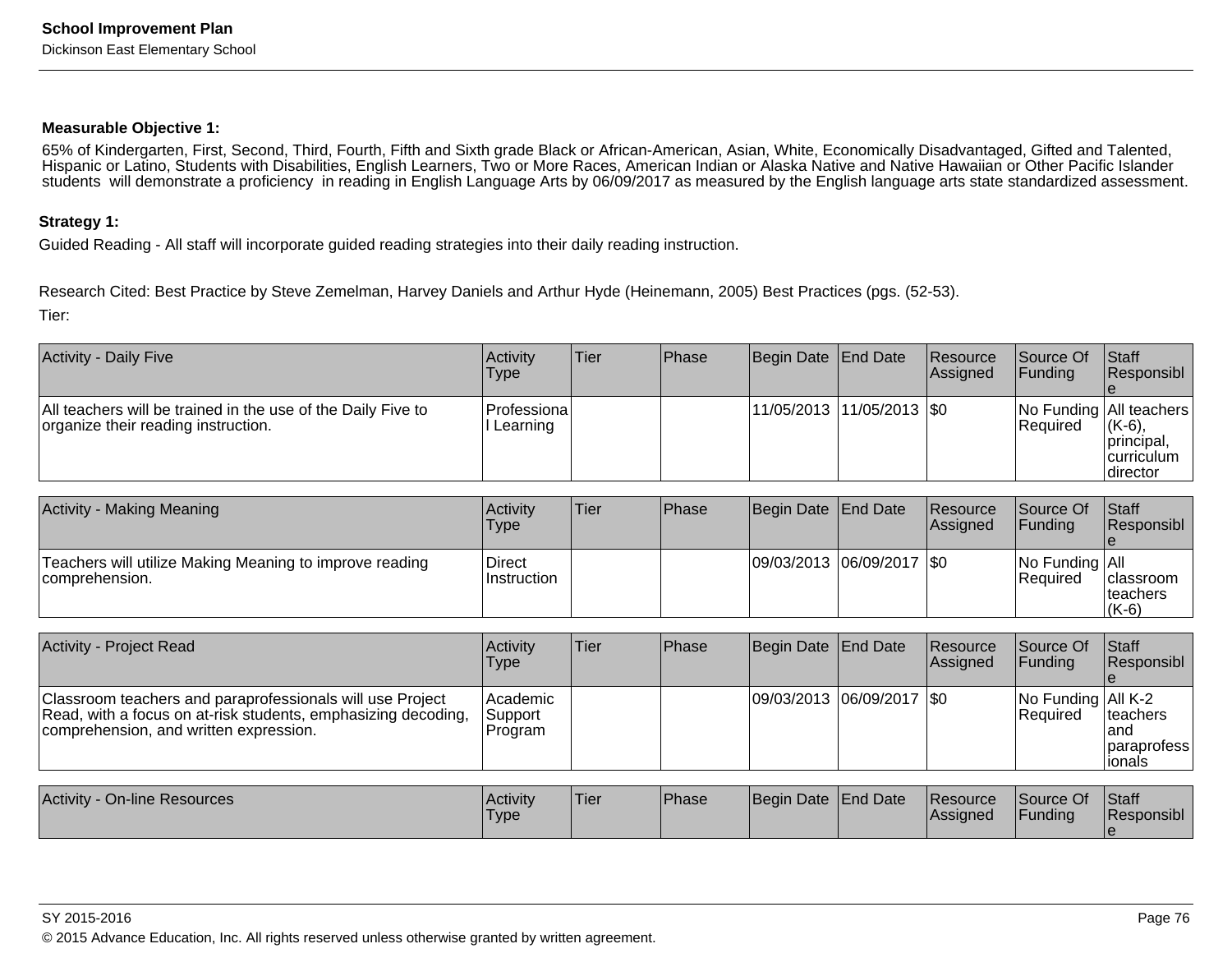Dickinson East Elementary School

| Teachers will use a variety of software (eg. Lexia, Failure Free<br>Reading, Raz Kids, Flocabulary) to improve student<br>achievement in reading comprehension. | Technology                     |      |       |                     | 09/03/2013 06/09/2017   \$0    |                      | Required                 | No Funding All teachers<br>land<br>paraprofess<br>ionals                                                                           |
|-----------------------------------------------------------------------------------------------------------------------------------------------------------------|--------------------------------|------|-------|---------------------|--------------------------------|----------------------|--------------------------|------------------------------------------------------------------------------------------------------------------------------------|
| Activity - Direct Instruction                                                                                                                                   | Activity<br><b>Type</b>        | Tier | Phase | Begin Date End Date |                                | Resource<br>Assigned | Source Of<br>Funding     | Staff<br>Responsibl                                                                                                                |
| Title I, ELL, and kindergarten teachers will use Direct<br>Instruction with their students.                                                                     | Academic<br>Support<br>Program |      |       |                     | 09/03/2013 06/09/2017 \$100000 |                      | <b>Title I Part</b><br>A | <b>Title I</b><br>teachers.<br>ELL<br>teachers,<br>kindergarte<br>In teachers.<br>Iinstructiona<br>I coaches.<br><i>Iprincipal</i> |

| Activity - Restorative Practices in Reading                                                                                   | Activity<br><b>Type</b>          | <b>Tier</b> | <b>Phase</b> | Begin Date End Date          | <b>Resource</b><br>Assigned | <b>Source Of</b><br>IFundina | <b>IStaff</b><br>Responsibl                                                                    |
|-------------------------------------------------------------------------------------------------------------------------------|----------------------------------|-------------|--------------|------------------------------|-----------------------------|------------------------------|------------------------------------------------------------------------------------------------|
| Teachers will facilitate Restorative Practice circles to promote<br>discussions among students as they relate to the content. | Behavioral<br>Support<br>Program |             |              | 09/03/2013 06/09/2017 \$5000 |                             | Title I Part                 | <b>Classroom</b><br>'Teachers<br>land<br><b>Resorative</b><br><b>IPractices</b><br>Coordinator |

# **Strategy 2:**

Text Structures - All teachers will incorporate text structures across the curriculum through the use of content area reading, cues, questions and organizers, and Making

Meaning.

Research Cited: Reading and Writing Nonfiction Genres by Buss and Karnowski ( this was not accurately citied in 2012-2013 plan)

Tier:

| Activity<br>Type      | Tier | Phase |  |                                                    |                                                                                         | Staff<br>Responsibl                                                                         |
|-----------------------|------|-------|--|----------------------------------------------------|-----------------------------------------------------------------------------------------|---------------------------------------------------------------------------------------------|
| Direct<br>Instruction |      |       |  |                                                    |                                                                                         | linstructiona<br>II staff                                                                   |
| Activity              | Tier | Phase |  |                                                    |                                                                                         | Staff<br><b>Responsibl</b>                                                                  |
|                       |      |       |  | Begin Date End Date<br>Begin Date End Date<br>Type | Resource<br><b>Assigned</b><br>09/03/2013 06/09/2017 \$0<br><b>Resource</b><br>Assigned | Source Of<br><b>Funding</b><br>No Funding   All<br>Required<br>Source Of<br><b>IFunding</b> |

### SY 2015-2016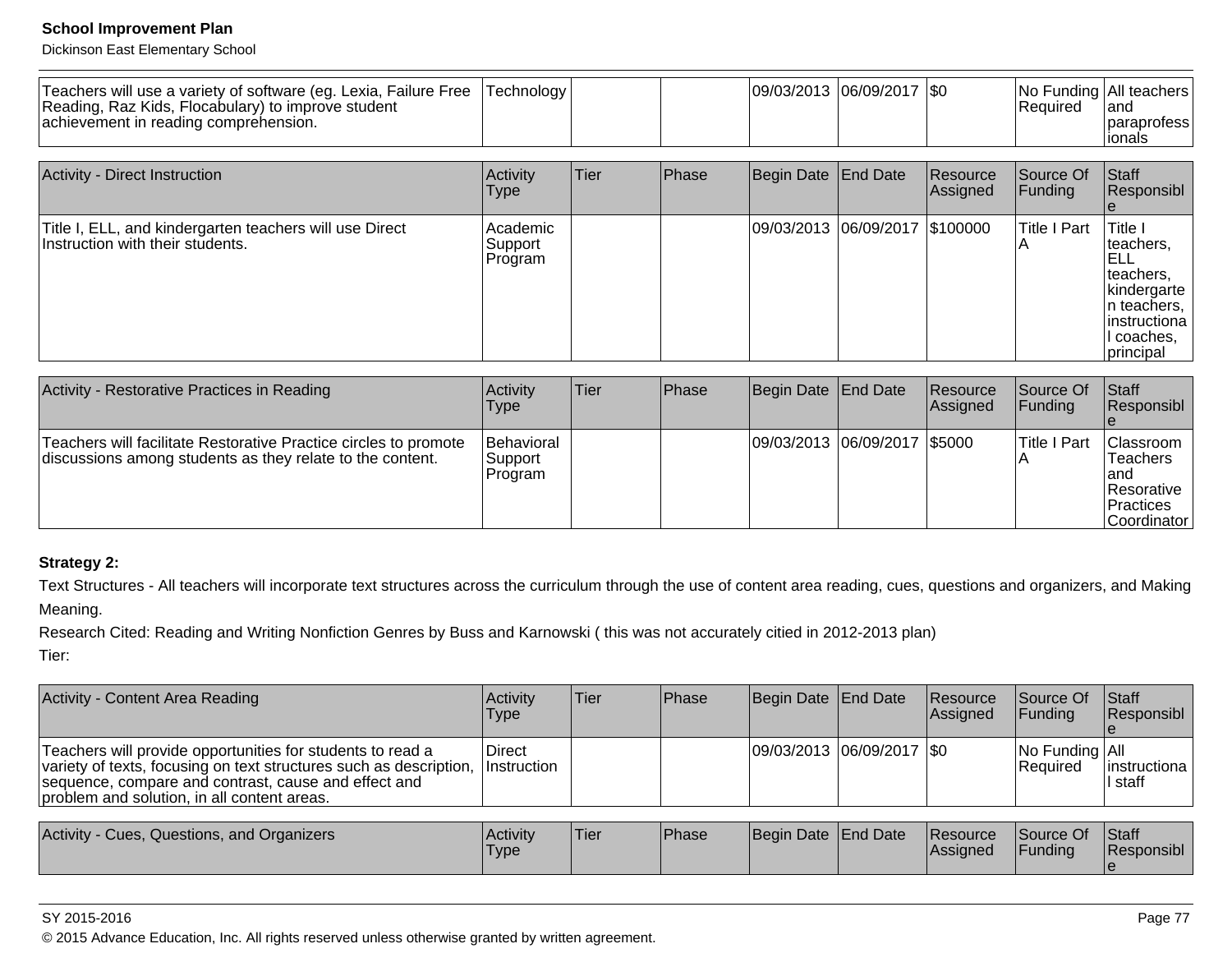Dickinson East Elementary School

| Teachers will model how to use a variety of graphic organizers<br>(concept maps, timelines, Venn diagrams, t-charts, cause and<br>effect charts, and problem and solution charts) that support<br>different types of text structures. | Direct<br>Instruction   |      |       | 09/03/2013 06/09/2017 \\$0  |                             | No Funding All<br>Required                                                   | linstructiona<br>∣ staff |
|---------------------------------------------------------------------------------------------------------------------------------------------------------------------------------------------------------------------------------------|-------------------------|------|-------|-----------------------------|-----------------------------|------------------------------------------------------------------------------|--------------------------|
|                                                                                                                                                                                                                                       |                         |      |       |                             |                             |                                                                              |                          |
| Activity - Making Meaning                                                                                                                                                                                                             | Activity<br><b>Type</b> | Tier | Phase | Begin Date End Date         | <b>Resource</b><br>Assigned | Source Of<br>Funding                                                         | Staff<br>Responsibl      |
| While using Making Meaning, teachers will model how to<br>identify structures of texts (description, sequence, compare and Instruction<br>contrast, cause and effect and problem and solution).                                       | Direct                  |      |       | 09/03/2013 06/09/2017   \$0 |                             | No Funding All<br>Required                                                   | Iinstructiona<br>I staff |
|                                                                                                                                                                                                                                       |                         |      |       |                             |                             |                                                                              |                          |
| Activity - Learning Targets Reading 2                                                                                                                                                                                                 | Activity<br>Type        | Tier | Phase | Begin Date End Date         | Resource<br>Assigned        | Source Of<br> Funding                                                        | Staff<br>Responsibl      |
| All instructional staff will clarify a learning target at the launch of Direct<br>والمقارب والمسال والملام والمستحققات والمستوات والمستحدث والمستوات والمستحدث والمستحدث والمستحدث والمالد                                            |                         |      |       | 09/03/2013 06/09/2017   \$0 |                             | No Funding   All<br>المنافس والمستلوم والمستنا والمستحدث والمستحدث والمتلائم |                          |

## All instructional staff will clarify a learning target at the launch of each lesson, allow for peer discussion so students reiterate thetarget, and close the lesson with a related formativeassessment.Direct Instruction

#### **Strategy 3:**

Sheltered Instruction Observation Protocol - The SIOP® Model offers an empirically-validated approach to teaching that helps prepare all students—especially English learners –to become college and career ready.As a framework for organizing instruction, The SIOP® Model supports teachers in planning and delivering high-qualityinstruction for all students.

Research Cited: include research

Tier:

| Activity - SIOP Teaching training | Activity<br>Type            | <b>Tier</b> | Phase        | Begin Date End Date           | Resource<br><b>Assigned</b>                                                                                                                                                                                                                                                                                                                                                                                                                                                                                                                 | <b>Source Of</b><br><b>IFundina</b> | <b>Staff</b><br><b>Responsibl</b> |
|-----------------------------------|-----------------------------|-------------|--------------|-------------------------------|---------------------------------------------------------------------------------------------------------------------------------------------------------------------------------------------------------------------------------------------------------------------------------------------------------------------------------------------------------------------------------------------------------------------------------------------------------------------------------------------------------------------------------------------|-------------------------------------|-----------------------------------|
| training                          | Professiona <br>II Learning |             |              | $ 07/31/2013 05/30/2014 $ \$0 |                                                                                                                                                                                                                                                                                                                                                                                                                                                                                                                                             | Title I Part                        | All<br>Iinstructiona<br>l staff   |
|                                   | .                           |             | $\mathbf{r}$ |                               | $\mathsf{I} \bullet \mathsf{I} \bullet \mathsf{I} \bullet \mathsf{I} \bullet \mathsf{I} \bullet \mathsf{I} \bullet \mathsf{I} \bullet \mathsf{I} \bullet \mathsf{I} \bullet \mathsf{I} \bullet \mathsf{I} \bullet \mathsf{I} \bullet \mathsf{I} \bullet \mathsf{I} \bullet \mathsf{I} \bullet \mathsf{I} \bullet \mathsf{I} \bullet \mathsf{I} \bullet \mathsf{I} \bullet \mathsf{I} \bullet \mathsf{I} \bullet \mathsf{I} \bullet \mathsf{I} \bullet \mathsf{I} \bullet \mathsf{I} \bullet \mathsf{I} \bullet \mathsf{I} \bullet \mathsf{$ |                                     |                                   |

| <b>Activity</b><br><b>Tiered Instruction</b><br>l Acti∨it∨<br>'Type |  | Tier | <b>IPhase</b> | Begin Date End Date |  | <b>Resource</b><br><b>Assigned</b> | Source Of<br><b>IFunding</b> | Staff<br>Responsibl |
|---------------------------------------------------------------------|--|------|---------------|---------------------|--|------------------------------------|------------------------------|---------------------|
|---------------------------------------------------------------------|--|------|---------------|---------------------|--|------------------------------------|------------------------------|---------------------|

Required

 instructional staff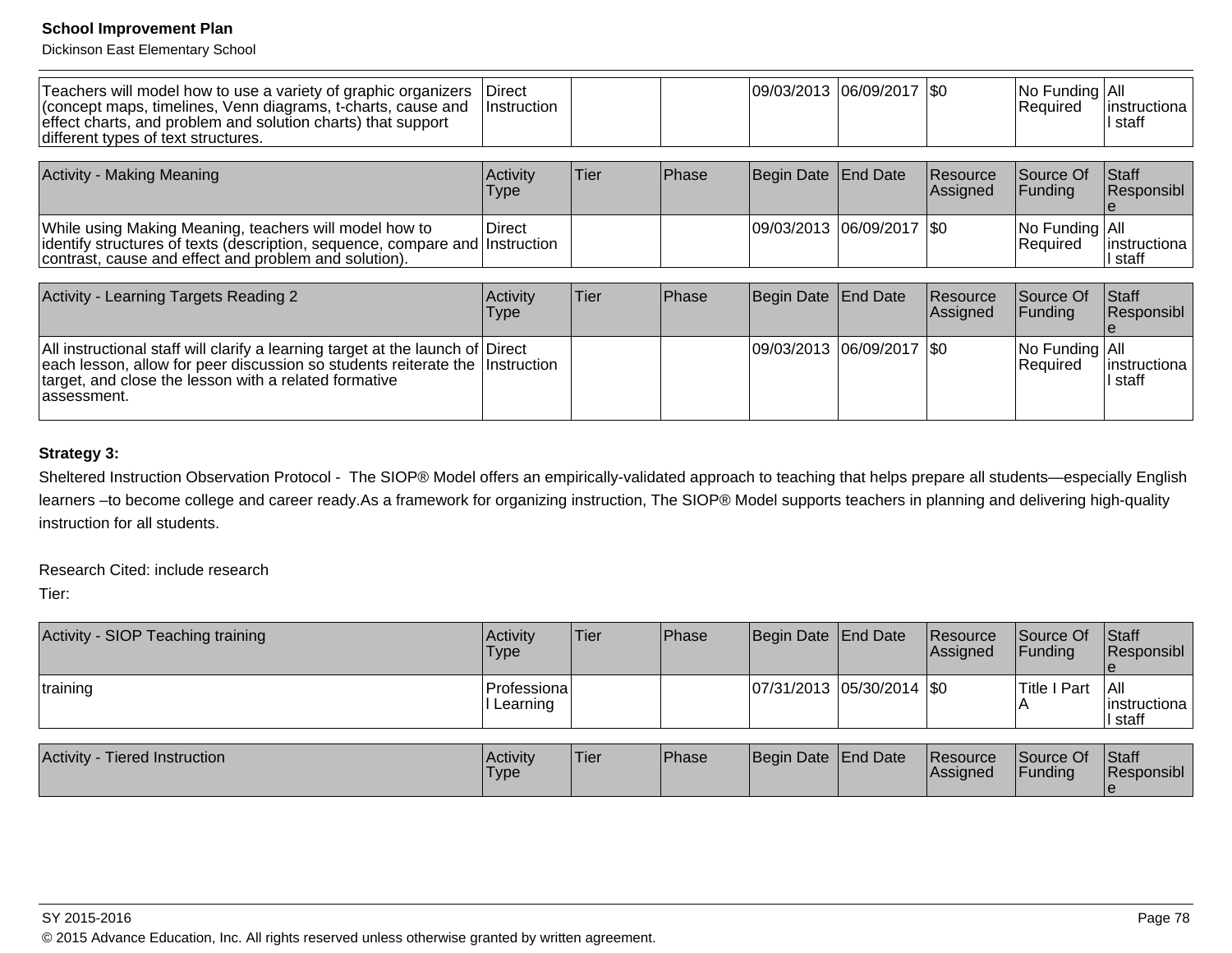Dickinson East Elementary School

| Create a Multiple Level<br>ILevel 1 - Newcomers<br>Level 2- Sheltered<br>Level 3- Mainstream with support | Academic<br> Support_<br>Program |  |  | $ 05/13/2013 06/01/2014 $ \$0 |  | Title III | IAII<br>Instructional<br>II Staff<br>including<br><b>ELL</b><br>Iteachers<br>and para-<br>pro staff |
|-----------------------------------------------------------------------------------------------------------|----------------------------------|--|--|-------------------------------|--|-----------|-----------------------------------------------------------------------------------------------------|
|-----------------------------------------------------------------------------------------------------------|----------------------------------|--|--|-------------------------------|--|-----------|-----------------------------------------------------------------------------------------------------|

| Activity - Rosetta Stone for Parents                                               | Activity<br>Type | Tier | <b>Phase</b> | Begin Date End Date |                               | <b>Resource</b><br>Assigned | <b>Source Of</b><br><b>IFunding</b> | Staff<br>Responsibl                    |
|------------------------------------------------------------------------------------|------------------|------|--------------|---------------------|-------------------------------|-----------------------------|-------------------------------------|----------------------------------------|
| Technology based learning opportunity for parents of immigrant Parent<br>Istudents | Involvemen       |      |              |                     | $ 01/06/2014 06/01/2015 $ \$0 |                             | lTitle III                          | <b>Title</b><br>Parent<br> Coordinator |

| Activity - National Geographic Reach | Activity<br><b>Type</b>         | Tier | <b>Phase</b> | Begin Date End Date |                                   | Resource<br>Assigned | <b>Source Of</b><br><b>IFunding</b> | <b>Staff</b><br>Responsibl |
|--------------------------------------|---------------------------------|------|--------------|---------------------|-----------------------------------|----------------------|-------------------------------------|----------------------------|
| National Geographic                  | Academic <br>Support<br>Program |      |              |                     | $ 01/31/2014 06/08/2015 $ \$25000 |                      | Title I Part                        | <b>ELL</b> staff           |

#### **Measurable Objective 2:**

59% of Kindergarten, First, Second, Third, Fourth, Fifth and Sixth grade Black or African-American, Asian, White, Economically Disadvantaged, Gifted and Talented,Hispanic or Latino, Students with Disabilities, English Learners, Two or More Races, American Indian or Alaska Native and Native Hawaiian or Other Pacific Islander<br>students will demonstrate a proficiency in writing in En

#### **Strategy 1:**

Writing Across the Curriculum ELA - All instructional staff will implement a variety of ativities to ensure that students are writign across the curriculum.

Research Cited: Research

 Classroom Instruction that Works, Robert Marzano, ASCD, (2001). Common Core research Development Studies Center. Blueprint for a Collaborative Classroom.Oakland, CA: Developmental Studies Center, 1997.

Tier:

| Activity - Constructed Response                                                                                                                                                                                                                                                                                            | <b>Activity</b><br>Type        | lTier. | <b>IPhase</b> | Begin Date End Date        | <b>Resource</b><br>Assigned | Source Of<br><b>Funding</b>              | $\vert$ Staff<br>Responsibl |
|----------------------------------------------------------------------------------------------------------------------------------------------------------------------------------------------------------------------------------------------------------------------------------------------------------------------------|--------------------------------|--------|---------------|----------------------------|-----------------------------|------------------------------------------|-----------------------------|
| All teachers will ensure that all students fully answer what they<br>have been asked by writing well-crafted responses. Teachers<br>will help all students clarify what they are being asked and<br>reinforce restating the question in their answers. This will take<br>place across all subject areas in all classrooms. | <b>IDirect</b><br>⊟Instruction |        |               | 09/04/2013 06/09/2017 \\$0 |                             | $ No$ Funding $ All$<br><b>IRequired</b> | instructiona  <br>l staff   |

#### SY 2015-2016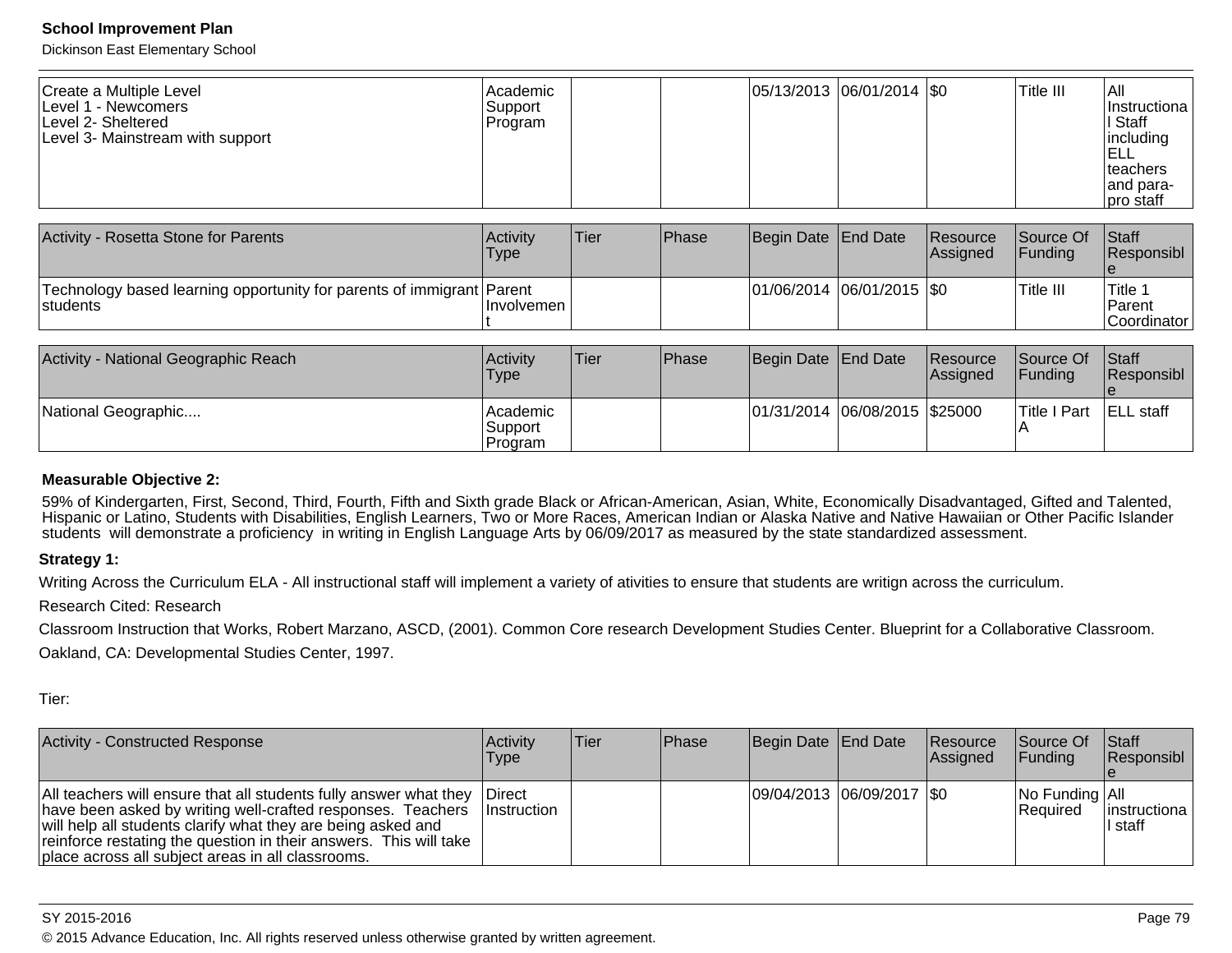| Activity - Being a Writer                                                                                                                                                                                                              | Activity<br>Type                 | <b>Tier</b> | Phase | Begin Date   End Date |                           | Resource<br>Assigned | Source Of<br>Funding       | Staff<br>Responsibl                                                                      |
|----------------------------------------------------------------------------------------------------------------------------------------------------------------------------------------------------------------------------------------|----------------------------------|-------------|-------|-----------------------|---------------------------|----------------------|----------------------------|------------------------------------------------------------------------------------------|
| All staff will be trained in Being a Writer with the expectation<br>that it will be fully implemented by October 2013.                                                                                                                 | Professiona<br>I Learning        |             |       |                       | 08/28/2013 10/01/2013 \$0 |                      | <b>Title I Part</b>        | All<br>instructiona<br>I staff (K-6),  <br>principal,<br>Being a<br>Writer<br>consultant |
| Activity - Writing with the Experts                                                                                                                                                                                                    | Activity<br><b>Type</b>          | Tier        | Phase | Begin Date            | <b>End Date</b>           | Resource<br>Assigned | Source Of<br>Funding       | Staff<br>Responsibl<br>e                                                                 |
| Teachers who participated in Writing with the Experts will share Professiona<br>information, resources, etc. with corresponding grade levels.                                                                                          | I Learning                       |             |       | 09/04/2013            | 06/09/2017                | $ $ \$0              | No Funding All<br>Required | instructiona<br>l staff                                                                  |
| <b>Activity - Guided Spelling</b>                                                                                                                                                                                                      | Activity<br><b>Type</b>          | Tier        | Phase | Begin Date            | <b>End Date</b>           | Resource<br>Assigned | Source Of<br>Funding       | Staff<br>Responsibl<br>e                                                                 |
| Teachers in grades 3-6 will be trained in Guided Spelling with<br>the expectation that it will be fully implemented in grades 3-6 by I Learning<br>October 2013.                                                                       | Professiona                      |             |       | 08/28/2013            | 10/01/2013   \$0          |                      | <b>Title I Part</b><br>A   | Grades 3-6<br>teachers,<br>principal,<br>Guided<br>Spelling<br>consultant                |
| Activity - Learning Targets Writing                                                                                                                                                                                                    | Activity<br><b>Type</b>          | Tier        | Phase | Begin Date            | <b>End Date</b>           | Resource<br>Assigned | Source Of<br>Funding       | Staff<br>Responsibl                                                                      |
| All instructional staff will clarify a learning target at the launch of Direct<br>each lesson, allow for peer discussion so students reiterate the Instruction<br>target, and close the lesson with a related formative<br>assessment. |                                  |             |       |                       | 09/04/2013 06/09/2017 \$0 |                      | No Funding<br>Required     | All<br>instructiona<br>staff                                                             |
| Activity - Restorative Practices in Writing                                                                                                                                                                                            | Activity<br><b>Type</b>          | Tier        | Phase | Begin Date            | End Date                  | Resource<br>Assigned | Source Of<br>Funding       | Staff<br>Responsibl<br>e                                                                 |
| Teachers will facilitate Restorative Practices circles to promote<br>discussions among students as they relate to the content.                                                                                                         | Behavioral<br>Support<br>Program |             |       | 09/03/2013            | 06/09/2017                | \$5000               | <b>Title I Part</b><br>Α   | Classroom<br><b>Teachers</b><br>land<br>Restorative<br>Practices<br>Coordinator          |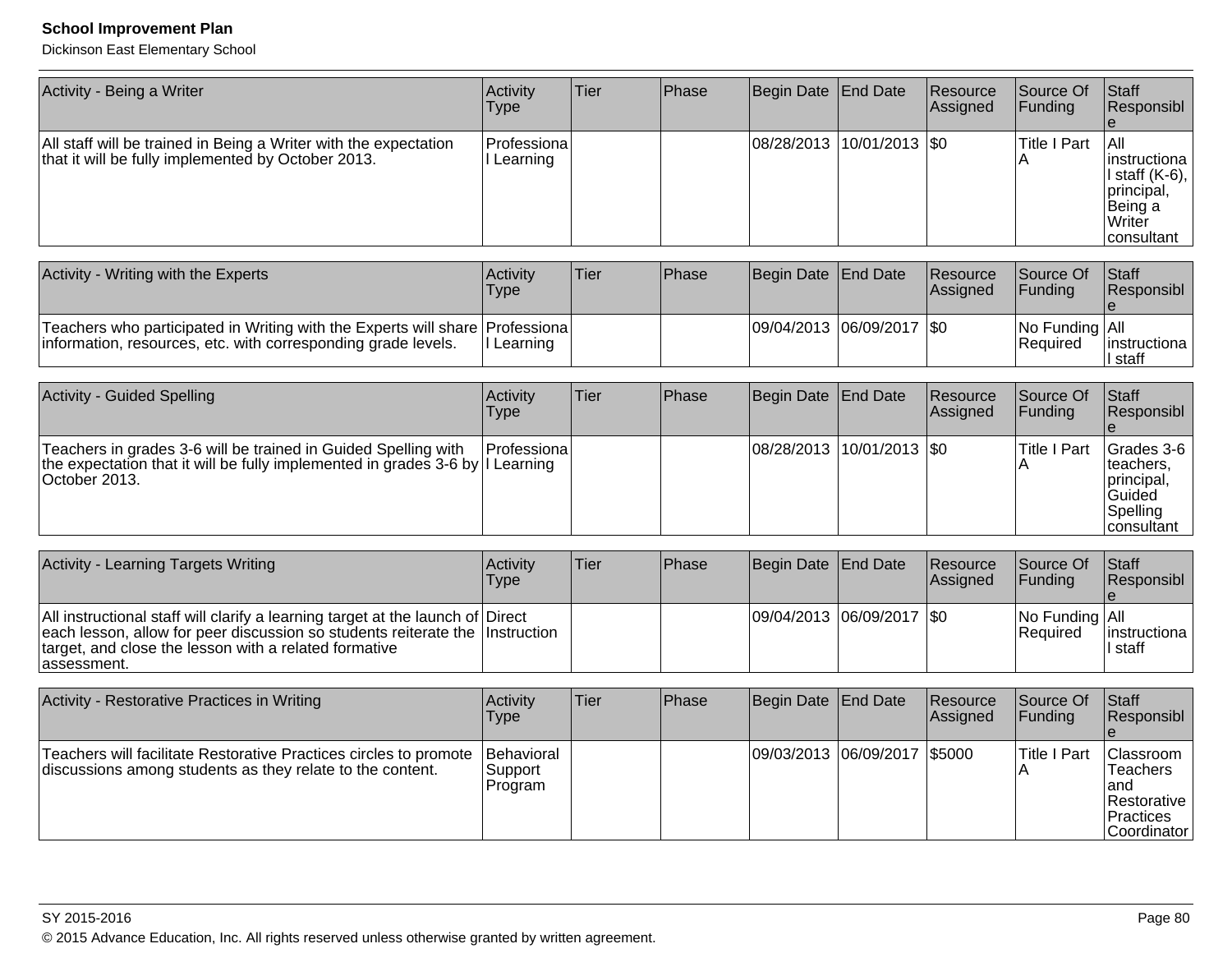# **Activity Summary by Funding Source**

## **Below is a breakdown of your activities by funding source**

#### **Title III**

| <b>Activity Name</b>           | Activity Description                                                                                     | Activity<br>Type               | <b>Tier</b> | Phase | Begin Date End Date |                            | Resource<br>Assigned | Staff<br>Responsibl                                                                          |
|--------------------------------|----------------------------------------------------------------------------------------------------------|--------------------------------|-------------|-------|---------------------|----------------------------|----------------------|----------------------------------------------------------------------------------------------|
| Rosetta Stone for<br>l Parents | Technology based learning opportunity for parents   Parent<br>of immigrant students                      | <b>Involvemen</b>              |             |       |                     | 01/06/2014 06/01/2015  \$0 |                      | Title 1<br>l Parent<br>lCoordinator                                                          |
| Tiered Instruction             | Create a Multiple Level<br>Level 1 - Newcomers<br>Level 2- Sheltered<br>Level 3- Mainstream with support | Academic<br>Support<br>Program |             |       |                     | 05/13/2013 06/01/2014  \$0 |                      | All<br>IInstructiona<br>I Staff<br>including<br>IELL<br>Iteachers<br>land para-<br>pro staff |

## **Title I Part A**

| <b>Activity Name</b>                       | <b>Activity Description</b>                                                                                                           | Activity<br>Type                 | <b>Tier</b> | Phase | Begin Date End Date              | Resource<br>Assigned | Staff<br>Responsibl                                                                                                          |
|--------------------------------------------|---------------------------------------------------------------------------------------------------------------------------------------|----------------------------------|-------------|-------|----------------------------------|----------------------|------------------------------------------------------------------------------------------------------------------------------|
| Restorative Practices in<br>Social Studies | Teachers will facilitate Restorative Practice circles<br>to promote discussions among students as they<br>relate to the content area. | Behavioral<br>Support<br>Program |             |       | 09/03/2013  06/09/2017  \$5000   |                      | Classroom<br><b>Teachers</b><br>land<br>Restorative<br><b>Practices</b><br>Coordinator                                       |
| Direct Instruction                         | Title I, ELL, and kindergarten teachers will use<br>Direct Instruction with their students.                                           | Academic<br>Support<br>Program   |             |       | 09/03/2013  06/09/2017  \$100000 |                      | <b>Title I</b><br>teachers,<br>IELL.<br>teachers.<br>kindergarte<br>∣n teachers,<br> instructiona<br>l coaches.<br>principal |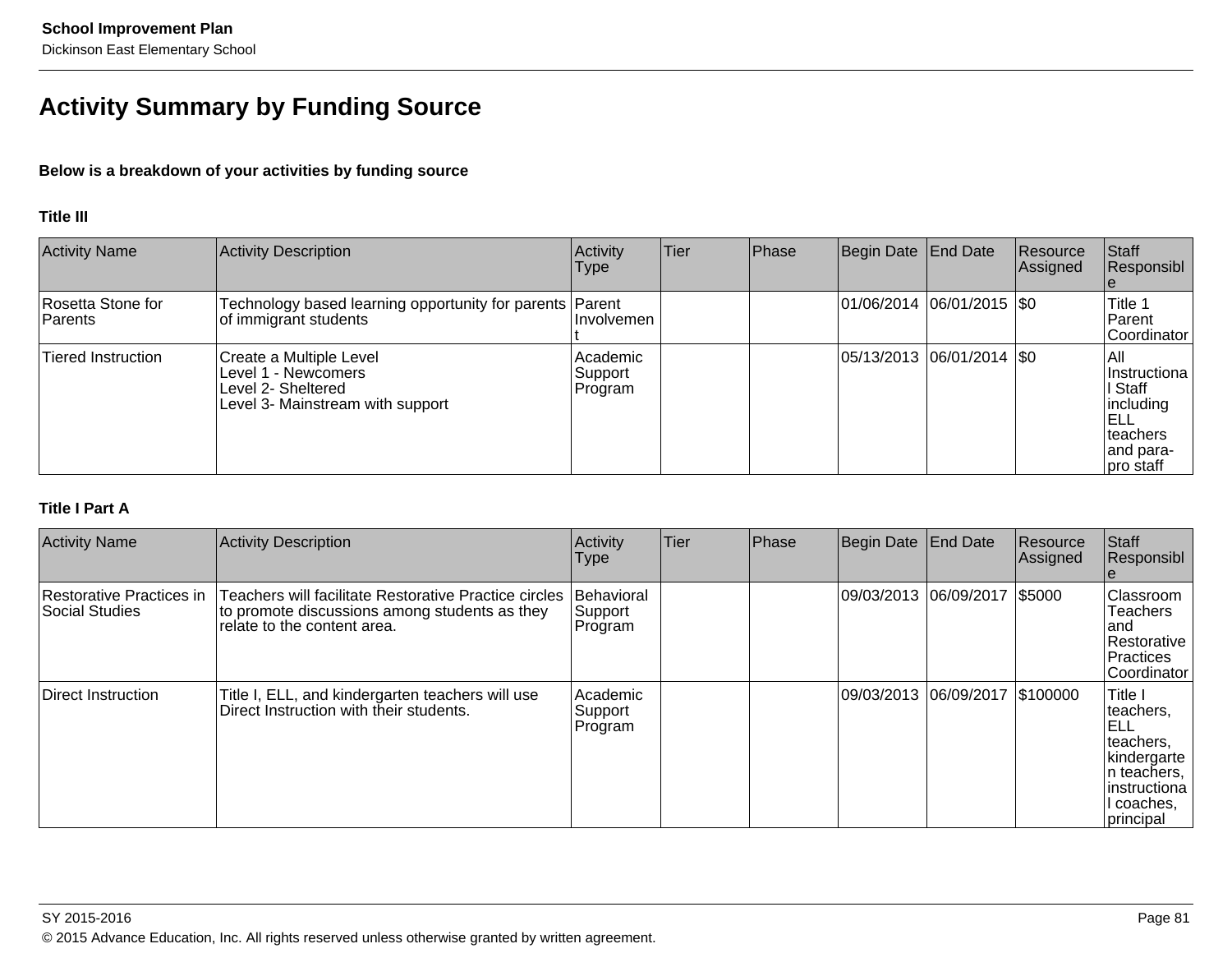Dickinson East Elementary School

| and Launch                          | Math Workshop Training Teachers will be trained in Math Workshop with<br>the expectation that they will launch it in their<br>classrooms by October 2014. | Professiona <sup>Tier</sup> 1<br>Learning |        | Getting<br>Ready | 08/26/2014 01/30/2015 |                       | \$2000  | All K-6<br>instructiona<br>I staff, data<br>coach.<br>math<br>consultant,<br>principal |
|-------------------------------------|-----------------------------------------------------------------------------------------------------------------------------------------------------------|-------------------------------------------|--------|------------------|-----------------------|-----------------------|---------|----------------------------------------------------------------------------------------|
| Restorative Practices In<br>Science | Teachers will facilitate restorative practice circles<br>to promote discussions amoung students as they<br>relate to the content.                         | Behavioral<br>Support<br>Program          |        |                  |                       | 09/03/2013 06/09/2017 | \$5000  | Classroom<br><b>Teachers</b><br>and<br>Restorative<br>Practices<br>Coordinator         |
| and Launch                          | Math Workshop Training Teachers will be trained in Math Workshop with<br>the expectation that they will launch it in their<br>classrooms by October 2014. | Professiona<br>I Learning                 | Tier 1 | Getting<br>Ready |                       | 08/27/2014 01/30/2015 | \$2000  | All K-6<br>instructiona<br>I staff,<br>administrat<br>or, math<br>coach/cons<br>ultant |
| National Geographic<br>Reach        | National Geographic                                                                                                                                       | Academic<br>Support<br>Program            |        |                  |                       | 01/31/2014 06/08/2015 | \$25000 | ELL staff                                                                              |
| Restorative Practices in<br>Reading | Teachers will facilitate Restorative Practice circles<br>to promote discussions among students as they<br>relate to the content.                          | Behavioral<br>Support<br>Program          |        |                  |                       | 09/03/2013 06/09/2017 | \$5000  | Classroom<br><b>Teachers</b><br>and<br>Resorative<br><b>Practices</b><br>Coordinator   |
| <b>Guided Spelling</b>              | Teachers in grades 3-6 will be trained in Guided<br>Spelling with the expectation that it will be fully<br>implemented in grades 3-6 by October 2013.     | Professiona<br>I Learning                 |        |                  | 08/28/2013            | 10/01/2013            | $ $ \$0 | Grades 3-6<br>teachers,<br>principal,<br>Guided<br>Spelling<br>consultant              |
| Restorative Practices in<br>Writing | <b>Teachers will facilitate Restorative Practices</b><br>circles to promote discussions among students as<br>they relate to the content.                  | Behavioral<br>Support<br>Program          |        |                  | 09/03/2013 06/09/2017 |                       | \$5000  | Classroom<br>Teachers<br>and<br>Restorative<br>Practices<br>Coordinator                |
| <b>SIOP Teaching training</b>       | training                                                                                                                                                  | Professiona<br>Learning                   |        |                  |                       | 07/31/2013 05/30/2014 | $ $ \$0 | All<br>instructiona<br>I staff                                                         |
| Math Workshop<br>Implementation     | All classroom teachers will implement Math<br>Workshop into their daily routines by the end of<br>January 2015.                                           | Academic<br>Support<br>Program            | Tier 1 | Implement        | 01/30/2015 06/09/2017 |                       | \$2000  | All K-6<br>staff.<br>principal,<br>math coach                                          |

en and the set of the set of the set of the set of the set of the set of the set of the set of the set of the set of the set of the set of the set of the set of the set of the set of the set of the set of the set of the se © 2015 Advance Education, Inc. All rights reserved unless otherwise granted by written agreement.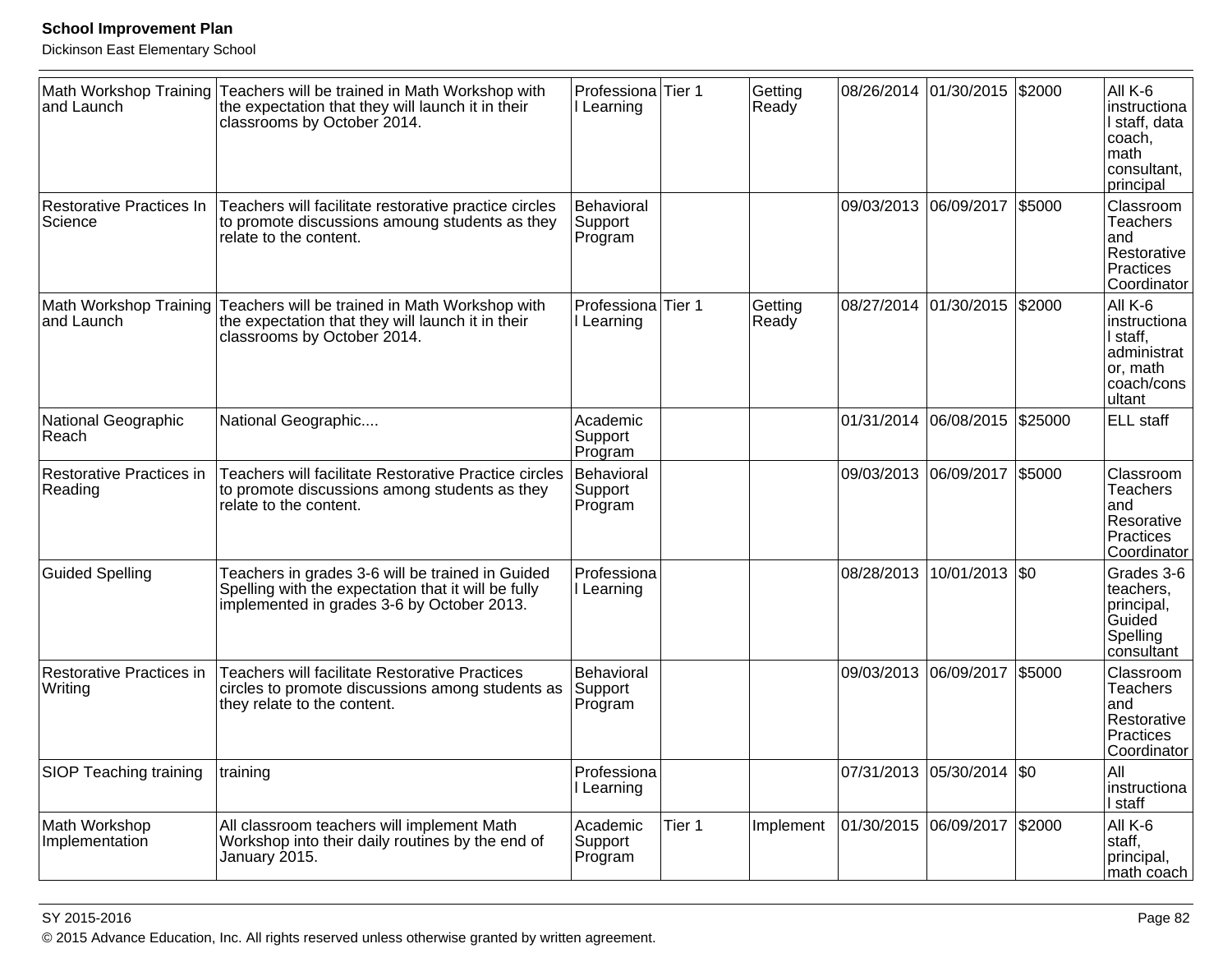Dickinson East Elementary School

| <b>Everyday Mathematics</b><br><b>Online</b> | Teachers will provide regular student access to<br>Everyday Math Online (eSuite) activities for<br>differentiated instruction.   | Technology                       |  | 09/03/2013  06/09/2017  \$3000 | AII K-6<br> instructiona <br>I staff, data<br>∣coach,<br> principal                            |
|----------------------------------------------|----------------------------------------------------------------------------------------------------------------------------------|----------------------------------|--|--------------------------------|------------------------------------------------------------------------------------------------|
| Being a Writer                               | All staff will be trained in Being a Writer with the<br>expectation that it will be fully implemented by<br>October 2013.        | Professiona<br>l Learning        |  | 08/28/2013 10/01/2013  \$0     | IAII<br>linstructiona<br>I staff $(K-6)$ ,<br>principal,<br>Being a<br>l Writer<br> consultant |
| Restorative Practices in<br>Math             | Teachers will facilitate Restorative Practices<br>circles to promote discussion among students as<br>they relate to the content. | Behavioral<br>Support<br>Program |  | 09/03/2013  06/09/2017  \$5000 | <b>Classroom</b><br><b>Teachers</b><br>land<br>Restorative<br>l Practices<br> Coordinator      |

## **Title I School Improvement (ISI)**

| <b>Activity Name</b>   | <b>Activity Description</b>                                                                                                                                                                                                                               | Activity<br>Type               | Tier | Phase | Begin Date End Date |                                | Resource<br>Assigned | Staff<br>Responsibl                                                         |
|------------------------|-----------------------------------------------------------------------------------------------------------------------------------------------------------------------------------------------------------------------------------------------------------|--------------------------------|------|-------|---------------------|--------------------------------|----------------------|-----------------------------------------------------------------------------|
| Technology Integration | Instructional staff will participate in the alignment<br>of technology into the curriculum through the use<br>of various school approved resources and<br>materials. Students will be proficient in the use of<br>technology throughout the content area. | Academic<br>Support<br>Program |      |       |                     | 09/03/2013  06/09/2017  \$5000 |                      | IAII<br>linstructiona<br> I staff,<br>principal,<br>curriculum<br>Idirector |
| Technology Integration | Instructional staff will participate in the alignment<br>of technology into the curriculum through the use<br>of various school approved resources and<br>materials. Students will be proficient in their use of<br>technology throughout the content.    | Technology                     |      |       |                     | 09/03/2013  06/09/2017  \$5000 |                      | IAII<br>linstructiona<br>I staff and<br>data coach                          |

# **No Funding Required**

| <b>Activity Name</b> | Activity Description                                                                                                                                                                                | Activity<br>Type                    | 'Tier | <b>Phase</b> | Begin Date End Date |                             | <b>Resource</b><br>Assigned | Staff<br>Responsibl                |
|----------------------|-----------------------------------------------------------------------------------------------------------------------------------------------------------------------------------------------------|-------------------------------------|-------|--------------|---------------------|-----------------------------|-----------------------------|------------------------------------|
| Constructed Response | Teachers will model writing using constructed<br>response. Students will independently respond in<br>writing using constructed response. All text<br>structures will be reflected in their writing. | <b>Direct</b><br><i>Instruction</i> |       |              |                     | 09/03/2013 06/09/2017   \$0 |                             | l All<br>linstructional<br>I staff |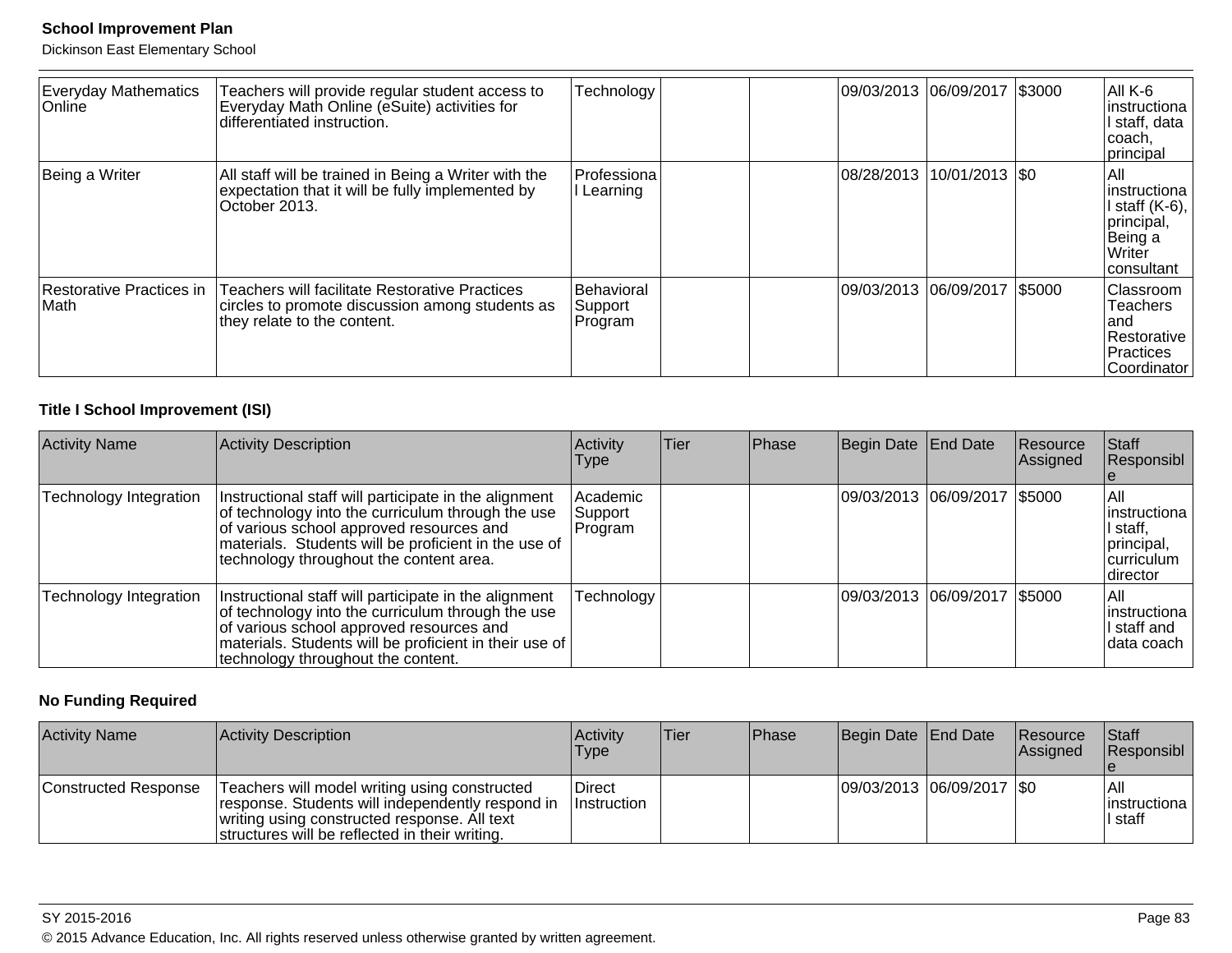| Vocabulary                     | Instructional staff will identify up to 25 key<br>vocabulary words to be used by all grade levels to<br>support students in using content specific domain<br>words in their writing.                                          | Academic<br>Support<br>Program |  | 09/03/2013 06/09/2017 \$0   |         | All<br>instructiona<br>I staff                                                                                                                                                                                                                                        |
|--------------------------------|-------------------------------------------------------------------------------------------------------------------------------------------------------------------------------------------------------------------------------|--------------------------------|--|-----------------------------|---------|-----------------------------------------------------------------------------------------------------------------------------------------------------------------------------------------------------------------------------------------------------------------------|
| Daily Five                     | All teachers will be trained in the use of the Daily<br>Five to organize their reading instruction.                                                                                                                           | Professiona<br>I Learning      |  | 11/05/2013 11/05/2013 \$0   |         | All teachers<br>$(K-6),$<br>principal,<br>curriculum<br>director                                                                                                                                                                                                      |
| <b>Citing Textual Evidence</b> | Teachers will support students in their use of text<br>in their writing to support their reasoning and<br>response.                                                                                                           | <b>Direct</b><br>Instruction   |  | 09/03/2013 06/06/2014       | $ $ \$0 | All<br>instructiona<br>I staff                                                                                                                                                                                                                                        |
| Math Games                     | Teachers will work as a professional learning<br>community to ensure the proper use of Everyday<br>Math games as a regular part of their math<br>instruction. This may included peer coaching and<br>observation.             | Monitor                        |  | 09/03/2013  06/09/2017  \$0 |         | All K-6<br>instructiona<br>I staff,<br>principal,<br>math coach                                                                                                                                                                                                       |
| Learning Targets Math 1        | All instructional staff will clarify a learning target at Direct<br>the launch of each lesson, allow for peer<br>discussion so students reiterate the target, and<br>close the lesson with a related formative<br>assessment. | Instruction                    |  | 09/03/2013 06/09/2017       | $ $ \$0 | All<br>instructiona<br>I staff will<br>clarify a<br>learning<br>target at<br>the launch<br>of each<br>lesson,<br>allow for<br>peer<br>discussion<br>so students<br>reiterate<br>the target,<br>and close<br>the lesson<br>with a<br>related<br>formative<br>assessmen |
| Align and Refine<br>Curriculum | Teachers will use grade level meetings and<br>release time to share materials and reflect upon<br>their effectiveness and to create monthly or<br>quarterly pacing guides that include learning<br>targets.                   | Policy and<br>Process          |  | 09/03/2013  06/09/2017  \$0 |         | All<br>instructiona<br>I staff,<br>principal,<br>land<br>curriculum<br>director                                                                                                                                                                                       |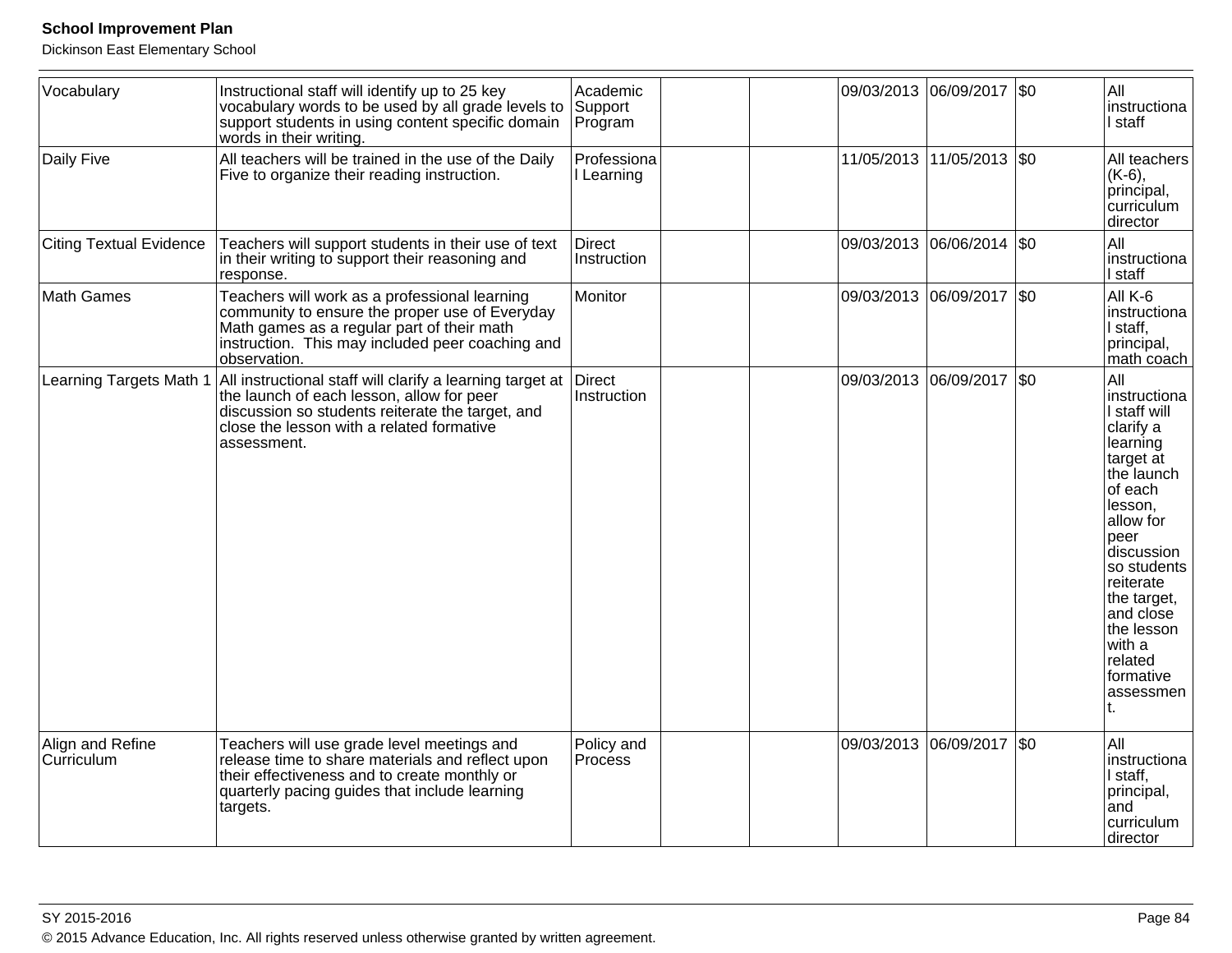| <b>Constructed Response</b>     | Teachers will model writing using constructed<br>response. Students will independently respond in<br>writing using constructed response. All text<br>structures will be reflected in their writing.                    | <b>Direct</b><br>Instruction   |        |           | 09/03/2013 06/09/2017 \$0   |         | All<br>Instructiona<br>I staff                                          |
|---------------------------------|------------------------------------------------------------------------------------------------------------------------------------------------------------------------------------------------------------------------|--------------------------------|--------|-----------|-----------------------------|---------|-------------------------------------------------------------------------|
| On-line Resources               | Teachers will use a variety of software (eg. Lexia,<br>Failure Free Reading, Raz Kids, Flocabulary) to<br>improve student achievement in reading<br>comprehension.                                                     | Technology                     |        |           | 09/03/2013 06/09/2017 \$0   |         | All teachers<br>land<br> paraprofess <br>ionals                         |
| Math Workshop<br>Implementation | All classroom teachers will implement Math<br>Workshop into their daily routines by the end of<br>January 2015.                                                                                                        | Academic<br>Support<br>Program | Tier 1 | Implement | 01/30/2015 06/09/2017   \$0 |         | All K-6<br>staff,<br>administrat<br>or, math<br>coach                   |
| <b>Citing Textual Evidence</b>  | Teachers will support students in their use of text<br>in their writing to support their reasoning and<br>response.                                                                                                    | <b>Direct</b><br>Instruction   |        |           | 09/03/2013 06/09/2017       | \$0     | All<br>instructiona<br>I staff                                          |
| Writing with the Experts        | Teachers who participated in Writing with the<br>Experts will share information, resources, etc. with<br>corresponding grade levels.                                                                                   | Professiona<br>I Learning      |        |           | 09/04/2013 06/09/2017       | $ $ \$0 | All<br>linstructiona<br>I staff                                         |
| Assessment                      | Instructional staff will develop pre and post<br>assessments for units and/or yearly goals.                                                                                                                            | Academic<br>Support<br>Program |        |           | 09/03/2013  06/09/2017  \$0 |         | All<br>instructiona<br>I staff, data<br>coach                           |
| Learning Targets<br>Reading 2   | All instructional staff will clarify a learning target at<br>the launch of each lesson, allow for peer<br>discussion so students reiterate the target, and<br>close the lesson with a related formative<br>assessment. | Direct<br>Instruction          |        |           | 09/03/2013  06/09/2017  \$0 |         | All<br>Instructiona<br>I staff                                          |
| Align and Refine<br>Curriculum  | Teachers will use grade level meetings and<br>release time to share materials and reflect upon<br>their effectiveness and to create monthly or<br>quarterly pacing guides that include learning<br>targets.            | Policy and<br>Process          |        |           | 09/03/2013 06/09/2017 \$0   |         | All<br>instructiona<br>I staff,<br>principal,<br>curriculum<br>director |
| Vocabulary                      | Instructional staff will identify up to 25 key<br>vocabulary words to be used by all grade level so<br>that students will use content specific domain<br>words in their writing.                                       | <b>Direct</b><br>Instruction   |        |           | 09/03/2013 06/09/2017       | I\$0    | All<br>linstructiona<br>I staff                                         |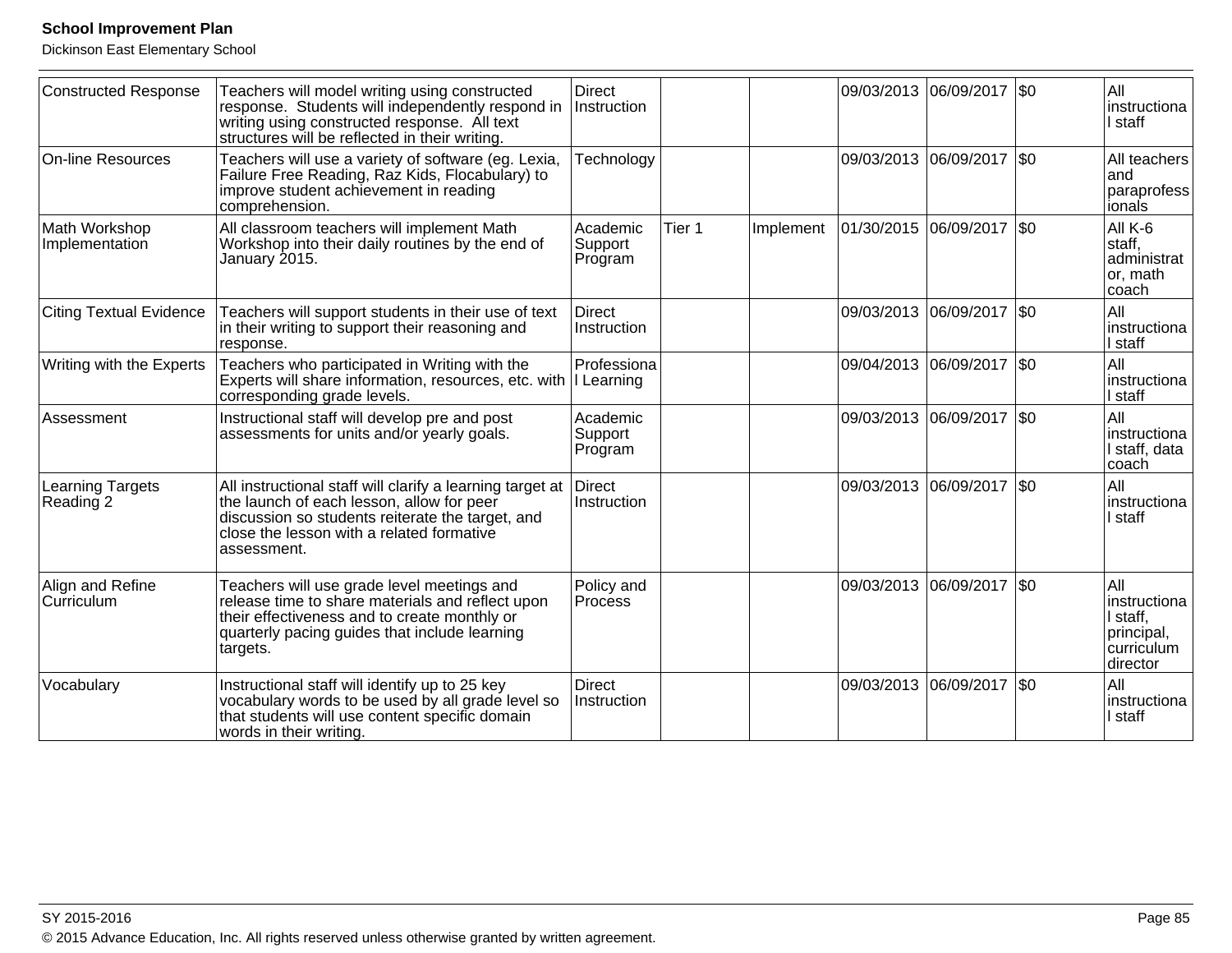| <b>Learning Targets Social</b><br>Studies <sub>2</sub> | All instructional staff will clarify a learning target at<br>the launch of each lesson, allow for peer<br>discussion so students reiterate the target, and<br>close the lesson with a related formative<br>assessment.                          | Direct<br>Instruction          | 09/03/2013 06/09/2017 \$0   |     | All<br>linstructiona<br>I staff will<br>clarify a<br>learning<br>target at<br>the launch<br>of each<br>lesson,<br>allow for<br>peer<br>discussion<br>so students<br>reiterate<br>the target,<br>and close<br>the lesson<br>with a<br>related<br>formative<br>assessmen |
|--------------------------------------------------------|-------------------------------------------------------------------------------------------------------------------------------------------------------------------------------------------------------------------------------------------------|--------------------------------|-----------------------------|-----|------------------------------------------------------------------------------------------------------------------------------------------------------------------------------------------------------------------------------------------------------------------------|
| <b>Meaningful Assessment</b>                           | Instructional staff will develop and use pre and<br>post assessments for units and/or yearly goals.                                                                                                                                             | Academic<br>Support<br>Program | 08/27/2013 06/09/2017   \$0 |     | All<br>instructiona<br>I staff and<br>data coach                                                                                                                                                                                                                       |
| <b>Learning Targets Social</b><br>Studies <sup>7</sup> | All instructional staff will clarify a learning target at<br>the launch of each lesson, allow for peer<br>discussion so students reiterate the target, and<br>close the lesson with a related formative<br>assessment.                          | Direct<br>Instruction          | 09/03/2013 06/09/2017 \$0   |     | All<br>intructional<br>staff                                                                                                                                                                                                                                           |
|                                                        | Learning Targets Writing All instructional staff will clarify a learning target at<br>the launch of each lesson, allow for peer<br>discussion so students reiterate the target, and<br>close the lesson with a related formative<br>assessment. | Direct<br>Instruction          | 09/04/2013 06/09/2017       | \$0 | All<br>instructiona<br>I staff                                                                                                                                                                                                                                         |
| Read and Interpret<br>Graphs and Data                  | Teachers will model and students will be able to<br>read and interpret data in order to create<br>appropriate graphs and or written descriptions of<br>content and meaning.                                                                     | <b>Direct</b><br>Instruction   | 09/03/2013 06/09/2017 \$0   |     | All<br>Instructiona<br>I staff                                                                                                                                                                                                                                         |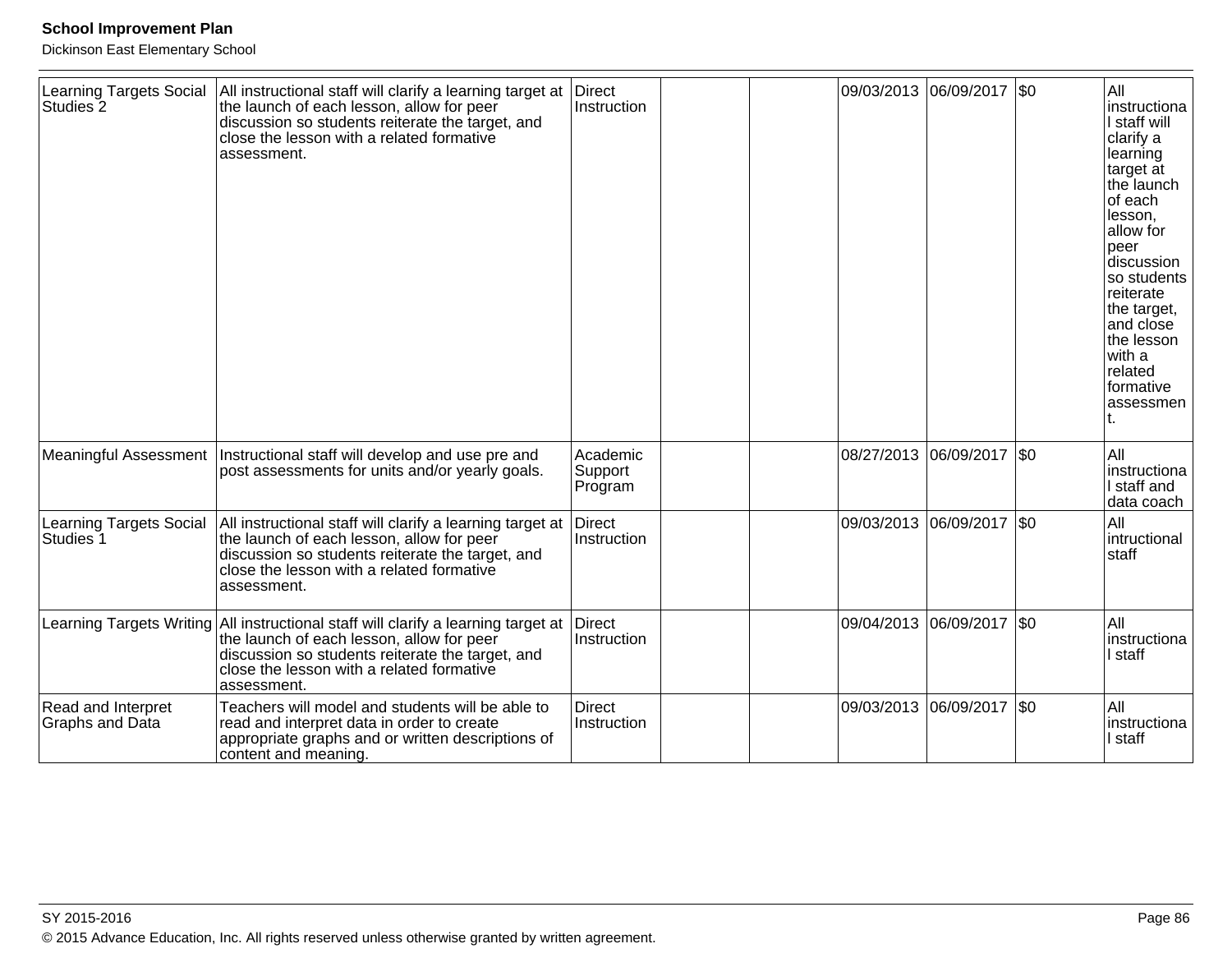| <b>Learning Targets</b><br>Science <sup>3</sup> | All instructional staff will clarify a learning target at<br>the launch of each lesson, allow for peer<br>discussion so students reiterate the target, and<br>close the lesson with a related formative<br>assessment.                                                                                                           | Direct<br>Instruction          |            | 09/03/2013 06/09/2017 \$0   | All<br>instructiona<br>I staff will<br>clarify a<br>learning<br>target at<br>the launch<br>of each<br>lesson,<br>allow for<br>peer<br>discussion<br>so students<br>reiterate<br>the target,<br>and close<br>the lesson<br>with a<br>related<br>formative<br>assessmen |
|-------------------------------------------------|----------------------------------------------------------------------------------------------------------------------------------------------------------------------------------------------------------------------------------------------------------------------------------------------------------------------------------|--------------------------------|------------|-----------------------------|-----------------------------------------------------------------------------------------------------------------------------------------------------------------------------------------------------------------------------------------------------------------------|
| <b>Project Read</b>                             | Classroom teachers and paraprofessionals will<br>use Project Read, with a focus on at-risk students,<br>emphasizing decoding, comprehension, and<br>written expression.                                                                                                                                                          | Academic<br>Support<br>Program | 09/03/2013 | 06/09/2017 \$0              | All K-2<br>teachers<br>and<br>paraprofess<br>lionais                                                                                                                                                                                                                  |
| Reading<br>Comprehension                        | Instructional staff will model strategies for reading<br>and comprehending informational text.                                                                                                                                                                                                                                   | Direct<br>Instruction          | 09/03/2013 | 06/09/2017 \$0              | All<br>instructiona<br>I staff                                                                                                                                                                                                                                        |
| <b>Making Meaning</b>                           | While using Making Meaning, teachers will model<br>how to identify structures of texts (description,<br>sequence, compare and contrast, cause and<br>effect and problem and solution).                                                                                                                                           | Direct<br>Instruction          |            | 09/03/2013  06/09/2017  \$0 | All<br>instructiona<br>staff                                                                                                                                                                                                                                          |
| <b>Constructed Response</b>                     | All teachers will ensure that all students fully<br>answer what they have been asked by writing<br>well-crafted responses. Teachers will help all<br>students clarify what they are being asked and<br>reinforce restating the question in their answers.<br>This will take place across all subject areas in all<br>classrooms. | <b>Direct</b><br>Instruction   |            | 09/04/2013 06/09/2017 \$0   | All<br>instructiona<br>staff                                                                                                                                                                                                                                          |
| Learning Targets<br>Science <sub>2</sub>        | All instructional staff will clarify a learning target at Direct<br>the launch of each lesson, allow for peer<br>discussion so students reiterate the target, and<br>close the lesson with a related formative<br>assessment.                                                                                                    | Instruction                    |            | 09/03/2013 06/09/2017 \$0   | All<br>instructiona<br>staff                                                                                                                                                                                                                                          |